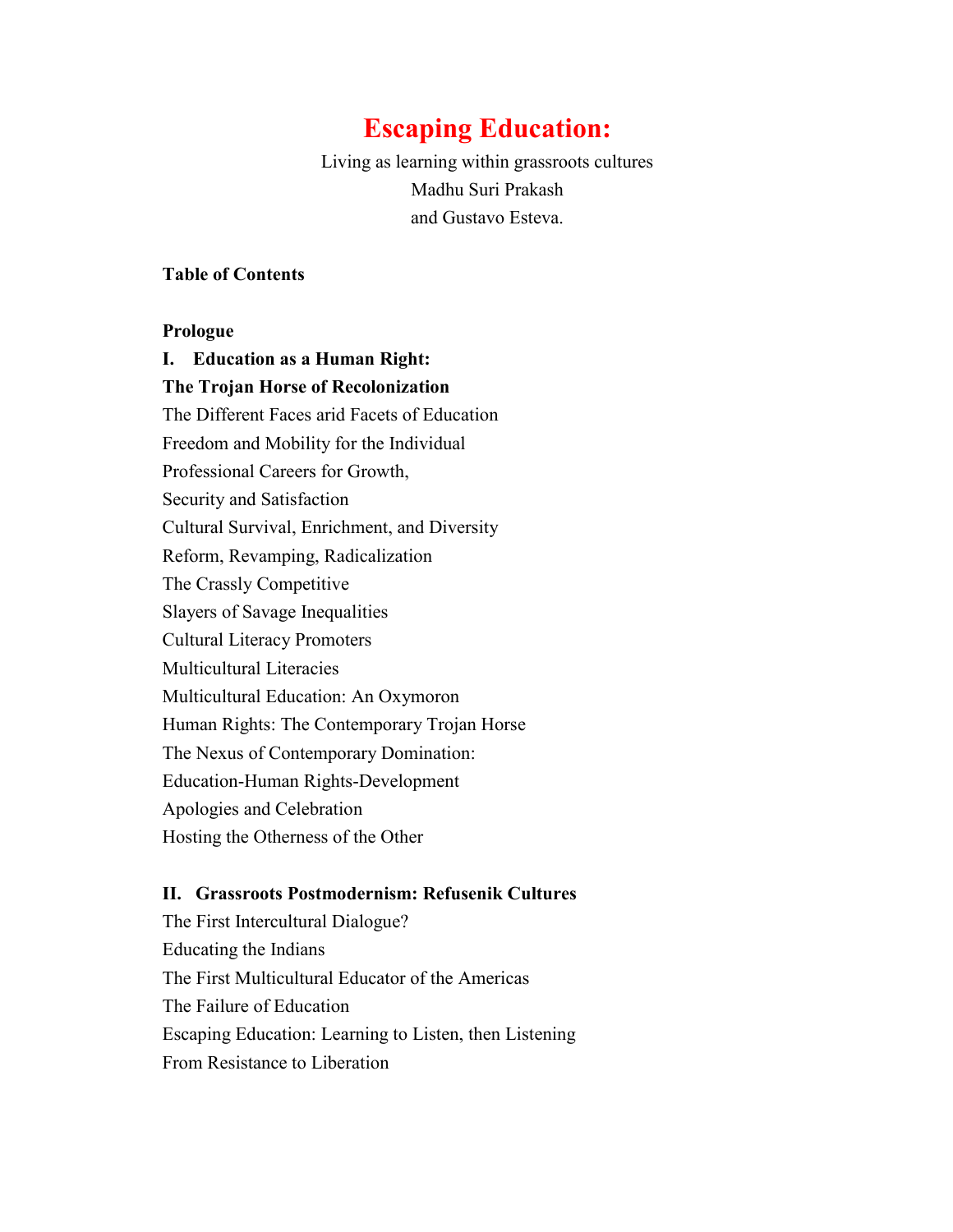Table of Contents The Diversity of Liberation in the Lived Pluriverse Dropping Out Waking Up: Diplomas in the Survival Kit? Emerging Coalitions of Discontents The Return of the Incarnated Intellectual But What to Do with the Children? Dissolving Needs Grassroots Postmodernism

## II After Education, What?

Developing Education Time of Renewal The Failure of Deschooling Beyond Deschooling: Education Stood on Its Head Inverting Pandora's Box Living Without Schools or Education Margins and Centers: Escaping the /m Mythopoesis of Education Incarnated Intellectuals Contemporary Prophets

## 3 Epilogue

Rooting, Rerooting Ruralization Reclaiming the Commons David and Goliath

I am ashamed to think how easily we capitulate to badges and names, to large societies and dead institutions ... I ought to go upright and vital, and speak the rude truth in all ways. If malice and vanity wear the coat of philanthropy, shall that pass?

Ralph Waldo Emerson, Self-Reliance

## Prologue

O my soul, do not aspire to immortal life, but exhaust the limits of the possible.

Pindar, Pythian Hi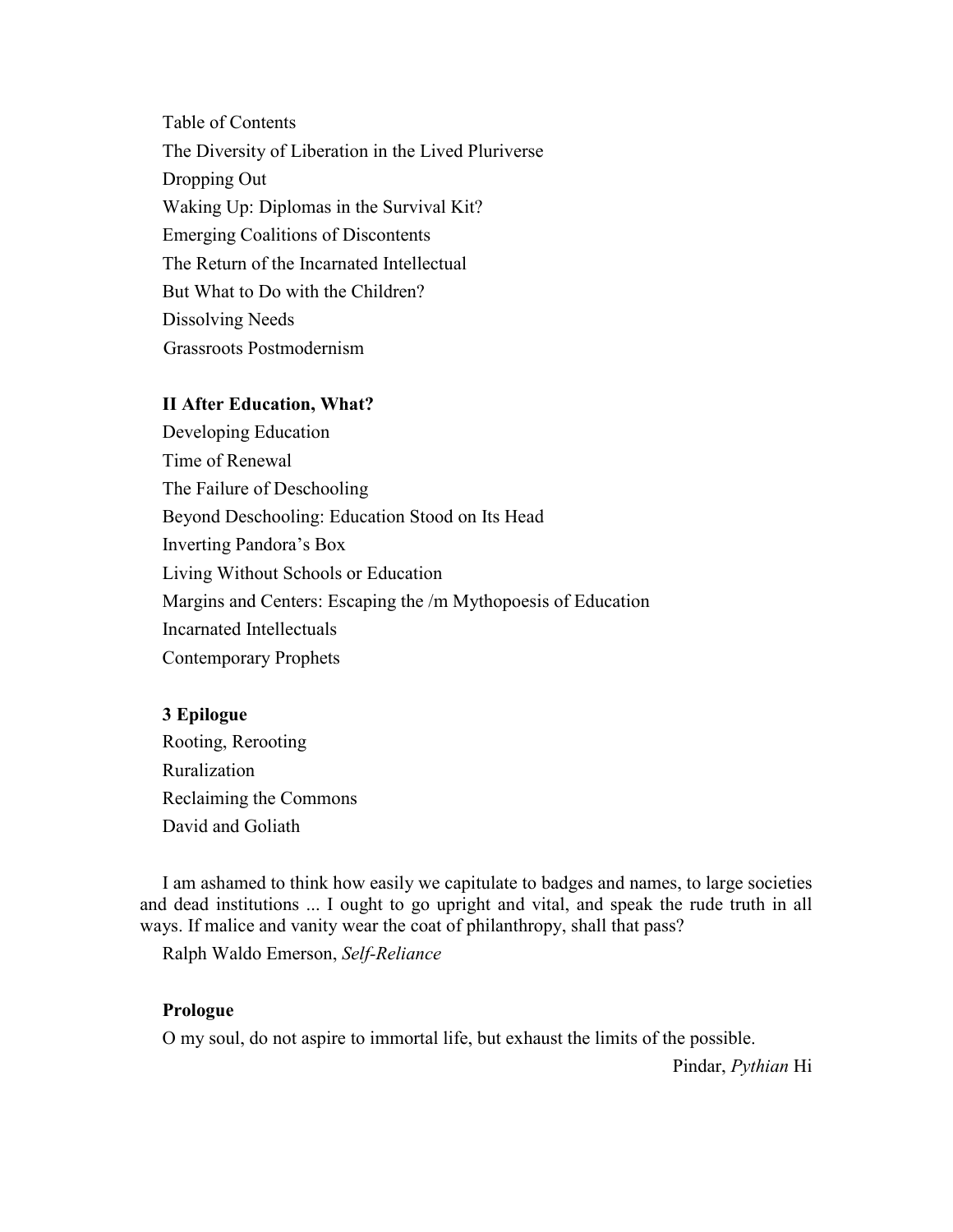Naming the intolerable is itself the hope.

John Berger, And Our Faces, My Heart, Brief as Photos Radical hope is the essence of popular movements.

Douglas Lummis. Radical Democracy

This book takes the all-too-familiar tale of education and stands it on its head.

We do not tell the history of education from the perspective of the educated. We write about what we have learned to learn from those who have no access to education; who cannot get the developed person's prescribed quota or recipe for education; or those who, having trustfully and diligently undergone the education planned for them, have by now come to know too well, the bitter taste of false expectations, dubious benefits, or failed promises.

This book does not attempt to package and sell one more reform initiative or proposal about improving or expanding the educational system. It has no new literacy project for the illiterate. It has no "infor-mat education" remedy for those left sick or incapacitated by "formal education." It does not create multicultural medicines for the diseases of monoculturalism,

Instead, it celebrates well-being: still enjoyed in the commons and cultures of peoples living and learning at the grassroots. It celebrates the cultural richness, the prolific abundance that still exists in the many and diverse worlds of the social majorities. For they need no classrooms, no computer workshops, no laboratories nor libraries, nor even Walmarts to teach and learn from each other. They have not forgotten their diverse arts of survival and flourishing "in lieu of education."

We write for our friends within the social majorities, courageously taking the initiatives we describe in our book. In telling their stories here, we hope that they will find further inspiration and arguments for their initiatives; for strengthening and carrying further their endeavors to protect their cultural spaces; to prevent the cultural meltdown of the global classroom.

We also write for our colleagues and friends in the educational system who share our concerns, our perplexities, our disenchantment, our frustrations with educational outcomes, our anguish with the horror of what the educated do to each other as well as to the uneducated and the illiterate.

We hope that we can be of some use in building strong walls to contain and limit the ambitions of the educational enterprise—today, as in the past, aspiring to save the world.

The social majorities need no saviors, no conscientization, no empowerment. They are impressively skillful in saving their worlds. They have been able to do so for five hundred years. The newly minted expert as well as the established scholar have much to learn about living well from the uneducated and the illiterate—if they can give up the arrogance of their expertise.

We suspect that many educators will find it difficult to follow our argument to the end, and that many others will resist or reject it from the very beginning—perceiving it as a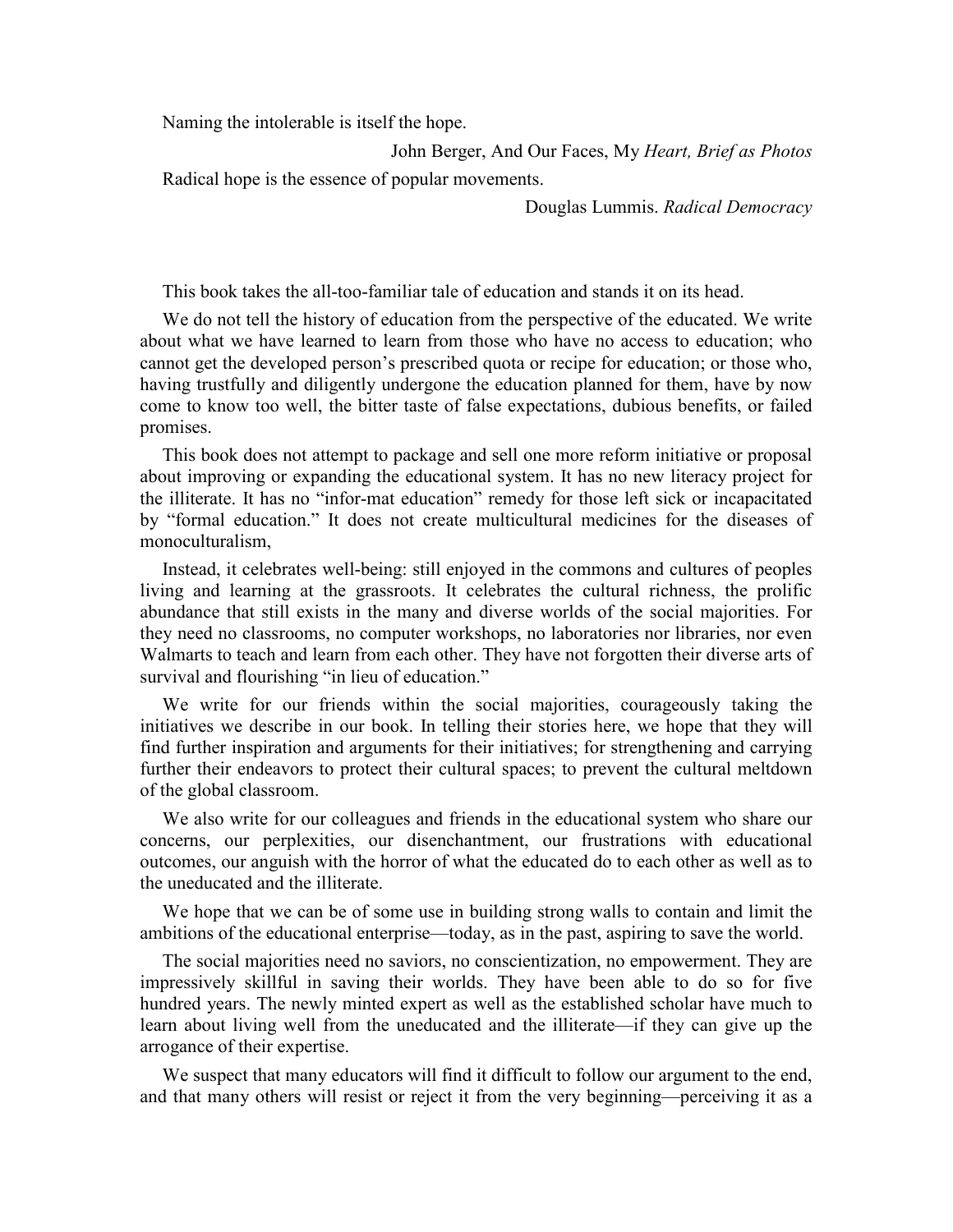threat to their expertise. We hope that those dismissing us will at least dare to give serious consideration to our insights and experiences—however counterfactual or counterintuitive these appear.

Educators who cannot bear to impose their universe of the academy upon the untamed pluriverse that still stretches beyond its boundaries will resonate with the ideas explored here. For those within the academy who sense its counterproductivity, the line of ideas followed here will not appear like paths to Nowhere: impractical, irrelevant, or Utopian. Educators who cherish cultural diversity will find in these pages more reasons to curtail the spread of their own dis-ease, their plague. Our encounters with the Other are no longer burdened by the Mission of saving their Minds, as our predecessors braved the world of savages and primitives to save their Souls. Freed from any and ail salvational projects—of educators, developers, and others of their ilk— our journeys into the lands of the illiterate and the uneducated are filled with delightful surprises of discovering the riches of the Other, with the "joy of the unknown and the unexpected that invariably constitute these adventures beyond education.

» As pilgrims, we journey to places where notions of the good life have not been contaminated or destroyed by the plague of Homo *educandus* or Homo oeconormcus. We journey to gaze, to learn, to come to understand how magnificently they flourish in the absence of our needs, necessities, or certainties—jobs, daycare classrooms, offices, eateries, restaurants, hospitals, and other constitutive elements of the global economy.

We would like to offer for consideration John Berger's (1991) observation: naming the intolerable is itself the hope. Naming the horror impels people to do something about it. All those who read these pages may not share the specific hope we have discovered among the social majorities. All the same, we hope that they will be less prone to impose their own salvational urges on the Other. We know that our arguments are unavoidably controversial. But nothing in these pages can be called a closed game. From this collection of seeds, many diverse fruits can be grown, eaten, and enjoyed.

#### Part 1

#### Education as a Human Right: The Trojan Horse of Recolonization

By old habit or new force, carrot or stick, educators and education are rapidly changing ... to stay unchanged.

Blind political and economic forces are pushing the educational system out of the global market. To protect it in this turbulent time, educators, parents, governments, corporations, its guardians and consumers, continue to commit their will to the latest brands of educative potions and ever-new trinkets or teaching technologies.

The uneducated, the miseducated, and the undereducated are neither blind to, nor nonconscientized about, those efforts and processes. They are capable of seeing through the latest educational formulae being concocted for their secular salvation. They have their own ways, their own rich and ancient traditions for expressing their disenchantment, skepticism, or discontentment with the education they got or failed to get. They are teaching each other how to become refuseniks.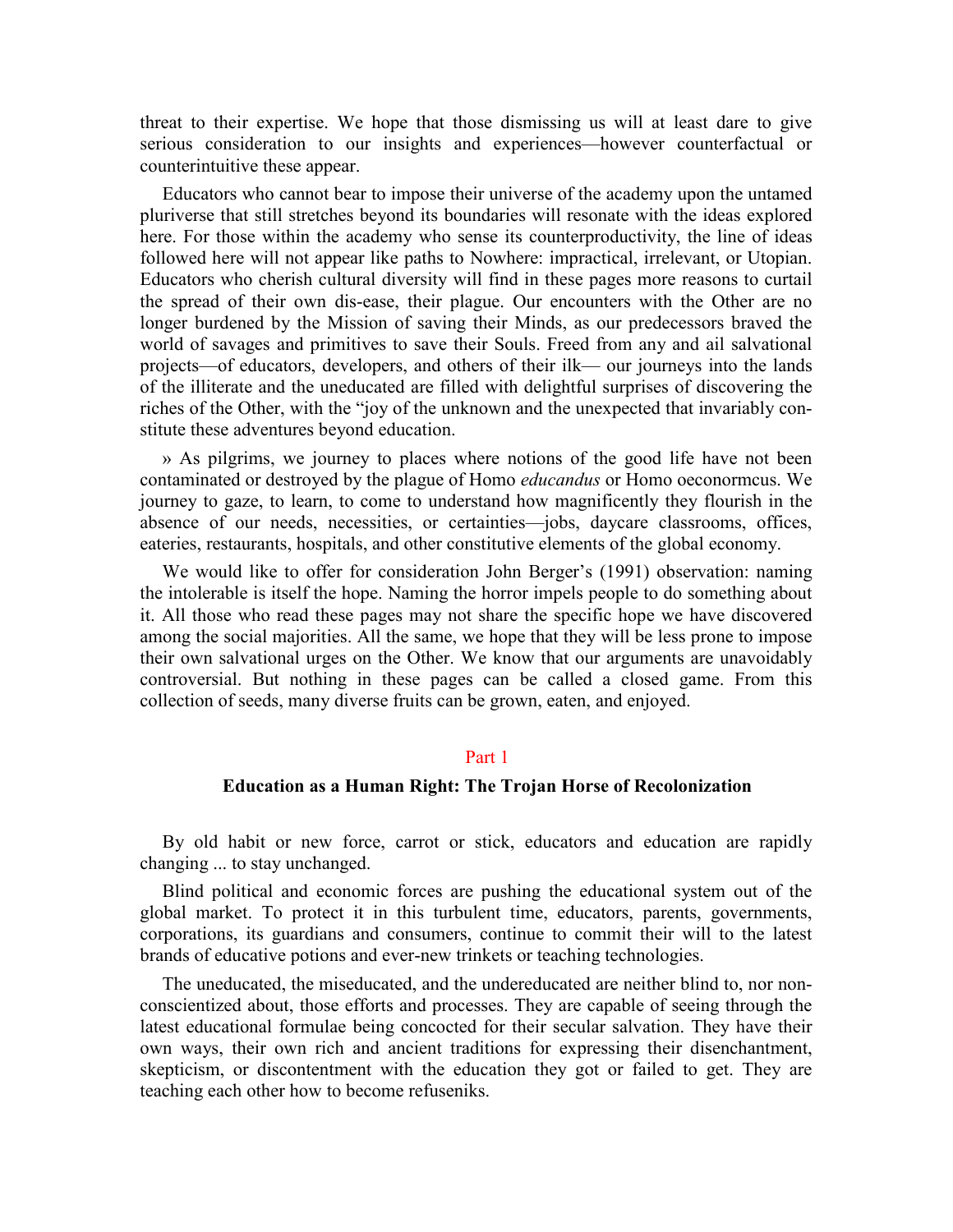The counterproductivity of education and the educational system is evidenced in almost two centuries of history. The time has come to abandon this modern myth; not to give it a new lease on life with its post modernization.

#### Enough is enough! /Vb *basta!*

What is good for the goose is good for the gander. In fact, education is a good for the goose precisely because it is good for the gander, according to assumptions and conclusions of the educated. It is a universal genderless *good*; so good, indeed, as to be declared a basic human *need*; so needed as to be claimed a universal human right.

One man's meat is another man's poison. Refuseniks are learning to resist any and all universal formulae of salvation; to recognize the cultural roots of each promoted globalism or universalism; to realize that all of them— including the different brands or breeds of education—are nothing but arrogant particularisms. What for some people is the proverbial dream come true, for other people is a waking nightmare: a plague, a disease destructive of their traditions, their cultural and natural spaces.

In the epic now evolving at the grassroots, the social majorities are taking steps to liberate themselves from the social minorities. Those classified and categorized as uneducated, underdeveloped, poor or undeveloped are struggling for their freedom from those who consider themselves to be educated or developed. Step by step, the former are dismantling all the institutions and projects of the latter which discriminate against them— including the educational enterprise.

In articulating these initiatives as "Grassroots Postmodernism," we seek lucidity, courage, and imagination. These are necessary for creating solidarities with communities and groups suffering the most marked and vicious discrimination of our times— imposed by the educated as professional assistance, aid, or help .upon the three contemporary [lower] castes: the miseducated, the undereducated or the noneducated, who constitute the majority of people on earth, the Two-Thirds World.

#### The Different Faces and Facets of Education

Education is celebrated as a cherished gift by the educated. Singing songs in praise of it, they describe how it offers different freedoms: to realize personal dreams, visions, and careers; to open the mind; to live the good life; to bring about social justice and equality; to realize democracy—conventional, progressive, or radical; to celebrate one's own cultural inheritance; to enjoy and promote cultural diversity. . . .

What does this gift of education mean for the women and the men, the young and the old who constitute the social majorities of the world? those belonging to what are currently called "the cultures of silence"?

#### Freedom and Mobility for the Individual

Radical, liberal, and conservative educators promise social mobility for escaping marginalization— economic, political, or cultural. People are educated to aspire for and approach the centers of power and control by their teachers, their liberators, their emancipators, their empowerers.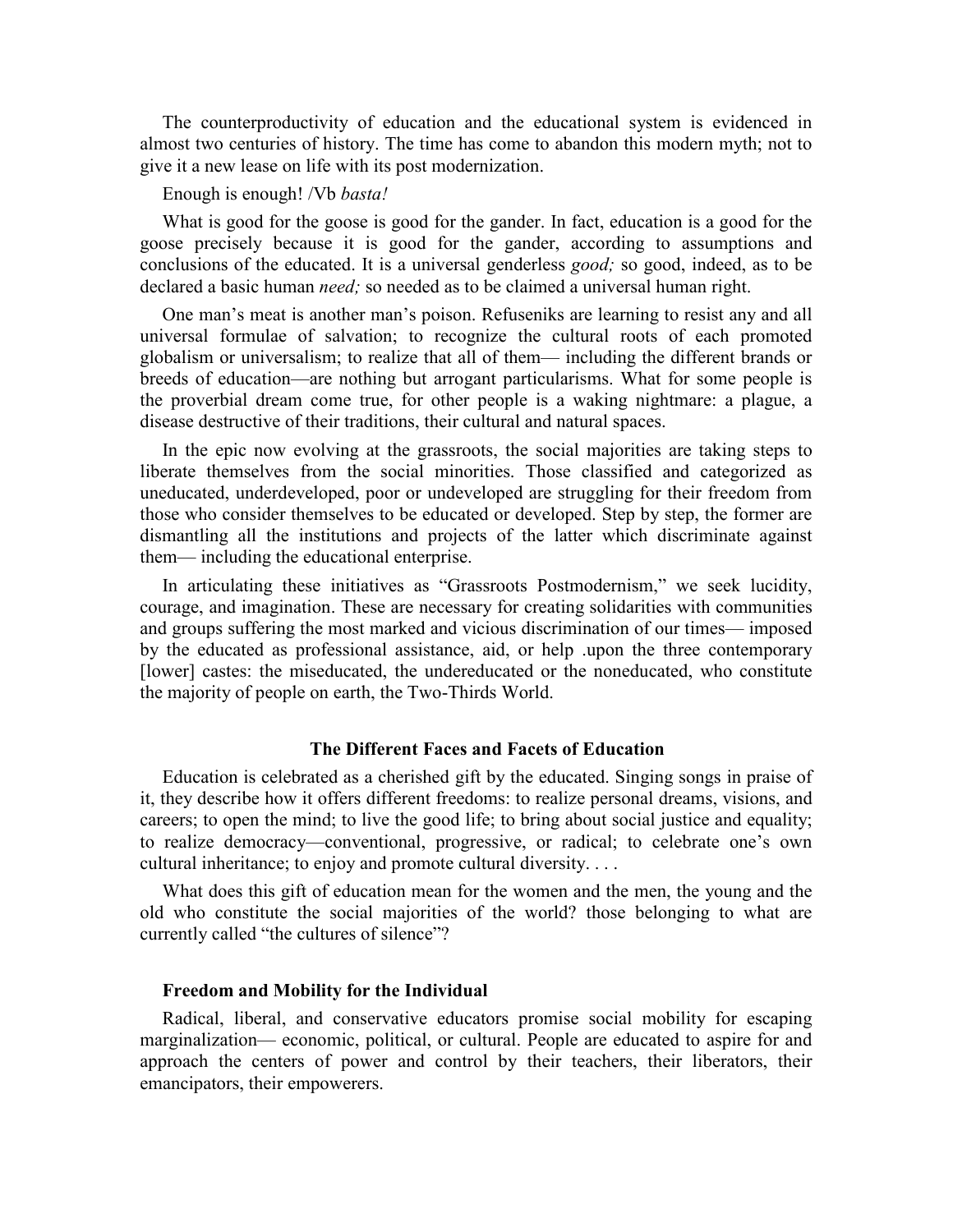Mobility overcomes marginalization—goes the familiar global chant of education. Mobile individuals, like their cultures, escape the marginalization of people going Nowhere; of cultures stuck in their past; dwelling rather than pursuing progress by "moving and shaking."

Through their education, however, children learn to leave home, not to stay home. The psychological and cultural price of this impact cannot be measured (Berry 1990, 164). The new social norm implies that the child's destiny is not to succeed the parents, but to outmode them; succession is substituted for supercession. Neither school nor university looks toward passing on an unimpaired cultural inheritance. Instead, they push and promote the professional career. This orientation is "necessarily theoretical, speculative, and mercenary." The emphasis is on earning money in a provisional future that has nothing to do with place, commons, or community. Parents and children are separated from each other; made useless to one another (Berry 1990, 163).

In the worlds of the uneducated, in the cultures of dwelling, elders, parents, and neighbors teach and learn traditions which emphasize staying well rooted; strengthening the knowledge and skills needed to nourish and be nourished by their own places. Their ways of knowing, of living and learning, contain little or, better yet, no thing of the knowledge the educated need for their social mobility (Berry 1972. 1977, 1983, 1987, 1991a, 1991b; Prakash 1994).

The Indian peoples of Oaxaca in southern Mexico, to take one example, have flourished, as have their places, because of their traditions of teaching and learning. Their diverse cultures have continued to be enriched despite the abuses and interventions they have suffered from all kinds of Outsiders—ranging from the Aztecs in the pre-His-panic world to national elites or transnational corporations in contemporary times.

Centuries upon centuries, they have been exposed to every variety of foreign imposition upon their lives and beliefs. Unlike indigenous peoples across the globe who have disappeared, died off, or been melted into the oblivion of the so-called national "melting pot," the sixteen Indian peoples of Oaxaca have successfully kept regenerating their language and culture, while coexisting with, as well as resisting, their colonizers' universalizable truths. Their evolving modes of cultural co-existence protect their pluriverse, adapting to each new condition of oppression and domination without losing their historical continuity. In recent years, they seem to be transforming their resistance into a struggle of liberation.

In four out of every five municipalities in the pluriverse of Oaxaca, differentiated moral and political traditions prevail, enriched through the intense interactions which these peoples have maintained over centuries with other cultures, whether dominant or dominated. They express neither the need nor desire for formal codes to give official definition to their traditions—well known and embraced by every member of the community. Their system of justice seeks neither the abstract impersonality nor the neutrality that supposedly defines the modern judicial system, being exported worldwide from the West $<sup>1</sup>$ </sup>

"Westerners," observed Marcos Sandoval of the Triqui people of Oaxaca, "represent justice with a blindfolded woman. We want her with her eyes well open, to fully appreciate what is happening. Instead of neutrality or impartiality, we want compassion.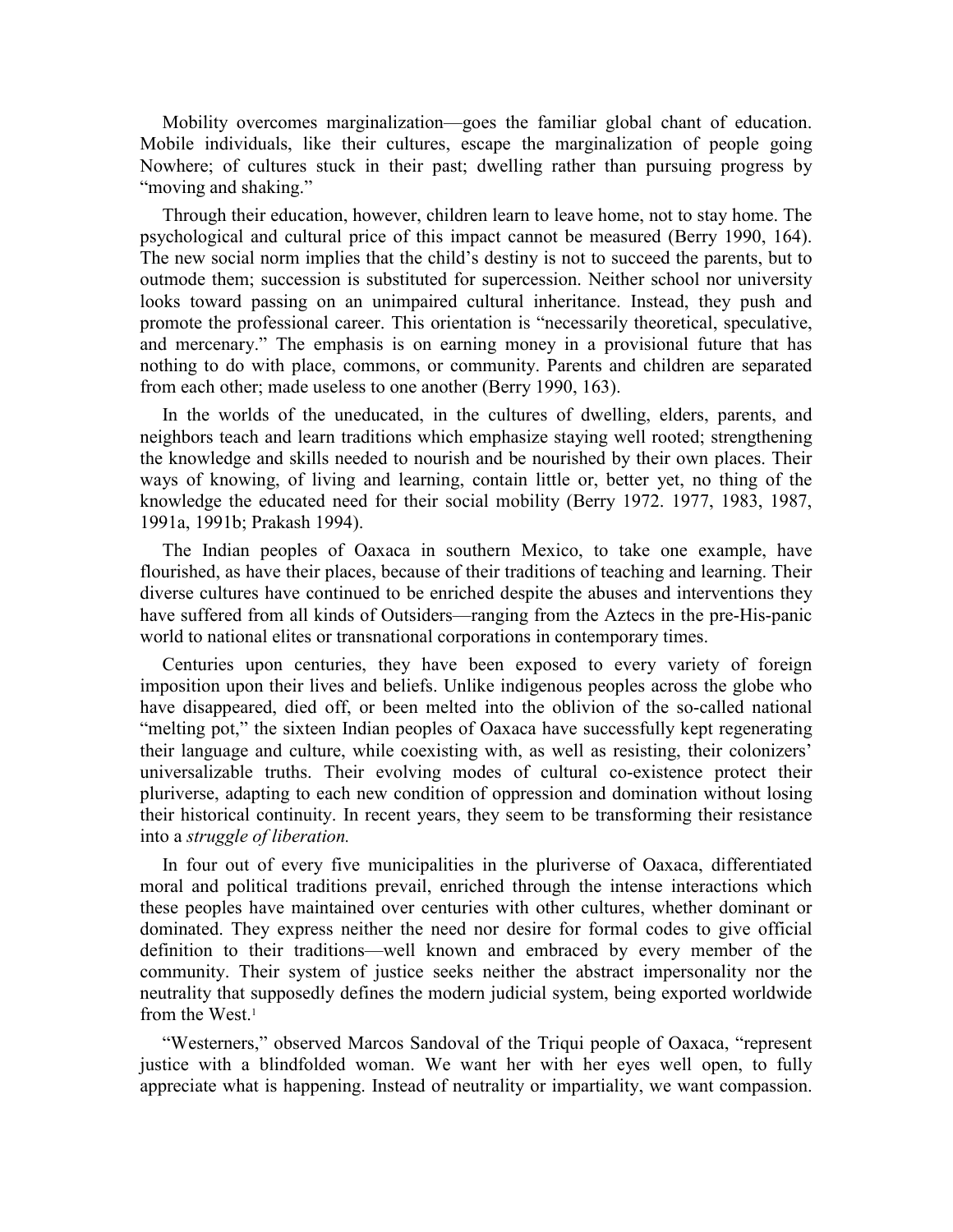The person committing a crime needs to be understood, rather than submitted to a trial" (in conversation).

These open eyes of their justice do not, for example, look for punishment when a person violates a shared custom. He or she is perceived as someone in trouble who needs understanding and help, including the opportunity to offer compensations to the victim of his or her fault. If inadvertently, unintentionally, or because of a lack of prudence, someone burns a part of the forest, he or she must reforest it. If a man kills another, he must assume full responsibility for the welfare of the dead person's family for the rest of their lives. Rather than confine wrongdoers in jail, they seek to create experiences that encourage the doers of damage to calm down, to reflect on the violence of their crime, for a safe return from their delirious conditions. These practices are not conceived as forms of punishment. Instead, they offer communal support: according opportunities for the soul to heed the wisdom and advice of elders when they come to converse and reflect with those who have wronged others. Among peoples where these regimes of communal justice fully prevail, the incidence of all sorts of "crimes" or wrong doings is far lower than among the abstract citizens upon whom the State inflicts its legal regime, proclaiming the equality and impartiality of fair trials—one type of human right prized among many as a part of human "progress."

The Indian peoples of Oaxaca have been able to protect their indigenous regimes of justice against the threats of the Spanish Inquisition; later, from the ferocity of the dictatorship in Mexico at the end of the nineteenth century; from the impulses of revolutionary governments in the first part of this century; and then again, from the modernizing fever of public developers who fell upon them during the last fifty years. In all these centuries of cultural resistance to "the Other," the Oaxaca Indians relied upon their own traditions; including the tradition *for changing their tradition*. This has helped them to adjust and enrich their regimes of justice, adapting them to every new condition. At the same time, it has helped them to hold on to the unique cultural leitmotivs of their traditions: themes that have kept them as peoples within their own original and unique cultural pluriverse.

Currently, however, all these differentiated cultural groups and small communities are confronting a new threat. Governmental as well as nongovernmental agencies and institutions are proselytizing another global morality implicit in the Universal Declaration of Human Rights. They persist in invading all communities with their "secular" religion of human rights.

"I can no longer do what is fair," reflects Romulo Santiago, municipal president of Huayapam, near Oaxaca City; "every time I try to bring justice to our community, applying our traditional practices to amend wrongdoings, a human rights activist comes to stop me" (in conversation).

This contemporary threat has many faces. One face is that of establishing national and international juridical procedures that supersede communal customs for establishing fairness and justice. The other face is that of the gamut of "social rights" associated with economic development and progress.

To those struggling hard to maintain the autonomy of their cultures, human rights activists or agents of the government explain that all human beings must claim the universal human right to health, employment, modern medicine, sewage, roads, and other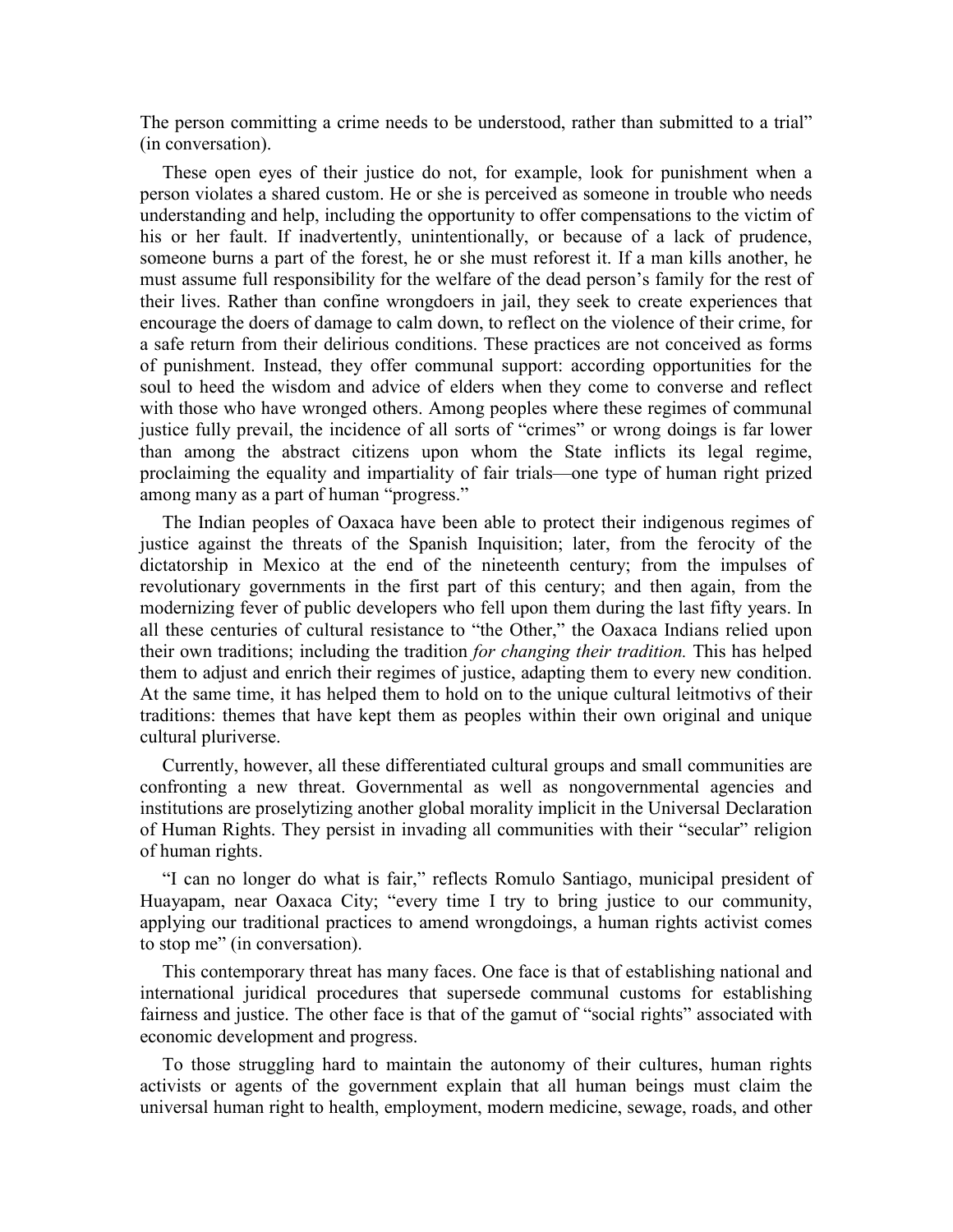social services. They are urged to present their claims before the pertinent State authorities for obtaining whatever they "need." They are educated by the educated to conclude that education is undoubtedly among the most "basic" of human "needs"— the wrench of reason needed to open parochial, nonmodern minds to change and progress.

Give a man a fish; you feed him for one day. Teach a man to fish, you feed him for life. Better yet, educate a man for life, and you give him the wherewithal not only to similarly educate others for life, but to be able to discover all that he "needs," and must consequently claim as his Human Rights—Welfare as well as Liberty Rights.

Education is both a welfare and a liberty right. It promises security: of jobs, pensions, health care . . . These are the familiar strains of, by, and for education. They are sung to seduce peasants and other marginals into parting from their children; to gladly hand them over to the elementary doorkeepers of the Neoliberal Global Economy.

The carrots and sticks of seduction or fear distract the upward or outward bound from studying the underbelly of education. When studied from up close, we discover with others that those who become addicted to classroom instruction end up losing real opportunities for gaining the knowledge and skills with which communities endure and flourish; that the more their commons and communities are destroyed, the more dependent they become on diplomas; that the more diplomas are distributed, the more difficult it is to procure them; that while their procurement becomes a more difficult uphill enterprise, the economic value of credentials and diplomas slumps downhill—with rapidly reducing guarantees of access to salaried jobs; that the "lucky" few who wangle their way into acquiring job-guaranteed credentials form crippling dependencies upon salaries which come and go with the vagaries of international currency markets; that the masses must settle for minimum wages or unemployment minus welfare in the growing global economy.

#### Professional Careers for Growth, Security and Satisfaction

Pride in the professions is justified by promises fulfilled: of personal growth, security, and satisfaction. Entrance to the professions must be deserved; won by the worthy; by dint of hard work; by honestly earned merit; with geese and gander alike lifting themselves up by their unisex bootstraps—free of the privileges of birth, caste, color, creed, or age. To feed and foster the economy of the "disabling professions" (Illich  $\&$ Kenneth 1977), education destroys the economy of home and community. These are left weak and vulnerable when people are no longer useful to one another. As this vulnerability grows, people fall into dependence on exterior economies and organizations. The local schools have no use for the local community; "they serve the government's economy and the economy's government" (Berry 1990, 164). Education for "community busting" establishes itself through "the hegemony of professionals and professionalism" (Berry 1990, 164).

Professionals are educated to "erect local failure." For educators and educated alike, "the locality exists merely as a market for consumer goods and as a source of 'raw material,' human and natural" (Berry 1990, 164). They learn to lose "pride in [their] surroundings"; to feel no poetry about the home life. The village scenes become "a sealed book." The local culture "is presented ... as imbecile, barbarous, superstitious and useless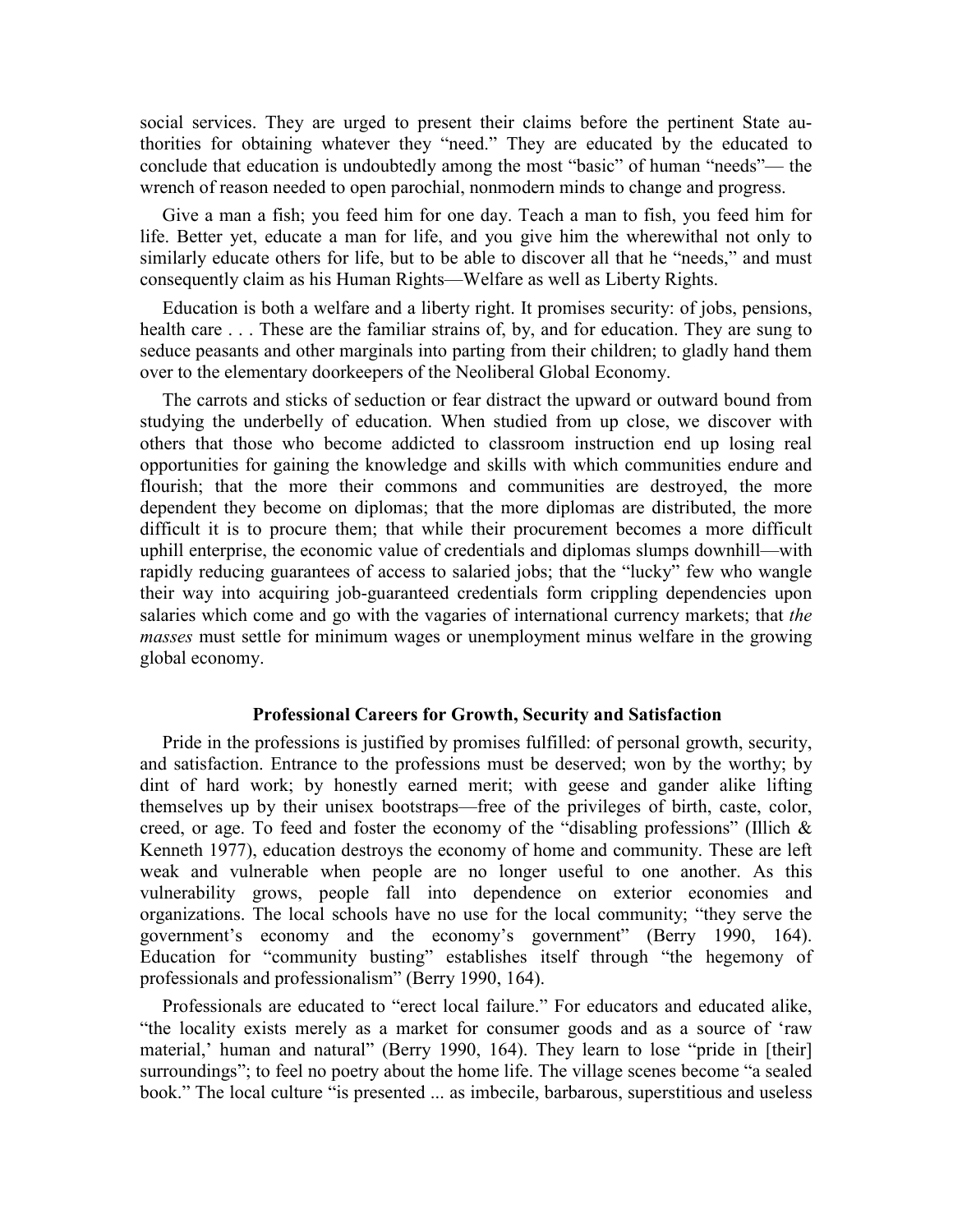for all practical purposes" (Gandhi 1953, 33}. Saved from the parochial cultures of the hillbilly, the ganuiaar (villager), the *red neck*, or the *local yokel*, education for the economy of professional's leaves "young people . . . contemptuous of the calling of their fathers." "Almost from the commencement, the text-books . . . never [teach the student] any pride in his surroundings . . . His education is calculated to wean him from his traditional . . . ancient culture . . ." (Gandhi 1946, 32-33).

Gandhi's truth (Gandhi 1946. 1970) refers not only to the education that the colonialists imposed upon their Third World colonies. Documenting how "the country becomes the colony of the city" in democracies like America today. Berry describes how "a vast amnesia invades the countryside"; how "local knowledge and local memory move away to the cities or are forgotten under the influence of homogenized sales talk, entertainment, and education" (Berry 1990, 156-157).

While a few benefit from the economy of professional careers, the many suffer the loss of "local knowledge and local memory." The professions ignore or write this off as "one of the cheaper prices of progress." Other careerists use this local failure to transform it into "the business of folklorists" (Berry 1990, 157).

Only those marginal to the educational enterprise or the economy of professional careers still sense that when community falls, so must fall all the things that only community life can engender and protect: the care of the old, the care ... of children, family life, neighborly work, the handing down of memory . . . respect for nature and the lives of wild creatures (Berry 1990, 157).

#### Cultural Survival, Enrichment, and Diversity

Entrance into or advancement within the economy—national, international or global is among the "lesser" (though necessary) functions served by education. Its higher function is cultural continuity, enrichment, and diversity.

Yet, wherever education advances, homogenization establishes itself. With every advancement of education or the educated, a "global monoculture spreads like an oil slick over the entire planet." The five thousand languages that currently survive can be seen as threatened species—in danger of extinction. Within a generation or two, not many of these languages will survive, if current trends continue. Of the languages that are alive today, only one percent survive in Europe and educated North America. It is scarcely an accident that '"the home of literacy as well as the nation-state" has only one percent of the languages that survive (Sachs 1992, 102).

While languages are dying and disappearing, the academic industry for the mummification and preservation of "endangered tongues" continues to boom. Between 1950 and 1970, "about fifty languages have died each year; half of those still spoken in 1950 survive only as subjects for doctoral theses" (Illich 1977, 7).

The case of Mocho offers a glimpse of the typical pattern induced by the economy of education. Only seventy-five elderly speakers of Mocho remain in Chiapas, Mexico. With their death, Mocho will die. A few thousand miles north in Ohio, the academic industry for "preserving" this language is promoting multicultural education. Fifty years from now, the only records of Mocho will be found in an American university or some other haven of multicultural education.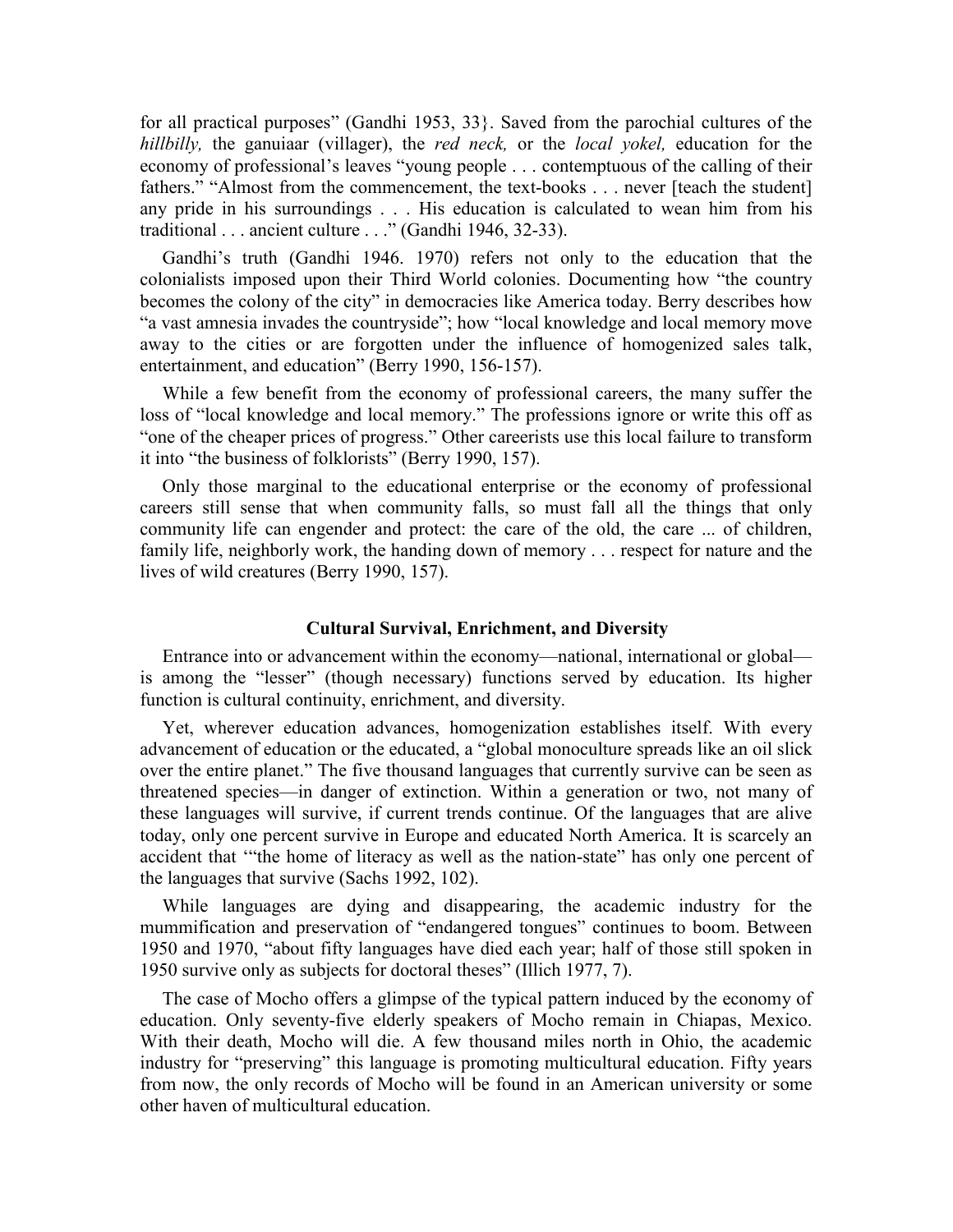The story of Mocho is the story of what happens when the children of a community, pursuing the promises of education, systematically learn to forget the languages of their commons and their communities. All it often takes are two generations of school-going offspring to send the language of their Elders up north to a corporate, State, or federally funded linguistic zoo.

While some members of the academy *preserve* Mocho in their archives and libraries (locked in the prison of space and time within dead leaves—the pages of the text or the book), other members are opening the doors of equal educational opportunity for the children of Mocho speakers. Education in the national language promises them access to the economy—unlike Mocho, which keeps them attached to their immobile culture and place. But, promises multicultural education, they can have their cake and eat it too. They can learn about Mocho history, language, and culture, while at the same time shaping up for being shipped out into the international economy; learning to clamber higher on the career ladder designed for the educationally able and competent; for those who want to do well in the One World, the Global Village.

The story of Mocho repeats itself wherever the educational system successfully enters, persists, and expands. In every corner of the world, cultural destruction and decimation follow as communities learn to *take-off on* the education runway. In Mexico, among the Triqui peoples of San Andres Chicahuaxtla, Benjamin Maldonado discovers that the school is the road to ignorance of the local culture. On the education road, he observes that among the children and youngsters who currently attend school, 30 percent totally ignore their elders' indigenous knowledge of soil culture (agriculture), 60 percent acquire a dispersed and fragmented knowledge of it, while only 10 percent may be considered as capable of sustaining, regenerating and passing it on (Maldonado 1988).

Those who do not send their children down this road, however, keep alive and regenerate their cultures. Among the children and youngsters who do not attend school, 95 percent acquire the indigenous knowledge that defines and distinguishes their culture, while only 5 percent ignore it—those being children living outside the community for a long time. Sucking up the time, energy, and imaginative capacities of children with compulsory classroom attendance as well as homework, schools pose a terrible threat to the agrarian wisdom of the Triqui peoples. They impede the young from accompanying the adults of the community in their cultural practices, including those of working the soil, the *milpa*. To appreciate the ignorance imparted by the Western school within the soil cultures of the world, it is important to note that soil *(agri)* culture in Mexico, India, Guatemala, Peru, as well as in the other parts of the world, is not mere technical knowledge. There is a rich and complex set of rites and myths that give life to traditional agriculture; to make it a part of the living memory and imagination of the young of their communities; learning to sow by propitiating the land, the rain; learning to harvest by giving thanks to the forces of nature; learning how to avoid the impunities of scientific intervention; learning to respect the cycles of the moon or the wind; learning the relationships and places of people in the community; acquiring all the nuances and subtleties of their native languages ." . . School promises "liberatior" from these bonds of community and tradition: from what the professional educator has come to classify all over the world as "family exploitation" and "traditional superstition''— opposed to "true science."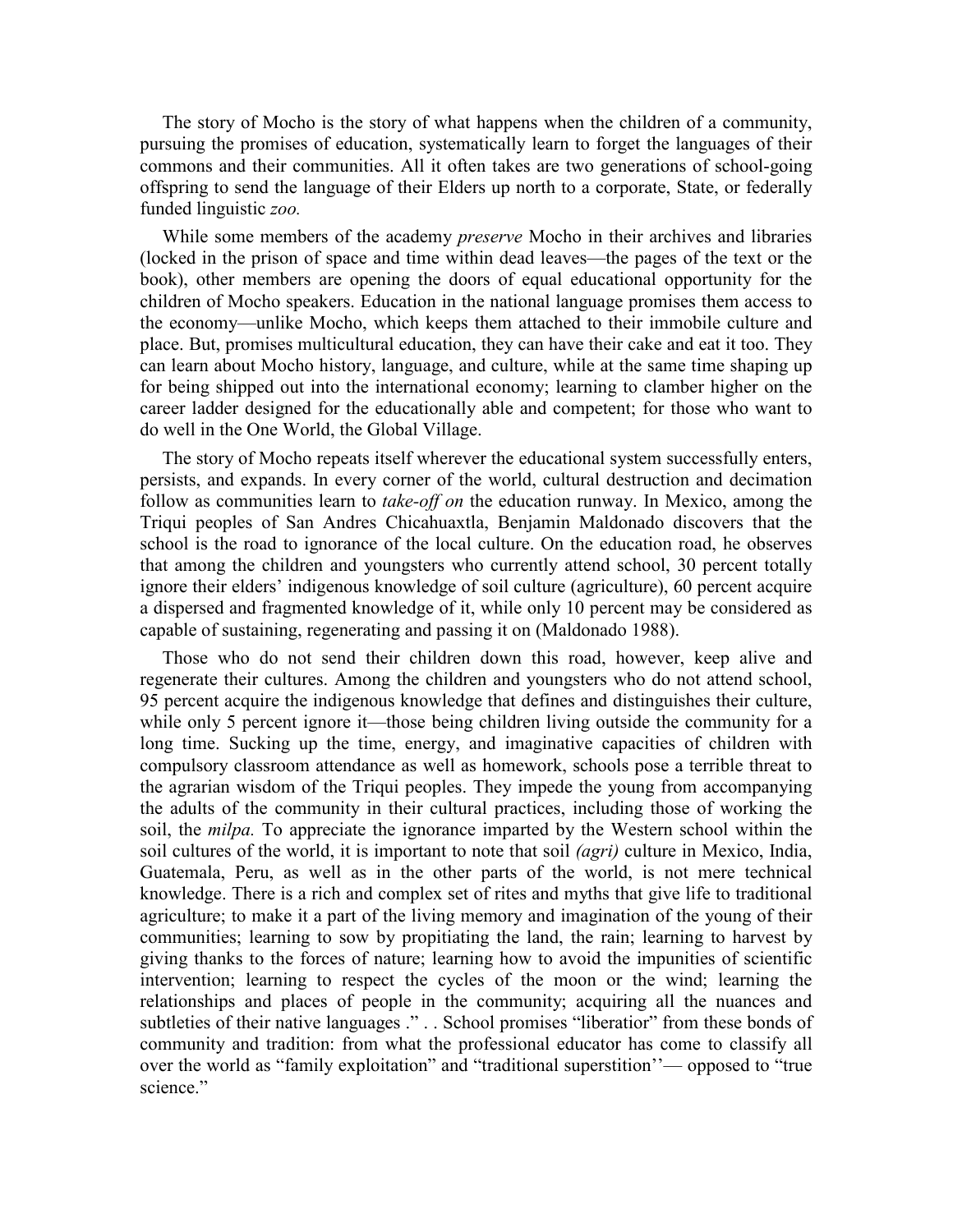Schools transform the children of the Triquis into cultural parasites. Educated children, Maldonado carefully documents, no longer know how to care for or contribute to the economy of the household and the community. Instead, they require money for learning to grow up; thus becoming cultural aliens in their own worlds. For the schooled Triqui, as for the schooled or educated Indians of other places and climes, "real life" lies outside the family and community. To help their children live this "real life," farming families must engage in the "sacrifice" needed to acquire the "superior" truths of science; and for making "advancements" in the economy.

The *real* price for education exacted and painfully extracted from the cultures of dwelling, Maldonado reveals, is the loss of language and culture. Falquet's (1995) studies describe in detail how Indian cultures are endangered or processed out of existence by the great acculturating educational machinery. Schools create a deep division, ripping apart the community, dividing it up into "the illiterates," who do not know the Latin alphabet because their knowledge is only oral, and the literates, who minimally acquire the national language—enough to feel superior to the elders of their own communities; and only enough to join the ghetto masses—too ignorant of the national tongue for climbing over the higher and higher walls being erected by the preparatories and universities.

Schools and universities, monocultural or multicultural, do not eliminate ignorance, but make it functional, while suppressing difference and cultural diversity. They cannot but promote the "superstitious efficacy" of Indian cultures. This consequence is inevitable even when indigenous knowledge becomes the academic aim, while the classroom becomes the site for its transmission through education—postmodern, multicultural, or other.

#### Reform, Revamping, Radicalization

A common faith connects the radical Left and the conservative Right. It undergirds and overcomes the divide of deep differences that they A focus upon in their battles with each other within the academy.

One key element of this common faith, professed assiduously by educators as well as all other professionals, is their capacity for solving problems. Problems are part of the human condition and every self-respecting professional solves some of them. Progress brings new problems and the professions progress by solving the problems that progress deposits at the door of humanity. No self-respecting professional abandons the faith of the faithful: the profession improves the human condition, preventing stagnation or deterioration. The first A profession's Hippocratic oath becomes both the touchstone and the promise of its modern descendants—all of them problem solvers. But even before the era of litigation proliferated by the legal profession, professionals have remained leery of promising their clients a rose garden—especially not one that would render redundant the professions.

The common faith shared by professional educators contains many other elements, including a certain certainty: education is essential for the survival and flourishing of every culture, past, present, and future. There is no exception or qualification to this universal rule. There would and could be no cultural continuity or advancement without education.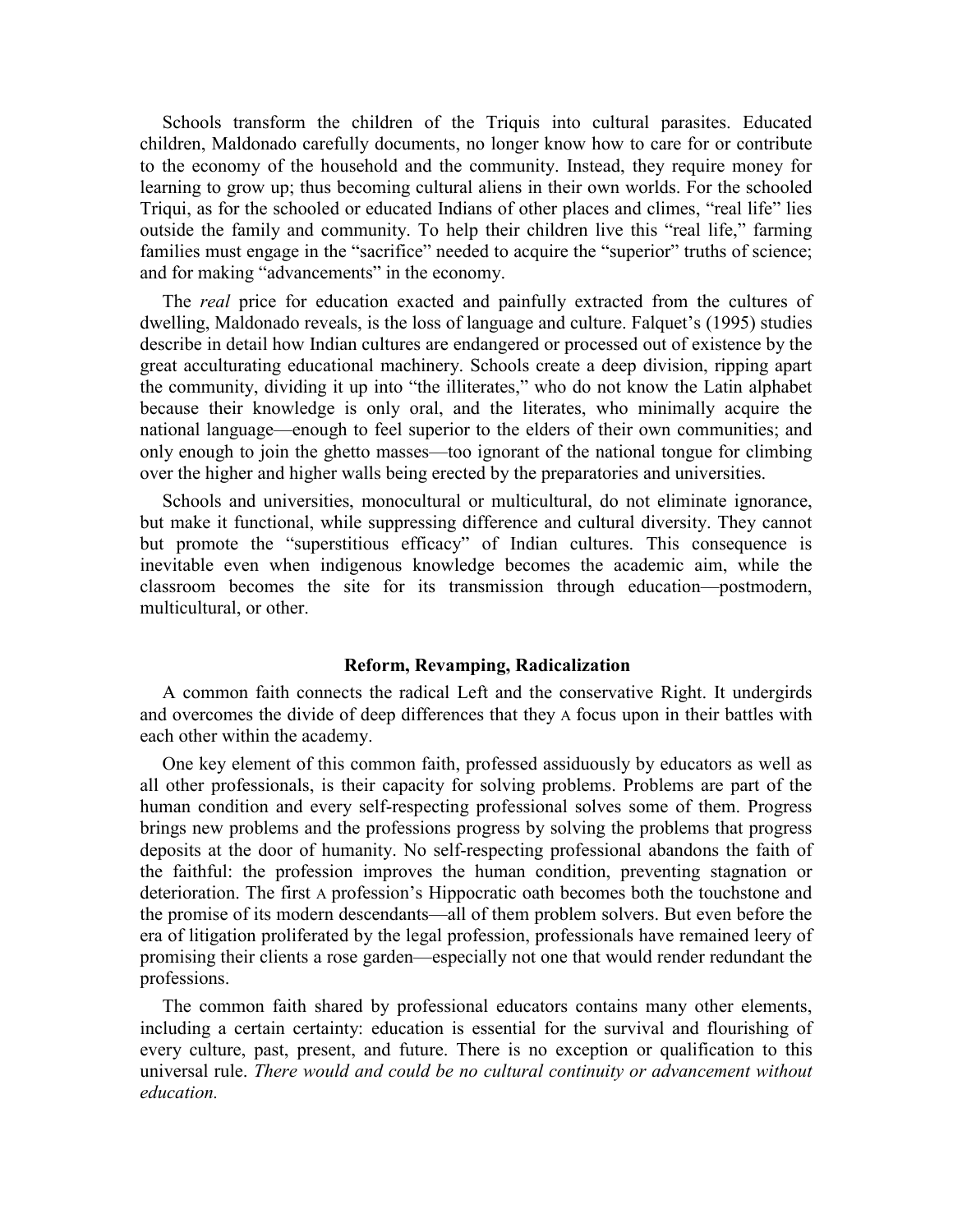Whatever their political or philosophical orientation, another element which brings all educators under the roof of the same professional faith is the certainty that more education is always better than less. The more the better is the inexorable law of the professions.

More of what kind of education? This question, without threatening the common faith, cracks open the impossibility of consensus, either about the aims of education or the means that deserve to be called "educative" {Dewey 1963).

What social, personal, and other diseases must be cured by education? What types of well-being are sought? And how? Battles between the camps proliferate, with escalating violence and its victims. Professionals remain unperturbed; assuring themselves and their clients that competition among them is as natural, normal, and healthy as it is in the classroom; or, for that matter, in the world for which the classroom must be the best training ground—sorting out the strong from the weak; the lions of the jungle from the sacrificial lambs.

#### The Crassly Competitive

Vigor and vitality require competition; profess the promoters of bell curves, standardized tests, and other marvelous measures that separate the supermen from the mental midgets. They urge pragmatism and practicality; the stuff of the "real world": the modern or the postmodern jungle, concrete or virtual, where "the survival of the fittest"—the ancient, even primordial law—still separates the grain from the chaff; the real men from the boys; the strong and able from the weak and disabled; the winners from the losers; the first from the last; the successes from the failures who deserve their fate of working for McDonald's for minimum wage.

The As deserve the American dream. The Ds and Fs demonstrate their incapability of dreaming it. Someone has to wash the dishes in every society; fill gasoline; collect garbage; line landfills; clean out toxic dumps; spray chemicals; fill up cancer wards . . . Dropouts and Ds have earned for such jobs themselves. And the As do deserve to design worlds in which the rejects, the second rate, the bottom of the barrel do time at a job rather than filling the jails paid for by the As, the Bs and the Cs. The latter work for an honest living, rather than living off the dole; or receiving free food, health care, and the other benefits that comes from serving time in jail.

In the era of globalization those who cannot compete and win deserve to be left behind at the receiving end of nuclear waste; of other winners' waste; slaving on plantations for winners' fruits that leave workers dead or infertile; *moquihdoras* where workers' children are born with brains hanging out of malformed skulls.

That is the real world. Get a real job with education. Or expect to be shipped out—like the other waste made by the successfully educated.

#### Slayers of Savage Inequalities

Tracing the trajectory of the lives lost in factories, factory farms, and jails—being built faster today than classrooms—professional slayers of savage inequalities bring us to the beginning; elementary schools with neither heat nor drip-free, dry classrooms; neither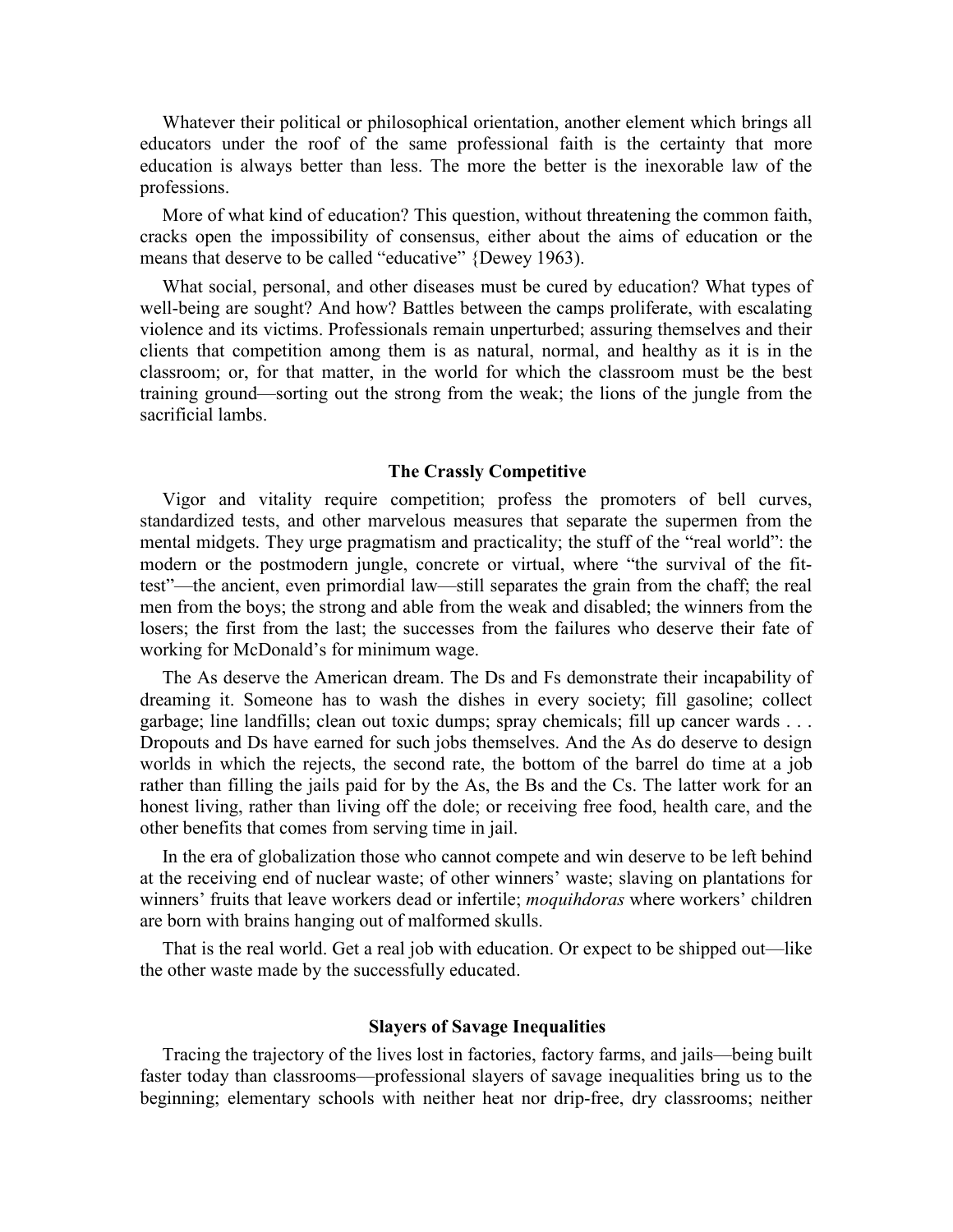computers nor toilet paper . . . But wait. Yes, they do have the money to invest in metal detectors needed to find the knives, guns, and other weapons that '"dangerous" ten- or eleven-year-olds bring to beat out each others' brains.

While the victors eat cake . . . swim in heated pools through the cold months of winter ... lap up laptops with CD-ROMS . . . play Bach; all this complemented with individualized tending all the way to the very top of the World Trade Center where the best educators gently—oh, so gently—deliver them that they may finally start living "the dream"; charging up the future of the world with wallets full of magic plastic: it opens any shut door when the right number and expiration date are punched.

True, the law of the jungle creates victors. But, they remind us, it also creates unfortunate victims. Those victimized by inhumanely competitive races lose their humanity. So, too, do their victimizers. The dehumanization of schooling is contrary-to all the highest ideals in the Western tradition of a liberal education.

A genuinely liberal education dispenses with cutthroat, crass competition: or softens the competitive edge so no one bleeds. It teaches respect for the laws, of social justice; replaces the law of the jungle with the laws of democratic governance: creates win-win situations in which every man, woman, and child enjoys their human rights—including the right to educational *equality* and *excellence*.

#### Cultural Literacy Promoters

Equal opportunity or access to what? The "minimal competencies" needed for the marketplace? Or to the fragrant flowers of culture . . . the Great Books of the Western canon . . . with which one can climb to the Everests of a liberal education . . . the highest heights of "high culture"?

The reigning Czars of "high culture" remind the rest that what makes the West supreme is not merely its economic and technological superiority or prowess in the Global Economy. Equally worthy of global emulation is its great humanistic tradition, traced back to the *paideia* of Socrates and the other Ancient Greeks.

The Ancient Greeks were fine . . . but for the fact that they were pagans and had too many imperfect gods . . . lotus-eaters, womanizers, and the like. Secular cultural literacy leaves the Religious Right uneasy. Believers of the One Best Religion and the One True God agree that cultural literacy is important for promoting the One Best System of education, it must, however, be underscored that the "high culture" taught by this system does not start with the *Iliad* and the Odyssey. It begins with the Bible.

#### Multicultural Literacies

Raging from within the bastion of professional education, multicultural educators focus on the classroom site for suppressing the savage inequalities that leave some individuals more equal than others; and. some cultures more excellent than others.

The classroom offers the diminutive handheld mirror for studying the sickness of the larger society; the global malady. It is the immediate site for transformation; for healing social ills: the age-old saga of human oppression . . . five hundred years of colonialism as well as all the earlier modes of oppression (particularly of women and slaves) that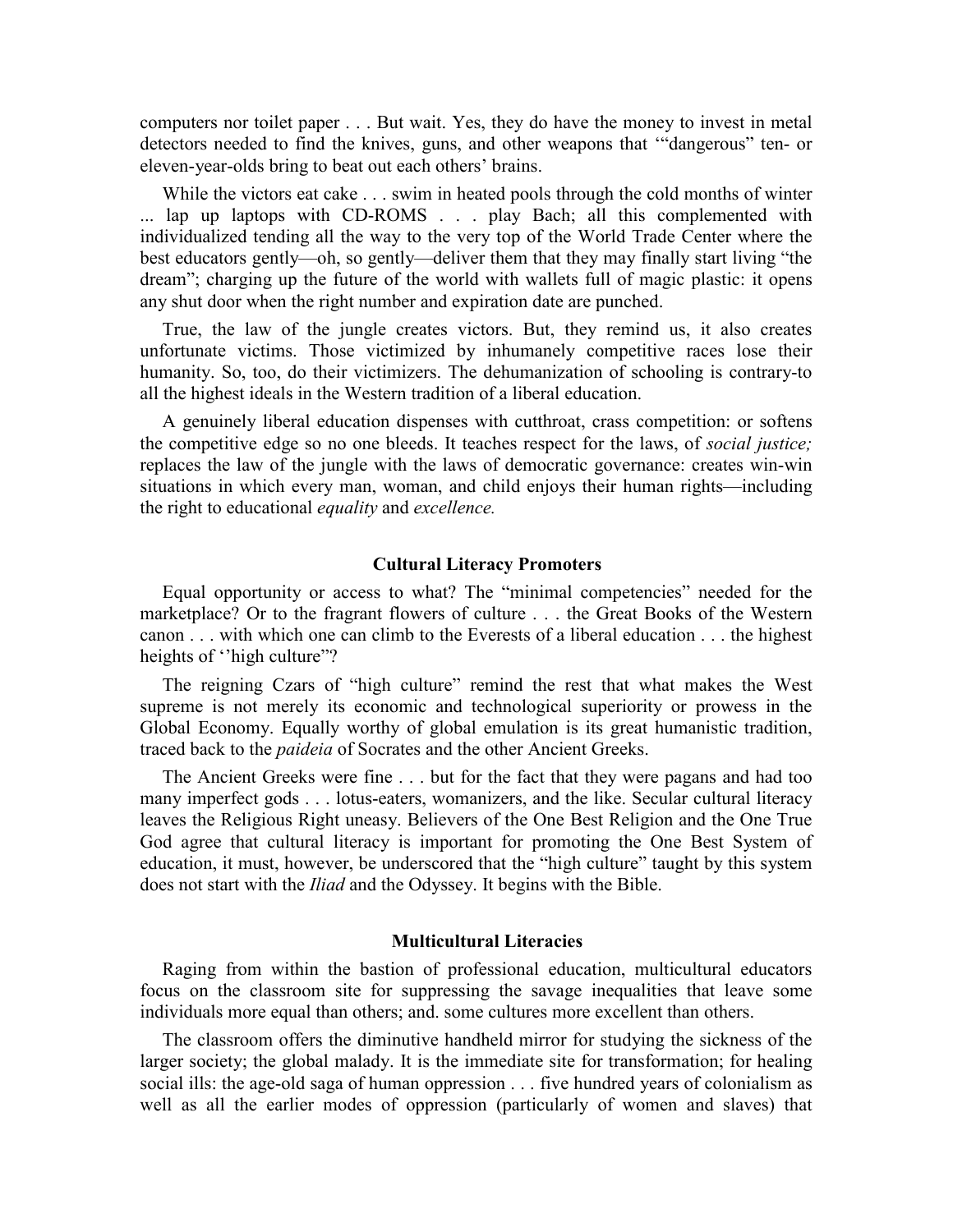precede as well as follow it as contemporary neocolonialism. Their long sad history of human oppression tells how White Man's pedagogy maintains his supremacy. But White Man has not been the only villain in the Play of Human Evil. Feminists, Gays and Lesbians, and the People of Color reveal Brown, Yellow, or Pink villains and victims; each group voicing their own narratives of victimization—spanning class, caste, color, age, or sexual orientation/preference.

Radicalized and reunited under the universal banner of "the pedagogy of the oppressed," they denounce all the reform efforts that give new life to "the pedagogies of the Oppressor." Instead, they call for liberation from all the diverse modes of oppression; for pedagogies and curricula that will break the long, tragic, painful history of the "Culture of Silence." Radical democracy, social justice and liberation, recognizes lines of gender, race, color, and sexual orientation, require radical education. Authentic multicultural education consciences learners to the language used to justify oppressing the oppressed, rendering transparent the categories of the oppressor; "failures," "Ds and Duds," "uncivilized," "pagans," "underachievers," "underdeveloped" . . .

Multicultural educators take on today's burdens of racism, sexism, ageism, classism . . . struggling to see a million flowers bloom. Emerging from under the weight of the White Man's burden, the Rainbow Coalition points the way towards radical democracy; fully conscious that the United Colors of the Rainbow may not be possible. For there is always the brute reality of racism and monoculturalism, summing up multiculturalism as: "the label for all those groups who have failed to make it in America<sup>1</sup> (Gordon and Newfield 1994, 33}.

The supremacists' arrogance and intolerance must not be succumbed to. Multicultural education must continue to wage the battle for difference and diversity in the classroom. Furthermore, education is a basic need, necessity, and right.

These four reformation camps are but rough, broad categories for contemporary professional fix-its. They reveal the mere tip of the proverbial iceberg.-There are at least as many cures as there are identified educational ills. As with the medical establishment, there is prestige for every new disease discovered and treated: community destruction can be cured by communitarian education; low self-esteem can be raised by empowering education; racism can be cured by antiracist pedagogies; fragmentation can be fixed by interdisciplinary or holistic education; regimentation can be reversed by pedagogies for play; environmental damage can be healed by environmental education. . . .

The required or recommended course readings for these fixes not only nourish the publication industry; they fatten the curriculum vitae of every new educational reformer who first identifies the mysterious ill that prohibits the desired learning; and then finds a pedagogical and curricular cure for it. Among the vast and growing educational reformers, the most *respectable* are certainly the great masters of alchemy who promise better schools. The most *seductive* are the popular magicians who promise to make every kitchen into an alchemical laboratory. The most sinister are the new masons of the universe who want to transform the entire world into one large temple of learning (Illich 1977, 72-73 emphasis added).

To reform or to abandon education?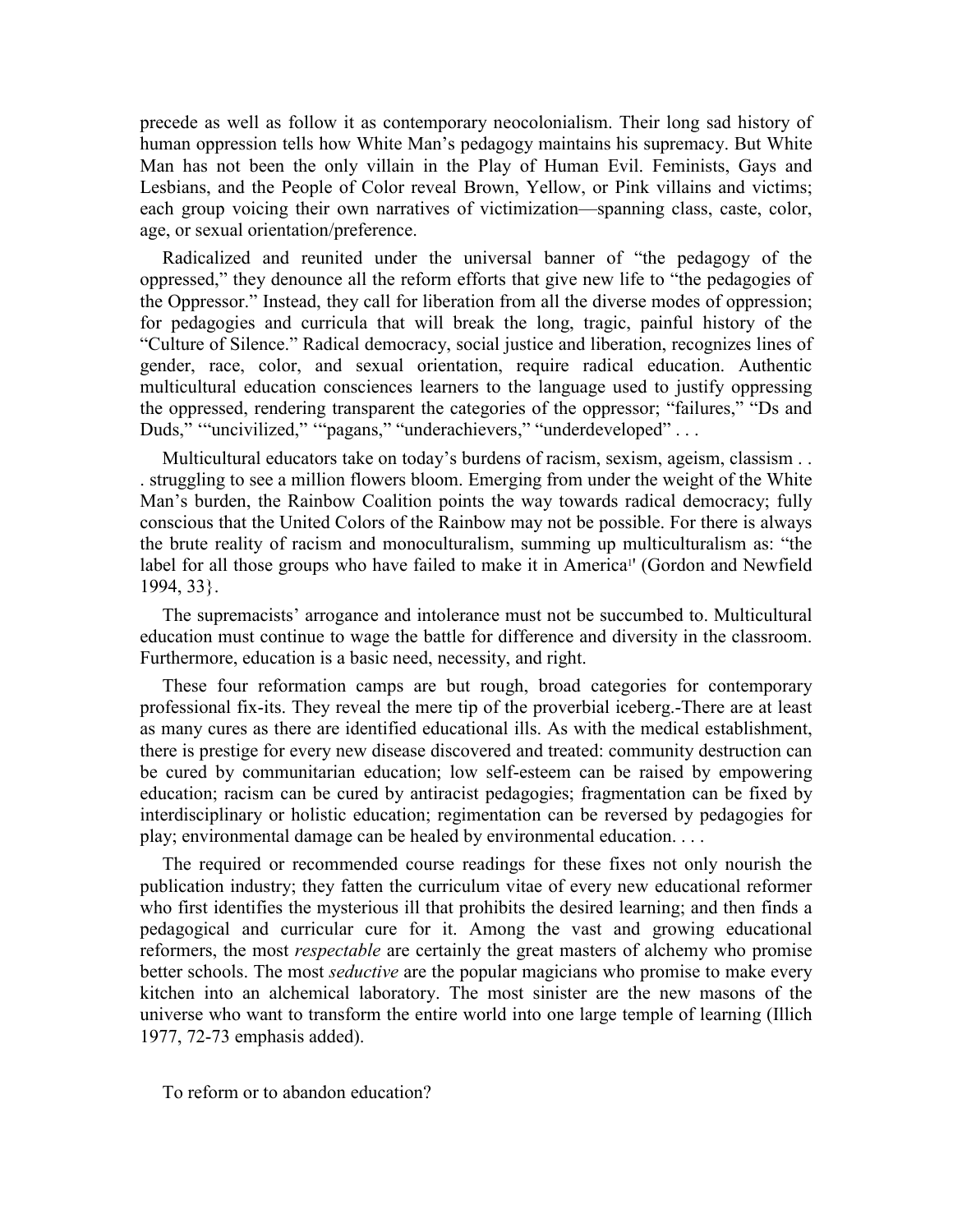That is the question that no respectable professional dares to ask without facing the threat of disrepute.

Committed professionals cannot confess, even in the privacy of their bedrooms, let alone in the public arena, that all the cures concocted by their profession are far, far more terrible than all the different diseases they profess to heal.

Heretics who dare to deprofessionalize themselves must be put to death; or, best yet, either not be studied at alt or be studied just enough to merit dismissal with a sound kick in the pants so that students learn proper obedience and respect for the professions.

It is a valuable lesson for learners to see that in the Open Society, serious critics of the professions are given enough room to jest, like the professional jesters of the court, in order to be soundly jeered out of the critical professional consciousness.

#### Multicultural Education: An Oxymoron

American pluralism has a beautiful but limited tradition. Its enormous variety of educational, medical and ecclesial systems witness to it. ... Only in the domain of religion is the constitutional protection of the non-churched atheist taken seriously. This society is gravely threatened unless we recognize, without envy sublimated into grudge, that dropouts of any description might be closer to Huck Finn than are the churchgoers or school goers (Illich 1996, 258).

#### Corruptio Optima Quae Est Pessima. The corruption of the best is the worst.

Multicultural education aspires for the richest aims yet to be conceived in the history of the educational system. Who but the Hitlers, the Pol Pots, the Pinochets, the white supremacists, the Ku Klux Klan, the *Ananda Margis*, the Shining Path, and other fundamentalists can resist or deny its allure and enchantment; of aims that seek to humanize through multiculturalizing a system in which more than half the children become human waste: dropouts or human droppings?

That question provokes us to ask whether multicultural education is an example of Promethean expectations gone awry? Is it possible that an expensive system unaffordable for the Two-Thirds World— which has failed abysmally to teach "the basics" (the three modern Rs) is being given the noble responsibility of passing on all the other rich elements of culture by multicultural educators? Is it possible that the system that cannot transmit the culture of homo monolinguis with minimal competence is being asked to transmit the 5,000 spoken cultures that constitute the richness of the lived pluriverse at the grassroots—of the noneducated and the uneducated? Is the school cafeteria that cannot present hot dogs and hamburgers palatably to be the chosen political site for cultural workers serving *bhojan, comlda,* or the other elaborate edible cultural delicacies fully and inextricably embedded in the commons of the pluriverse?

Undoubtedly, many multicultural educators reflect the best sentiments and ideals found today within the educational system of homo monolinguis: aspiring to instruct about other landscapes of learning without deprecation; without reducing others' rites of passage as either touristic exotica or Stage One in the historical evolution of the educational system. Still, the multicultural classroom, however celebratory or respectful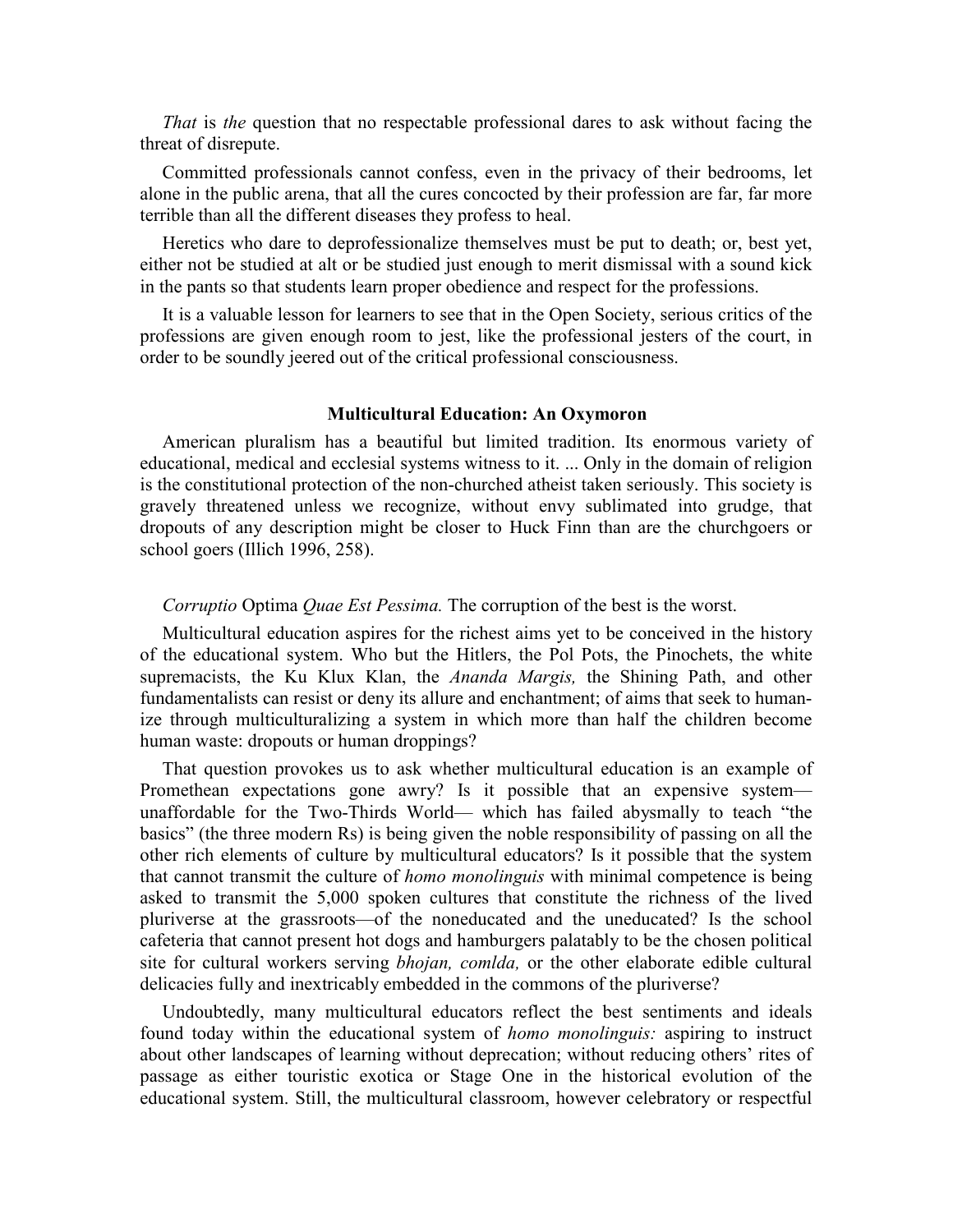of cultural diversity, can only be a deliberately western site; transmitting only the cultures of the West. In that limited capacity, while very useful for western "cultural workers" taking their first steps in hosting and hospitality toward the Otherness of the Other, it cannot do anything in terms of initiation into the cultures of the pluriverse. The pluriverse of cultural diversity cannot be nourished or regenerated through the project of education. For education is of modern western origin. Multicultural education is an oxymoron. Learning and teaching preceded education and the educational system by millennia. The paideia of the Greeks or the gyan and gurushishya parampara of the Hindus of Hindustan must not be equated with education. The reduction of the former to the education of modern man and woman, or its importation into any brand of multicultural education is tantamount to colonization.

[T]he word 'education' is of recent coinage, it was unknown before the Reformation. The education of children is first mentioned in French in a document of 1498. This was the year when Erasmus settled in Oxford, when Savonarola was burned at the stake in Florence, and when Durer etched his *Apocalypse*, which speaks to us powerfully about the sense of doom hanging over the end of the Middle Ages. In the English language the word 'education' first appeared in 1530—the year when Henry VIII divorced Catherine of Aragon and when the Lutheran Church separated from Rome at the Diet of Augsburg. In Spanish lands another century passed before the word and idea of education became known. In 1632 Lope de Vega still refers to 'education' as a novelty. That year, the University of San Marcos in Lima celebrated its sixtieth anniversary. Learning centers did exist before the term 'education' entered common parlance. You 'read' the classics or the law; you were not educated for life (Illich 1977, 75).

"In Lieu of Education" (Illich 1977) documents how the western (and, therefore, modern) mind co-opts and colonizes the Other—whether of the historical past of the contemporary present—in and through reducing their pluriverse of diverse and incommensurable cultural patterns and styles of teaching and learning, placing them under the universal umbrella called "education."

While the global mission of the Church is to save souls, the global mission of the educational system is secular salvation. The noblest variety of secular salvation saves the mind of the individual from remaining stunted or from rotting; while the most "practical" or "pragmatic" is defined by the market for employment: the holy "job market." Education shares other elements with Religion.

Schooling and education are related to each other like Church and religion, or in more general terms, like ritual and myth; it is mythopoetic, and the myth generates the curriculum through which it is perpetuated. Education, as the designation for an all embracing category of social justification, is an idea for which we cannot find (outside Christian theology) a specific analogue in other cultures. And the production of education through the process of schooling sets schools apart from other institutions for learning that existed in other epochs (Illich 1977, 76).

Illich's historical journeys into noneconomic cultures, western and other, help us discover that homo educandus is necessarily homo oeconomicus—a modern mutant in the East as in the West. *Homo educandus* represents the historical emergence of a new kind of human being: who needs education in order to learn or live well. Homo educandus radically differs from homo sapiens or homo *faber*.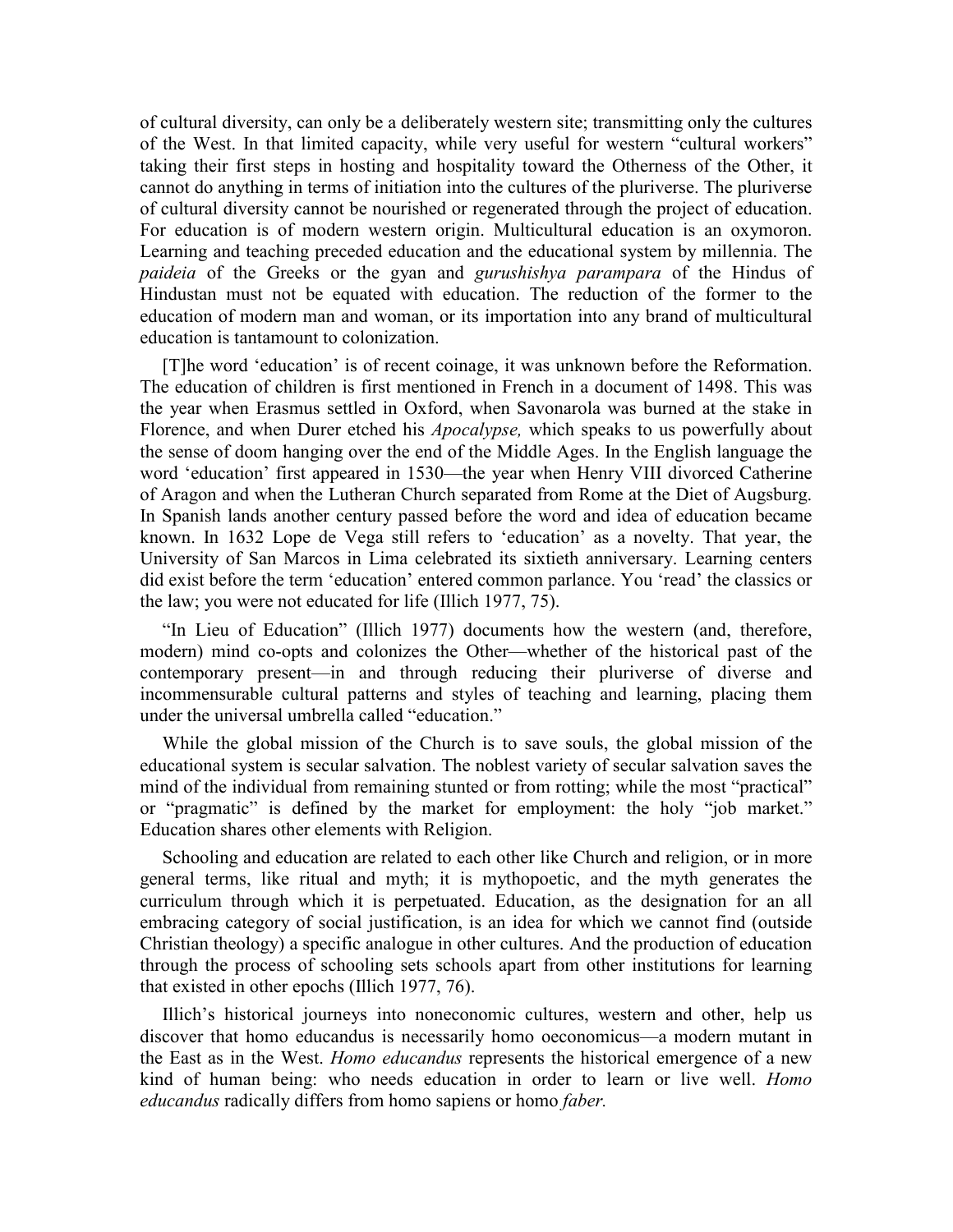[T]he idea that man was born incompetent for society and remained so unless he was provided with 'education'" became a new consensus among the elites in the West only in the early seventeenth century. With the spread of this modern "certainty," education came to the inverse of vital competence. It came to mean a process rather than the plain knowledge of the facts and the ability to use tools which shape a man's concrete life. Education came to mean an intangible commodity that had to be produced for the benefit of all, and imparted to them in the manner in which the visible Church formerly imparted invisible grace. Justification in the sight of society became the first necessity for a man born in *original stupidity*, analogous to *original sin* (Illich 1977, 75-76, emphases added).

For the uneducated or noneducated or miseducated social majorities, their own ways of life are genuine alternatives to the progressive pollution, exploitation, and opaqueness now observed in rich countries. But "the dethroning of GNP cannot be achieved without simultaneously subverting GNE—Gross National Education, usually conceived as manpower capitalization" (Illich 1977, 90-91).

To resist GNE, alternatives to education are both necessary and available in the Two-Thirds world. Realizing this in the beginning of the twentieth century, Gandhi offered Nai Talim (often translated as "New Education") as an antidote to the education of the brown "intimate enemy" (Nandy 1981) as well as the White pedagogue. Gandhi's Nai Talim keeps alive his peoples' subsistence economy. It celebrates the richness and the dignity of bread labor which weaves more strongly the fabric of the local community, emphasizing the autonomy and self-sufficiency needed to marginalize the economy of homo oeconomicus and homo *educandus*. Nai Talim teaches Yama-Niyam; the regeneration of Varna Vyavastha; the sanskriti of dharma . . . nurturance of buddhi . . . *Jnana (Gyana) ... atmagyana.* None of these ideals are translatable into the language of educators (Gandhi 1946, 1970: Prakash 1993; Vora 1993).

The "bread labor" central to Nai Talim keeps pyramidal hierarchies at bay. Economic social pyramids are incompatible with the common sense of Nai Talim. Bhaniya pan ghaniya nahin, observe Gandhi's fellow Gujratis, when speaking of people who possess education, while lacking sense and sensibility. In fact our study of education reveals that wherever people abandon their own forms of cultural initiation, they lose their common sense; their cultural sense and sensibility developed in their commons. Since Aristotle and until the seventeenth century, common sense was the sense bringing harmony and correspondence to all other senses. It should not be looked for in the pineal gland, as Descartes suggested; or in the universal reason proposed by Bacon. Common sense is what people have in common; the sense that can be found only in community. Gandhi's common sense tells him, as Illich's common sense reveals for us today, that an "egalitarian economy cannot exist in a society in which the right to produce is conferred by schools" (Illich 1977, 91).

Multicultural education promises all cultures a more equal share of the educational pie constituted of the non-subsistence economy—national, international, and global whether liberal, socialist, or neoliberal. Undoubtedly, multicultural education is a step forward in the educated person's quest for better representation; for more inclusion; for less violence; for more respect. Unfortunately, these ideals are aspired for within the very economic system that wipes out other economies—of household, commons, and community; sustaining, thereby, the educators' mythopoesis: that there are no authentic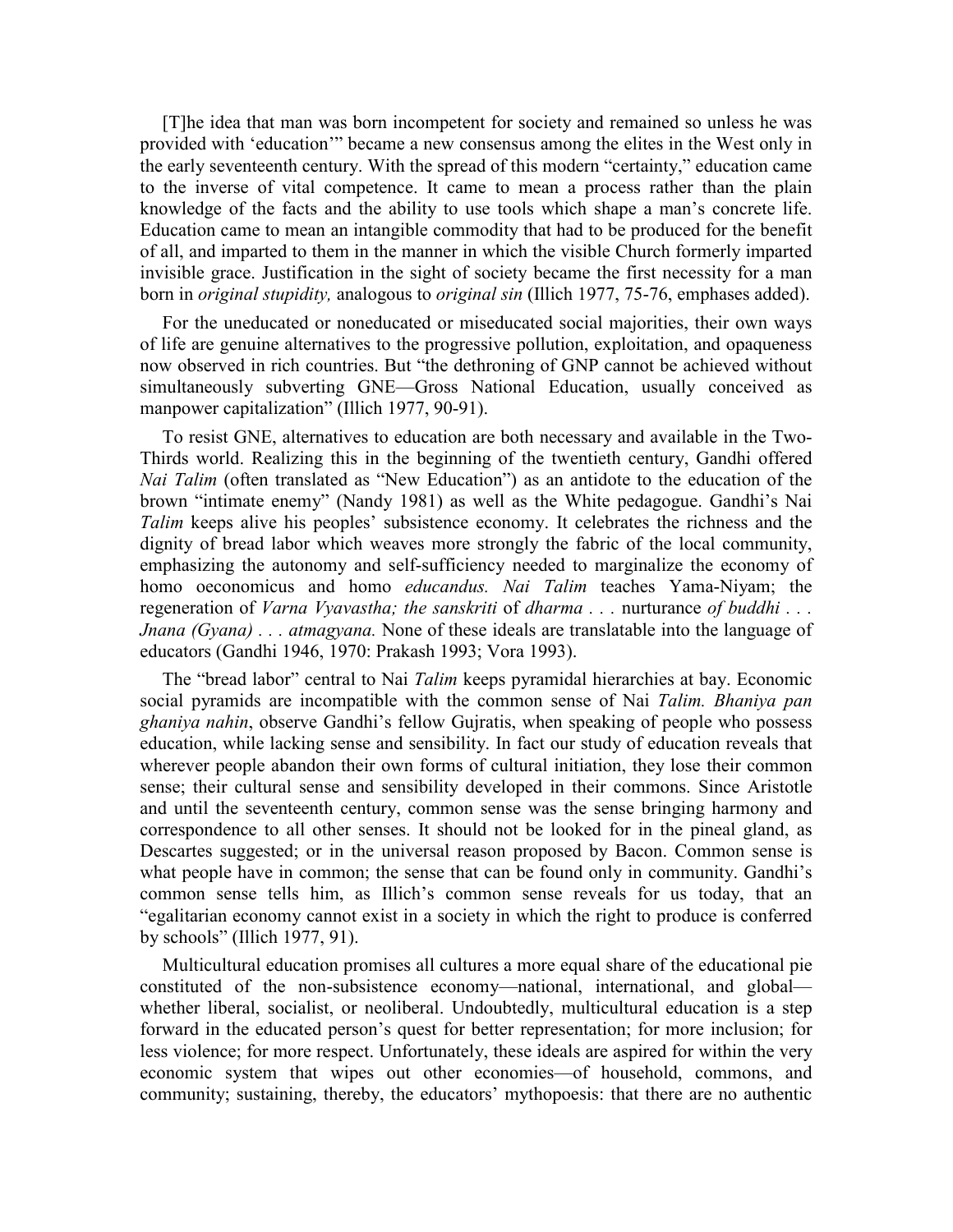alternatives TO education; that education is a universal good; that, therefore, the educational system, currently broken, must be reformed and revamped. The same system that helped smash the languages, customs, and traditions of the commons can be reformed to teach the knowledge and skills required to build communities; or be reformulated to nourish a pluriverse.

Multicultural educators run with the fox while hunting with the hound. Empowering individuals, communities, and cultures, multicultural educators promise equal educational opportunities—personal, communal, and cultural—for joining the global project of education . . . defined by the mindset of homo educandus, with his moral language of Human Rights.

#### Human Rights: The Contemporary Trojan Horse

Human rights are only 200 years old. The ideology and the institutional arrangements of human rights were born after unprecedented forms of social and personal deprivation took root among the "developed" peoples and places of this planet. The regime of the nation-state, fusing nationalism and statehood, was constructed at this same time, to keep the social order in a society exposed to the forces of the modern market, reducing the human condition to that of homo oeconomicus.

The birth of universal human rights is inextricably bound up with the global manufacture of the independent western nation-state. Following five centuries of colonialism, the post-World War II universalization of this western institution continues to deal severe blows to all other political organizations; most particularly the commons cared for or "administered" through village self-governance. The evils and injustices of traditional village governance, masterfully documented by Achebe (1961, 1985) and others, are minuscule in scale or seventy when compared with those of national governments. Yet these as well as their contemporary descendants, the trans-border corporate superstructures constituting the "Global Project," are being legitimized as those responsible to uphold and safeguard the Gospel of human rights. In the era of the global economy, not even the Great Wall of China poses an obstacle to the universalization of human rights. Thousands of determined participants fly over the Wall into Beijing to attend the Fourth UN Conference on Human/Women's Rights, intent upon their universalization, spreading them to every corner of the globe.<sup>5</sup> Grander and more global than all the other conferences now regularly held from Malaysia to Mexico to promote human rights, its participants seek to liberate and bring justice to all the oppressed peoples of the earth. This justice calls for bringing one and all under the care of the global classroom for disseminating education.

For villages or cities across the globe, the moral currency of universalizable human rights is being newly minted, promising even to contain the immoralities of State governments (national or local) as well as international development agencies. This moral currency conceived and created for the abstract "citizen," follows Hobbes in containing their meanness, brutality, greed, and envy; while enjoining duties, obligations, and responsibilities toward fellow citizens and flags. It replaces the traditional communal morality of peoples not reduced to modern individualism, either old or new (Dewey 1962). Functioning like the British pound, the American dollar, and other "hard" currencies, this equally "hard" moral coinage of human rights enjoys the same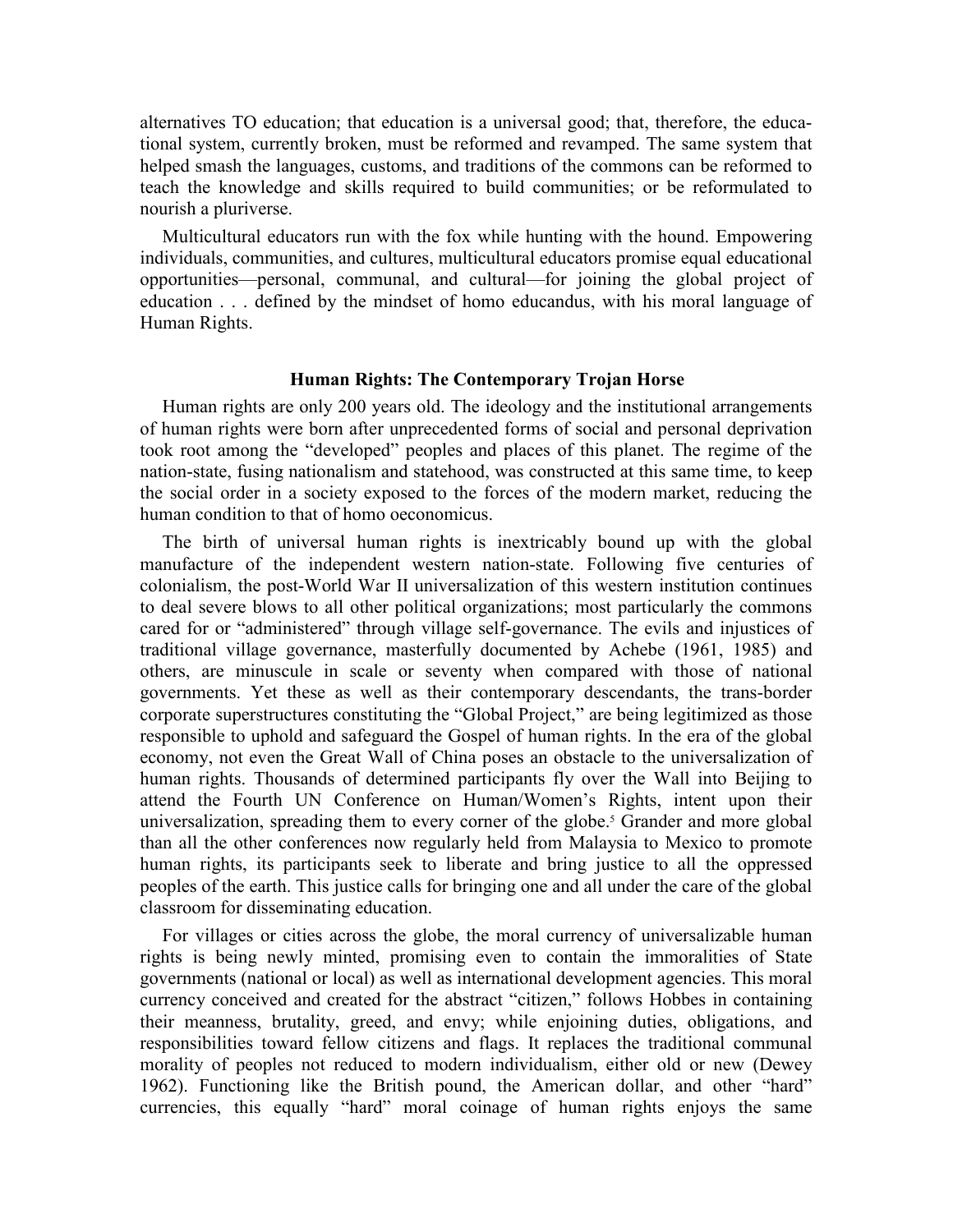international status of preeminence as do the other coins of the economically "developed." Both monetary and moral currencies of the "developed" destroy and devalue the "soft" currencies of communities and peoples considered not only economically but also morally underdeveloped. Following the colonial path of Christian missionaries (who saved primitive souls from pagan gods), their descendants, the delegates of human rights agencies, offer secular salvation: the moral or economic development of underdeveloped cultures. "One man one vote"-style democracy with parliaments or senates, a national economy that manufactures classrooms, courts, patients' wards, sewage, telephones, jobs, and flush toilets are only some of the liberty and welfare rights promised by independent modern States. At the nexus stand the classrooms of school, college, and university.

This style of "national independence" is incompatible with cultural autonomy.

 [H]ow easily under the cloak of 'Human Rights' a particular 'civilization' may penetrate into others and disrupt the fabric of different cultures ... We can strive for success 5n international markets, but no people can live from a borrowed myth ... No culture, tradition, ideology, or religion can today speak for the whole of humankind, let alone solve its problems . . . Human Rights is the fruit of a very partial dialogue among the cultures of the world (Panikkar 1995, 112-113).

Human rights are social constructions or cultural indentions. They are not, as some adherents claim, natural discoveries.<sup>6</sup> Human rights are but the formal, juridical expression of a *specific* mode of being and living. They are defined by the kind of man, woman, and child who has appeared on earth only very recently: Homo oeconomicus, the possessive individual. First born and brought up in the West, this modern "person"—the individual self—is now threatening the whole world with the plague of endless needs, legitimized under the moral mask of human rights.<sup>7</sup>

We need to be aware that the very notion of right and law is a western notion ... It is but a window among others on the world, an instrument of communication and a language among others. The word not only is non-existent among the indigenous traditional cultures, but it will never come to their minds that human beings can have rights. . . . For them, it is difficult to understand that rights or entitlements could be homocentrically defined by a human being. That they, furthermore, could be defined by a sovereign state, that is, by a collection of sovereign individuals, is almost ridiculous (Vachon 1990, 165).

The processes that created Homo oeconomicus (the possessor of human rights) disembedded the economy from commons, community, and culture, while constituting it as an autonomous sphere. These processes "evolved" and mutated over almost a thousand years (Polanyi 1975). After the enclosure of the commons, there occurred a radical rupture with the traditional past. Some describe this rupture as the transition to the capitalist mode of production (Marx); others as the transition from the aegis of gender to the regime of sex (Illich); and still others as the birth of the modern age. Economic man was born after this rupture. The individual self was created before, apparently with the invention of the text (Illich 1967a, 1993), but he was still immersed in a religious cosmology (Cougar 1973). The economic individual, a new genderless being, mobilized principally by self-interest, and dedicated to optimizing his behavior (the rational use of scarce means for unlimited ends), could only acquire his place in history when the idea of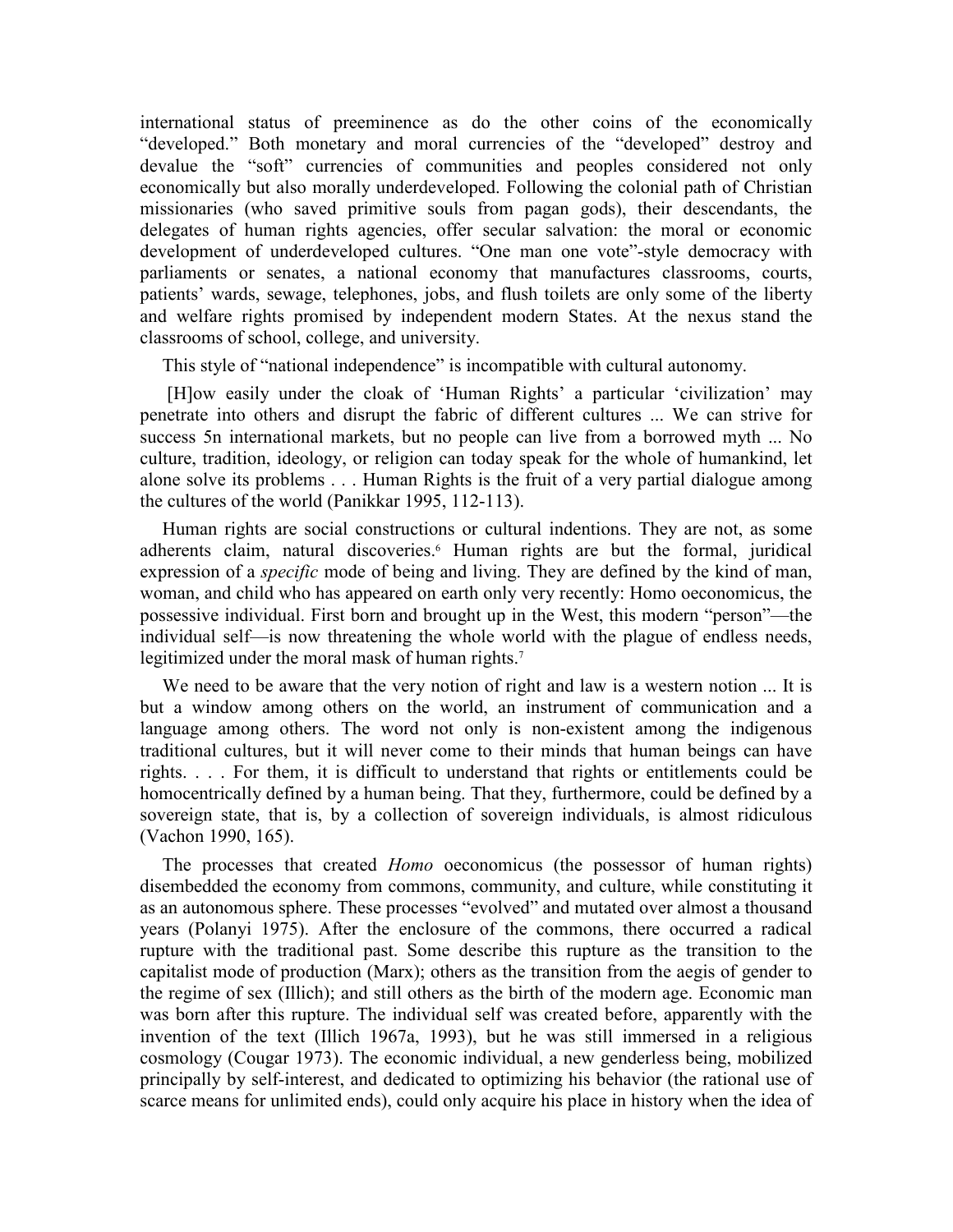equality had become a popular prejudice (Marx), and when the assumption of scarcity, which the patron saints of economics transformed into a social law {Esteva 1980, 1992), had been established as a governing principle of society.

This "evolution" has transmogrified peoples and cultures so profoundly that previous virtues are now reduced to vices and traditional vices have been elevated to virtues. Hopes have been transformed into expectations; the richness of tradition into a burden; wisdom into backwardness; awareness of self-limitation into apathy or lack of initiative; frugality into the inability to compete for the maximization of utility; envy into the motivation that heralds progress and economic growth (Dumont 1977; Esteva 1992; Maclntyre 1981; Orr 1992). Vitality, the daily expression of the condition of being alive in and through being entwined or intertwined with others and the world, has been transformed into mimetic desire (Girard 1978) to "catch up" and compete. Desires have been transformed into needs, and needs into rights.

The nation-state, as a political regime constructed to put order in the operation of the national economy, was constituted as a social pact among individuals, to whom it attributed, for the simple fact of being members of the State, the right or the entitlement (Sen 1981) to the satisfaction of their needs by the Market or the State. Looking for the<sup>1</sup> modern definition of human nature, we discover needy man: dependent on economic goods and services—the objects that satisfy his needs for survival and flourishing. The tautology of the modem definition of human beings is their subordination to the laws of scarcity.

The founding fathers of economics saw in scarcity the keystone for their theoretical constructions. They postulated it as a universal condition of human society, with axiomatic value. Economists have even been able to transform their finding into a popular prejudice, a self-evident truism for everyone. "Common sense" is now so immersed in the notions of economic "rationality" that it is Very difficult to recognize the economists' premise of "scarcity" or "rationality" as mere leftovers of modern science; words which, like others, fell into and colonized ordinary language and perception.

Wherever the law of scarcity is already enforced as the necessary accompaniment of economic principles, a social space is created for demanding the enforcement of some variety of human rights. But the demand for the universalization of these rights is also advancing through contagion into spheres where they still express the protection of freedoms. Once the scarcity of schools and teachers is established through the redefinition of learning and preparation for living, the right to compulsory schooling is enforced. The recent scarcity of human organs (for transplants) or genes (for genetic engineering) has already created the debate about the corresponding rights, which are starting to be included in national and international codes. Freedoms like those associated with cultural practices (in birth, marriage, or death, for example) are increasingly formulated in terms of rights.

The final step in the global takeover by the monoculture of human rights is now the object of an international debate. Loud voices are currently claiming that the "community of nations," the United Nations, should be endowed with powers and resources to apply the global right of intervention anywhere on earth "for humanitarian purposes": that is, with the explicit object of protecting human rights. The codification of that new right formally breaks one of this century's international rules, based on the principles of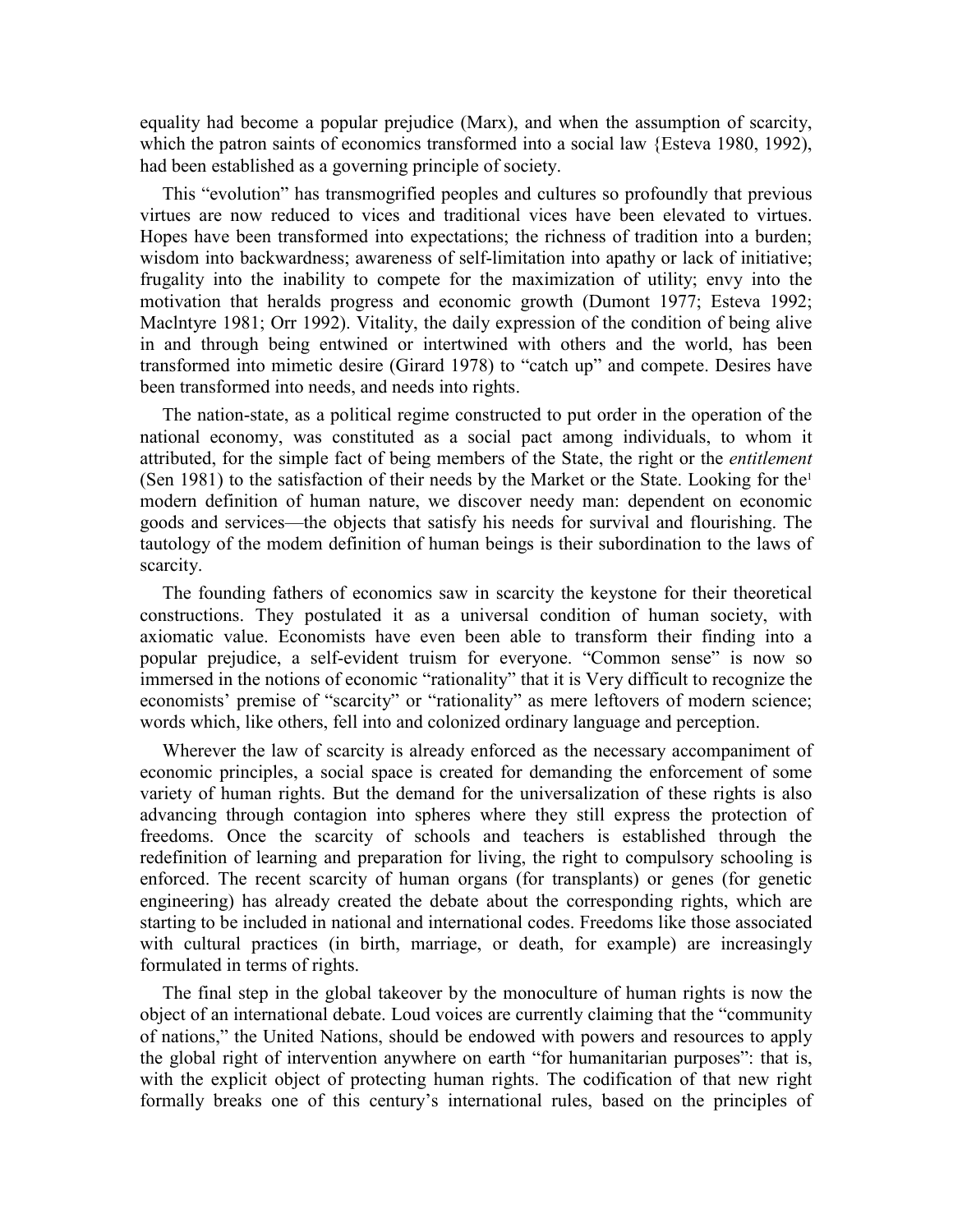peoples' self-determination and protection from foreign intervention in national affairs. Highly controversial, this "right" is being recognized as one more way to legitimize colonial interventions.

This charge, by now well founded and documented, expresses the very essence of human rights as colonial tools for domination. Colonialism always implied a kind of moral and political violation, something imposed by the brute force of the physically strong, with different kinds of ideological emblems used to legitimize such violation. The Cross coming with the Sword took different shapes—like development or democracy in the postwar era. What is now under discussion would amount to the final consecration of the legal and legitimate right of colonial intervention ... in the name of human rights.

We are aware that in packing into a few paragraphs such a complex transformation of the human condition, we leave ourselves vulnerable to the charge of controversial oversimplifications and interpretations. We assume that risk in order to give the bare outlines of a sketch without which few can appreciate our concern and our hope for the end of the global encroachment sought by the regime of these rights in general, and the welfare and liberty right to education, in particular.

#### The Nexus of Contemporary Domination:

#### Education-Human Rights-Development

Education and human rights belong to the same discourse as development, with its web of familiar key terms and concepts: human resources the global economy, growth, technology, progress, planning, production, science, standard of living, One World, participation, empowerment and democracy (Sachs 1992). Some of these key terms, like development or human resources have been around for only a few scant decades. Others, like education, are almost five hundred years old. Still others go back further yet—but now have transmogrified modern and postmodern meanings. Because of these recent meanings, all the terms and concepts of the education-development dictionary bear a certain family resemblance, belonging to the same vast family of modern or postmodern ideas and ideals. They reign supreme within the centers of the academy, as well as in the economy served by it.

Rather than calling it a family, it is more accurate to say that this conglomerate of ideas and ideals belongs to a growing net: grand, vast, and global. The master weavers educators, development planners, programmers, and other professionals—sit in classrooms, offices, and factories, weaving this great global net of education and development; of modern and postmodern cosmovisions floated into cyberspace; yet presented as down to earth and profoundly practical.

Keeping clear of God-given Edens, this mythopoesis reveals peoples of all places and cultures pulling themselves up by their educated bootstraps, joining the human quest for progress. This global net promises the whole world a full forthcoming catch: cleansing the land and the oceans of poverty and overpopulation, parochialism and bigotry, violence and oppression. With these ills strained out of the *conditio humane*, the "human family" can begin to enjoy the gains of empowerment and emancipation in the "global" village"—decidedly democratic, multicolored, and multicultural.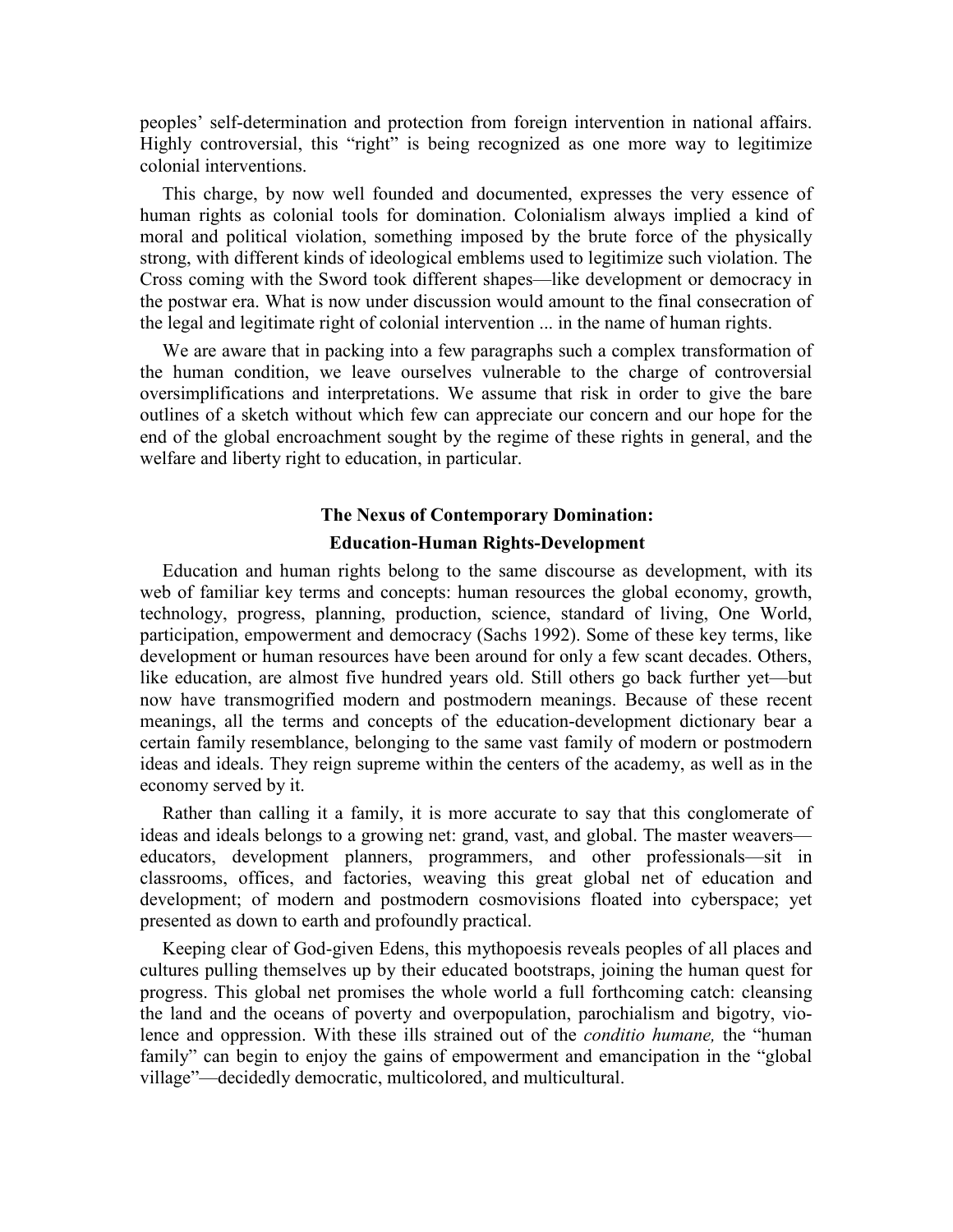In the reality separated from such myths by a grand chasm, wherever education and development travel (hand in hand), poverty and pollution increase; freedoms and autonomy decrease; monocultures of learning and living destroy the rich, pluriverse of the diverse cultures of the social majorities. In the reality beyond such mythos, this vast industrial net does not catch and trap ills. Instead, it catches cultures; dragging out of their embedded cultural contexts the wondrous variety found in the lived pluriverse of teaching and learning, work and leisure, ritual and ceremony, food and dance, healing and dying, as well as all other cultural practices. Wrenched and uprooted from their traditional spaces, indigenous knowledge, skills and the arts of dwellers are trapped, killed, and *frozen*; to be micro-waved and eaten in the fifty-minute period that lies between the bell that initiates class and the bell that terminates it.

As the dawning millennium manufactures new educational technologies, the scale and speed of the cultural catch gets bigger and quicker; similar to the catches currently threatening global industrial fisheries. The Destroyer is being destroyed by his own dance. This industry, joined by other forces of development and progress, is contaminating all the waters of the world with such success that even the creatures outside the net are threatened, endangered, or totally destroyed.

A growing minority of educators are recognizing the contamination and damage of the net cast by global development and education. Some seek to "green" education with interdisciplinary programs for ecological literacy. Others proffer multicultural literacies as a way for dispensing with the net of cultural and ecological destruction. Just as peace educators, fighting for disarmament, propose that education teach people to transform weapons of war into plough shares, multicultural educators propose tearing up the educational net that traps, kills, and destroys the cultures of the marginals, the dropouts, the silent ones. They teach themselves and their students to "think globally" rather than parochially; to become global citizens; to broaden their consciousness, extending their sympathies beyond the confines of national and cultural boundaries, embracing the Other in the global village.

We take heart from the efforts of all those working within the educational system to open up its doors, shut for centuries to the challenge of respecting the Other, to the survival and flourishing of cultural diversity. However, the further we walk beyond these doors being opened by critical multicultural educators, the deeper we enter landscapes of learning not marred by industrial civilization, the better we understand why authentic cultural practices are necessarily taught outside the classroom; there where the notion of the profession has no meaning. The more respectfully we explore these cultural practices, the more clearly we discover the reasons why it is impossible to package the cultures of the other for transmission and consumption in the global classroom. Packaged for transportation to and consumption within the classroom, they must be severely uprooted; severed from the soils and waters, the ecological or natural niches where they are born and the commons and community without which they must die out. Rendered extinct.

Multiculturalizing the classroom cannot save soil cultures from such a fate. However passionately committed to cultural diversity, the classroom must necessarily be the cemetery of sensibilities cultivated in commons and communities, central to the transmission and regeneration of soil cultures. Deities in stone and wood, stolen or bought "dirt cheap" from the peoples, who worship them and sold to the museums of the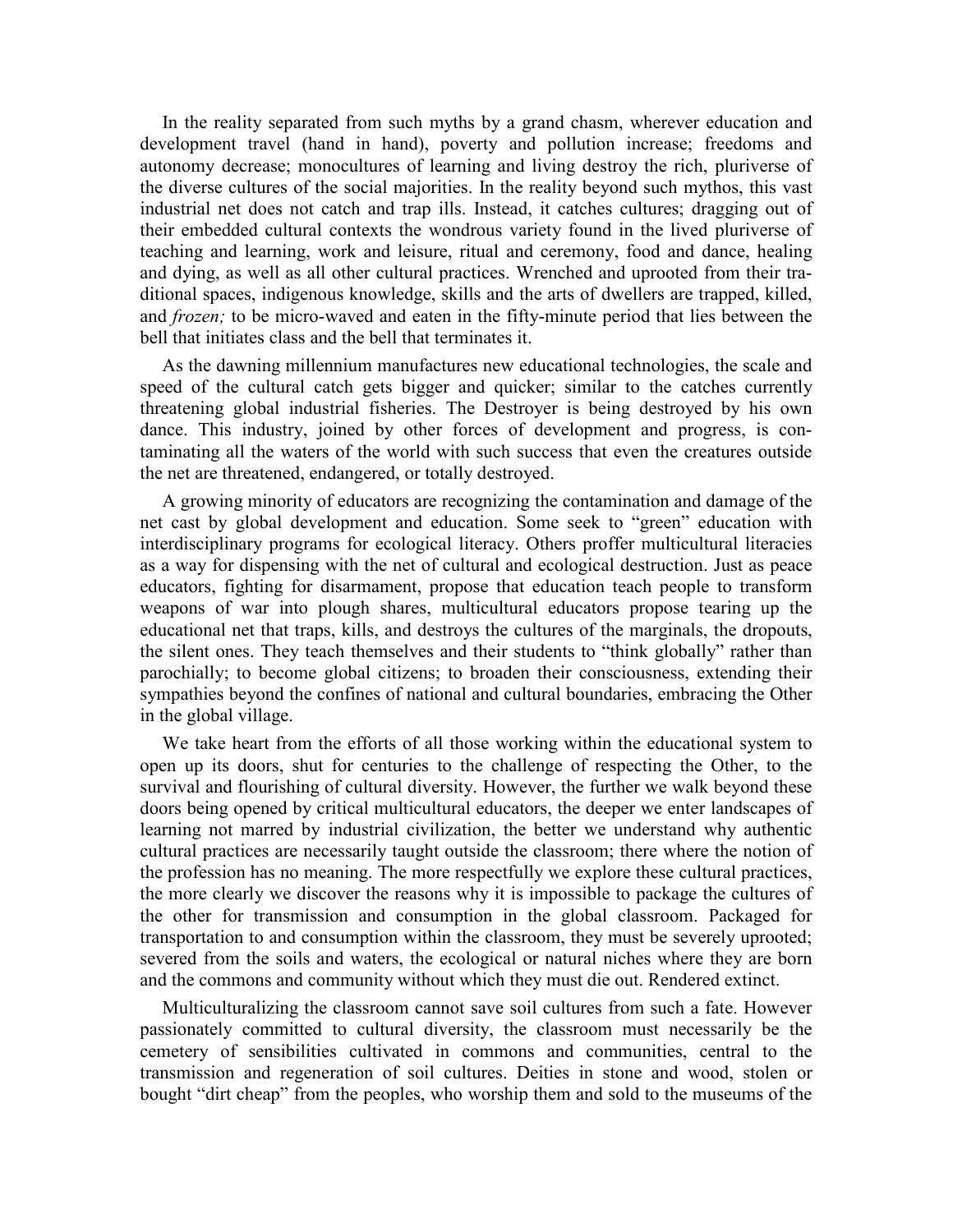West, become "priceless art." In the course of making this journey from the familiar world of shrines and temples into the alien world of museums, they are reduced from being worshipped goddesses of immeasurable power into the art, artifacts, and objects of another culture that emphasizes economic and aesthetic value, rather than spiritual significance. True, the deities of savages are safer in the museums that house and guard them with alarm systems and uniformed guards, keeping them out of the hands of thieves and marauders who sold them to the museums in the first place. But while preserving them from the processes of natural destruction and debilitation, they are radically transmogrified. Instead of being daily nurtured and worshipped with food and prayer, these deities sit behind glass; objects of serious research and study, or even plain and vulgar gawking by self-styled aficionados or "culture vultures." The multicultural class threatens the cultures of the Other with a similar fate: seeking as they do to become the global site for cultural initiation.

The project of global development, only five decades old, offers an excellent perspective for deconstructing all contemporary multicultural efforts in educational reform. In the global race for a spot in the Global Economy, Mauritania will take 3,223 years to "catch up" with the U.S.—we have heard development experts pronounce. By dropping out of the global race for development, by being themselves, Mauritanians are recovering their dignity TODAY. They do not have to wait for 3,223 years!

To be themselves, most of the peoples on earth (the social majorities) do not need education. Like all other modern "needs," the need for education has been a creation of the "disabling professions," privileged by their enterprise. People do not need to breathe when they are breathing; only when they are drowning, or otherwise deprived of breathable air. Similarly, in order to acquire modern "needs," people must first be deprived of their conditions for the good life of subsistence—in all of its diverse definitions. De-skilled (Braverman 1975) or weaned from their subsistence economy, they fall into the trap of needing a job, savings, welfare, daycare. . . . Once their dignity or competence is no longer accepted or recognized without a diploma, they begin to need education. The destruction of the conditions of a subsistent good life is required to create education and the other "needs" of a very specific, culturally determined, life style—now established as a universal goal, transforming every man and woman into a needy subject with rights or claims for the satisfaction of those "needs."

To be themselves, free of the needs of needy homo educandus, the social majorities rely upon their own traditions of cultural initiation. Contrary to the myths of (professional) educators, the traditions of the Other are neither stagnant nor parochial. They have their predicaments, their limitations, their demonic dimensions. Yet, they also contain within themselves the seeds for their own reform and regeneration; revealing the fact that "genius" is not the scarce commodity that only a few possess, but is abundantly and generously spread across cultures. This is neither to romanticize nor to turn a blind eye to the savage side of each cultural group. It is to recognize that just as savagery and violence are pretty widely distributed across all cultures, so is the genius to solve the predicaments experienced and faced differently in the pluriverse.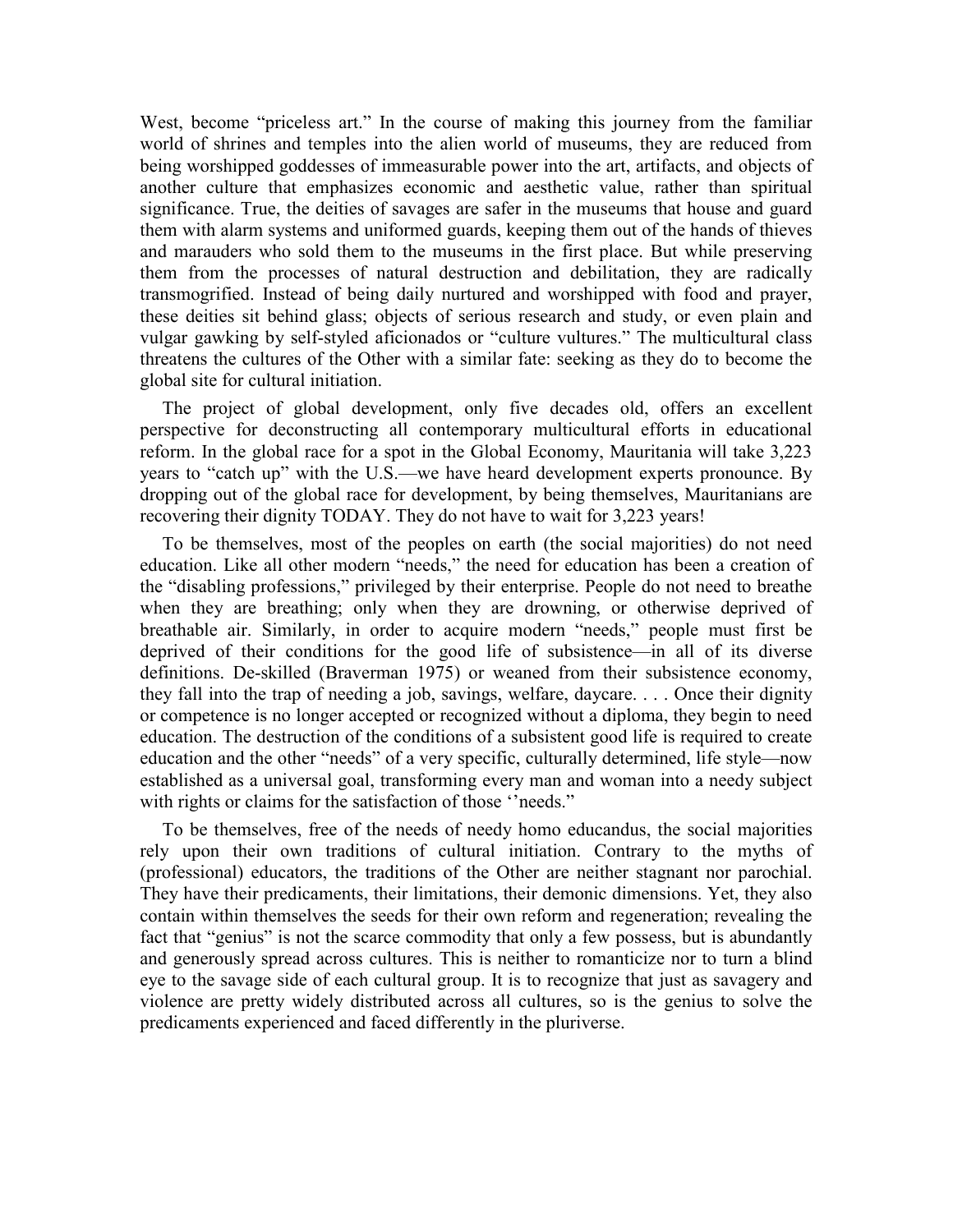#### Apologies and Celebration

Prestigious places for locking things up, museums [and classrooms] are outside of life: in this way they resemble cemeteries (Hainard and Kaer 1986, 33}.

Among the people we deeply respect and cherish, some call themselves multicultural educators, while others call themselves human rights activists. Are we betraying our colleagues, friends, and others for whom we feel enormous affection and admiration? Are we betraying ourselves and our work within the educational system?

Among our memorable teachers of our childhood as well as our adult years, we remember several priests with profound love and respect. They were sent as missionaries to convert the pagans of the Third World. With hindsight, we recognize that they did the opposite of what their bosses intended for them. Their respect for our ways offered a welcome respite from the evangelisms of their colleagues. Refusing to push their God on us, they celebrated our pagan gods with us. Without embracing our pagan gods as theirs, they joined us in nourishing our pluriverse. In their eyes, we saw we needed no salvation. Their hospitality to our religion extended itself to the other dimensions of our cultures. While they taught in school, they did not teach school. They did not try to school or educate us. They did not try to conscientize or empower us.

Instead, in their gaze, we saw our own power reflected; no one had to give us the power we already possessed. We exercised it by tapping into our own capacities for courage, faith, and hope. In the spaces we created together, sheltered from institutional authority, we could be ourselves—unique, personally, or culturally. Seeing ourselves reflected in their eyes, we learned to celebrate the singularity and particularity of our commons, commonness, common sense.

In and through these I-Thou encounters, we learned what it means to be hospitable to the Otherness of the Other. Because they embraced our Shiv, Ganesh, or Ganapati, our Votan, we took their Christ as one of our huacas. Our pluriverse was enriched by the encounter with theirs; as theirs was enriched by the encounter with ours. Neither educated the other. These encounters with the culture of the Other, through intercultural dialogues, took us deeper into our own cultures—beyond education.

It is said that "the truest eye may now belong to the migrant's double vision" (Bhabha 1997, 30). If there is even a tiny grain of truth in that observation, then the pain of migrations between the different worlds we traverse may yet bear some fruit. . . . Even the bittersweet ones may be savored and enjoyed.

Following in the footsteps of these open, cherished teachers, we seek not to impose our rejection on anyone. We know very well that education for jobs, like the family car and flush toilet, is felt as a basic need for many millions. They cannot survive, or have the good life as they understand it, if that need is not satisfied by the Market or the State. They cannot conceive their own way of living without the consumption of goods and services now defining their survival kits. We are not arguing that they be deprived of their "rights" to satisfy their "needs." AH we are emphasizing is our solidarity with the millions saying "No, thanks" to all those "needs" and "rights"—thus rejecting the universality of development and education. Inspired by the diversity of the lived pluriverse, we seek *limits* for education and *respect* for different ways of living, learning, and teaching, through political controls. These reveal to us the importance of abandoning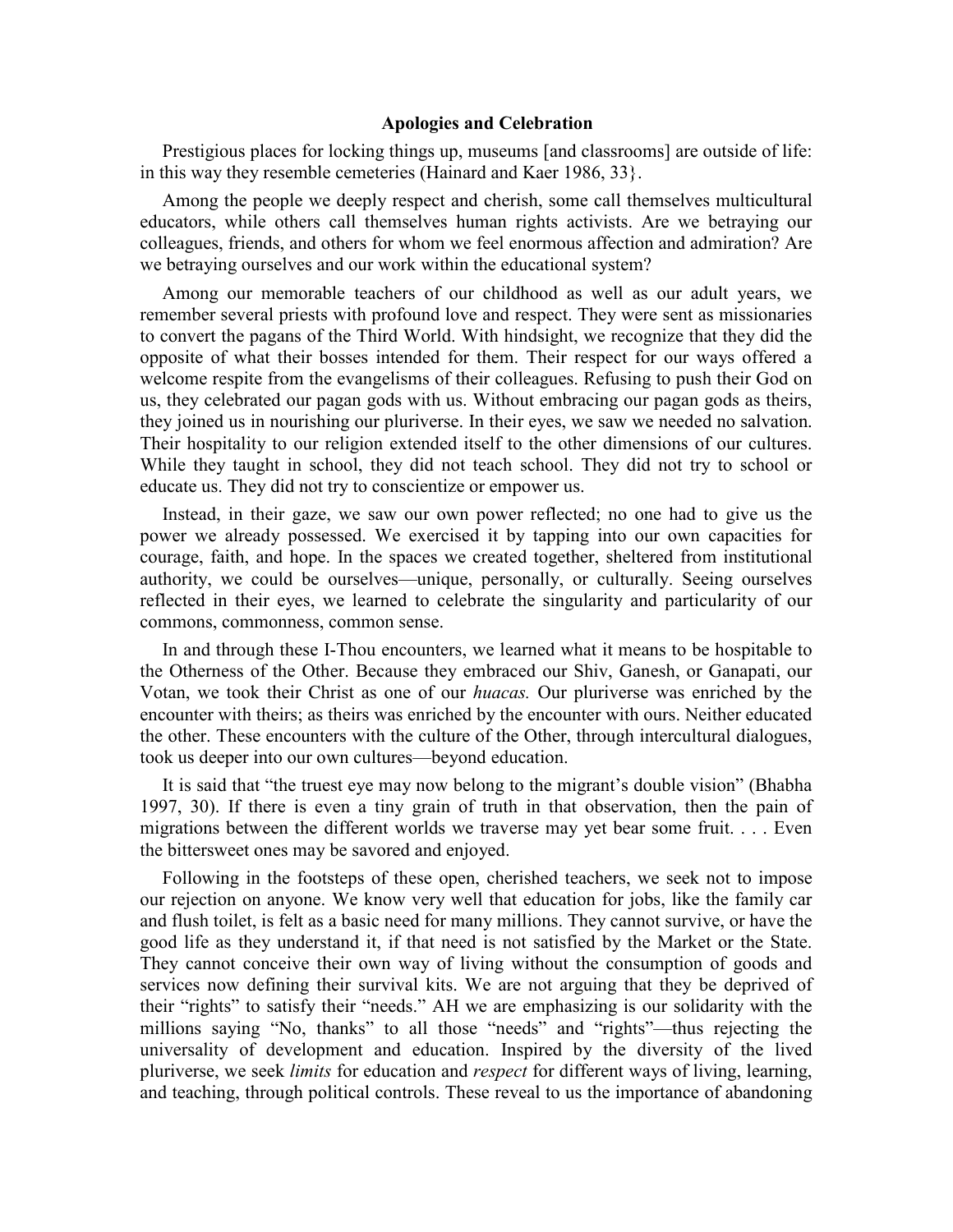oxymorons like multicultural education. We locate our hopes for preventing cultural rneltdown in the lived pluriverse.

All those who want to bring the whole world under the umbrella of human rights insist that that is the only way to satisfy the basic needs which define people qua human beings. Education fulfills one of these needs. In the wake of education, the cultures of subsistence collapse. Education is not the only human right that does them in. Ail the human rights claimed and awarded to the modern individual self have the same devastating impact on those whose cultures of subsistence have allowed them to marginalize the economy. Human rights are as much of an historical fact as are education and *homo educandus*. In the story of humans on earth, the notion of education as a human right has a clearly identified beginning. Therefore, it can have an end.

#### The end is being written into the epic of the people at the grassroots.

The social majorities have next to no school. They will have neither school nor family car, flush toilet, and other pieces of the American dream—if the Club of Rome and other reports are telling the Truth. Structural impossibilities prevent its universalization. That is their blessing. They do not have to be deschooled; for they have never been schooled. The goodness, the adequacy, the richness of all the reasons given for deschooling are daily demonstrated to us by the social majorities, creating their footpaths beyond the superhighways of education by walking them. They daily demonstrate for us that their languages, their traditions, their cultures subsist without the huge bureaucracies that trap the educated, faithfully running the educational race to be Number One.

#### Hosting the Otherness of the Other

No expert knows everything about every place, not even everything about any place (Berry 1990, 5).

The only true and effective 'operator's manual for spaceship earth' is not a book that any human will ever write; it is hundreds of thousands of local cultures (Berry 1990, 166).

It takes a whole village to raise a Zapoteco or a Punjabi child. We have heard that the same view is held by other peoples. Within the setting of the classroom, how do we bring you into our cultural space, revealing what it means to be a Punjabi or a Zapoteco?

Every time we enter the classroom, it is akin to being in cyberspace. We know we have stepped outside the realms of our cultural spaces.

How do we initiate you into our cultures in classrooms, whether in or out of cyberspace?

It takes *a* whole village.  $\dots$  No, we cannot go it alone—classroom style—to teach you about ourselves. Within the classroom, we cannot be of much use to you in your quest to enter our cultural space. Then how can we presume to initiate you in your culture—let alone the culture of the unknown Other?

We know that we do not know how to bring you along to savor the flavors of our vernacular worlds. We know that the lived pluriverse—of spoken vernacular tongues, of feasts and flavors, of suffering and celebrating—cannot be reduced to information. It is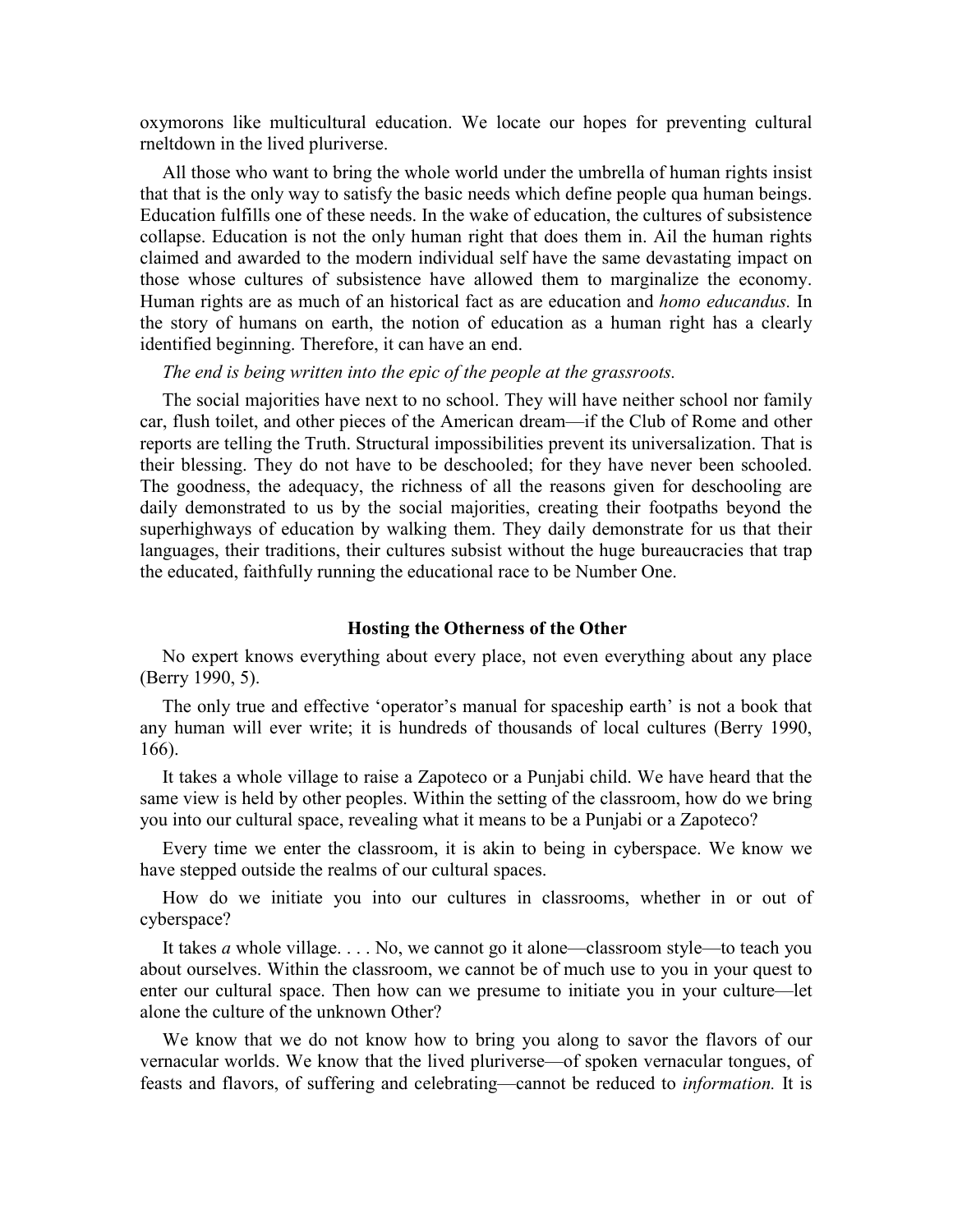too rich, alive, and vibrant to be keyed into the memory bits and bytes that run the educational industry today.

This reveals to us our inability to be genuine guides in the rich worlds of others' cultures. To enter those worlds, only the communities themselves and their elders can be good guides: those who know how to raise the young to maturity without classrooms and textbook experts; how to sing the river *sutras*; how to remember the tongues with which they speak with the deer, the otter, and the bear; how to grow the corn so that the soils never depart; how to harvest a whole year's food with three inches of rainfall; how to make a gift of soil while we only know how to make human waste; who feel no need for lawns, yoghurt makers, or even air conditioners when temperatures soar to 140 degrees in the shade; who know how to speak to the trees and plants; who have a hundred different words for snow; who can grow four hundred species of potatoes in one small village; who know ... all the things that we cannot imagine . . . not even in our dreams. ... To Thou and thine we express our shared hopes of finding the strength and courage to walk away from the mirages of global prosperity created by education.

If you do not want to be reduced into the individual self stitching together his own individual designer-made or sewed-up cultural identity (Bhabha 1994), you are not alone; you are a part of quests being embarked upon by millions.

The social majorities are not fools even if they are not "learned." Without being learned, they are learning to be wary of the mirage of equal educational opportunity that earlier on seduced them from their places. They are learning to stay home, regenerating the ways of their cultures, by walking on the footpaths of their dead, their elders. They have not forgotten their cultures, their landscapes of teaching and learning that lie outside the classroom. They know that the latter cannot be encased within the limits and confines of books, libraries, museums, computers, and the other tools of their oppressors. Standing on their own soils, they need no experts to teach them how to nurture and be nurtured by their worlds.

We humbly acknowledge our ignorance before you. We cannot bear to keep you in our expert educators' clutches. Go forth with our good will to what you already have . . . with eyes wide open to the cultural traps created by the human rights-educationdevelopment-progress global net.

We hope you and your descendants will enjoy the dignity of your tribe, your culture, your places, your ways of living and learning to regenerate your spaces. We hope we will not seek to smother your cultural spaces with our certainties; nor you, ours.

We hope you will be hospitable to our ways, And we, to yours,

## **Notes**

1. For an account of alternatives to modern law and punishment among the North American Indians, see Lauderdale 1991.

2. For a detailed analytic study of the counterproductivity of the educational system, see Green 1980.

3. The word "problem" was used in geometry to define a puzzle of logic with only one solution, ft is now a plastic word (Pb'rksen 1995), without specific denotation. Among its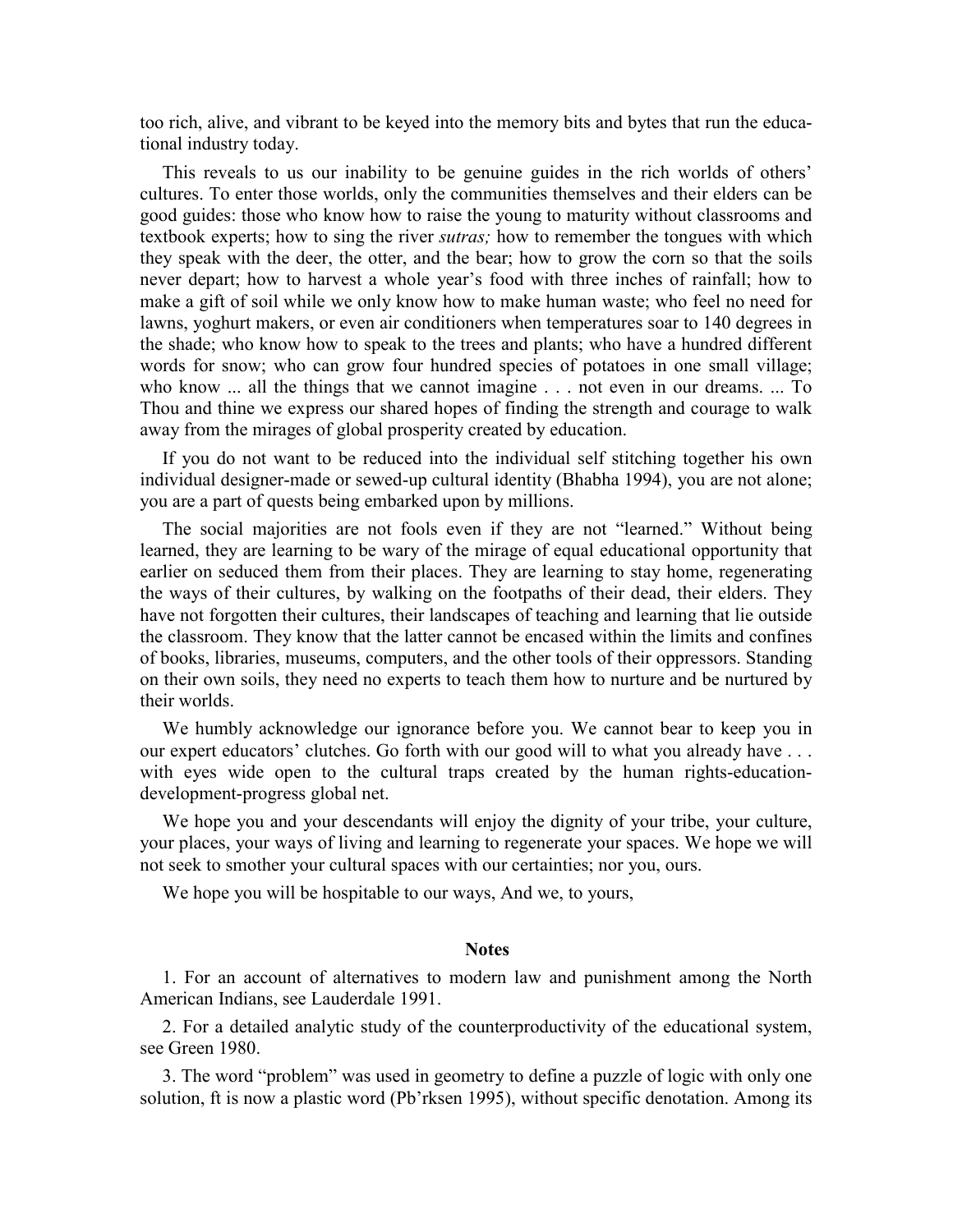connotations, it alludes to real life predicaments, difficulties, situations, that a professional can formulate as a '"problem" whose ''solution'' necessarily includes professional advice.

4. For an extended discussion of the cultures of community embedded comida, see Esteva and Prakash. 1997.

5. See the "Platform for Action" that emerged out of the UN Fourth World Conference. Each statement of the 12-Point Platform is either an expression of concern regarding the violence against women, or a demand for universalizing the rights enjoyed by the economically privileged in the "developed" world.

6. "Natural rights" were claimed as the foundation for the creation of the modern nation-state. They are no longer legitimate. In this century, it is accepted that universal human rights are the product of *reason* and agreement, a *covenant*. How, then, can they be universal if the majority of people on earth do not share that culturally specific reason and did not take part in the covenant? The United Nations Charter is claimed to be signed by "We, the Peoples . . . " It was convened only by governments, which can speak in the name of their peoples only in formal, legal terms. For the current discussion on human rights, see International Conference on Rethinking Human Rights 1994.

7. On the history of individualism and Homo oeconomicus, see Louis Dumont 1977. For a penetrating critique of the monoculturalism inherent in the notion of human rights, and a defense of radical pluralism, see Raimundo Panikkar, especially 1995 and Vachon 1990, 1991, and 1995.

8. The American Indians and the "community of the Museums" clashed when the latter was trying to establish its code of ethics for their collections on Indian culture. They argued, using the language of rights.

For the museums, a) a people has the right to learn about the history of mankind, not only about its own ethnic group; b) the Indians do not give much importance to the body, but to the spirit; and c) the museums work in the name of science.

For the Indians, a) collecting "cultural elements" represents profanation and racism; b) life is a cycle, starting with birth and ending with death, a cycle that cannot be broken; and c) culture is more important than science.

Discussing the return of Indian artifacts to their original places, the museums argued against that idea: a) if that were to happen, in a century no one will be able to learn about religious objects (which the museums have the responsibility to protect); b} these objects are not pertinent only to their producers; c) the Indians do not know how to conserve these objects—calling all of them "sacred"; d) all the objects taken by the community of museums are studied in a respectful way.

The Indians counter argued: a) the sacred objects have a key importance for the survival of Indian cultures, and they are a lot more important to perpetuate them than for the education of new generations of Whites; b) they were the original producers of the objects; c) the museums cannot be against the sacred values, according to which the objects "devour themselves": d) they should only be studied and interpreted by the tribal peoples whose objects they are. The Indians also pointed out that their cultures do not have a word for "religion:" "spiritual thinking, values, and duties are entirely integrated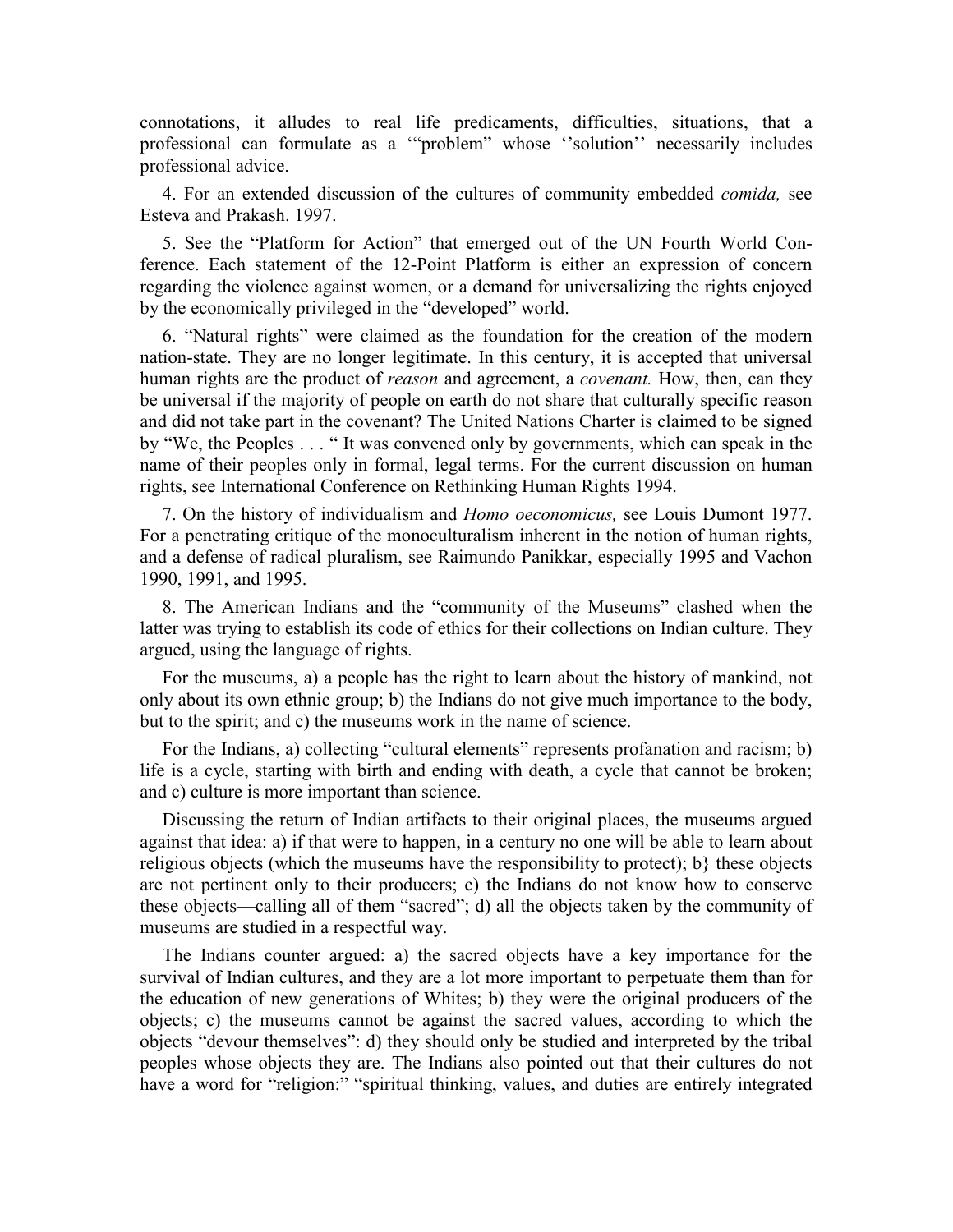to social, cultural, and artistic aspects in daily life. That unity of thinking is the Indian 'religion'."

The whole discussion was documented and examined in Cardoso 1990.

9. While not describing his project of ecological literacy as "'multicultural," David Orr offers an interesting explanation for why education and ecological regeneration are incompatible; why "environmental education is an oxymoron" (Orr 1992, 149}.

10. Some human rights activists are joining in solidarity with others to struggle against human rights violations without educating them in their catechism. The national or international laws are but a power abuse, imposed on all people, who ignore them or actively oppose them. Violations of human rights amount to an abuse of the abuse; it seems legitimate to struggle against them, if and when such struggle does not convey cultural destruction. For an extended analysis of the limits of this struggle as well as an elaboration of the ways in which human rights are a contemporary Trojan horse, see Esteva and Prakash, 1997.

11 For a rigorous examination of the present conditions important or necessary for an intercultural dialogue, see Panikkar 1978, 1990, 1993, and 1995, as well as Vachon 1990, 1991/1992, and 1995a.

#### Part II

# Grassroots Postmodernism: Refusenik Cultures The First Intercultural Dialogue?

| Para dialogar     | For a dialogue      |
|-------------------|---------------------|
| escuchar primero. | let's listen first. |
| Despues           | And then,           |
| escuchar.         | listen.             |

#### Antonio Machado

In the year of Our Lord 1524, twelve priests belonging to the order of Saint Francis arrived in New Spain (which later became Mexico}. They were sent by Pope Adrian VI and by Emperor Charles V to convert the Indians.

The priests were convinced that the conversion should only be attempted through dialogue, conversation, a peaceful confrontation, inviting and attracting "like the rain and the snow failing from heaven, without violence, not suddenly, but with gentleness and softness<sup>"</sup>

As soon as they arrived, the renowned priests started conversations with the Indian principals. A written record of those conversations was kept. Forty years later, Friar Bernardino de Sahagun, who had been trying for a long time to understand Indian thinking and culture, found those notes. He decided to give some order to the old papers and to put the text "in polished Mexican language" with the help of the best "Mexican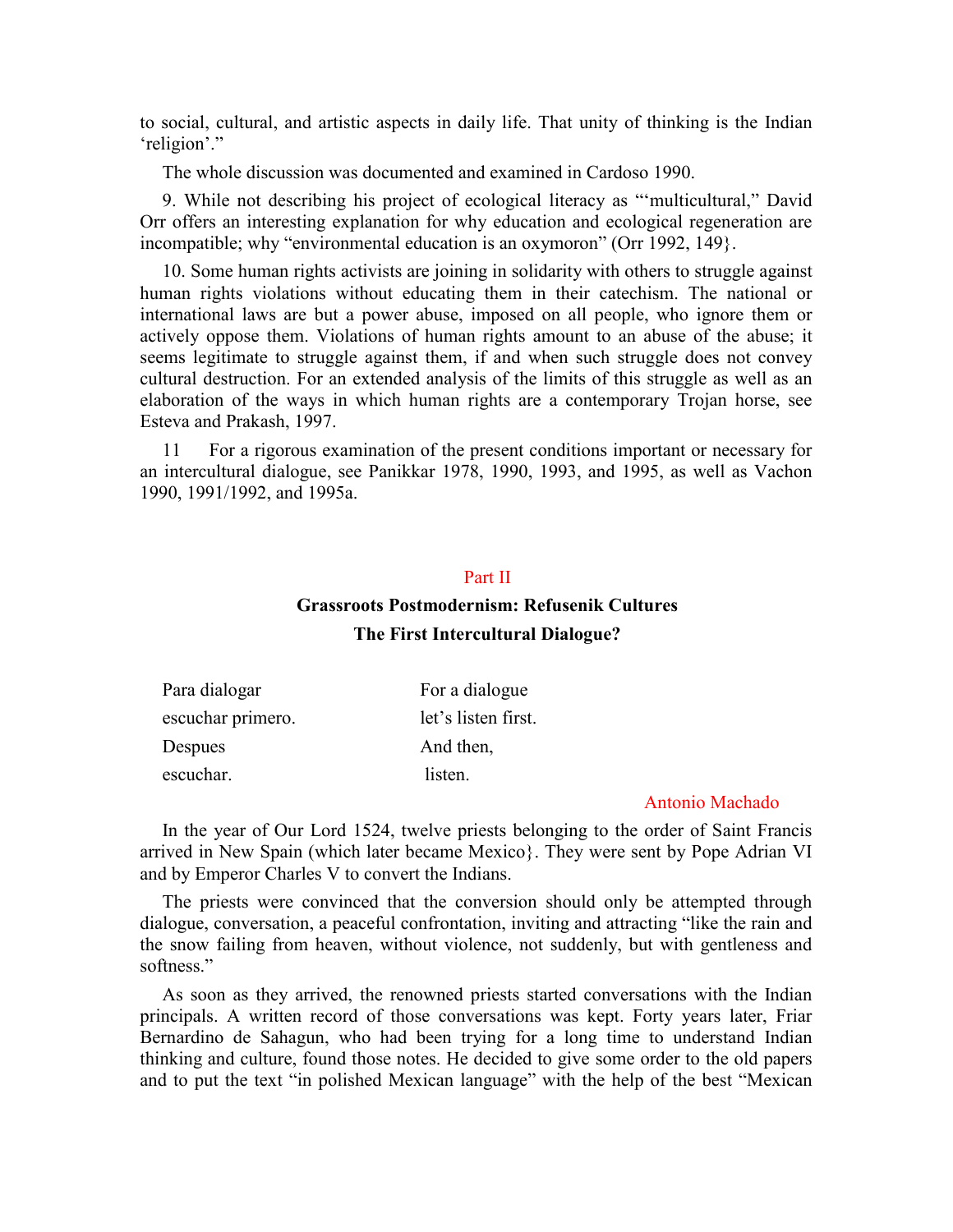scholars." There is not much left of what Friar Bernardino did, but there is enough to imagine what the encounter may have been.

It is the first written testimony of an attempt at dialogue among Europeans and Indians; one of the first in the world between peoples of vastly different languages and cultures. With infinite courtesy, prominent persons on opposed sides talked. Both parties knew of the other's regime of domination. The rank of the Franciscans clearly established itself when Cortes, the Conqueror, the supreme authority of the Spaniards, fell on his knees in front of them. The Indians showed their lucid acknowledgment of the objective limits of the dialogue—even as the Franciscans repeated their tranquilizing phrases, designed to delink the dialogue from its political context.

We have only a few pages, magnificent and fascinating, of what was said by the Indians. They come from only one of the many "conversations." We have no more.

Learned, carefully conceived for the Indian principals (noblemen as well as high priests}, the revelations of the Franciscans clarify that they do not seek conversion out of their own initiative or for any mundane purpose. They are sent by God himself, through his Vicar, and with no other motive but the salvation of the Indians' souls. Gently, ever so gently, they expose that the doctrine they bring is the Divine Word, deposited and kept in the sacred book they have with them. In wonderful colors, they describe all the virtues and powers of God, as well as the miseries of the devils. To the latter, they attribute the perverse illusion: the Indian gods, nothing more and nothing less than despised devils, punished by God. For adoring the devil as their gods, the Indians cannot be held guilty, not having had previous access to the Divine Word. Now, finally, they have the opportunity to listen to the Word of God. The time has come for them to abandon their false beliefs—for their own good, for the salvation of their souls. The answer of the Indian principals is brief; or at least what has been kept of it. With the fullest courtesy, the Indians acknowledge that the priests are divine messengers; possibly even God incarnated; or the voice and the word of Him who gives life. And God asks them to negate their own gods, their ancient rules of life. What can they say? How do they react to such an atrocious demand?

They have assumed themselves to be learned in the divine mysteries; the ones charged with interpreting them for "the queue and the wing," for the people. At the same time, they recognize themselves as only human, little things, limited beings, belonging to the earth:

macehualuchos (the poorest of the poor), earthy, muddy, frayed, miserable, sick, afflicted. The Lord, Our Lord, only lent us a corner of his mat of his slice, where he placed us ... (Sahagiin 1524, 149).

They know the risk they are taking. They know they can perish, they are mortals. They have no option but to die, because their gods are dead. But even so, they will open a little the box of secrets of their gods.

In their finiteness, yet with infinite courtesy, offering the choicest phrases of their language, they reply with all firmness that they cannot accept everything being told by the Christians as Truth—even if it is the word of incarnated divinity!

The gods gave command, dominion, prestige. To them is owed life, birth, growth. A rule of life has been established and transmitted from one generation to the next.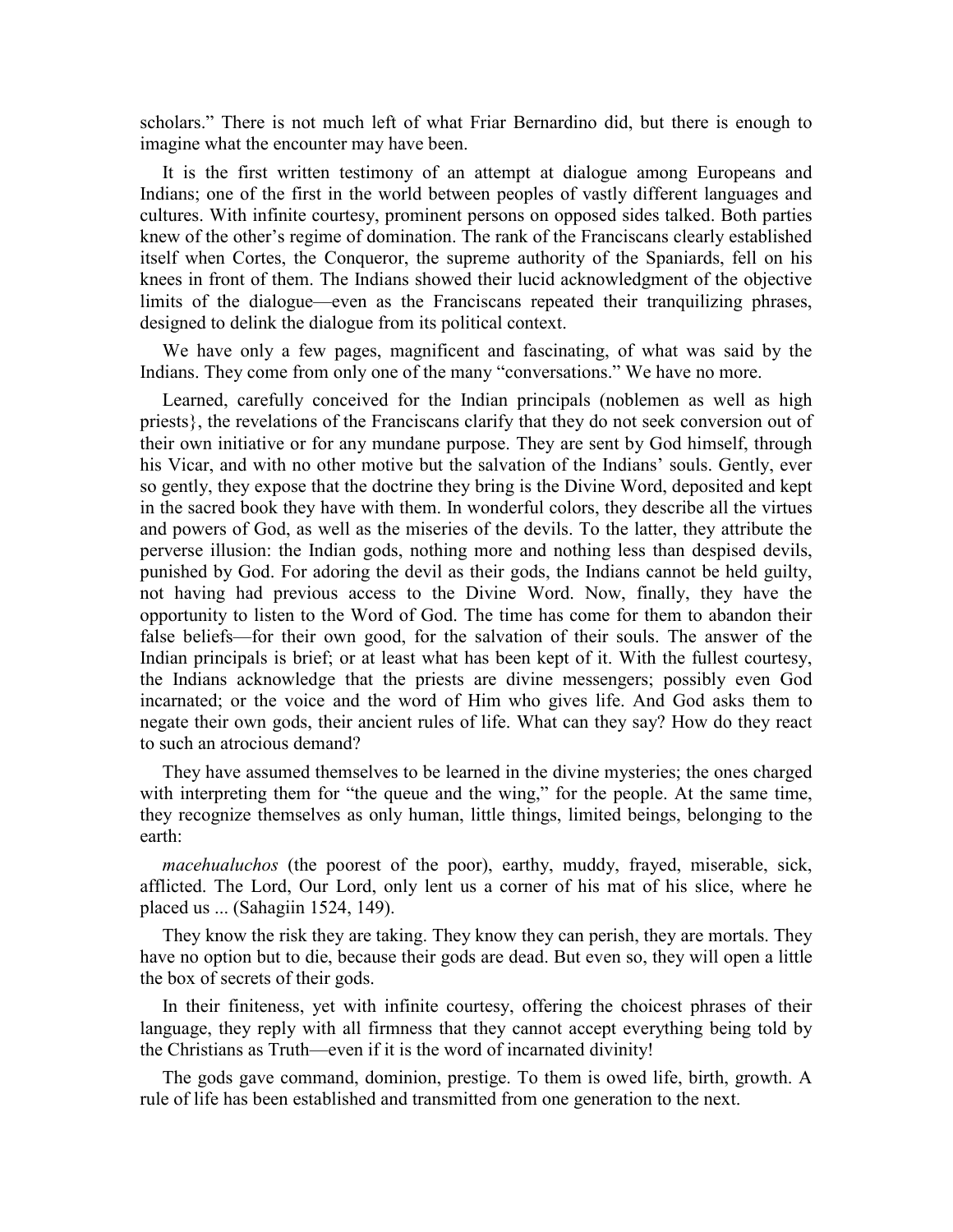Are we going to destroy the ancient rule of life? (153)

There is a call for good sense, for prudence, for wisdom:

Our lords, don't do something to your queue, your wing (your people) that bring them disgrace, that will make them perish . . . (153],

A warning:

. . . that with this, before us, the queue and the wing (the people} may rebel . . . We may . . . act foolishly, if we so tell them: There is no longer a need to invoke, there is no longer a need to implore the gods' (153).

And a conclusion;

In peace and tranquility, consider, our lords, what is needed. We cannot be calm and certainly we don't follow you. We hold that as truth, even if we offend you . . .

It is enough that we have left, that we have lost, that we have been deprived, that we have been deposed off the mat, the seat of honor (the command).

Make with us whatever you want. That is all we answer (155).

If the command and the power have been lost, let us preserve at least the ancient rule of life, the road needed to reach nearer the gods! The priests answered:

Don't be afraid . . . You should not take our word, what we have said, for a bad omen, how, in which way, none of your gods is a true god (155).

Immediately afterwards, the priests explained the Christian doctrine to the Indians, copiously and full of love (Sahagun 1524}.

#### Educating the Indians

Indian peoples have been an obsession for the elites governing Mexico since its invention. Had it not been for the burden the Indian peoples represented, it was assumed, Mexico might have been as great as France or the United States.

In 1820, one of Mexico's most brilliant intellectuals, Dr. Jose Ma. Luis Mora, dedicated to forging the new State, asked for legislation establishing a ban on the very use of the word "Indian"—to legally suppress both the discrimination against the Indians and the very cultural condition of being an Indian. Some voices even claimed that the Mexicans should follow the example of the U.S.—not only its general political and social design, but also its handling of the Indian problem: to exterminate the majority while isolating those remaining in reservations. But there were too many Indians in Mexico—a lot more than the "Mexicans." And the elites, mainly enlightened liberals, could not even conceive of genocide U.S.-style. They imagined something better: educating the Indians—a radical, brutal culturicide.

The colonial period in Mexico ended at a time in which the creation of the nationstate, after the French and American revolutions, implied a "need" for education. The Cadiz Constitution of 1812 established the requisite of literacy to be a citizen of Spain. Many provinces in Mexico adopted the same requisite, but obstacles to the literacy campaigns soon forced their governments to grant citizenship to illiterate adults. During the first years of independent Mexico, literacy and education were assumed as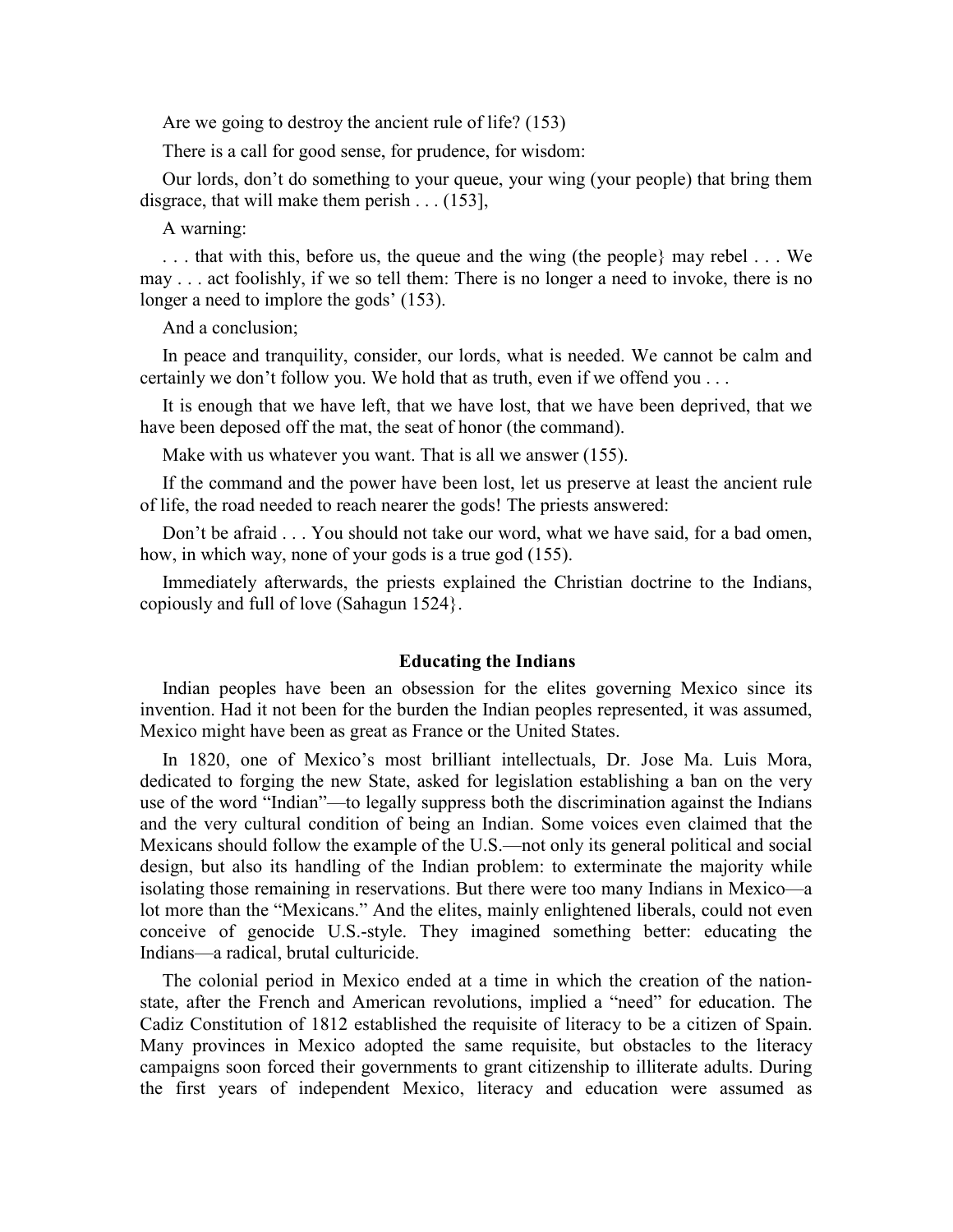fundamental conditions for the construction of the new country. For many years, however, the weakness of the unstable governments, often trapped in civil war, did not do much to fulfill their educational ideals. Their efforts were concentrated on some Lancasterian schools and centers for training workers. The great historian Lucas Alaman expressed his perplexity with the social contradictions he was observing:

Some families send their sons to Jesuit schools in England and the United States, which presents the rare situation that the Mexican youth, in order to be brought up in entirely religious principles, go to learn to be Catholics in Protestant countries (Alaman 1852, 56).

With the restoration of the Republic by the middle of the century, after the French and American interventions, the government gave education the first priority. While the "Indian question" was still defined as the main challenge of the country, and education was identified as the only means of overcoming it, educational efforts were concentrated only on those sectors of society instructed to produce workers. The Indians were virtually forgotten or subsumed within those lowest categories that lack education. There were voices, like those of pedagogue Abraham Castellanos, who insisted on the need of providing them with education, both for their personal good and to benefit the nation. For him, as for all Indian defenders, their education included the three Rs and some technical training. Most importantly, education was to make them into ''normal" citizens: fullyfledged, non-Indian members of the Mexican society.

The twentieth century dawned with celebrating the progress achieved. Mexican elites, educated in Europe or the U.S., imported their fashions, inventions, and capital .to promote production and build the economic infrastructure (railroads, etc.). At the end of the first decade, the dictator Porfirio Diaz considered that the society had advanced sufficiently in economic terms, and was now ready for democracy. His resistance to it, however, detonated a liberal revolution in 1910, which soon became the first social revolution of the century. The peasant and Indian armies occupied the center of the struggle, not so much to get the suffrage asked for by the liberals, but against the oppression they were suffering and to reclaim their commons.

The revolution imposed a million deaths, in a nation numbering twelve million. It dissolved the old political regime, but failed to produce a substantial change in the economic and social structure, while leaving the country in ruins, fully disarticulated. It also produced a hybrid: the Constitution of 1917 had a liberal design but strong social commitments. The first governments emanating from the revolution sought to unite and integrate the country, creating the main institutions of modern Mexico. A new ministry was established to create a truly national system of education. Its "cultural missions," inspired by the work of the priests of the sixteenth century, brought a lay message to the last corner of the country. Its popular editions of the Western classics, published for the millions, are still remembered in the country as a long-range educational initiative without equal. It would have pleased many contemporary reformers of the educational system.

In spite of the magnitude of the effort, education barely reached the Indian peoples. The presidency of Lazaro Cardenas, starting in 1934, implemented agrarian reforms, nationalized oil, retook the main flags of the social revolution, and modified the Constitution to give education a socialist orientation. It found the Indians in conditions of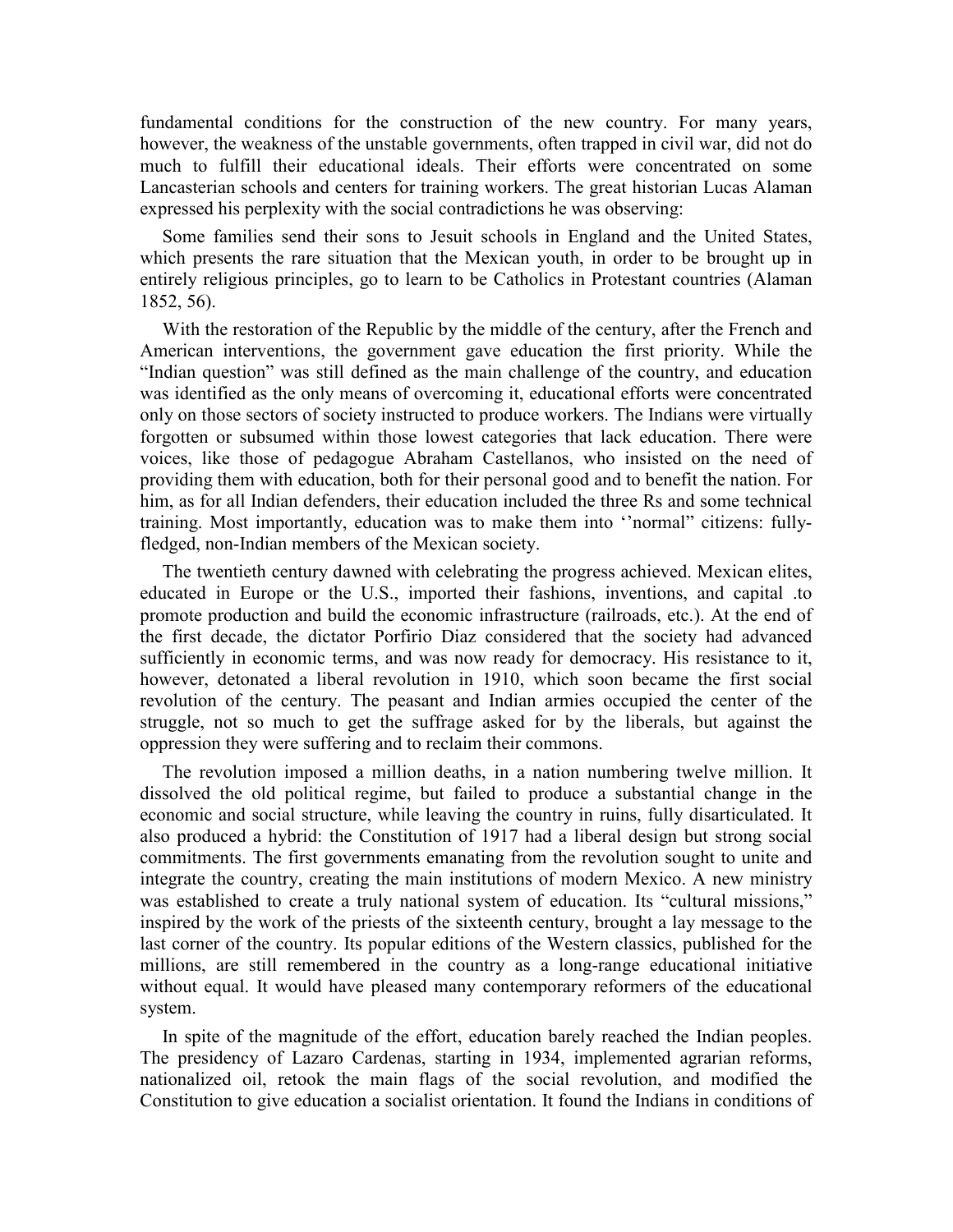extreme misery, marginalization, and isolation. President Cardenas decided to give them special attention.

#### The First Multicultural Educator of the Americas

President Cardenas was convinced that the full and effective integration of the Indians into the life of the country was necessary and beneficial for everyone.

Mexico is not interested in the disappearance of the Indian races and should not look for it. The government and the Revolution consider that the Indian peoples are capable, in a degree not only as high as that of the *mestizo*, but the same as any other racial type in the world. The only thing that the Indian has lacked is the possibility of instruction and nourishing like the one other peoples have had (Cardenas 1978. 244).

What was needed was:

Respect for all their values and cultural patterns, stimulating the full development of the potentialities of their race, and implying the mutual enrichment of two cultures, the Indian and the western (Loyo 1985, 451).

The backbone of his multicultural effort was education—although the term "multicultural education" had not entered the elite or the popular imagination.

"Cultural missions" were substituted for centers of Indian education. The Institute Linguistico de Verano, with American support, emphasized the study of Indian languages to provide multilingual education. The Department of Indian- Affairs (later the National Indigenous Institute) was created to study the problems of Indian peoples emphasis on solutions and their concerted implementation. The President insisted that the new "educational agencies" should work with the whole community, not just the young.

The peoples' rejection of educational agencies was a continual source of concern. The teachers were often forced to call the civil and military authorities to capture the students who escaped from the educational centers of their community. But the effort was sustained; even intensified. "Penetration brigades" aspired to cover every aspect of communal life. The "agents" often felt perplexed: how to respect and revalue all aspects of Indian culture while imposing the alien values of education upon them, under the assumption that their real life was inferior in every aspect? Equally puzzling was the fact that Whites and mestizos had to teach the benefits of living in community to peoples who for centuries have had a community life and whose social organization was in many cases a model (Loyo 1985, 451}!

The reciprocal enrichment of Indian and western culture, continually emphasized by President Cardenas, was synthesized into a slogan orienting the whole effort: "Our Indian problem is not to conserve the Indian as 'Indian,' neither indigenize Mexico, but to Mexicanize the Indian" (quoted in Loyo 1985, 451), There were efforts of castelianization (teaching Spanish), as in the-old times. But bilingual education was explicitly promoted. And the model for dealing with "small nationalities" in the Soviet Union was adopted, although with original methods (Heath 1972, 110), assuming respect for the values, language, and customs of the Indians. Pluralism was not seen as a threat to national unity.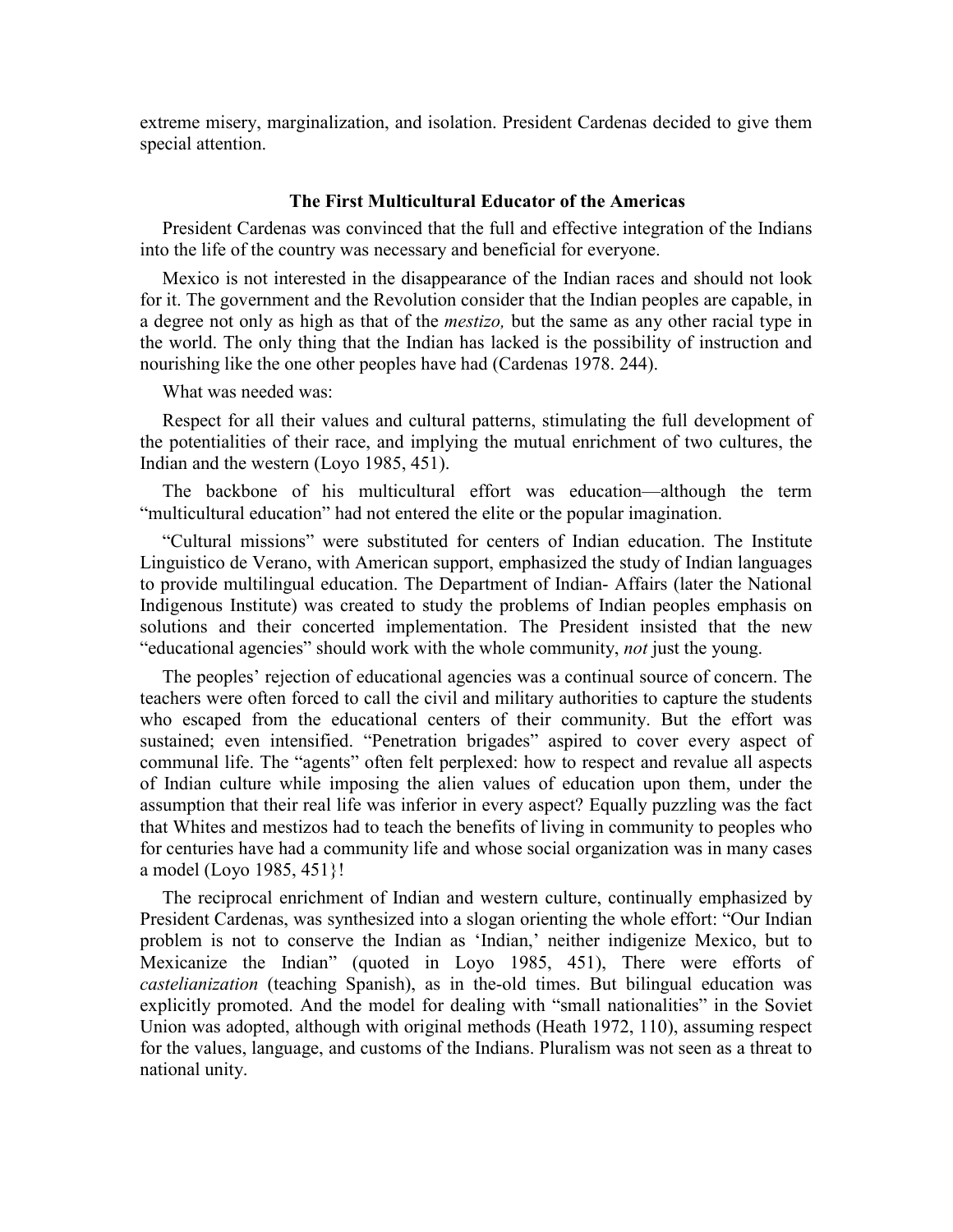The Indian policy established by President Cardenas saw many ups and downs, many changes in quality, intensity, and orientation during the next half century. Its main purpose, however, continued: to educate the Indian peoples for nationhood. There was intense and continual controversy about both the policy itself and the institutional practices associated with it. Repeated failures were attributed to a variety of causes or factors. The Institute Linguistico de Verano, for example, which made a decisive contribution to research on Indian languages and their use for literacy campaigns and bilingual education, was denounced as an American agency of cultural penetration and a factor in the dissolution of the communities and the Indian cultures. Bilingual education was the object of both celebration and critique; sometimes it was assumed to be an expression of a radical project of liberation, or even as a revolutionary tool; at other times it was seen as a political and cultural tool of domination. But the basic thrust of the Indian policy and its educational purpose was retained. Its whole history was defined by its original orientation: extending the liberal ideal of the nineteenth century. There was never any intention of "indigenizing" Mexico—a project that perhaps could be dreamed of at the time of Mexico's founding when eighty percent of the population were Indians, But the fact is that the dominant ideology prevented anyone among the minorities from conceiving such a project; and no one among the majorities was thinking about a project of domination.

Neither were the policymakers able to conceive a pluralistic project with the Indian peoples themselves. Education that did not "Mexicanize" the Indians, incorporating them into the Mexican culture, was inconceivable. No one dared to define with any precision the content of that "Mexican culture," but its specific connotation was not confusing to anyone. To "Mexicanize" the Indians implied that the Indians should cease to be Indians; to be assimilated to the abstract categories of modern Mexico: citizen, voter, recipient, and claimant of rights . . . and all else involved in the formal and full incorporation into the western civilizational matrix.

It is not irrelevant that the initial impulse of the Indian policy adopted as a model the Soviet policy regarding "small nationalities," whose meaning and consequences can now be better appreciated. The respect assumed for the values and customs of the "other" [like the respect associated with multiculturalism) is only a formal cover-up—not always hypocritical or cynical—for culturicide.

From the first priests of the sixteenth century until today's initiatives to computerize the Indian languages for facilitating bilingualism and multiculturalism, education represents a threat of cultural extinction for the Indians. The threat became a reality for many: millions of Indians ceased to be what they were; they had no'longer the supportive hammock (Esteva 1987) of their cultures; the promises of education were fulfilled for very few of them. Many Indians saw in education a path to liberation under the assumption of a *mestizaje*: the only way to escape from the discrimination, exclusion, and oppression associated with the condition of being an Indian. Even today, the term is pejorative. "Don't be an Indian" means, in ordinary conversation, "Do not be stupid, obtuse." Be it a threat or a promise, for the Indians the meaning of education was clear: to stop being what they were, to renounce their belonging, their place in the world.

#### The Failure of Education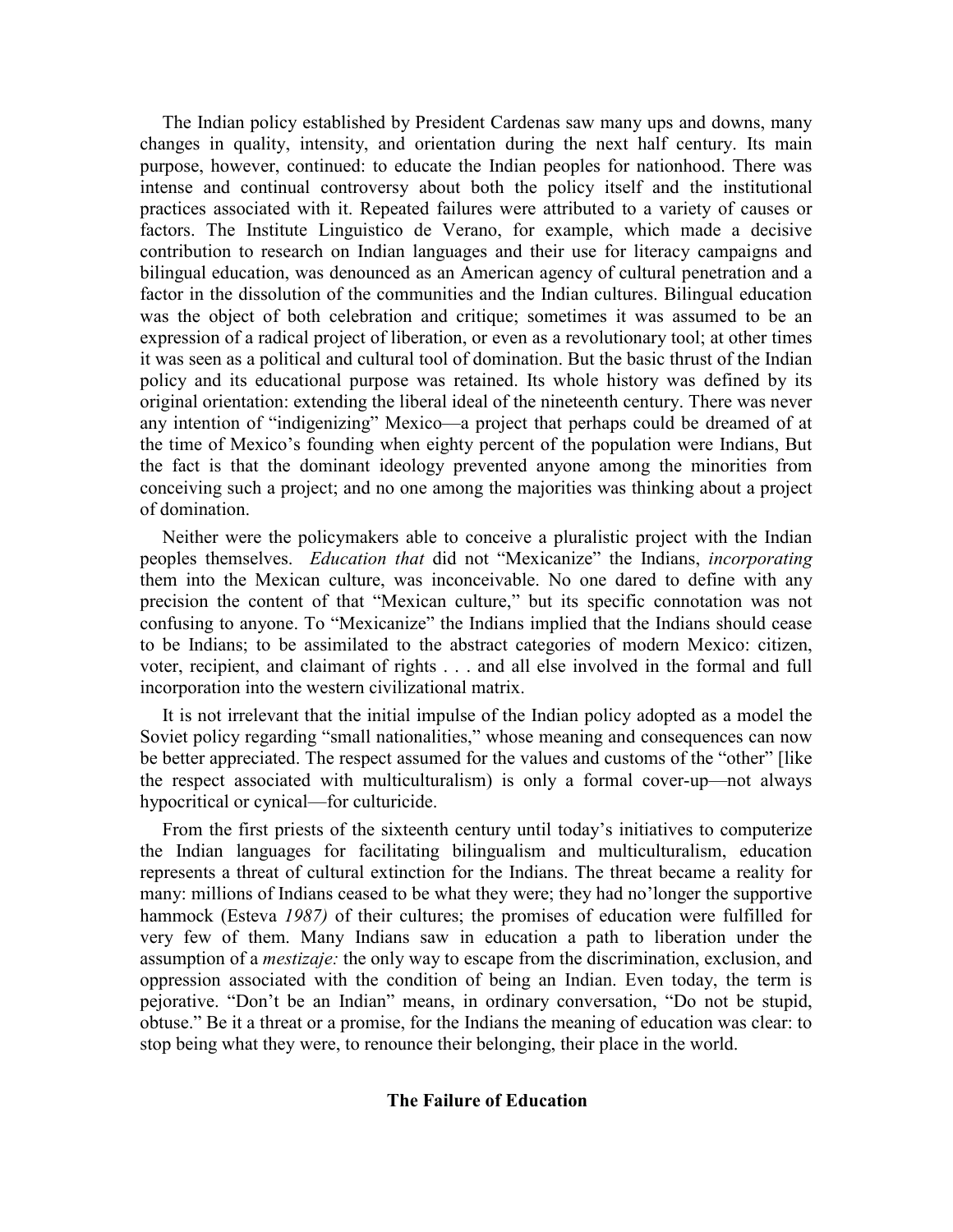We are not attempting here to talk about the cultures that died. Nine out of every ten of the Indians living in what the Spaniards called New Spain died during the first century of the colonial period. They died of hunger, smallpox, or through astonishing collective suicides. If their gods had died, how could they still continue living? What was the meaning of life then?

If nine out of every ten died, the survivors could not survive them. Over survivors fell a double stigma: the ignominious mark of being who they were, in a society denying them the freedom to be themselves; and the mark of still being who they were, of not having had the dignity of dying.

We resist talking here about what died, as we resist nostalgia and sentimentality. We resort to tradition. But we would like to escape from the shadows of the past. And we will not allow the shadows of the future to prevent us from enjoying the aliveness of the present. We want to speak about what is fully alive; of the present cultural creations of the denied civilizations—all those succeeding in crossing with dignity through colonizations and development, reacting with imagination in recent times to the crises of development. We want to speak about how "the people" at the margins and the grassroots are now steadfastly advancing in the challenge of regenerating their dreams, their arts of living and dying; how they dedicate themselves, with unusual vigor, to the creation of their new commons. We want to speak about the myths they are generating and the challenges they are confronting.

We must start with rememberings to fully grasp what is happening. The "survivors" of the first century of colonization started their long struggle to reclaim and regenerate their commons. During the next two centuries they were unable to liberate themselves from the colonial oppression. Yet, in a very real sense, they put it at their margins: many of them were able to maintain, in their own spaces, their own forms of government, their own art of living and dying. Those spaces were called "Indian Republics" by the Spanish Crown, to allude to the degree of autonomy they had in the handling of their own affairs, in spite of the rigid rules imposed on them by the Crown—exploiting them "from the outside."

"Education" was central to the colonizing enterprise, although it was not called by this name. Scattered efforts to impose the official State language and literacy upon the Indians were clearly marginal to the main element of "education": to "civilize" the Indians out of their "barbarian" state. This goal was never reached. In spite of the formal domination of the religion and culture of the Spaniards, all over the country, it did not produce a rea / transformation of the majority of the Indians, who were still thinking, living, and dying within their own culture, which they were capable of preserving, always accommodating it to the conditions of foreign domination.

At the beginning of the nineteenth century, the political and ideological movement to get independence from Spain was fully alive and vigorous … among the small minority of crioilos (people born in Nueva Espana from Spanish parents) and the "legitimate" mestizos (people of mixed blood: Spaniards and Indians). For Jose Maria Morelos y Pavon, one of the heroes of the Independence, the ''feeling of the nation"' was to be governed by the crioilos, who at that time represented no more than 3 percent of the population!

The Indian peoples were not included in the new political project that has now completed almost two centuries. Mexico, the fruit of an unfortunate invention, became an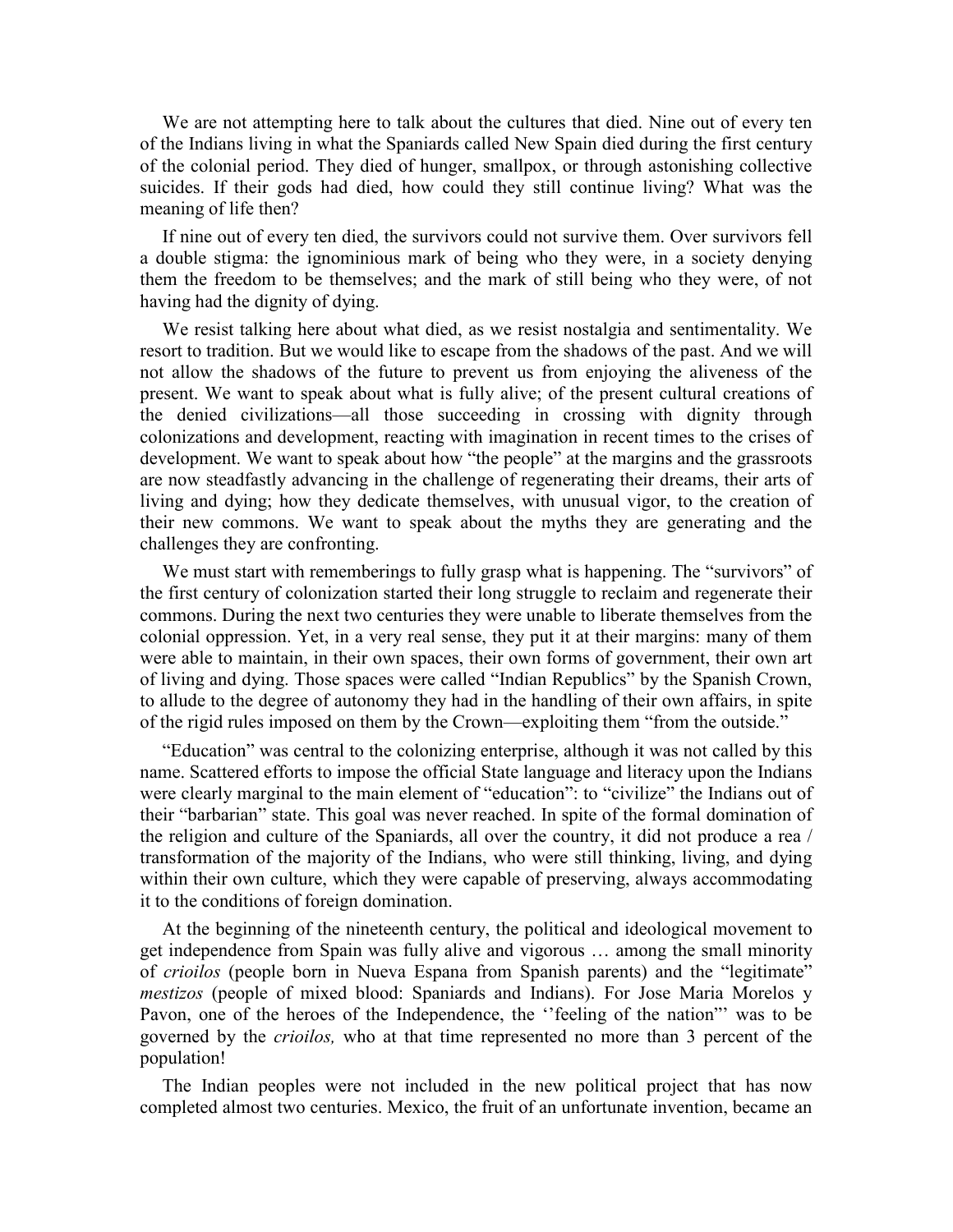independent State before having constituted itself as a nation (Wolf 1958). The small, predominantly crioilo group that conceived this State sought to use the Spanish system of domination for their own advantage and to bring to the new country they dreamed of, even by force, the institutions that were then fashionable in the countries that were a model for them.

All the ideas of a nation nourishing intellectual and political independence from Spain were themselves foreign; "Almost no one was thinking thoughts based on the Mexican realities of the moment" (Gonzalez y Gonzalez 1974, 92). They ignored the cultures, hopes, and aspirations of the majority of the people converted into Mexican citizens. Formally crystallized into the Constitutional Act of the Federation, approved on January 31, 1824 these ideas were reduced to fit the foreign molds of States being imitated. The Constitution alluded to the Indian peoples only once, authorizing the Congress to celebrate trade treaties with foreign countries and "Indian tribes." Its authors affirmed that they were following the path and the model of "the happy Republic of the United States of America "(CNCSRFCRS 1974, 1).

That straitjacket of imported ideas, alien to the real condition of the country, came to be considered "the root and legal foundation of the Nation, the concrete manifestation of the democratic ideals of the Mexican people, a form of government that remains valid today<sup>1</sup> ' (CNCSRFCRS 1974, 1). None of the later Constitutions or national projects have been able to go beyond this unfortunate invention of Mexico; recognizing at long last the basic pluralism of the country— the actual condition of the majority of its inhabitants. They continued to dedicate themselves to "forge a nation," to use Gamio's celebrated phrase, forcing reality into the imported design inscribed in the founding act, and the source of an interminable dispute.

Guillermo Bonfil identified the nature of this permanent dispute, locating it in the differences between "imaginary Mexico" and "Mexico profundo" (deep Mexico): two essentially distinct and irreconcilable forms of thinking and behaving.<sup>2</sup> The imaginary Mexico of the elites (educational, political, or other) embodies, promotes, and constructs the nation in the mold of Western civilization. Mexico profundo is formed by those rooted in their living Meso-Middle-American lineage: those who either do not share the Western project or assume it from a different cultural perspective (Bonfil 1996. xv-xvi).

The counter positions between Mexicans are not only of an economic nature: between the rich and the poor, the haves and the have-nots. Neither are they confined to ideological, party, or religious affiliations or to positions regarding the political or economic "model" with which to face the peoples' predicaments. All these contradictions do exist. But it would not be possible to understand them and even less so to resolve them unless framed, as Bonfil points out in the challenge represented by the presence of two civilizations, two different horizons of intelligibility within the same society:

Two civilizations mean two civilizational programs, two ideal models for the society sought after, two different possible futures. Whatever decision is made about reorienting the country, whatever path is chosen to escape from the current crisis, implies a choice for one of those civilizational projects and against the other (Bonfil 1996, xv).

Prior to Bonfil, this counter position had barely been perceived. After his death, the general adoption of his terms is frequently accompanied by a forgetting of their meanings. Such negations of the country's general and obvious reality have a variety of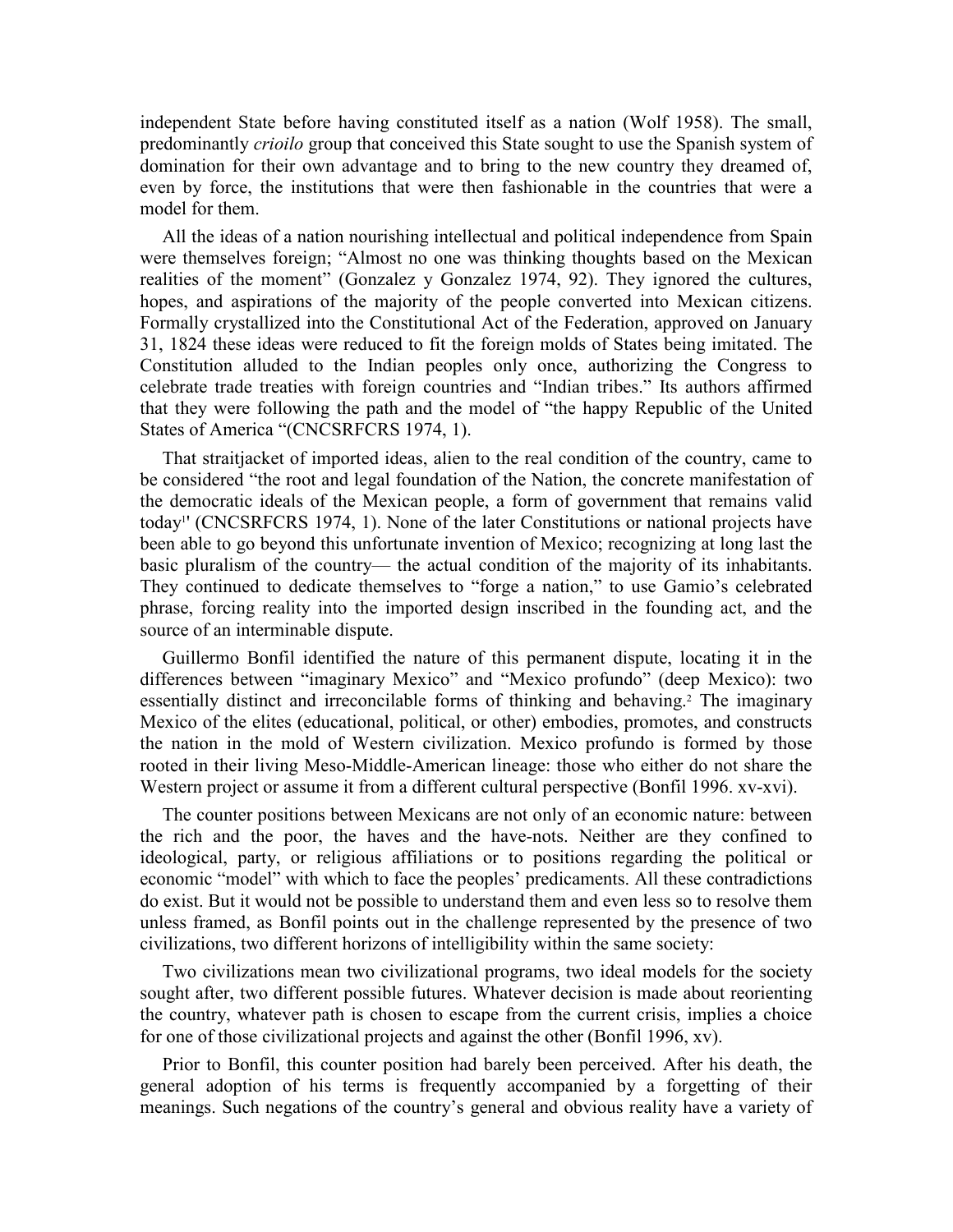motives and reasons. Some are strictly ideological: the conviction of the elites that all Mexicans are irremediably inscribed in the western matrix. The inexactitude of the term (with its implicit opposition to the eastern matrix that nobody in Mexico argues for) has contributed to denying the civilizational matrix of the majority of the Mexicans. Also contributing to this is the affirmation of the mestizaje as a sign of national identity. The interminable mixing of blood, which makes almost al! Mexicans into mestizos, has saved the country from dangerous obsessions about racial purity. But the generalized assumption that it deposits everyone into the same civilizing matrix and the same mythical system has no empirical foundation.

Furthermore, the counterpositions of these two civilizations are not commonly sensed because Mexico profundo has not had a project.

Continually occupied with resistance, generally dispersed, Mexico profundo has not explicitly articulated its own project to oppose the dominant project. Because of this, among other factors; it has always remained subordinated under the shadow of the national project emerging from imaginary Mexico's dominant vision.

This situation is about to end. For the first time, Mexico profundo is articulating alternatives. This comes with the growing awareness of the social majorities that the dominant project offers them no dignified place. Its unification with the global economy cannot accommodate itself to the diversity of Mexico profundo; and remaining silent is a sure formula for their own permanent destruction.

Mexico profundo is made up of more than Indian peoples. Although born from them, it includes the wide majority of "the people" that constitute the nation. The minority that constitutes imaginary Mexico - grows more aggressive every day. Still, Mexico profundo is giving its project an inclusive character—the bases for harmonious coexistence with a general consensus never attempted by the dominant project.

#### Escaping Education: Learning to Listen, Then Listening

"We were looking," said the now famous subcomandante Marcos, "for an answer to an incoherent, absurd, anachronistic situation. How was it possible that so much was in the hands of so few and so little in the hands of so many?"

With a doctorate in education and years of university teaching in hand, Marcos, a mestizo, came to Chiapas in 1984 with the hope of starting a revolution. He joined a small group of Indians with a lot of political experience.

At the beginning, he teaches the Indians Mexican history. Instead of educating them, however, Marcos learns from them how to become a "part of the mountain" part of "this world of ghosts, of gods that resurrect, that take the shape of animals or things." He learns to listen.

They have a very curious way of handling time. You don't know which time they are talking about. They can be telling you a story that could have happened a week ago, 500 years ago or when the world started. If you want to know more about those stories, they say: 'No, that is the way . . . the elders say.' The elders are their source of legitimacy for everything. In fact they are in the mountain because of their elders' commands.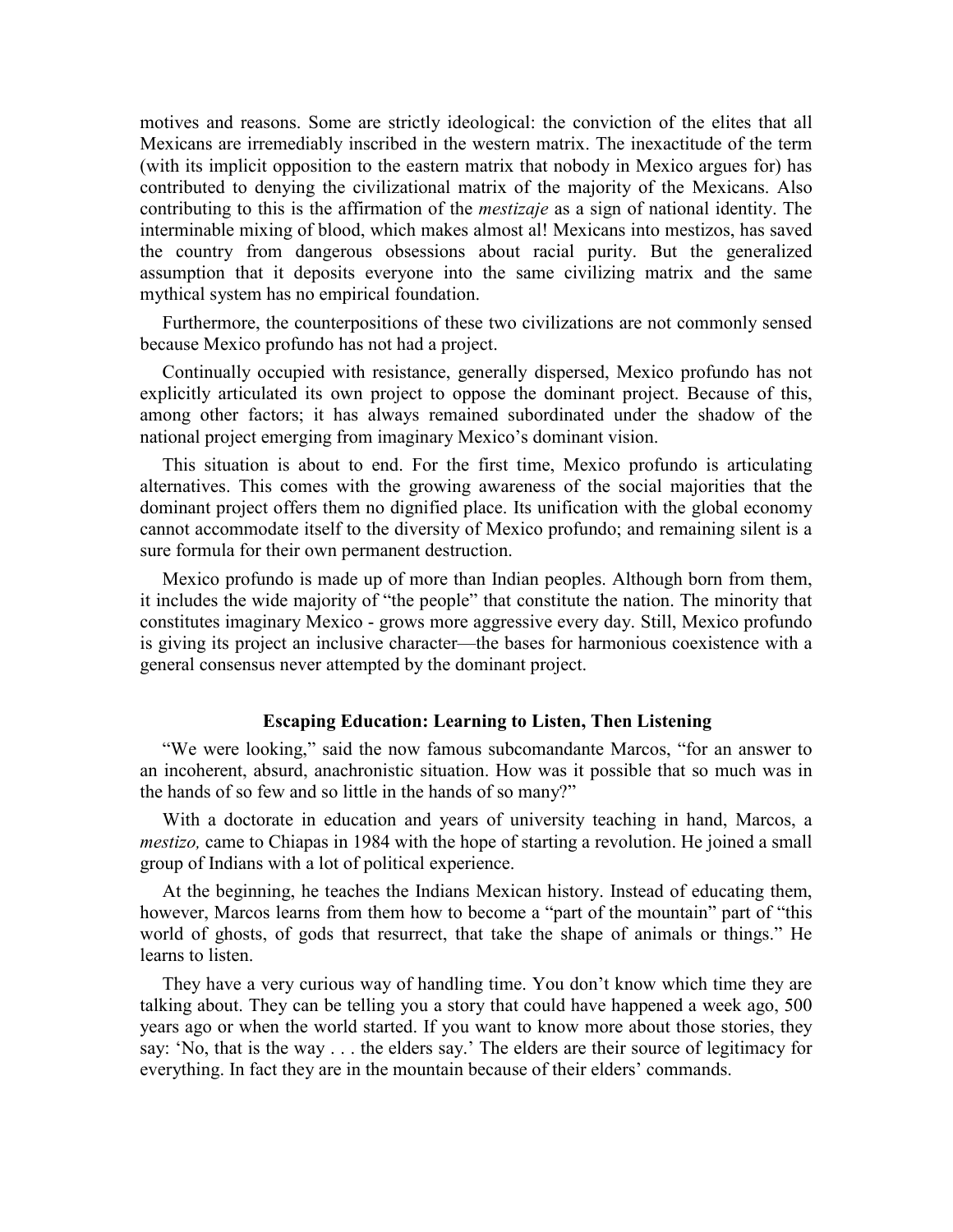The group of six—three Indians, three "mestizos"—worked and learned together in the jungle. They learned of the time of the monterias, when big companies took off wood from Selva Lacandona, well before the Porfiriato (by the end of nineteenth century). The Indians spoke as though present for the cutting. Young people of twenty-five or thirty years old talk and give facts perfectly coherent with the profound scholarly studies of that time in Chiapas.

How to explain this? I told myself that it was too much of a coincidence. Later I knew that in reality that is the way in which history proceeds, the other history not written. The stories are inherited and he who inherits them makes 'them as his own . . . Because they do not read and write they choose a person in the community to memorize the history of the community. If there is any problem, you consult . . . this walking book.

They did not know what was happening outside their mountains.

But the mountain teaches you to wait. That is the virtue of the warrior, to know to wait. It is the most difficult thing to learn. It is more difficult than learning to walk, hunt or load ... To learn to wait is the most difficult, for everyone, for Indians and mestizos. That is what the mountain teaches you, from the small details of waiting for an animal, the time to do something or the other . . . the mountain imposes its timetable on you. You come from the city used to administering time . . . You extend the day with a light until very late in the night, to read, to study, to make things when night falls. But not in the mountain. The mountain tells you 'until here' . . . you really enter into another world . . . another form of being . . .

Two years later, the group grew.

We were already twelve; we could then conquer the world. We could eat the world as if it was an apple. We were twelve.

Eleven of them were Indians. They came then to the villages to talk. The fact that they were living in the mountains won them the villagers' respect, facilitated the talk.

And we started to talk . . . about politics. We were telling them about . . . imperialism, the social crisis, the balance of forces . . . things that nobody understood. Neither did they. They were honest. 'Did you understand?' They replied: 'No,' You were forced to adapt yourself. They were not captives . . . They told you that they had not understood a thing . . . that you should look for another word. 'Your word is too hard, we don't understand it . . . And then you needed to look for other words ... to learn to speak with the people. . . about the Mexican history that coincided . . with their stories of exploitation, humiliation, racism. And thus started an Indian history of Mexico, They were appropriating their history and politics . . . They explained what is democracy and what is authoritananism, what is exploitation, wealth, repression. They were the ones translating their history ... we were only spectators . . . The villagers translated their stories in another way. It is a new word that is old, that comes from the new mountain but that coincides with what has been said by their elders. And so it starts to run through the mountains and the people's support starts to be stronger. When the families of the villagers enter the Zapatista army, they start the process of cultural contagion, forcing us to reformulate politics, our way of seeing our own historical process, and the historical process of the nation ... We learned to listen. Before we had learned to speak, too much, as all the Left do ... at least in Latin America; its specialty is talking, no? We learned to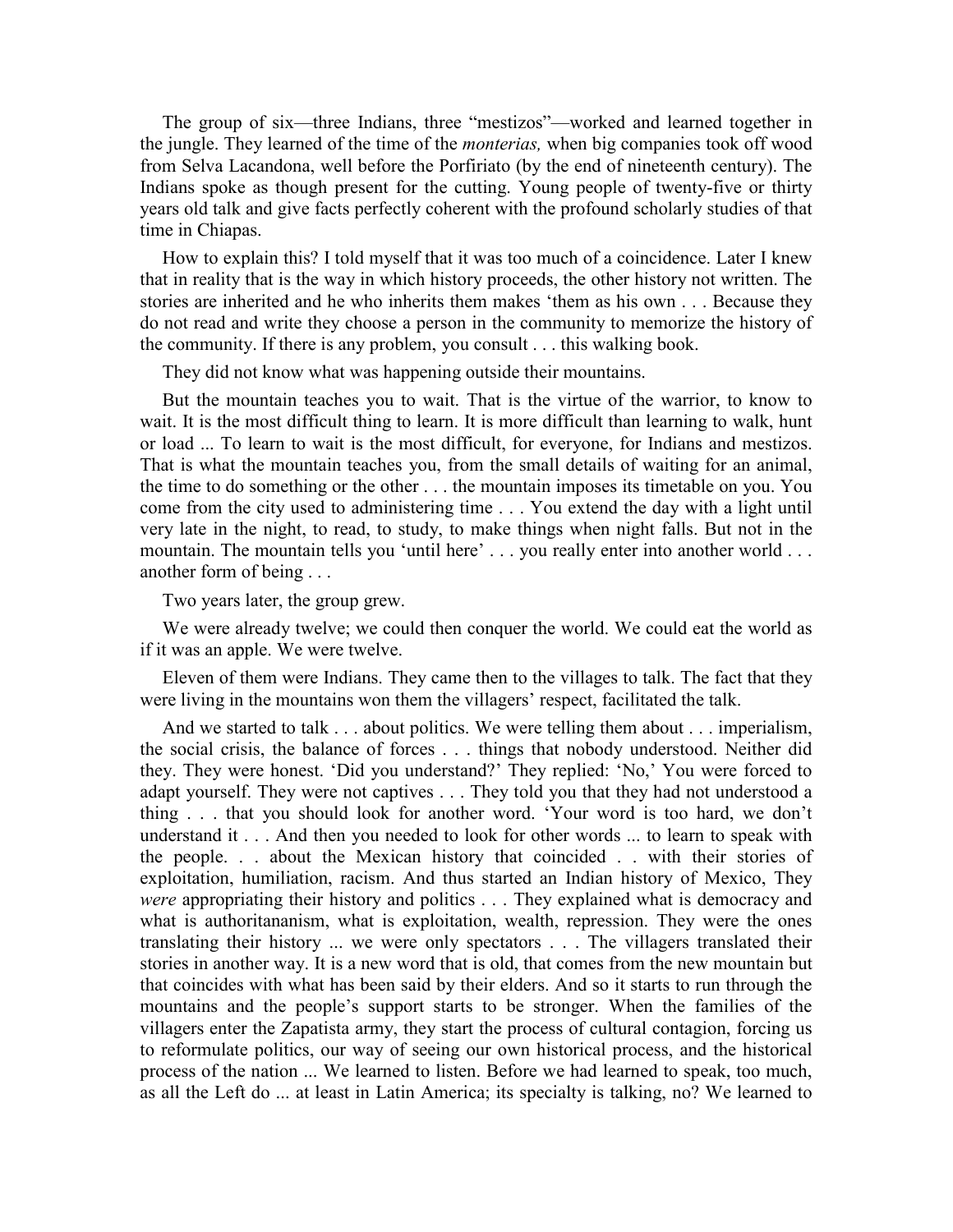listen, forced to do that, because it was a language that was not your language. It was not ... *castilla* [Spanish] [you needed to learn their dialect); it has its own references, its cultural frame; they were Others, When they alluded to something, they did not want to say the same thing you are saying. You learned to listen with great attention ... We had a very square notion of reality. When we collide with reality, that square gets very dented. Like that wheel there. And it starts to roll and to be polished by the contact with the people. It has no relation with the beginning. Then, when they ask: Who are you? Marxists, Leninists, Castroists, Maoists, or what? I don't know. Really I don't know, We are ... a hybrid, of a confrontation, of a shock, in which, I believe fortunately, we lost…

That happens in parallel to this process of conspiration, clandestine, collective, which already involved thousands, entire families, men, women, children, old people. They also decided to structure themselves in autonomous governments, in reality. Diverse communities organized themselves in a kind of parallel government….. collective works . . . used before for the feasts, for drinking {there was much, much alcoholism). . . start to be used to buy guns. We thus came to the last period . . . 1989, 1990, 1991, part of 1992 . . . when the Zapatista army is massified, Indianized, and becomes absolutely contaminated by the community forms . . . the Indian cultural forms . . . The armed forces have the work of ... protection, but the communities do the political direction . . . [And - . . communities] start to tell us: The people want to fight.

We tell them "You are foolish, the Soviet Union fell, there is no longer a socialist side, the Sandinistas lost the elections in Nicaragua, El Salvador signed the peace, they are talking in Guatemala, Cuba is cornered, nobody wants armed struggle, nobody talks about socialism, or it is a sin. Everything is now against a revolution, even if it is not socialist.' . . . They say: 'We don't want to know what is happening in the rest of the world. We are dying and we need to ask the people don't you say that we must do what the people say?' 'Pues . . . yes.' 'Pues . , . then, lets go to ask.'

And they asked- And the people said yes, they wanted to fight. And they started the preparation. All during 1993. Postponing the dates: November 20, December 12, December 25. December 31.

And then starts the last phase of our story. Well, I hope that it is not the last: the one in which we now are, pues, the one born in January 1994 (Gilly, Marcos, and Ginzburg 1995, 131-142).

### From Resistance to Liberation

On January 1, 1994, a few thousand poorly armed Indians started a rebellion in the south of Mexico. Their initiative precipitated the end of the old authoritarian regime. It continues to articulate the struggles of many local groups.

No other call of the *Zapatista* movement was more successful than *Basta!, Enough!* Millions of Mexicans were activated by it, shaping their generalized discontent and their multiple affirmations into a common, dignified rejection. The movement was able to encapsulate new aspirations in a way hard to categorize. Like other guerrillas of this century, the *Zapatistas* exposed the nature of the political regime against which they were in rebellion and revealed how they were forced to prepare themselves for dying and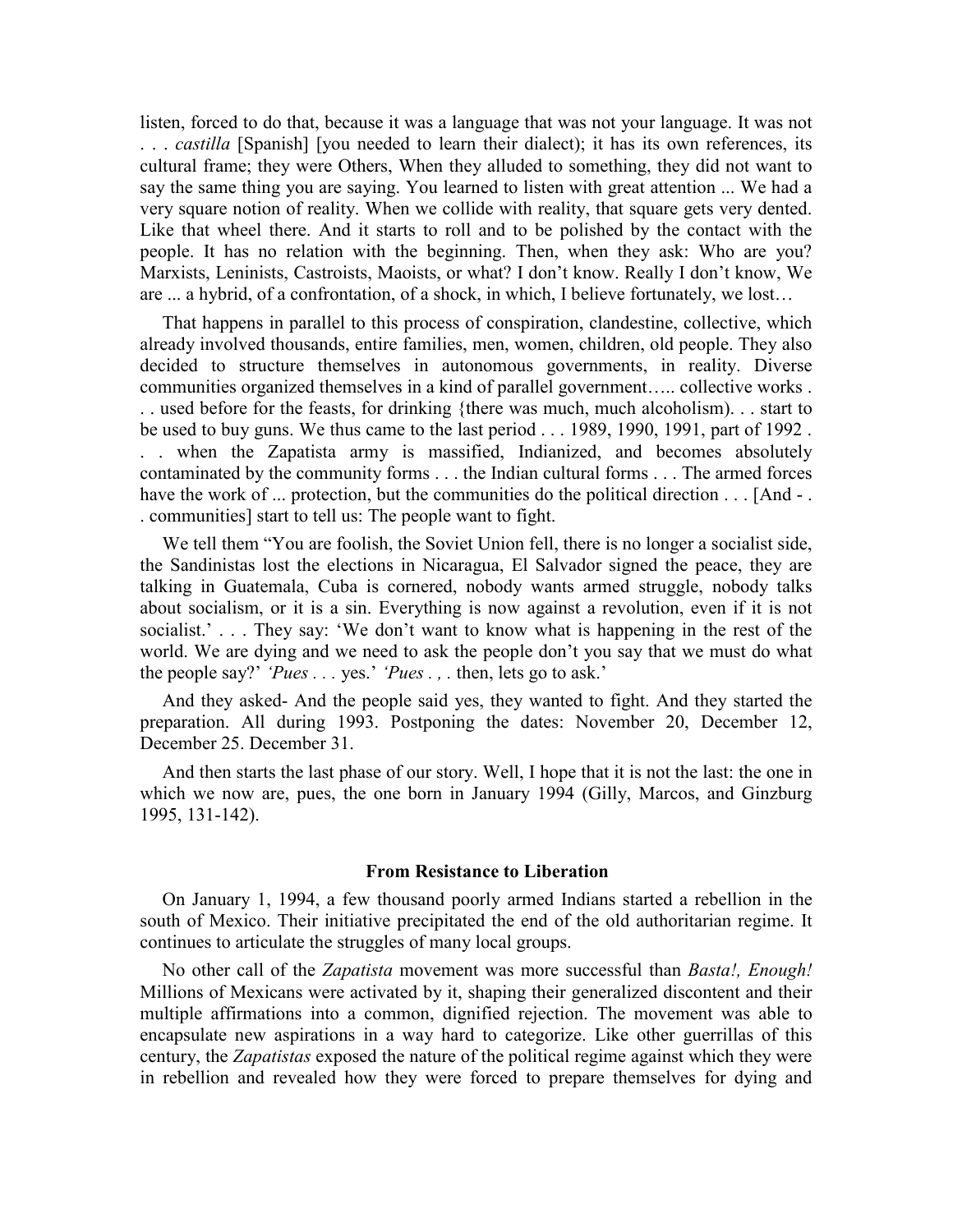killing in an armed uprising. In contrast with all of them, however, they showed no interest in seizing power in order to impose their own regime on everyone.

"Everything for everyone, nothing for ourselves," was not a mere slogan. It continues to be an essential part of their political conception. Like other peasant and Indian rebellions in Mexican history, the Zapatistas are clearly interested in reclaiming their commons and liberating themselves from the, specific oppression they are suffering at the local level. At the same time, in contrast with most peasant and Indian rebellions in Mexico, they are clearly interested in the political regime that will emerge in the country as a consequence of their uprising,

Their struggle for a radically democratic regime attempts to take some of the juridical and political procedures of formal democracies (an aspiration of many Mexicans) and to combine these with their own communal political traditions: where, rather than abstract codes or laws, personal behavior and social order follow very richly specified and elaborated principles, transmitted from generation to generation; where authority commands through obedience. In their commons, the Zapatistas and other Mexicans seek to govern themselves autonomously, well-rooted in the space to which they belong and that belongs to them. While affirming their dignity, their hopes of flourishing, enduring according to their own cultural patterns and their own practices of the arts of living and dying, they are joining in solidarity with other Mexicans to establish radically democratic regimes where all voices are heard and respected.

Perhaps the *Zapatista* movement will soon be used to describe the postmodern nature of power (Foucault 1977). It will help to understand why a country of 90 million changed in a few months, following the initiatives of a few thousand "powerless" people who dared to declare, with all dignity in their local spaces, that the emperor had no clothes. He was naked.

Despite the global emergence of solidarity for their cause, and despite the global relevance of their message to oppressed and abused groups in every nation-state, it would be a mistake to present the *Zapatistas* as engaged in global thought. Their sense of solidarity with the marginalized, oppressed, and abused across the globe does not come with the vast baggage of some universal conception of justice. By proposing forms of self-governance following their own indigenous traditions, they are simply opening the door for others to escape the monoculture and homogeneity of the model of governance imposed by nation-states worldwide. The doors they are opening lead to the lived pluriverse, being destroyed by even the best-intentioned "global thinking" or multicultural education.

"Global Power" has no other foundation than the thinking constituted of "global statements." Global forces, in their local incarnation, were challenged by the Zapatistas. Local initiatives spread that challenge around the globe to address other local incarnations of those global forces, forcing the latter to recede. The "Zapatista journal," started by a librarian in California and disseminated through E-mail, has a local profile, used by many local people, actively putting local pressures upon the local incarnations of global chains. The group Accion Zapatista, of Austin, Texas, has begun regenerating the old art, of pamphleteering, while at the same time giving highly sophisticated use to stateof-the-art techniques and technologies of interneting. They are now far ahead of corporations and governments, who are investing millions of dollars in research and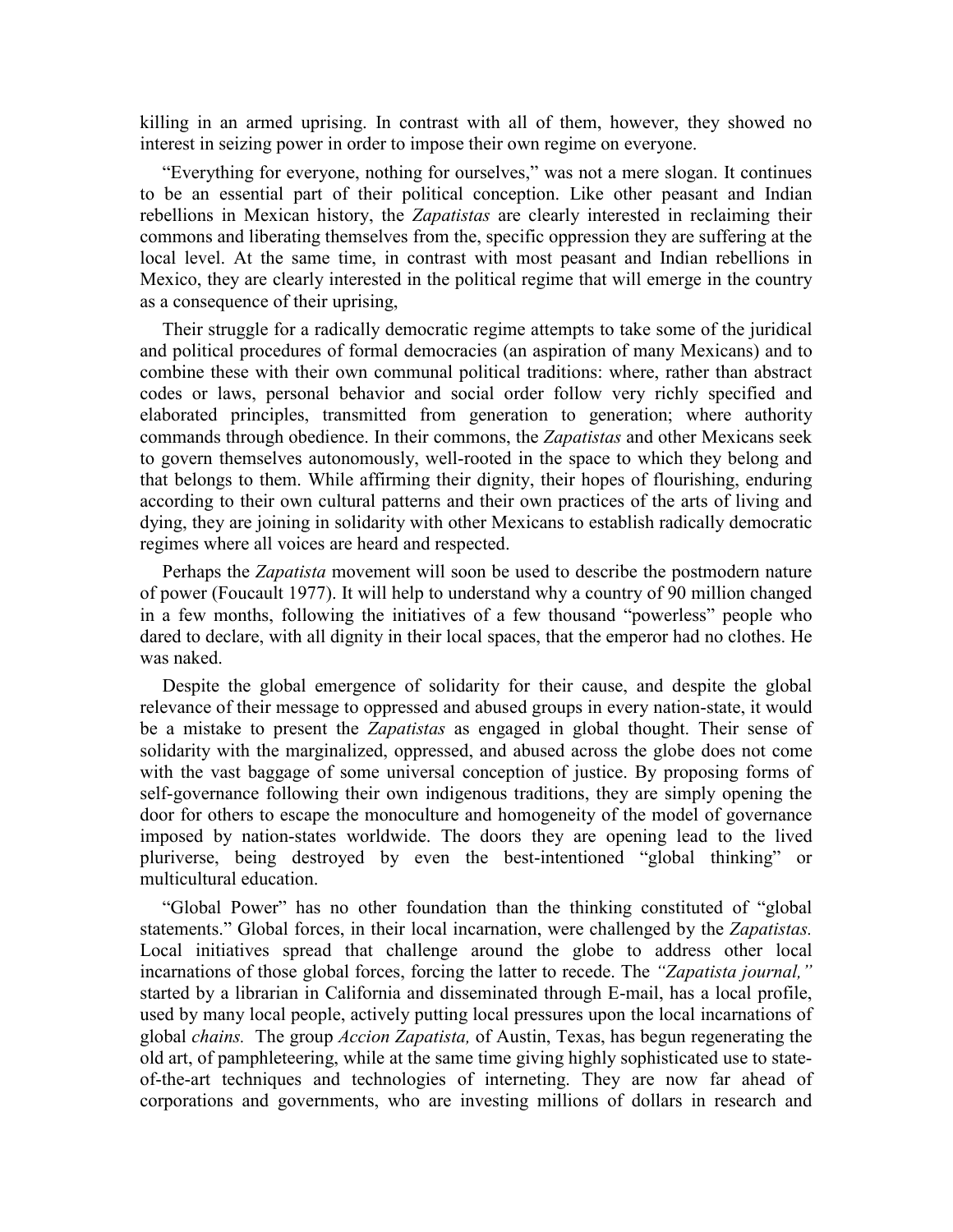development to mimic what grassroots groups of this kind are doing, attempting to find ways of stopping them. There is not one single "global tool" for a "global confrontation" associated with the Zapatistas—although thousands of pages are being written and circulated about them, while lengths of video are now being transmitted or shared around the globe.

A few months after the uprising, Marcos confessed that the "civil society" surprised both the Zapatistas and Presidente Salinas. "What happened in the last ten years in Mexico, at the grassroots, while we were in the mountains?" he asked himself, he asked everyone.

The transition from resistance to the liberation of "the people," which started at the grassroots, is revealing Mexico profundo's postmodernity— in spite of globalization, development, and education. Refuseniks of development, human rights, and education seek to live. The window of Mexico profundo opens onto a very wide and complex landscape of initiatives all over the world. In the lived pluriverse, diverse peoples with  $a$ sense of place share a common challenge, confronting their extinction by the forces of displacement. They are the refusenik cultures— they say "No"; they refuse to die out; to be beaten; to disappear . . . They know that to survive they must drop out of the global race. If they run the race, they will drop out by dying. Why, then, not drop out in order to live and flourish? This is not necrophilia. The cultures dropping out of the education/development race are biophiliacs. They are not alone in their quest for liberation from global development and education. They have each other; their solidarities with many others similarly suffering and hoping. Radical hope is the very essence of popular movements (Lummis 1996).

### The Diversity of Liberation in the Lived Pluriverse

At the grassroots, the people do not need to be educated or conscientized to pose their own questions:

How to protect themselves— their places, their customs, their traditions for teaching and learning— from the Outsiders' culture? the culture of schooling and education, teaching how to forget the traditional sense of place?

How to marginalize the educational system and its economy that marginalizes them?

How to drop out of the culture of dropouts? How to prevent the death of their own cultural patterns of caring for their young and their old?

How to drop out of a global race in which they are doomed to be the ones trying to "catch up" in perpetuity? 3,223 years for Mauritania, developers announce ...

Writing of her peoples' resistance to the national alliance of education, politics, economics, and other dictators, Rigoberta Menchu notes:

We don't celebrate Guatemalan Independence Day . . . because, in fact, it isn't a celebration for us. We consider it a Ladino celebration because, well, Independence as they call it means nothing to us. It only means more grief, and greater efforts not to lose our culture. Other than that it has no meaning for us at all. It is only celebrated in the schools and the people with access to schools are above all people with money. The majority of Indians have no access to primary or secondary schools. The bourgeoisie,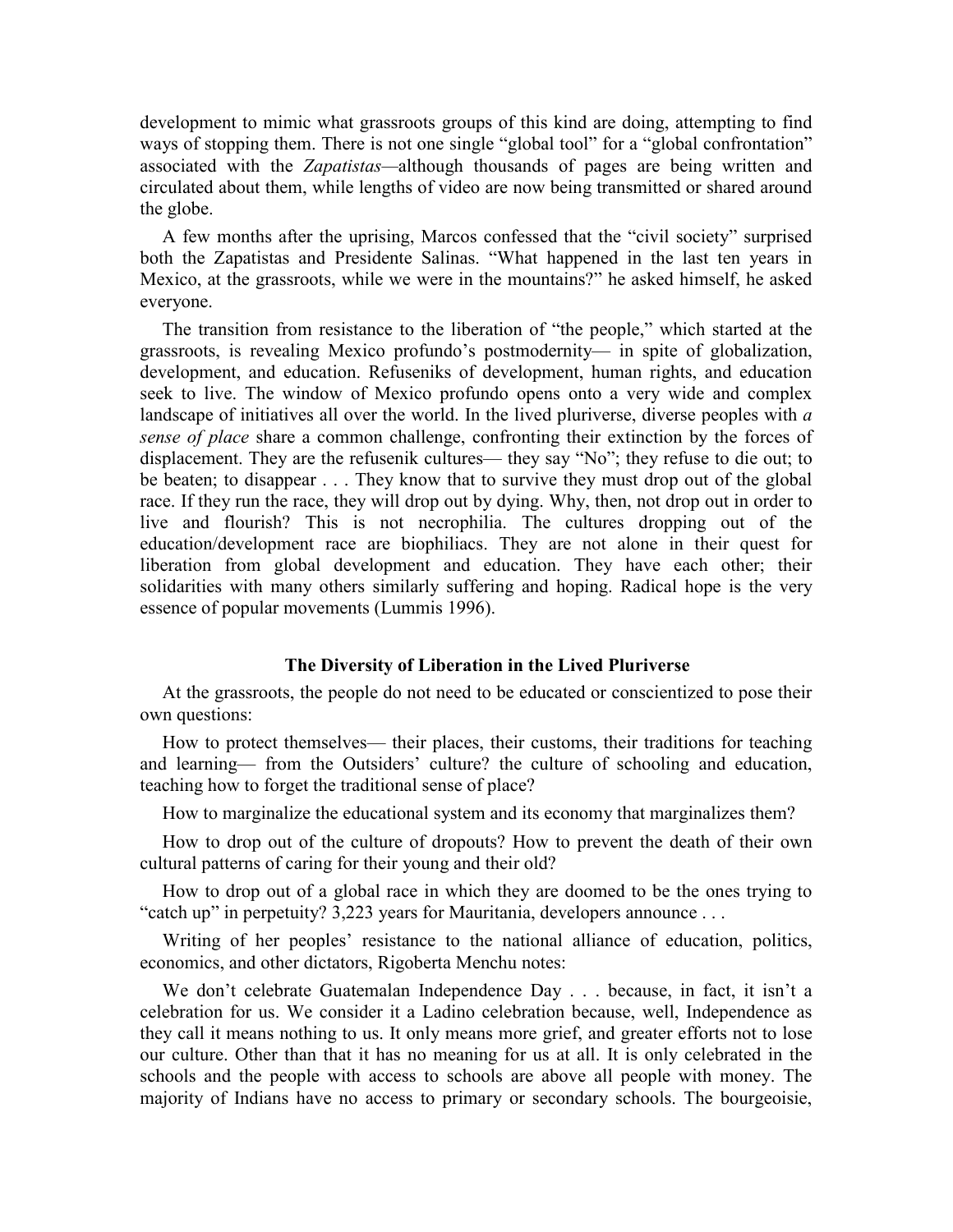middle-class people, celebrate it but lower down there's none of that (Menchu 1994, 205).

# I, Rigoberta Menchu—An Indian Woman in Guatemala continues:

When teachers come into the villages, they bring with them the ideas of capitalism and getting on in life. They try and impose these ideas on us. I remember that in my village there were two teachers for a while and they began teaching the people, but the children told their parents everything they were being taught at school and the parents said; 'We don't want our children to become like *ladinos.' And they made the teachers leave*. What the teacher wanted was for them to celebrate the 15th of September. They had to wear school uniforms and buy shoes. We never buy those things for children. They told them to put on a uniform, to disguise themselves by taking off their own clothes, their costumes, and putting on clothes of all one color. Well, the parents didn't want their children to be turned into ladinos and chased the teachers out. For the Indian, it is better not to study than to become like *ladinos* (Menchu 1994, 205). (emphasis added)

The questions of resistance and liberation raised vary from place to place. The challenge of going beyond the culture of schooling and education is confronted differently from place to place. For the challenge is, in fact, conceived differently from one place to another.

The Quiche of Rigoberta Menchu's place in the highlands of Guatemala physically throw the teachers out of their communities to protect themselves from the external economy that the teachers bring with them: of uniforms, shoes, and other purchased items, destructive of the local traditions. They have their own distinct cultural patterns for making and using their own clothes. The same is true of all the other ''goods" that they nourish and cherish. Made within the local economy of household and commons, these are not bought or sold. To buy them is to abandon the autonomy of the "economy of gifts."

Similarly, in Ireland, to enjoy the freedom and autonomy of their own economy, to marginalize the economy of the educators, "Alternatives to Education Campaign" challenges the Minister of Education:

Dear Minister: School has encouraged me to study hard and get my points. But when I get my points, what can I do with them? Only try to get into a college somewhere. So 1 leave home and head for the city. Then when I qualify, what can I do with my qualification? Only look for a job. But where I come from, nobody needs points for the work being done there, and nobody needs college qualifications either. So I end up forcibly removed from my own locality and my own people . . . May I make a suggestion then ... for a meaningful and productive life within their own community, and in their own locality. In rural areas in particular, this policy would tackle the twin problems of rural depopulation and rural unemployment . . . What is the point in educating people for emigration or even migration? . . . Yours sincerely, Migrant (Molloy 1991, 21). (emphasis added)

In the ayllu and the *chacra* of the Quechua in the Peruvian Andes, they ingest and digest the alien culture of schooling, in order to immunize themselves against the plague. Their own methods of soil culture have taught them that the arrival of every plague, every disease, reveals to them their own weaknesses; their vulnerabilities; of their physical and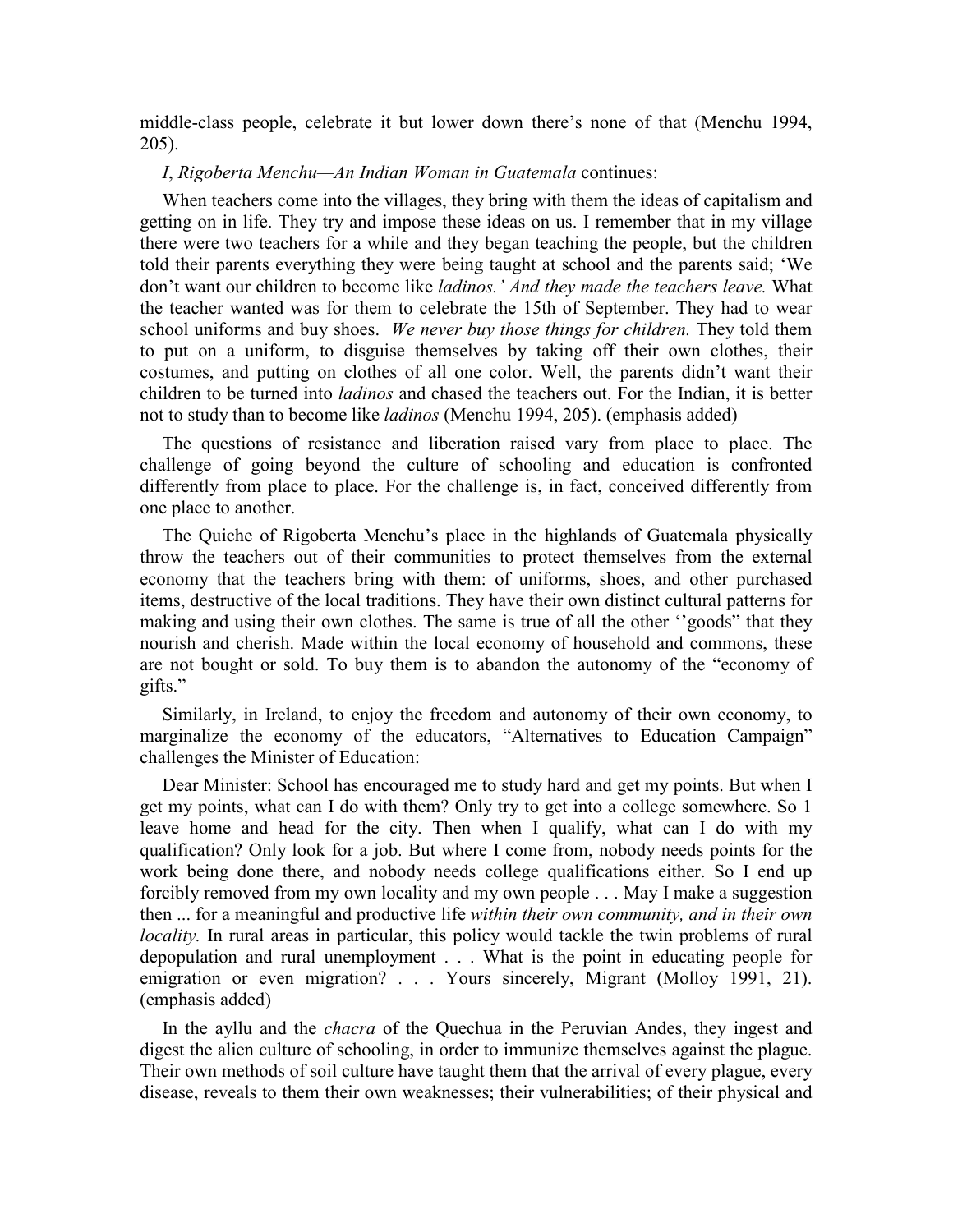cultural spaces. Rather than engage in a war to throw out the pestilence attacking their physical and cultural soils, they learn to observe the pestilence. It teaches them how to overcome their own weakness and vulnerabilities:

The official system of education . . . tries to subject the Andean peoples to the order that the West wants to impose . . . Once the installation is achieved, [there are those who . . . are enraptured by the precepts that education has taught them. They are the devoted admirers of the West. But . . . the immense majority . . . know very well what it is all about and . . . use it only when, due to life circumstances, they need to relate with the official apparatus. They maintain alive their Andean culture and their spontaneity . . . Here in the Andes we have never been conquered by European invaders, nor are we poor or malnourished or underdeveloped: nor are we victims, nor have we been subjected, nor do we demand anything . . . For us what happens is that—just like the frost, the hail or insects sometimes visit our chacras—five centuries ago there appeared here suddenly a very virulent plague that has gravely damaged the life and happiness of our Andean world . . . Because in that moment our world has not known how to be sufficiently harmonized, because we were careless in the daily nurturance of harmony. Since we Andeans love the world as it is, with humility and with vigor, without fear nor laments nor resentments nor anger, we have little by little found the manner in which to reharmonize ourselves, the manner in which to cure ourselves of this terrible plague. Each day we are recovering something of the lost harmony. Each day we are closer to our plenitude. We will be fully healthy when we will have harmonized ourselves again with all those who configure the Andean world: the *Huacas* (deities), the *Sallqas* (those of the wild) and the runes (people). We nurture harmony when all and each of us adjust with joy and good will to the circumstances of each moment and harmony in its turn nurtures us, making us feel at ease and cared for in each moment, full of the joy of living in community (Grille in Apffel Marglin, forthcoming).

The Zapotecs, the Mixes, or the Chatinos accept the presence of the educational system. They go through it only to come out on the other side in order to make their own cultural path; beyond the system's pyramidal vertically in order to reclaim the horizontally of their commons.

Their own parents invested too much in creating these institutions. -Eliminating them is very difficult. It is easier to work around them. Within indigenous communities in Chiapas, Indian parents send their daughters—the preservers of culture—to school as little as is essential; knowing that both "normal" or bilingual education means cultural violence, acculturation destructive of personal and collective self-esteem as Indians (Falquet 1995, 6-8).

Marcos learns from the Indians of Chiapas . . . their mountains . . their elders who know how to use the tools of-oppressors for going beyond them; to come out on the other side walking the walk of their elders; to drop out, becoming refuseniks of the global machinery manufacturing the educated, imposing their economy on the uneducated.

### Dropping Out

Knowledge and Judgment—attitudes peculiar to the culture of the modern West but which nonetheless claim universal ^applicability—constitute the contents of cultural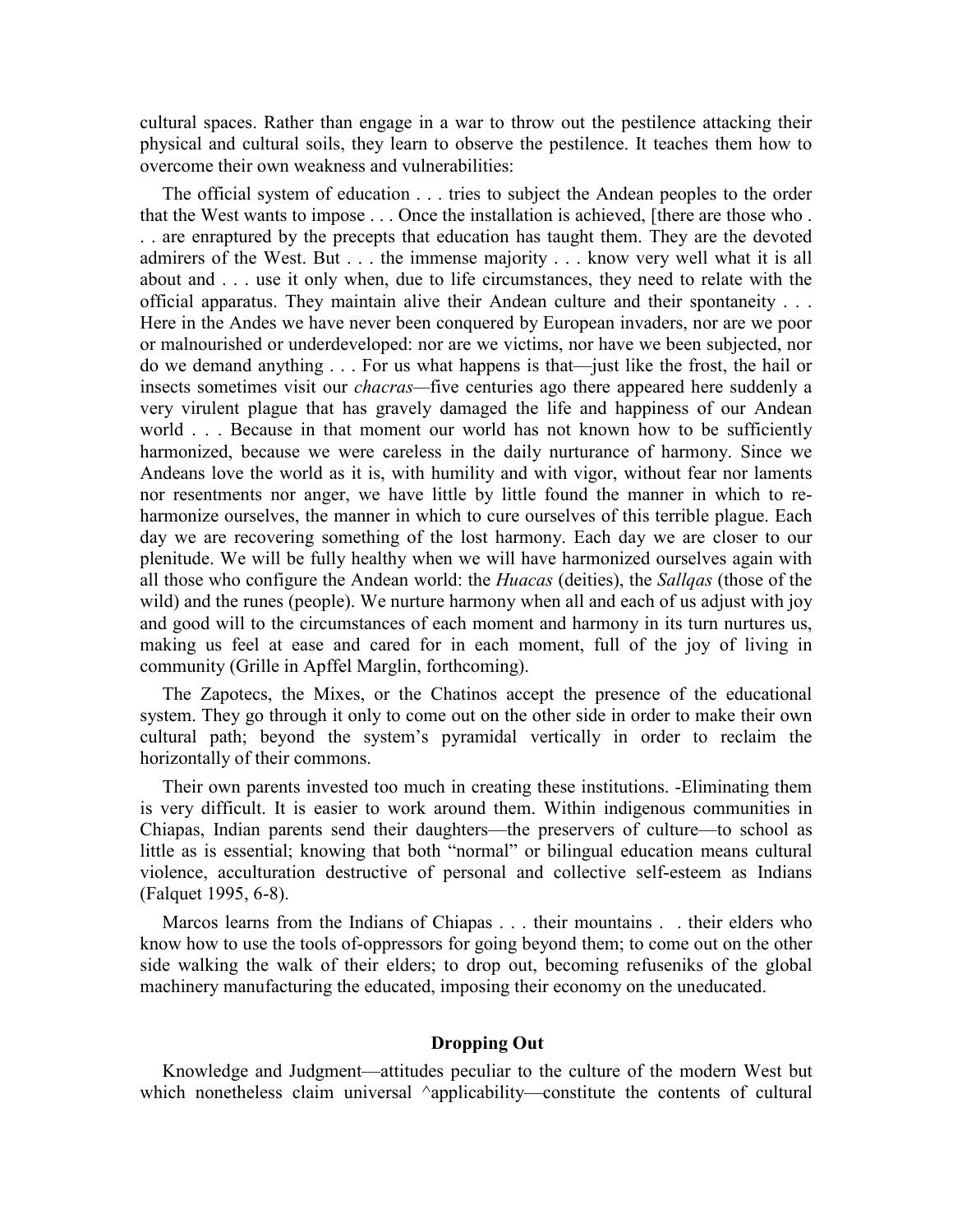imperialism and of official education on a worldwide scale. The school, the college, and the university are institutions which . . . fulfill . . . the function of fashioning our youth with imperialist interests {Grille in Apffel Marglin, forthcoming).

A great achievement of world scholarship has been the creation of a universal middle class that makes an intellectual from Puno think in a manner similar to the one from Brussels, with the difference that the one from Puno will always be a disciple of the one from Brussels, but with difficulty will he become his teacher ... If education is the method invented to prepare the individual for systematic access to the secrets of nature, what is in crisis is not only the school, that long ago showed its irrelevance to the ideals that support its gestation and development, but also the very principles that are behind the concept of education (Rengifo in Apffel Marglin, forthcoming).

At the grassroots, people live in commons. If lost or damaged during colonization and development, the people are reclaiming, regenerating or re-creating new commons according to contemporary conditions. Their postmodern vein reveals that the people are not trying the impossible or the undesirable: going back in history.

Having experienced the modern anguish, having resisted it, struggled against it, lost countless battles, they have not lost the war. They are still themselves, rooted in their own worlds. These teach them how to learn to make new paths that go beyond modernity: continually healing the ruptures from their past, their elders imposed upon by education and other modern technologies.

Resisting or bypassing all the institutions and practices conceived to educate them into cultural extinction, learning in freedom, they struggle against all the institutions that privatize knowledge; reduce wisdom into knowledge stock, a commodity sold and bought by those capable of paying for it. Their wisdom is a commons; neither bought nor sold. To cherish the wisdom of their elders, the people must remain dropouts or refuseniks of the educational system.

Their freedom comes from belonging; from a sense of place—to which they belong and nurture; and which belongs to them, nurtures them. No damage of the educational system is more evident and threatening for the people at the grassroots than its effectiveness for uprooting: the successful students and the dropouts become either "itinerant professional vandals' or unprofessional vandals and transients. Their common sense, their sense of place, explains how the people reroot themselves when removed from the places of their elders.

''Education?" asks Jairne Martinez Luna, a Zapotec, a singer, an anthropologist who renounced his professional career to re-root himself in his ancestral village, his culture. He is creating some spaces here where children and young people are living as learning. In our workshops, they learn person to person, without the vertically of the educational system, where the teacher has the knowledge and the child should receive it. Here the young learn from each other . . . the basketball patio, the forest, the work of daily life, the village in general, their mother, the work of their father, everything. Learning horizontally, very soon they see what the community does: to work in common, to have a shared tradition. They strengthen their own 'education' of real things, not of abstractions.

"This 'education' does not deny formal education for the time being. Can it put the system *aside?*"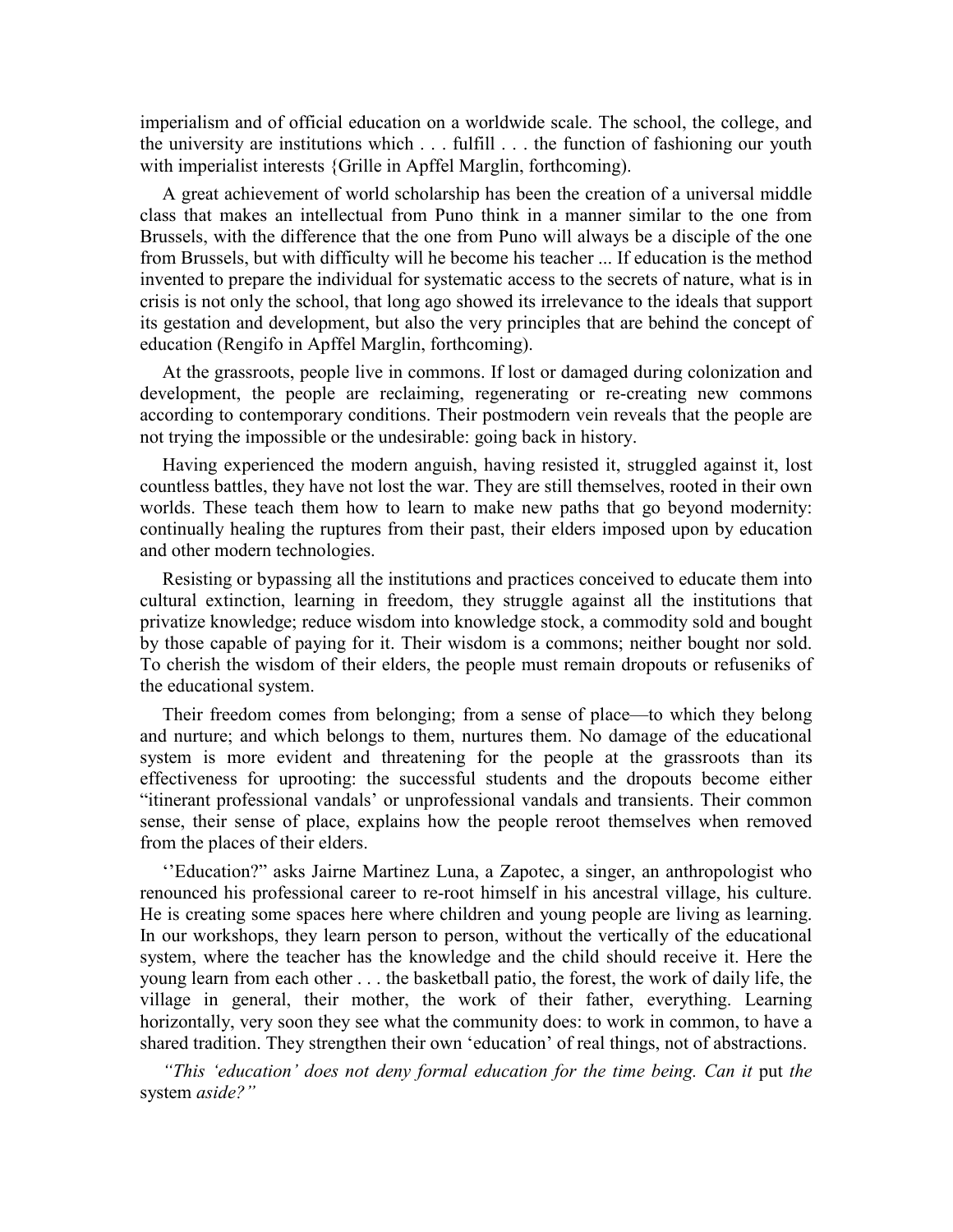Our own parents invested too much work in creating these institutions. Eliminating them is too difficult. However, our workshops change the parents. They see that their children really learn what is important for the community - .

### "How can the communities organize by themselves such activities?"

First, we are involving those who organize the communal feasts, the music band, the rituals. They have been displaced by the cultural policies of the State ... In every community, we invite those people. When we leave, they simply continue with their experiences.

# "How did you conceive this?"

We did not have a project, a plan. People who like to sing came together and started to sing everywhere. The songs themselves, and the people listening to those songs, involved us in new conversations and activities. Our "theory" is only a reflection and formalization of our practice, generated by the communities themselves.

# "How to nourish awareness of the things that matter?"

We challenged academic reasoning imposed on us from the outside with one rooted in our own place . . . We do not have any order or sequence, any specific program .... . Schools absorb-the children, make them receptacles. They lose the possibility of reflecting on what it means to go for the wood ... to know the work of their parents . . . what kind of plants must be collected and harvested every season . . . This is a knowledge that the children are losing by spending time in school. For some time, the parents did not dare to say anything. "If my child is in the school, he must learn there. My own knowledge has less value every day. There is no need for me to share it with him." But times are changing. The parents are observing that what they know themselves is useful for a living; and that what the children learn in the school is useless. Their children are relearning to learn what really matters.

The most important thing is to recognize our capacity to be ourselves . . . Zapotec or Mixe or Chatino. To measure our difference not as a comparison with others, but as an awareness of our own dignity . . . our freedom, a space to have our own initiatives, What is done by the destituted, the marginalized, the exploited? To look for a space of decision, and to look for it collectively. Sometimes we fail, because of the systems of control. But sometimes we succeed (Martinez, 1992).

In San Andres Chicahuaxtla, all the women wear beautiful huipiles of red and white stripes. From a distance, they may appear to the stranger to be wearing a uniform. Up close, every *huipi!* reveals itself as a profoundly personal creation. Each red row is woven in its own unique pattern. Every Triqui girl becomes a woman when she weaves her first huipil in her own personal style. Even the common symbols are combined in ways that are exquisitely singular, and particular. Whoever discovers a new design or a special way of weaving is admired by everyone in the community. Weaving together, the new skill is soon shared with all the others, preventing the festering of envy or jealousy. Their wisdom is a commons. Every skill, every creative impulse, is simultaneously personal and a part of their commons.

The *huipiles* of San Andres offer many symbols of communal life: where the personal and the common are indivisibly constituted; the unique, peculiar, and exceptional conjugated into singular wholes. San Andres has a mode of existence typical of thousands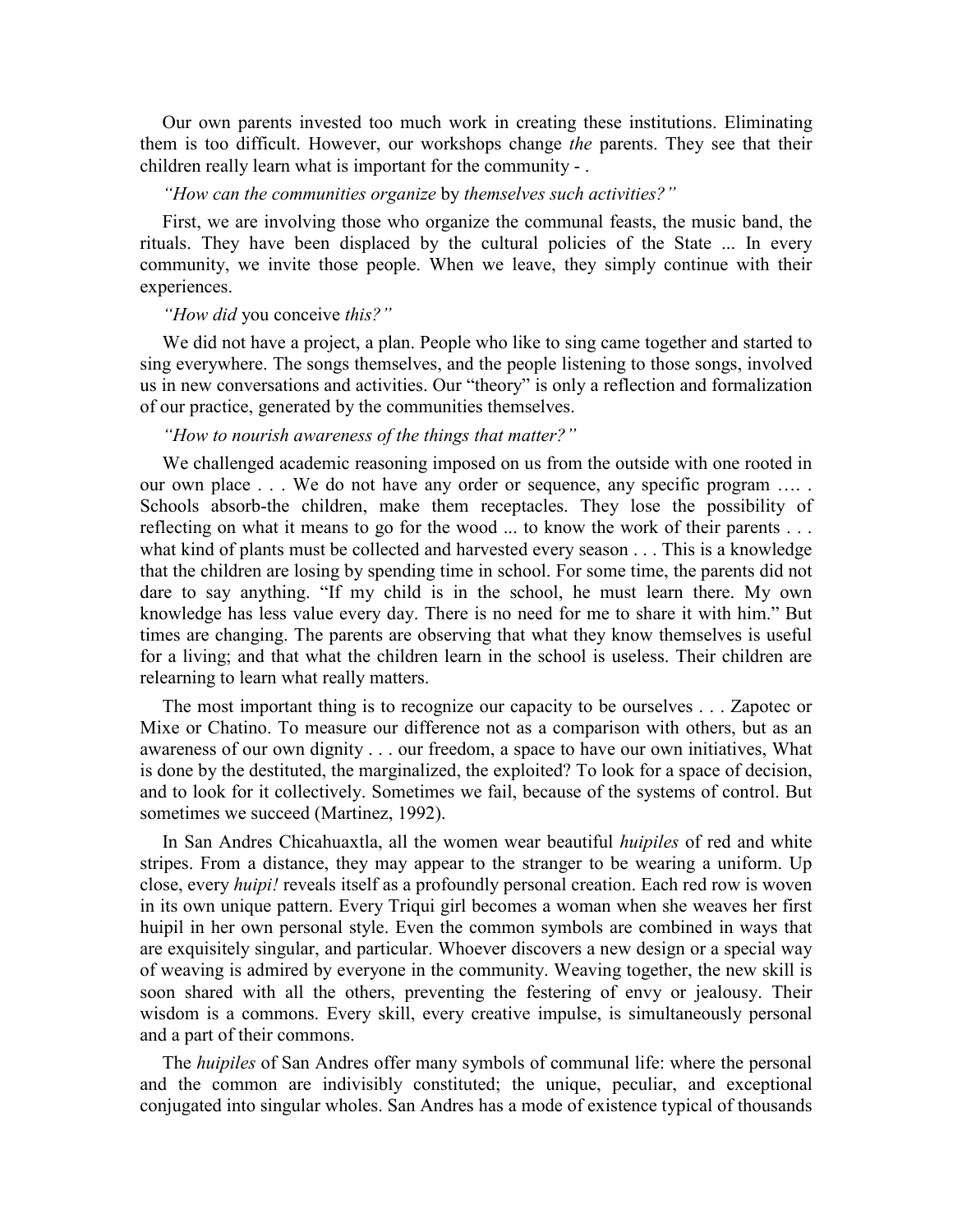of communities, millions of people, everywhere. At the same time, it is the exception to any norm or rule. Far from existing in the past, as reminiscence as many want to see them, it is a contemporary reality that seems to have in it the embryo of an *ancient future*.

The Triquis came from very far away, carrying their difficult story here, to San Andres Chicahuaxtla. As the outcome of a peculiar chain of events, Fausto and Marcos Sandoval created "the house that collects our path"? a communal initiative that generates surprises every day.

Education? Well our initiative reflects our own communal ways of learning . . . Fully aware of what our culture is we know how to take what we need from the outside to follow our own path (Sandoval 1992).

Art, for us, is not an object for an exhibition or a sale, that only some can have; for us, what is created is shared and belongs to the community . . . In their arguments of superiority, western culture has called our history "legend"; has converted our art into folklore; has called "custom" any juridical system practiced without physical coercion; has marginalized our language (Sandoval 1992).

Our initiative was a great dream. We have not been able to do everything we wanted. But we continue. The inhabitants of Chicahuaxtla live with dignity. . . . Each person has land and access to everything that exists in the community. In my case, after being out of the community for many years, to study in Oaxaca and Mexico City, took the decision of coming back, because this is my home, here is my family, here are my roots, here I have everything (Sandoval 1992, 8-10).

They tried everything. One brother became a teacher and struggled to be assigned to a nearby community. Its isolation, the virtual absence of bureaucratic control, allowed him to introduce radical changes. The children learned the practical skills needed in the community, instead of accumulating "knowledge": a collection of alien names, "facts," and figures. By the time the authorities discovered the situation and closed the school, all the children knew enough to thrive in the community.

Fausto and Marcos started their initiative with a simple experiment. They observed that the most important feast of San Andres, the carnaval was declining: children or young people were no longer interested in participating in the traditional dances and masquerades. They organized a contest, with a few small, symbolic prizes for those best representing their traditional dances. Their success took them by surprise. More groups participated in the contest than they could have imagined. The *carnaval* was transformed. The elders and the adults now enjoy the variety offered by the young. Another unexpected consequence of these initiatives is the regeneration of the rezanderos— a species in the process of extinction. Usually very old, they had started to become very sad people: nobody was interested in learning with them. Today they select the best: those who really want to learn with them. Other initiatives followed these successes: a documentation center with a singular collection of books, pamphlets, and documents; a small workshop producing cassettes and videos to catalyze debates on common predicaments for the local radio station; small agricultural experiments; their list of local initiatives proceeds with variety and daily surprises...

For years, the Sandovals and other families selected the teachers of the school of San Andres as the main cargos (communal positions of service, culminating in the position of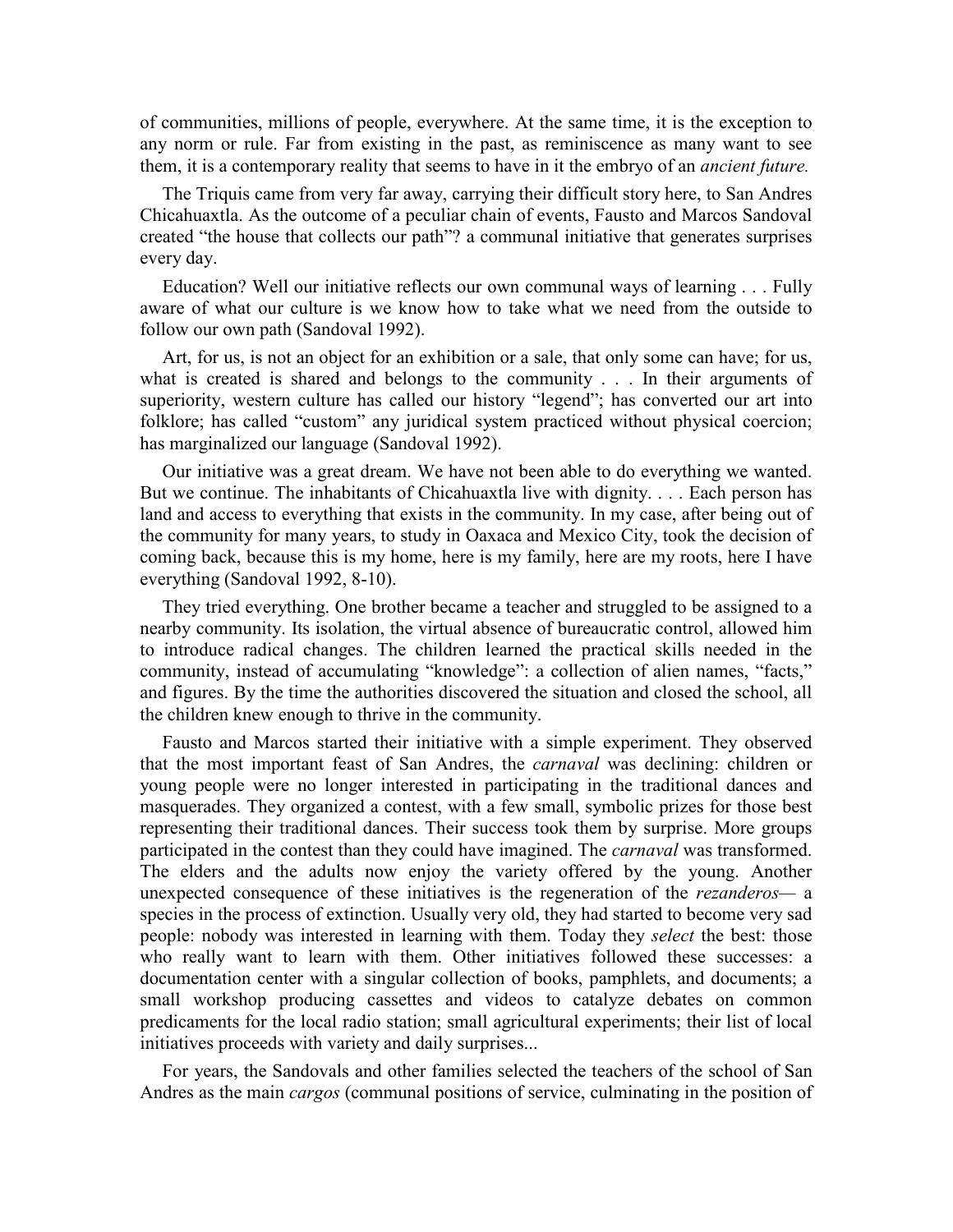presidents municipal) of the community—assuming that they "knew" more despite their lack of experience in handling local responsibilities. Following on the heels of many disasters, communal consensus concludes today that anyone but the teachers are appropriate for the cargos, due to their arrogance and disregard for customs and the disposition to impose their own individual authority. One teacher, for example, forced the children to wear ties to the school, in spite of the fact that no one in San Andres and very few in Oaxaca use a tie. Others imposed national norms, deriding local customs as nonprogressive. Every time they threw a teacher out of San Andres, the substitute turned out to be worse. Fausto used an opportunity to translate the official curriculum into Triqui, forcing the teachers to use their own language in the classroom. Fausto observed that every time the children asked their parents something about the height of the Himalayas or about the geography of Africa for their homework, the puzzled and humiliated parents failed to be of any help. He changed the content of the curriculum, focusing on the local area. At first, the parents were really happy; for they knew every river, every hill, every place in the region, better than any book or teacher. They supported their homework with a more dignified attitude. Soon, however, a new question emerged: why send their children to the school, if the parents and community members know more about the curriculum? They did not stop appreciating the fact that the teachers were now recognizing and appreciating what was locally important in the kitchen or the mi/pa, in the feasts or the communal assemblies. Their appreciation notwithstanding, they realized that there now seemed even less reason for '"institutionalizing" their children, thereby preventing them from full participation in community life.

"My education?" answers Fausto smiling; "do you mean my horas nalga (arse hours)? the number of hours, months, years, I put my arse on a classroom chair?"

Luis Arevalo lives in Tepito, the vast barrio of downtown Mexico City. He is a shoemaker, a very good one. He worked as a foreman for a big factory came back to Tepito and after some time, as a personal and communal initiative, he founded the Free Workshop of the Art of Shoemaking.

Education? I think that education is really bad information. Since we were children, we were made to believe that there were *coudillos* idols, heroes. . . . That is not true . . . Instead of learning about something called Independence and Revolution in the books and the school; we must look for our independence and make our own personal revolution, for the things we can change.

"How do people learn in your workshop?"

We don't have technicians or teachers. There are some maestros who really know how to make shoes. And we have young people that really want to learn. We focus on shoes: an art, not an impossible science. The chows (affectionate Spanish slang for "boy") can learn that art here, if they really want to...

Some people come to learn even though they have another income . . . even another profession. Some of them are unemployed; others are old people. They learn how to make a living, how to keep their dignity, not to own more and more, but to enjoy their time as their own and not as their bosses' time . . . and to really live.

Here, they learn something more than making shoes . .

"And the school?"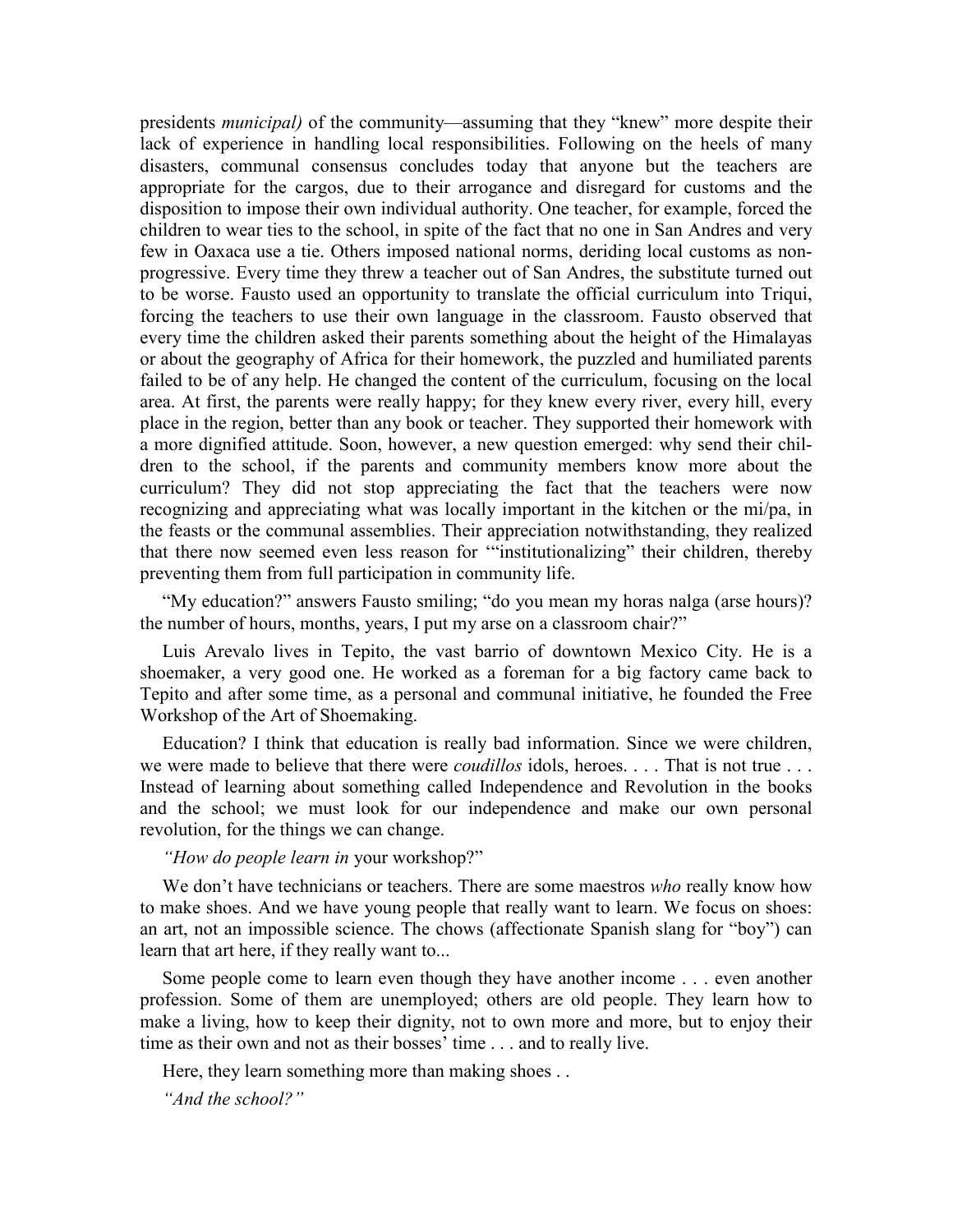I think it must disappear. If the parents and all the people can live together more time, and thus become really independent, we will be able to better resist the power of money.

To start, we need to use our own hands and make with them what we want. Here, to talk about the family is to talk about the community: in a sense, they are the same thing. It is easier to rescue those that do not have a professional diploma. But in our real world, we send diplomas to the garbage (Arevalo 3992).

Fernando Diaz Enciso is a brown man, short and robust. On the street of Any Town he is indistinguishable. On the streets of Santo Domingo de los Reyes, a vast barrio in the South of Mexico City, it is impossible not to notice him. Here he has an invisible presence. He was a key element in its construction. He came with the first group of settlers twenty-five years ago, in what was one the biggest invasions of urban land in Latin America: in one night, 25,000 well organized people "illegally" occupied this arid, hostile land at the back of the University City, the pride of public and private developers who "modernized" Mexico City: creating specialized spaces for everything (to study, buy, sleep, work, socialize, commute . . .) interconnected by speedways-While Mexico City was suffering this reformulation and transmogrification, the people of Santo Domingo de los Reyes focused on putting down roots in a place they could call their own. They transformed a hostile piece of potentially commercial land into a home for 400,000 people. Fernando Diaz accompanied his people in their epic of creating new commons. No one will call him a leader; yet he dared to resist the authorities, sticking his neck out in their complex struggles to build their homes, to illegally bring in electricity, and other adventures needed to reclaim, nourish, and regenerate the autonomy of their commons from the authorities.

Each group has its own way; its definitions come from daily life, not from a theory. In Mexico, we are many cultures and we must respect each other, exchange experiences, and learn from each other to defend ourselves from modernity, which crushes us in ways increasingly irrational. There must be the freedom of the communities to govern themselves, without sacrificing liberties. I think that 'community rights' does not sacrifice personal liberties: the communitarian includes the personal (Diaz 1992).

After twenty years as a postman in Mexico City, Domingo Martinez was invited by his village to the cargo of *presidents municipal*. Accepting this traditional honor meant that he would lose the security of his job in the institutional world. Despite two decades spent in the bureaucracy, it did not take him long to opt for the security of raising his children in his traditional commons. He became a conscious refusenik of the institutional world in order to re-member with his small village commons near Oaxaca.

Javier Solis, a young member of the Solis family has returned to his plot of land in San Pablo Etla, after three years in Mexico City and one in California. Like Domingo, the postman, returning to San Pedro El Alto, Javier is a dropout of both school and development ... a conscious refusenik saying "No, thanks" at the right moment. Javier bought a yoke, reestablished his *milpa* (the sacred center of crops grown in his commons), is *topil—the lowest cargo in the village—in San Pablo*, plays in a rock band with four friends and is the encabezado (the head of the procession) at the comparsa (masquerade) for the celebration of the Day of the Dead, leading the preparatory activities for several months. *Milpa* is not a technical activity of producing corn for him. He is fully aware that it is, in more sense than one, anti-economic: economically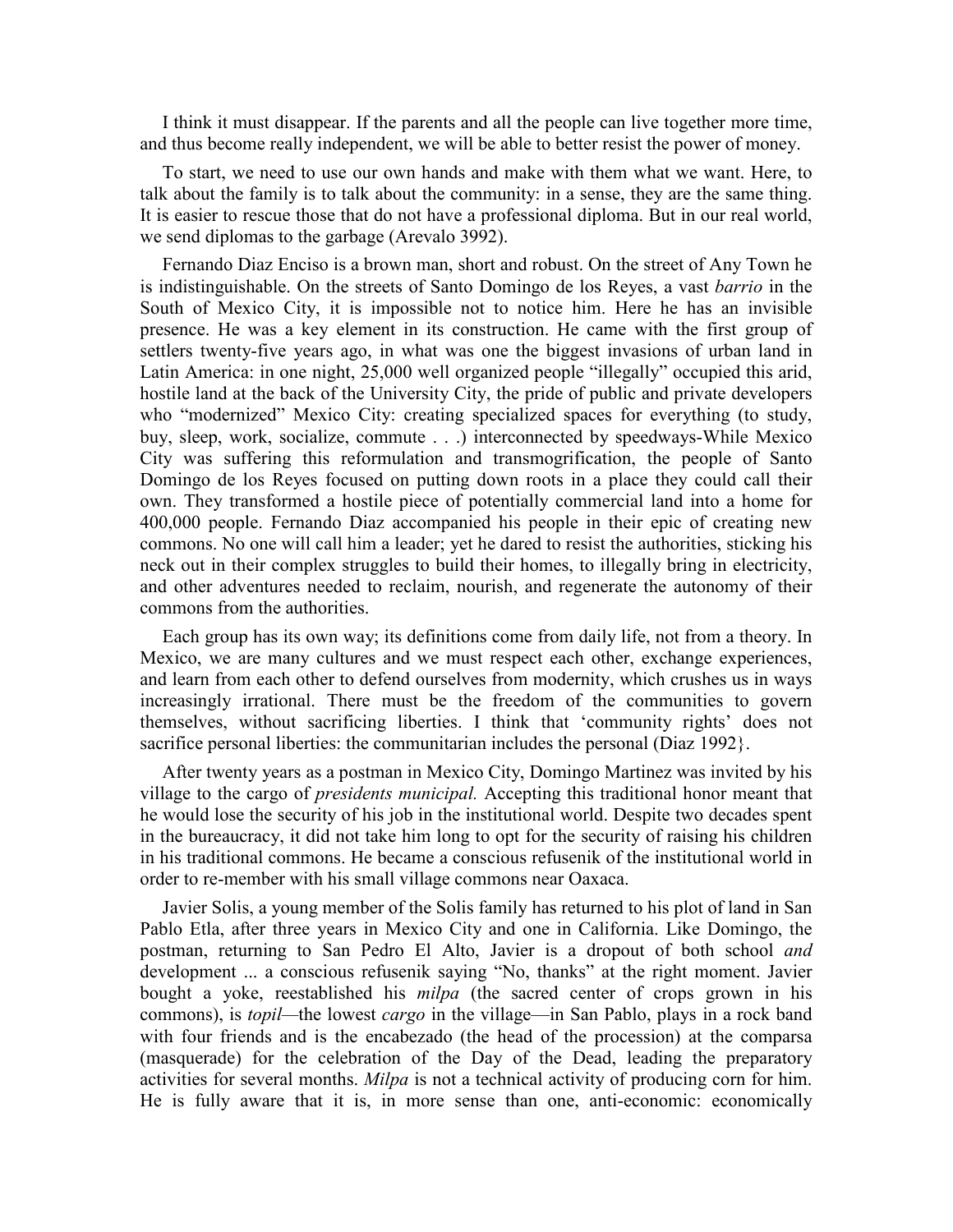speaking, it could be better to work for a salary (than be absorbed for days cultivating the milpa) and buy state-subsidized corn. Re-embedding himself in *agri* [soil] culture is not. for him, the attitude of a smart consumer or a smart producer. He is re-embedding by remembering within a whole set of social relationships— which keep the economy under communal control, subordinating it to cultural patterns.

Solis, Diaz Enciso, Martinez, like the Tepitans and countless others at the grassroots, are not placing their hopes in NAFTA, the cultural identity of Mexico—if that expression has any meaning—or national political projects; they are equally not dwelling on the "problems" of Mexico City—an urban settlement that can not even be conceived as a real entity, except for authoritarian purposes (Esteva 1991). Unlike professionals, they are putting all their prodigious ingenuity and talent into the regeneration of their physical and cultural soils; those living matrias where they find freedom and rediscover their communal virtues.

People at the grassroots live in commons. Millions live in isolated villages, far away in the mountains, where they have learned to resist colonization and development in a thousand different ways. Millions of people also live in the heart of the big cities, or at their outskirts; in the downtowns of urban monsters like Mexico City or its periphery, in Tepito or Santo Domingo de los Reyes, where they are reclaiming and regenerating their new commons. The more creatively they regenerate their commons, the more easily they go beyond education; transforming themselves: from dropouts to refuseniks.

### Waking Up: Diplomas in the Survival Kit?

Half of all the children who enter Chicago's public school system drop out before they can graduate from high school. Worldwide, three quarters of all children who register in first grade never reach the grade that the law of their country defines as a minimum (Illich 1996, 257).

The worldwide bankruptcy of the educational system offers all the evidence needed to wake up from the modern "dream of reason"; a non-virtual nightmare for most of the people of the world. Travels to the Third World are not necessary to study this bankruptcy. Schools located a few minutes driving distance from the White House render naked the folly of following the First World's educational superhighway. From that epicenter of First World education, "savage inequalities" spread with the virulence of AIDS to any and all cultures which open themselves up to educational conversion.

Chicago's catastrophic bankruptcy mirrors the educational system's reality, replicated all over the world. South of the border, in NAFTA's Mexico, for every 100 children entering primary school, only 62 conclude it and only 53 continue their studies. Only 40 conclude secondary school (three years) and only 32 continue: 25 in college and 7 in some kind of professional training (concluded only by 2.7). Only 15 of every 100 entering college conclude it and only 11 continue. And only 2.5 complete higher education (which includes certification for the professions—legal, medical, and engineering, among others]. While nine years is the constitutional level of compulsory schooling, the national average is frozen at less than six years. The upper and middle classes, however, consume twelve to twenty years of schooling. It is an offense to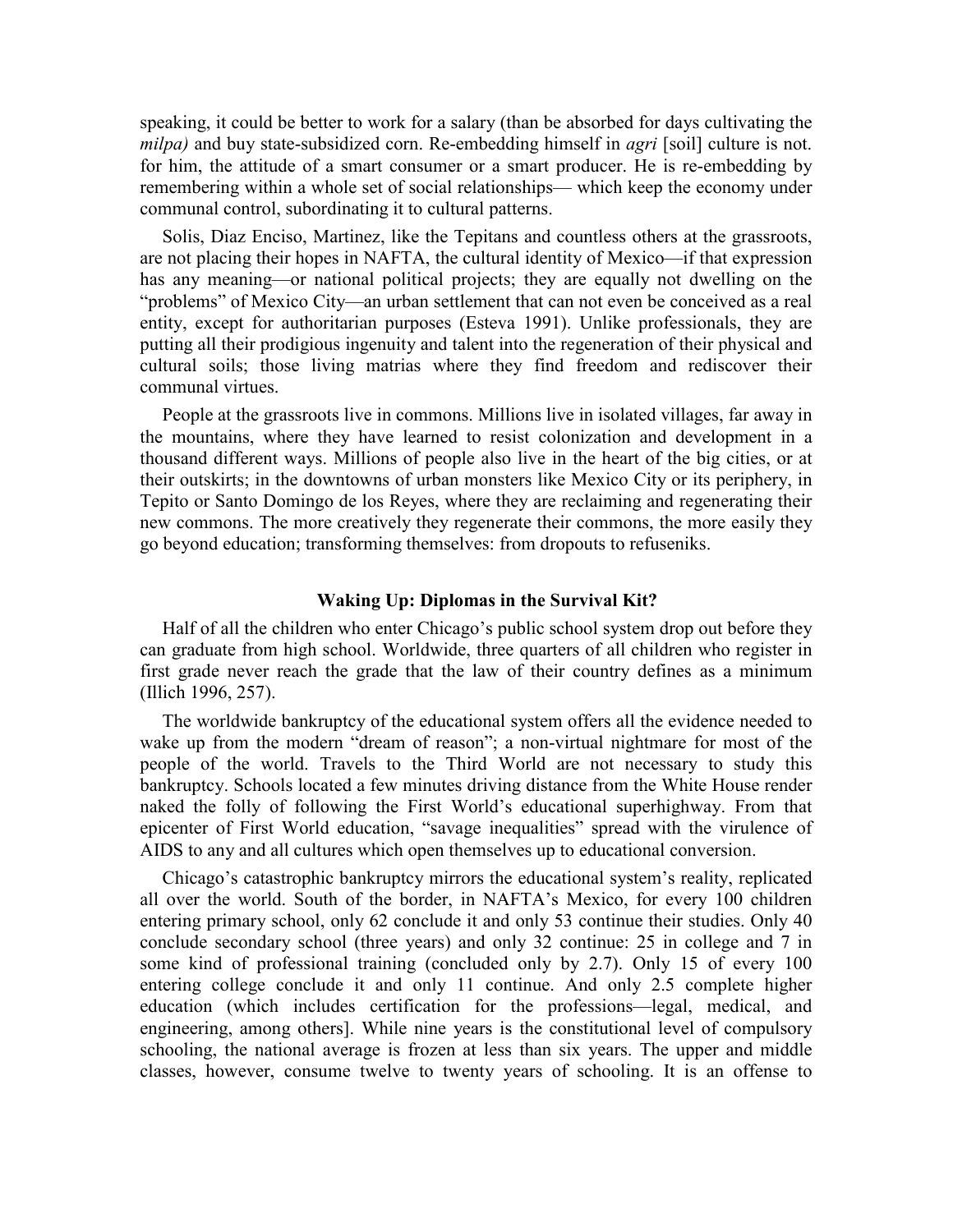mention national averages among peoples left destitute in the province of Chiapas by national or global development.

Yet, replicating the educational leadership of the North, the system south of the border also offers increasing employment to the "fixers'1 of the system that manufactures mass graves for those whose souls it shreds. Instead of generating shame among professionals, the problems-to-be-fixed are lucratively used for generating more business than usual. Professionals prefer not to publicly point out that the educational project is catastrophic, unjust, even apocalyptic.

Hope comes from humor. At the grassroots, we find people laugh more than those at the Center or the Top. Perhaps it-is time to draw on their humor to leaven the pathos, tempering the misery and injustice perpetrated globally by education. "Education for all" is the hilarious global catechism of the World Bank, the government, the political parties, and all the disabling professions wearing the mask of care. The mask does not take long to peel off as one closely studies the recent research of experts, widely diffused by the Mexican Ministry of Education. This research establishes that three people (such as teachers, writers, janitors, secretaries, builders of schools, counselors, etc.) are needed for every seven students of any grade. Given that 70 percent of Mexicans "lack" school, 30 percent of the people must give up their useful lives to "educate" the other 70 percent the majority of whom are doomed to drop out!!!

Common women, men, and even children—their common sense and cultural imagination not dulled by education—need no statistician to know that the "caring" slogans of international institutions or of governments seeking re-election are laughable empty promises. "Education for all?" In the 1950s, the UNESCO experts, full of the development fervor fostered by Truman in 1949, considered that the main obstacle to education in Latin America was the lack of interest in it because of the miseducated priorities of the poor and the illiterate. Ten years later, the experts were profiting from a different conclusion: the obstacle, declared the latest diagnosis, is that no Latin American state could ever meet the educational demand. Their educational budgets cannot comply with the social claims and demands for this basic human need and right that they helped to promote.

Despite the increased awareness of the damage done to peoples and places by school, the demand for schooling has not declined. Nine out of every ten Mexicans between six and fourteen years of age attend school. With a success like that of the Coke and Pepsi promotions, schoolers have created a national demand for their product. Mexico passed from the fourth to the fifth grade in the average schooling of Mexicans, while the government raised compulsory schooling to nine years. There are no dog catchers in Mexico. Compulsory national education, here as in other "underdeveloped" countries, is not an enforced constitutional right. The social and psychological pressures; effective when associated with the universalizability of the American dream, are now mere leftover customs: one of several modern inertias of daily life.

Schooling remains, for millions of young people at the grassroots, a ritual passage, the modern "rain dance." Increasing millions are, however, aware that the passage is blocked. Schools are a road to Nowhere; diplomas guarantee nothing, neither learning nor jobs; neither status nor prestige; rather than correct inequalities, they perpetrate them. At the same time, they are discovering other rituals or practices that may take them more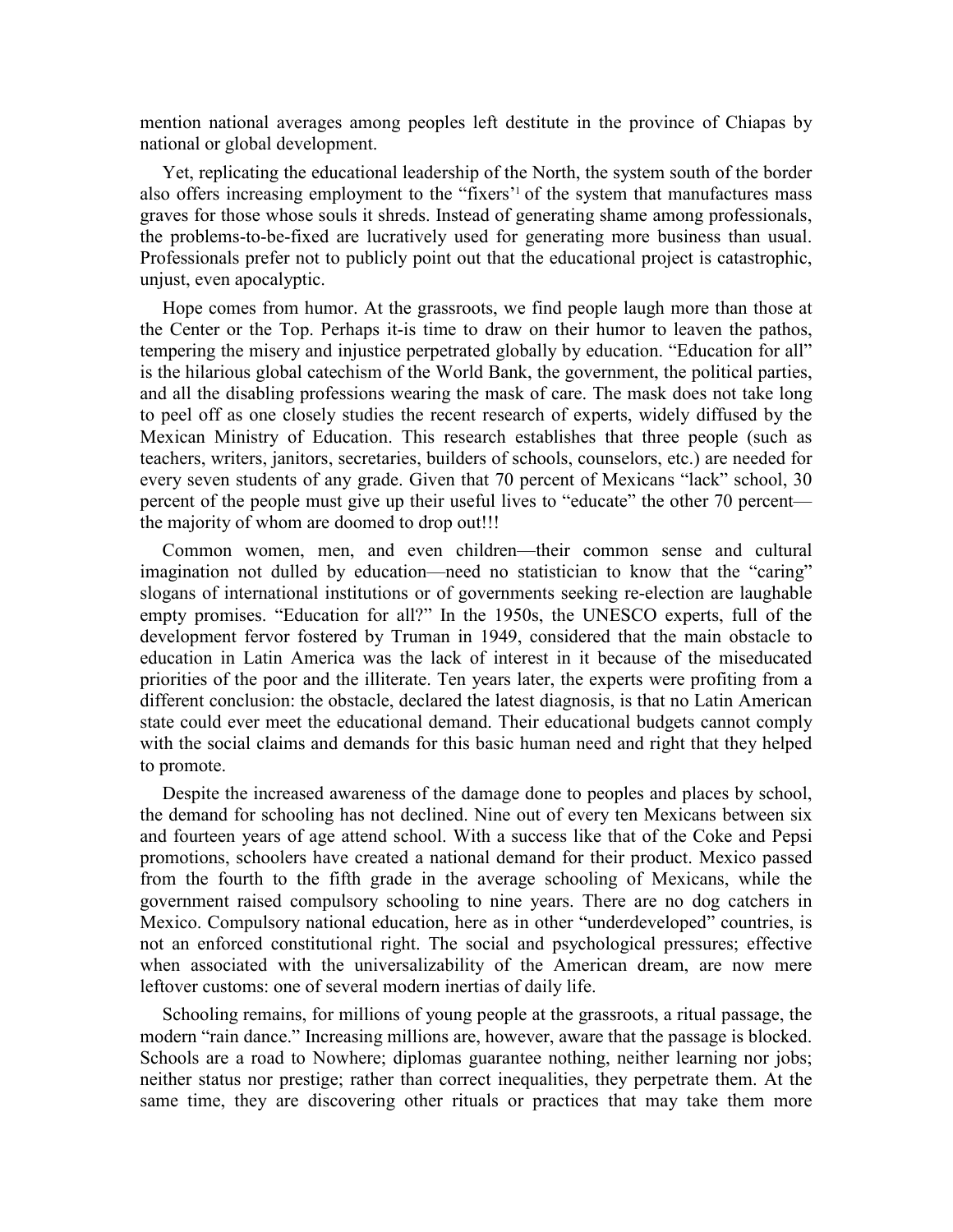effectively toward useful work that they can share with their parents and other members of the extended family; toward creative and productive lives in their own contexts and communities. These contexts are creating countless uses for their talents and skills.

Diplomas may still be in demand all over Mexico. They offer, however, little if any employment insurance. Earlier on, employers raised school requirements for the jobs they were offering, under the illusion of getting better workers. Having discovered, however, the low productivity of a frustrated college graduate working as a janitor, clerk, cook, technician, or mailman, they are now reducing these requirements. The social role of diplomas to sort and shift is rapidly changing.

Years ago, some of us campaigned for legislation imposing ten years of jail upon anyone demanding a diploma to qualify for work. In the debates generated by these campaigns, the central conclusion was that most students will abandon education once diplomas become an illegal currency. These debates revealed the extended awareness of the people that schools and universities are not really places for learning useful skills or for "socialization"—as it is called. They are principally places for procuring diplomas, which guarantee nothing in terms of skillfulness or hard work and responsible character yet still carry the illusion of avoiding grim disaster.

After our failures at making diplomas illegal, we have sought to escape them by following other routes in the exact opposite direction: we now give diplomas to anyone learning any useful skill—especially those mastered autonomously in a matter of a few hours of study with a non-expert. After three days in our workshops on dry latrines, for example, young people now receive a big, beautiful diploma certifying them as "Experts in Alternative Sanitation." If you cannot beat them, join them, they say. One possible route for escaping the diploma game is through its multiplication—thus widening access to those who do not want to or cannot attend school. Our three-day diplomas and other certificates offer immediate access to creative and profitable occupations. We have even received support for our endeavors from the system of "open education," created by the government for "adult learners." Students can receive certification equivalent to three or six years in a few months of study in community workshops we have participated in at the grassroots.

"What is this business of the university?"—rhetorically asked don Ricardo, a prosperous peasant of San Jose de Gracia, in Michoacan, a few years ago. His son, a lawyer in Mexico City, had come to visit him at the same time that we were there. Explaining his failure to get a job as a lawyer, his son was mentioning examples of friends with credentials who were driving taxis or tending stalls in Mexico City. His experiences revealed his own situation to be the rule, rather than the exception. 'For twenty years," argued don Ricardo, the whole family sacrificed itself to give you a profession. We were proud of your success in the school. The community celebrated your prize as the best student of your generation. We were deeply satisfied with our success in offering you an opportunity for escaping from the miserable destiny of a poor peasant; for leaving our poor community. And now twenty years after all this effort, I am receiving in just one growing season more than you can get in a year. Look at your brother. I am sure he is eating better than you. What is this business of the university?

He smiled. It was obvious to all that he was neither blaming his son, nor expressing frustration or impotence. We perceived, in fact, a certain dignity in his face, reflecting a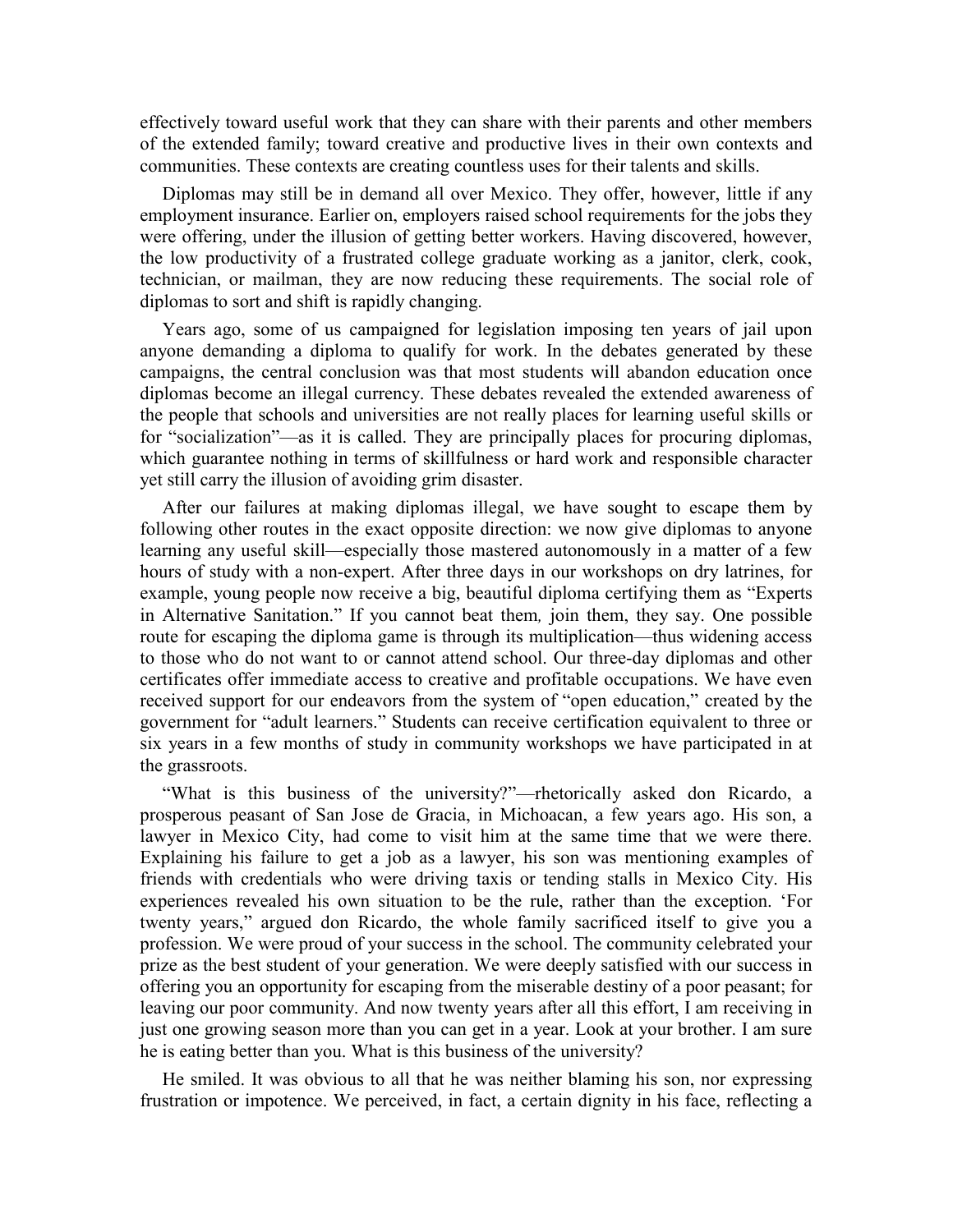reconsideration of his own life, of the conditions offered in his place. Lacking a diploma was no longer for him a source of shame, a deficiency. His own childhood patterns for social recognition were being reestablished; beginning to make a return and be revalued.

Don Ricardo's family story is repeated in peasant households across the country. In the early 1970s, the populist government of Luis Echeverria proudly announced a new educational system for peasants' sons. Decentralized technical schools were to train them for bringing industrial agriculture to their communities; contributing to the technical and economic revolution that the country needed.

Ten years later, more than 90 percent of the graduates of this system abandoned their communities and were working for a public agency—usually in the lowest ranks of the bureaucracy—in different parts of the country. Their peasant origin qualified them to better disseminate the practices of the Green Revolution, promoted by the Mexican government with the support of the World Bank.

But then came the Third World debt crisis. Mexico's mounting debts to the First World put petty bureaucrats off the payroll; in the middle of nowhere; abandoned by the institutions that manufactured them with brilliant promises. They were taken by surprise. More than anger or frustration, they suffered disbelief. What happened to all the promises they heard in school about their brilliant modern destiny . . . careers . . . permanent job security .... escaping the seasonal security of peasant life?

Following a period of confusion, they woke up to the brute fact that they were not in some temporary down slope, soon to be reversed by the development economists. This was no short-run economic cloudburst after which the professional experts would put them back on the road to the promised land of development. Long before the economists recognized that the golden years of the Mexican miracle were gone forever, the people came down to earth to rely again on their common sense.

Renouncing the careers of "zootaxistas" (for zootecnista, zootechnician) or "peterinarians" (veterinarians for pets), many reentered the communities of their childhood. Others settled in the regions they discovered when they had careers. They "peasantized" themselves again, using whatever they learned in their bureaucratic pilgrimage which had brought them in contact with peasants of different parts of the country. Their parents' traditions helped them to create new niches, within communities or peasant organizations, applying their skills to organize all sorts of initiatives: cooperatives for the production of honey; greenhouses; set up experimental fields in communal lands to test different local varieties of corn. In some communities they attempted experiments for the regeneration of the soil all too quickly depleted after the use of agrochemicals; they also contributed to improved methods of organic agriculture ... In the majority of cases, they began looking for and finding new places inside their communities, opening new paths beyond the bureaucratic dead ends their education had led them into.

The modern system of agriculture—the product of education and development—itself started to collapse: there were no longer budgets for agricultural experiments, for the school labs, for practices in the fields, even for books, paper, or pencils, Teachers and researchers, as well as the 18,000 students that the system had enrolled in the early 1990s, suffered paralysis and impotence for awhile, compelling them to associate themselves again with their communities. Brought down to earth from their heights of educated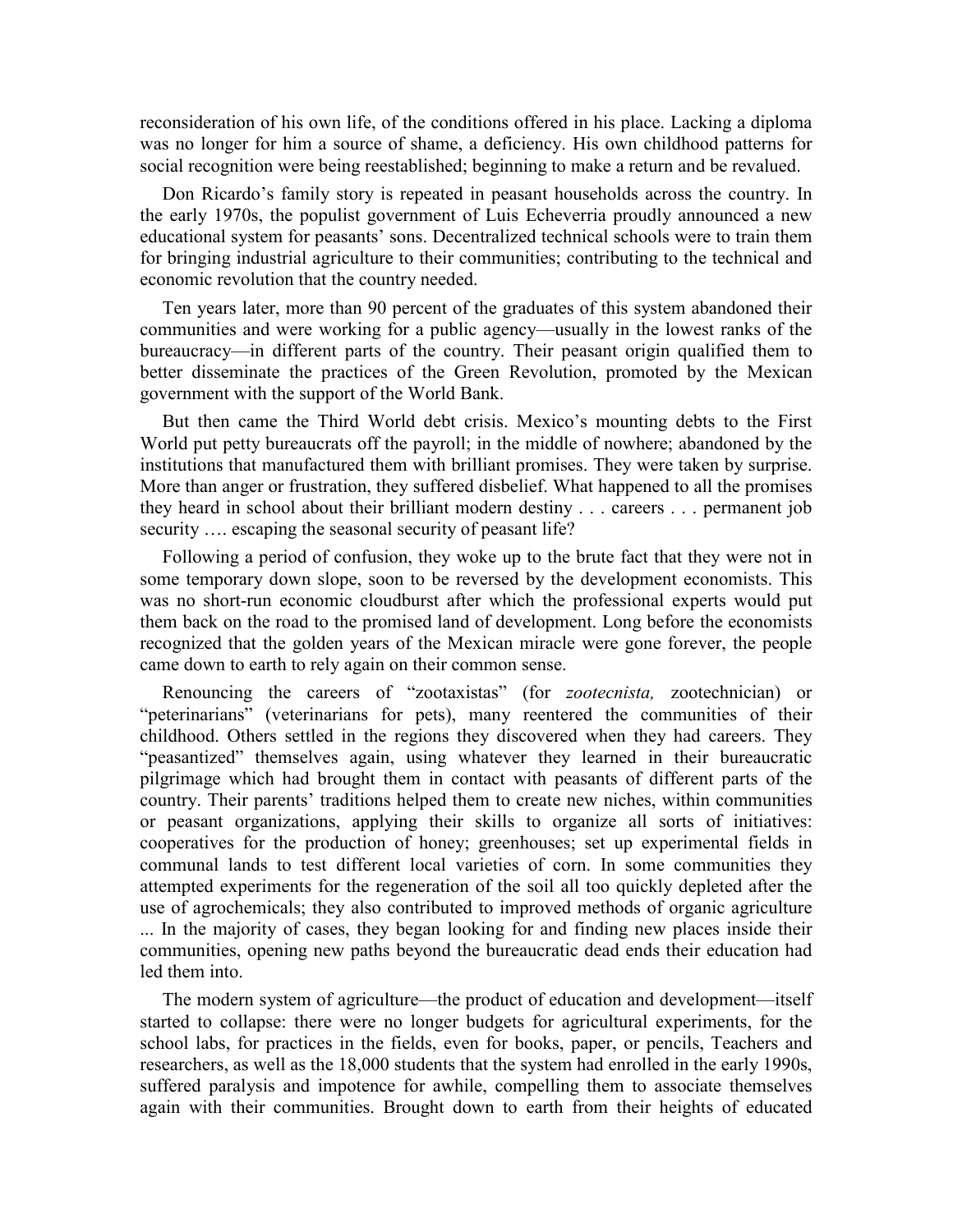arrogance, for the first time since their careers were launched did they really begin to be of service to their commons. Their increasing dependence on subsistence changed the whole orientation of their endeavors. They asked the peasants how they could be of some use, instead of telling them what they must do. They used the school labs for the experiments or analyses suggested by the peasants, with materials provided by the latter, rather than applying bureaucratic instructions or waiting for budgets that never arrived. A new, promising perspective started to dawn on their professional and economic horizons.

They made, as Schumacher once put it, a good thing out of a bad thing. In suggesting this, we don't want to go any further in repeating here another modern horror story about the Green Revolution. That story, spawned by the marriage of education and development, was fed to millions. They were taught to prize education as the way of escaping the hard, wretched, and poor life of the peasant. That failed and disastrous tale, with its ecological and social devastation, is by now well documented, extensively examined and described. One would need to be very blind or very rich, very stubborn or very immoral, to keep one's eyes closed to the destructive impact of that monstrous experiment of development and education devastating soil cultures everywhere, in North and South.

# Emerging Coalitions of Discontents

In the landscape of burgeoning initiatives at the grassroots, we are discovering the emergence of new coalitions of discontents. Dropouts are transforming themselves into refuseniks. The ranks of refuseniks are growing due to the accretions of non-dropouts.

Among the refuseniks are pre-institutionalized people—those who have never been included in any institutional coverage; those never exposed to medical services or a school; those who ignored "the job market" because they never asked for a job nor were ever near the possibility of being accepted for one; those that are still without automobiles—self-moved—because they use their feet or their bicycles to move around and do not perceive a "need for transportation," even if they do occasionally ride in the decrepit local bus that takes them to the only town of their municipio- those who never did acquire any real dependency on the Market or the State, because they knew they could only rely upon their communities for a dignified livelihood; those that have no access to the ''modern marvels" of TV or the supermarkets; those that live without access to institutional services, because they have neither "needs" nor "rights"; those never solicited to make consumer claims . . .

Those de-Institutionalized, on the other hand, were once incorporated into the institutions of the modern -economy, later becoming deprived; those who lost their jobs and see no prospect of being included ever again in any payroll; dropouts of different grades of schooling, unable to continue their studies, for economic reasons; those that lost, with their jobs, their social security rights; those who can no longer use their credit cards or closed their checking accounts after losing their source of income; those who never got the house they applied for from their union, their company, their *barrio* , . . All the peasant sons who were abandoned in the middle of nowhere in the 1980s intimately know this experience of "de-institutionalization." Their ranks are increasing every day. In 1995 alone, a million Mexicans lost their jobs—thanks to the "crisis" of globalization and development.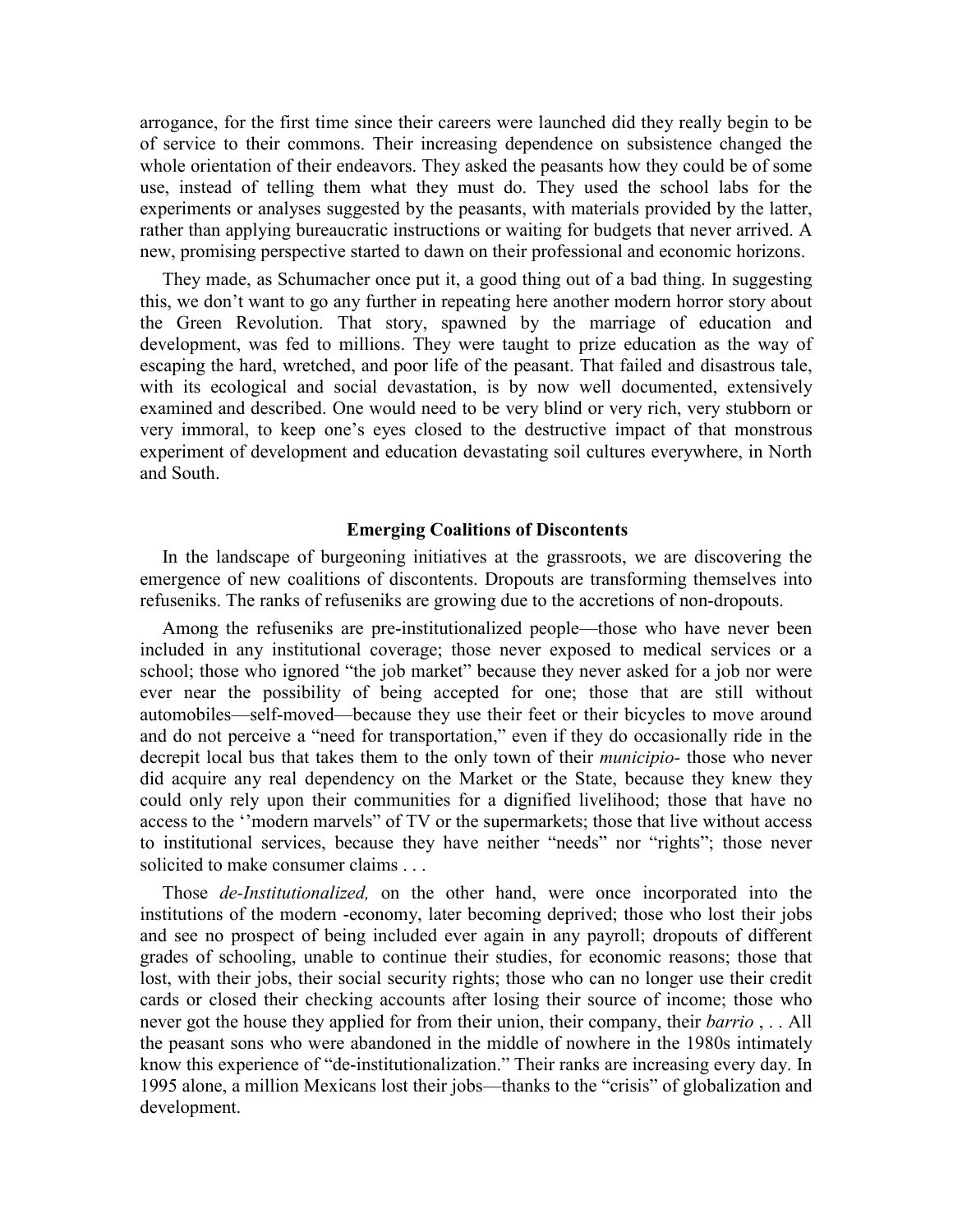That "crisis" helped these two groups of discontents to start looking in other directions, nourishing new hopes. Instead of clamoring for inclusion or reinclusion, they have started to avoid the traps laid by institutional promises of security. In the midst of their frustrations and disappointments, they are finding new opportunities for freedom; new possibilities for remaining outside institutional jails. Some have already discovered creative, joyful, and independent activities after being sacked from a monotonous, underpaid job; to apply again those skills disvalued in the economic boom. Peasants deprived of their previous access to the official credit are now intercropping again, thus enriching their lives and their soils. Former managers or employees are candidly questioning themselves on how they could previously accept a future of permanent slavery to the office dock and institutional norms. There are even those who keep their diplomas a secret in worlds where an interesting stigma is attached to these. There are also those puzzling over the fact that they no longer need the medical perks of the company doctor.

These groups of discontents listen with particular interest to the emerging arguments about institutional counter productivity. Refuseniks of education—bored or burned-out share stories with victims of the other professions: those who became infertile growing bananas for agribusiness; the scores who lost their babies or got cancer once the new business, promising lots of new jobs, came into town; those who got hepatitis or AIDS in a hospital; or those who discovered, with infinite anger, that the C-section or the appendectomy they suffered was unnecessary; those wondering if the cancer treatment they took was really worth it; those that can stay at home, when they are sick, and discover that fever, rather than antibiotics, is better for healing from most infections; those who rediscover the pleasure of walking or bicycling, in their own barrios, after resigning from the distant job to which they were transported; those learning that they will never be able to work in what they studied or discover the obsolescence or uselessness of what they learned in the school, but are thriving in a creative occupation after a short period of apprenticeship; those escaping from obesity or prescribed diets after substituting industrial junk for real comic/a; those finding alternative solutions within the extended family to the messy condition of their divorce after three years in the hands of lawyers and litigation . . .

This collection of discontents constitutes a motley multitude of highly diverse characters. Unknown and ordinary people are joined by some famous names, Nobel Prize winners, poets, painters, deprofessionalized intellectuals of every kind. And we are sure that you have a few friends or relatives for inclusion in this list—those who laugh when they hear of "sustainable development"; or who warn their neighbors about a new threatening class of ecocratic rulers. If they share strong convictions, it is usually about what they do not want: what they are firmly opposing. And while some may be cynical, many more are festive discontents—even when they cannot share with their former colleagues what they are discovering and enjoying. Some others share a silence— a solid silence; a committed, concerned silence before events or policies that throw a shadow on their hopes. While these shadows dampen their spirits, they also foster new hopes: a renewed sense of urgency for further extending their existing coalitions.

Apart from the pre- or de-institutionalized discontents, there are refuseniks whose institutional affiliations continue in discomfort; posing for them the painful schizophrenia of daily performing at a job while seeing through the facade of productivity it proffers to the outside world. This group of discontented refuseniks gets to be even more disparate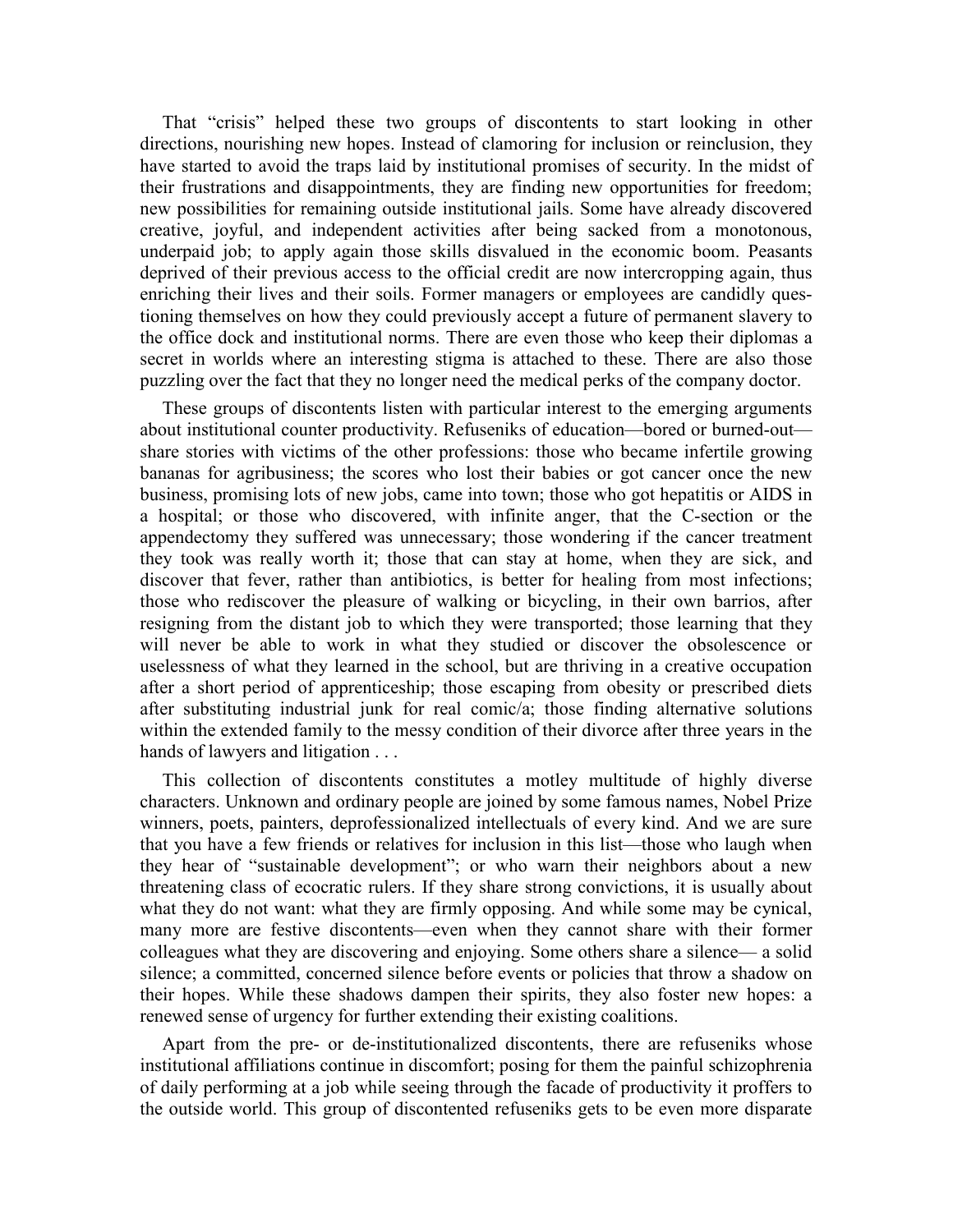and, therefore, difficult to classify. Often its members are accused of being hypocrites: of continuing to do what gives them grief. We are talking about disparate groups of people profoundly discontented with the market or the state as mechanisms for the social control of the means of production, the allocation of resources, or the distribution of the fruits of the collective effort. Many of them talk about injustice, inefficiency, corruption, environmental destruction, violence, selfishness, isolation . . . They are thus using the same words that any decent citizen may use to describe our present world. But they constitute a special category of people, because they do not have any hope for the reform of the present system. Some applaud the Unabomber while others wince with the anguish suffered by those committed to Gandhian nonviolence and *satyagraha*. They do not think that any cocktail, combining specified doses of market mechanisms and State interventions, can overcome our current predicaments. They are afraid of both the failure or the success of the reforms being proposed or implemented, in Cuba or Mexico, Russia or the United States, Poland or South Africa, China or India; with any ideology or any catechism, following the inspiration of the IMF, the World Bank or the Pope, Yeltsin or Clinton, Jacques Delors or the late Jacques Cousteau. Greenpeace or the Rio crowd; they are afraid that everyone and all of these reforms will be basically counterproductive generating the opposite of what they are looking for. Although many of them are very active, politically speaking, most of them consciously refuse to participate in any political party, any bureaucracy, any formalized structure of "power." For this reason, they are frequently classified among the "silent majority": those who are disillusioned with or marginalized by "the world as it is," but have not been able to transform their discontent into awareness and strength.

The members of this class of discontents share a firm and clear conviction of the need to establish political controls over the characteristics of industrial products and the intensity of professional services. They have arrived at this conviction taking many different paths: sadness at seeing a devastated natural environment which they earlier experienced as flourishing; anguish before the behavior of their offspring after a few years of school and TV; frustration in the face of political betrayals or corruption; anxiety experiencing increased violence and injustice; fear living as they might next to a nuclear plant similar to the one in Chernobyl or Three Mile Island; ethical confusion, before genetic engineering; simple human horror before fetal manipulation. In some of them, the recent collapse of dominant ideologies helped to foster their new awareness. A few may have started to read Schumacher, Amory Lovins, Thomas Kuhn or the Rome Club Reports; some others were able to continue their search in Goodman; Polanyi, Ellul, Kohr (1992), Gandhi, Ludwig Fleck, Ivan Illich . . . Some are socialists. Others are former socialists who do not want to throw the baby out with the bath water. They love to remind us about Marx's warning that "the devaluation of the human world increases in direct relation with the increase of value in the world of things," and that the focus on useful things will bring the overproduction of useless people. They remain faithful to the ideals of justice, through the social control of the means of production and the fair distribution of the fruits of the collective effort. But they have abandoned their earlier hope in the socalled dictatorship of the proletariat, the role of revolutionary vanguards or the belief in nationalization, collectivization, or slogans like "power to the masses."

Among this motley crowd, we find honest liberals—liberated from the obsession of fighting communism after the demise of the Soviet Union—now openly recognizing that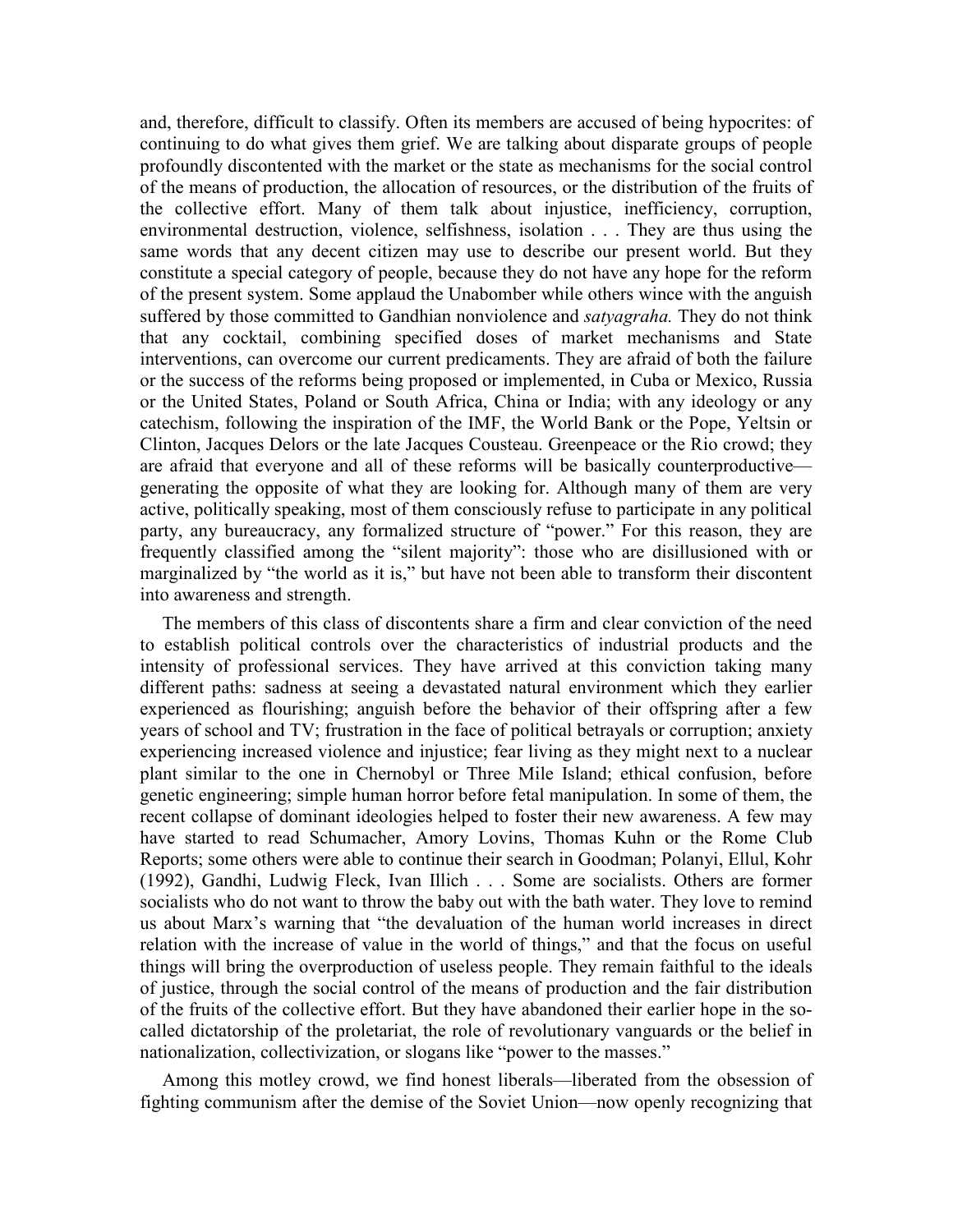market forces are no solution. They share with former socialists a reinforced commitment to democracy, while recognizing that no democratic regime can effectively deal with the present challenges—if government continues to be about the centralized, grand-scale, bureaucratic allocation of resources, and suffrage—the carpet bagging of hopes, claims, and rights; and the economy continues to be at the center of politics and ethics. Whether socialists or liberals, they challenge the a critical idea that whatever is technically possible must be done; that any technological feat should be reproduced; that science or technology is intrinsically neutral; that progress in the quantity or the quality of social products and services can be infinite. They are thus consciously opposing the "technological imperative."

Whatever their ideological source or affiliation, these discontents resist all invitations to embrace one or another variety of "global thinking." For their disenchantment with a long line of well-known "isms" has taught them that all those who have 'thought globally" (and among them the most successful have been imperial governments and multinational corporations) have done so by means of simplifications too extreme and oppressive to merit the name of thought. . . Global thinking can only do to the globe what a space satellite does to it: reduce it, make a bauble of it (Berry 1991a, 61).

They also smell that power is something different from what is usually assumed. Abandoning the myth of Kings or Party Presidents, they suspect that Power is not something that can be found in a certain place, something that certain people have, something that may be reached, taken, conquered, seized, grabbed. Rather than the illusory pursuit of Power, through peaceful or violent means, to have it or to have an influence on it, they have started to believe that power may be omnipresent, but not because it encompasses all, as authoritarian thinking believes, but because it stems from everywhere: it is constituted and flows in the form of webs of ever-changing forces. Assuming that 'true statements' are not right or wrong statements, but statements through which people govern themselves and others, they are focusing their interest on the institutional regime for the production of truth— a focus that paves the way for the autonomous production of truth (Foucault, 1977).

Escaping the educated imagination in search of ordinary common sense, these discontents recognize that political limits to technological designs and professional services can only be formulated, expressed, and implemented based on free and voluntary personal initiatives and decisions, and through community agreements. Very, very gradually, their gaze has begun to shift: instead of taking "the whole of society" as a reference, they are recognizing in all such political and intellectual orientations a dangerous trap. They are suspicious of abstract thinking when it is articulated as misplaced concreteness. They prefer to concentrate their thinking, imagination, and initiatives at the local level; in their concrete spaces; in their soils. They are learning anew what it is to walk on their own feet; to trust again their own noses rather than some institutional authority. They are fully exerting the ''powers of the weak" (Janeway 1980), the "power of the powerless" (Havel 1985).

They share the intuition that our generation has lost its grounding in both soil and virtue. If virtue is that shape, order, and direction of action informed by tradition, bounded by place, and qualified by choices made within the habitual reach of the actor, if it is practice mutually recognized as being good within a shared local culture which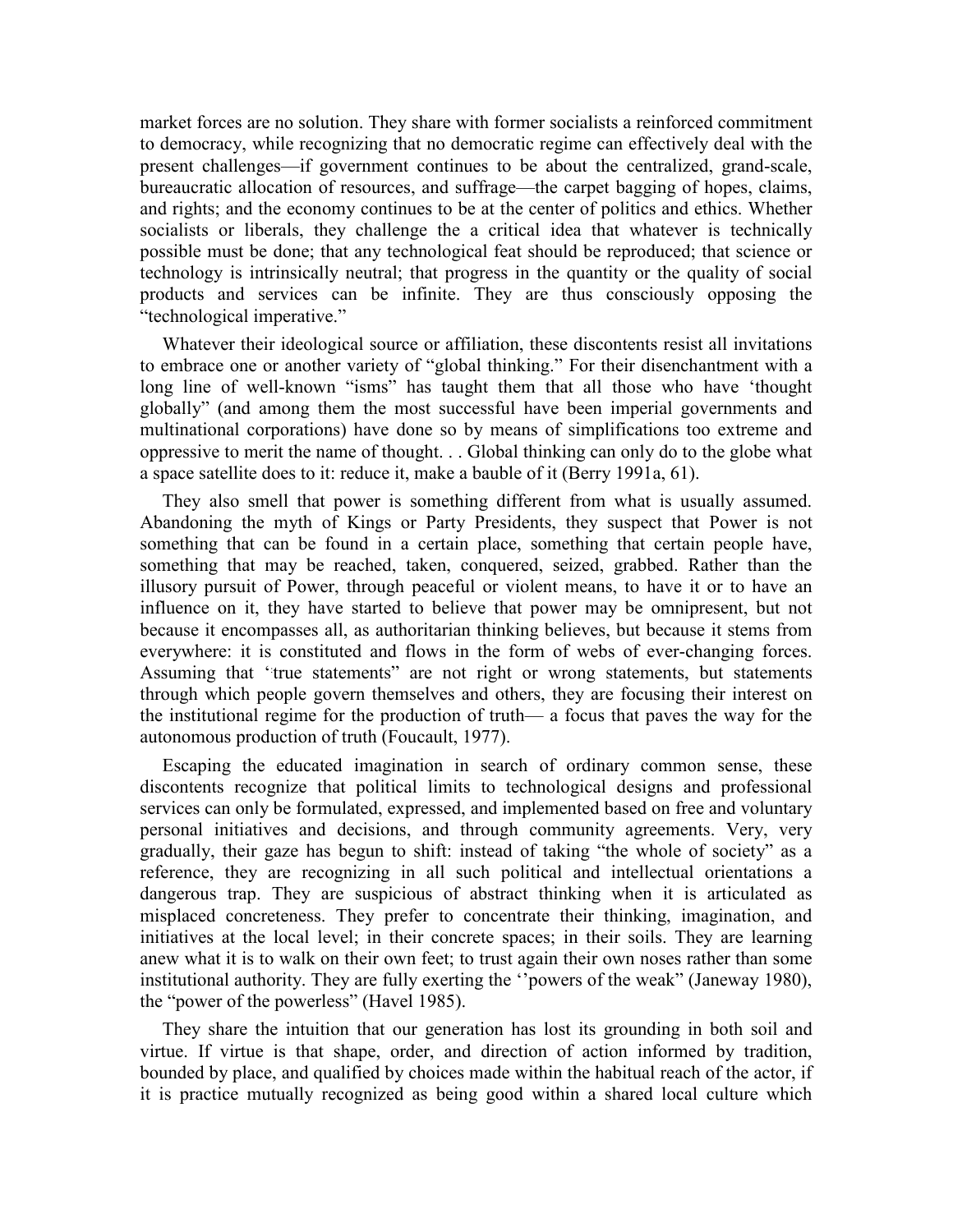enhances the memories of place, then virtue can only flourish in local spaces, among communities of peoples who recognize each other and share ideals of self-limitation (Groeneveld, Hoinacki, Illich, and friends 1991).

The different varieties of discontents are discovering paths of return and remembrance in their *matria*, their motherland. Migrants who come back from New York or Los Angeles do not come back to their *patria*, their fatherland; they come back to their place, their soil, their community, their *matria*. Rerooting themselves, they take creative new steps in escaping the certainties of development, progress and education; recovering their own truths—with growing confidence.

## The Return of the Incarnated Intellectual

Stories of recovery and regeneration are profuse and generously abundant at the grassroots. Suffering scarcities of stories is inconceivable there. Our focus has been limited for the most part to those whose education led them not to prestigious professions, but toward the jobs of petty bureaucrats in the bloating bureaucracy of the State—on its way from underdevelopment towards development. Now we turn to stories of deprofessionalization for the return and recovery of incarnated intellectuals.

We find incarnated intellectuals mostly at the grassroots. Among the most articulate of our experiences, we have discovered some in the Peruvian Andes. Proyecto Andino de Tecnologias Campesinas (PRATEC) was started by a small group of development professionals in Peru, with brilliant careers. These intellectuals were part of the first generation of non-elite Peruvians of peasant origin with access to a university education.

After several decades spent as successful professionals of development and education, they could not close their eyes to the damage and destruction done by their professions to Peruvian peasants and other common people, imposing profoundly alien western ideas and practices upon them. Deprofessionalizing themselves, they began sharing their new understanding with their colleagues and previous "clients," revealing to them the violence and counter productivity of the epistemologies and ontologies embedded in economically developing the underdeveloped. They started reaffirming the regeneration of Andean agriculture and other traditions occurring in peasant movements throughout the country. As part of their solidarities with the people, these intellectuals began to deprofessionalize themselves: decolonizing themselves of their educated cosmovision, defined by development and other western myths; abandoning the disciplinary concepts and methods they had embraced, starting in primary school and all the way into the university.

Relearning to articulate Andean ideas and practices continues to be a part of their deprofessionalization. For the recovery of their Andean world in its own terms, they relied first on remembering their experiences within their own families and communities; re-experiencing these by joining peasants, both in their social movements and in their daily living. Clearly embedded in the daily lives and practices of their new commons, their writings and research carefully keep clear of producing "scientific knowledge."

Science is founded on a clear separation and opposition between humans and nature and between the knowing subject and the known object. For science, culture is an exclusively human attribute and precisely the quality that makes human and nature different . . . Here [in the Andean-world], conversation cannot be reduced to dialogue, to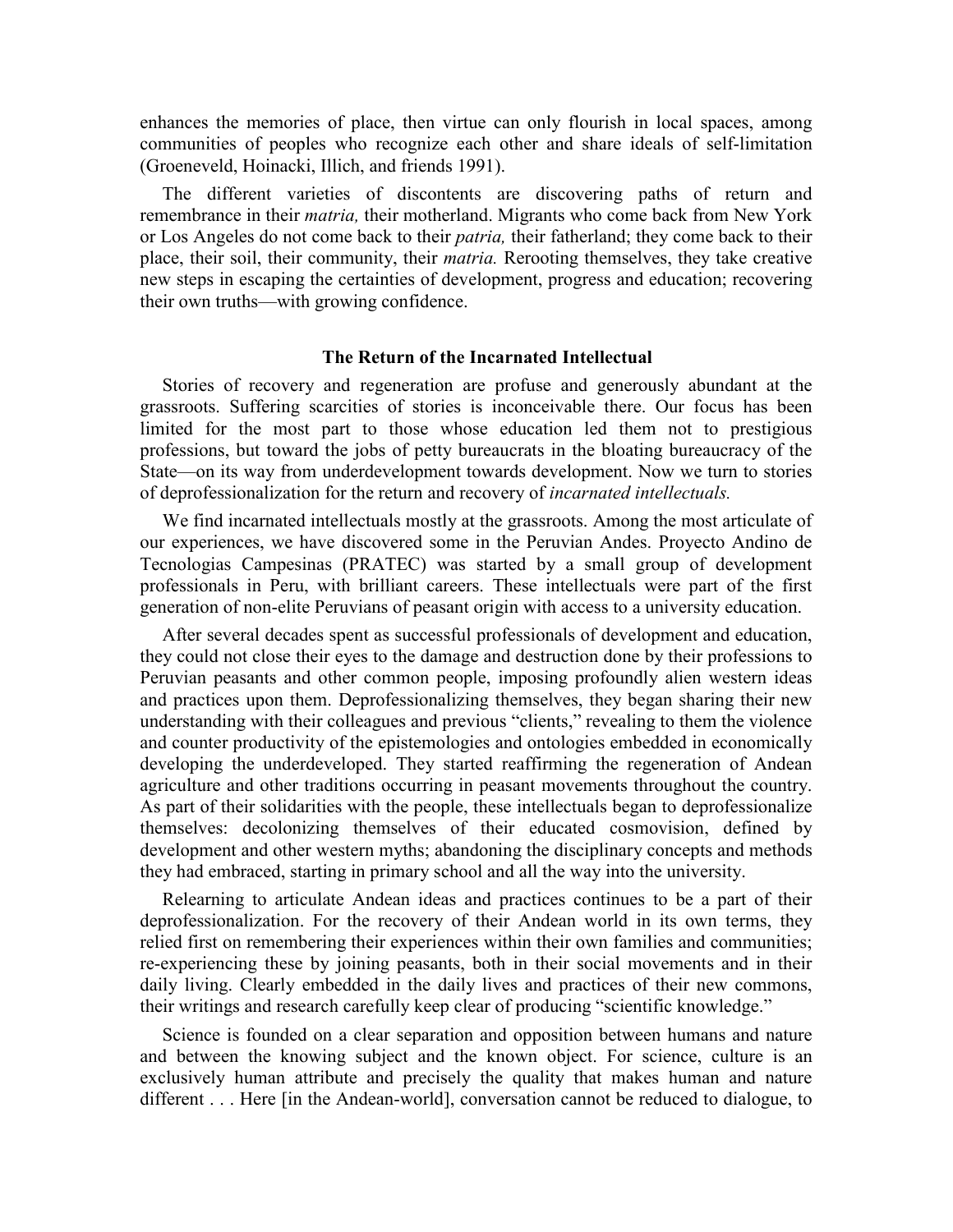the word, as in the modern western world but rather here conversation engages us vitally: one converses with the whole body. To converse is to show oneself reciprocally, it is to share, it is to commune, it is to dance to the rhythm which at every moment corresponds to the annual cycle of life. Conversation assumes all the complication characteristic of the living world. Nothing escapes conversation. Here there is no privacy. Conversation is inseparable from nurturance. For humans, to make *chacra*, that is to grow plants, animals, soils, waters, climates, is to converse with nature. But in the Andean-Amazonian world, all, not only humans, make and nurture the *chacra*, all nurture. The human *chacra* is not only made (or nurtured) by humans, rather all, in one way or another, participate in the creation/nurturance of the human chacra: the sun, the moon, the stars, the mountain, the birds, the rain, the wind . . . even the frost and the hail (Grille quoted in Appfel Marglin, forthcoming).

"Conversing with nature" is not metaphoric or symbolic. It fully assumes the nondualism of the Andean world. PRATEC rejects any and every form of commodified knowledge.

We are a living world. We live nurturing and letting ourselves be nurtured. We live the immediacy of familiarity, of nurturance, of tenderness; we love the world as it is. Here there is no separation between man and nature. Here we do not want to transform the world: we are not a world of knowledge, we are not the world of technology. Here neither subject nor object, nor ends and means, nor abstraction belong (Appfel Marglin. forthcoming).

Like the Zapatistas in Mexico, PRATEC members reject formal political organizations which "would fetter the decentralized creative capacity required by the task of decolonization." Rerooting themselves in their own physical and cultural soils, they affirm themselves, ''dispensing with having recourse to the colonial authorities, breaking with the colonial authorities, leaving them thus without function and obsolete" (Appfel Marglin, forthcoming }.

Frederique Apffel Marglin, reflecting on the difference between PRATEC's deconstruction of modern western knowledge and academic postmodern critiques of modernity, observes:

 PRATEC's critique of modern western knowledge first of all is a critique of the knowledge acquired by themselves and all other educated Peruvians in schools and universities; it is therefore an autocritique or rather a process of mental decolonization. Most pertinently, that critique is made from a point of view rooted in Andean cultures. In fact PRATEC's discourse on "Cultural Affirmation" is a bifocal one since they became aware that no cultural affirmation can take place without simultaneously engaging in a process of mental decolonization. This is in part so because just about every so-called descriptive category is loaded with modern western cultural baggage. This work enables the members of PRATEC to speak of modern western knowledge from the perspective of their own world views and ways of life ( 1995).

The firm stance of PRATEC's members against school and education comes from seeing in the Andes its abject failures—not in the conventional terms about quality or, quantity—due to the successes of Andeans in continuing to be who and what they are: resilient, complicated, subtle, and unpredictable; of a world which "continues to live as a living totality and a re-creation in spite of the school"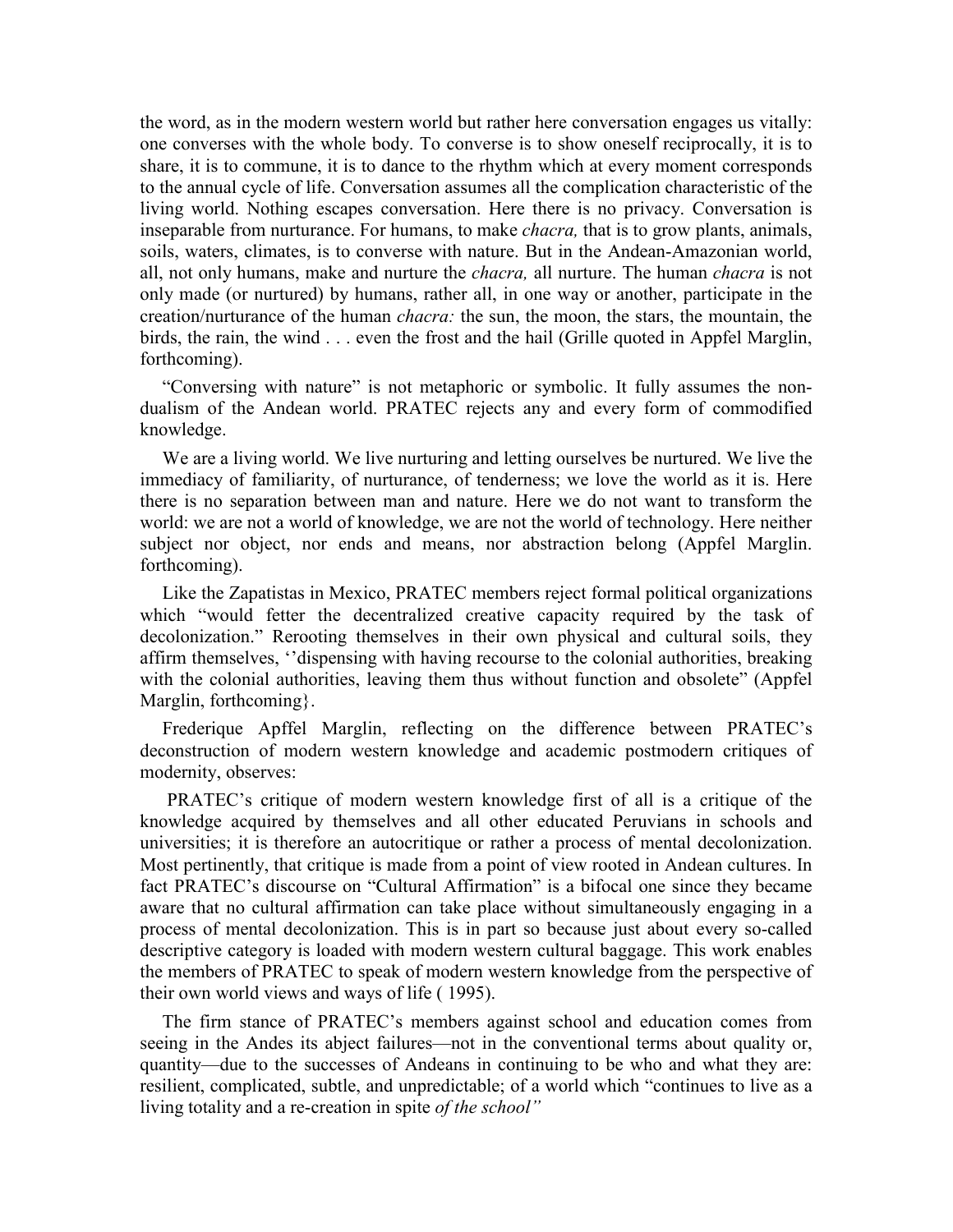"[I]t is clear," they note,

that the colonizers do all that they can so that the school is substituted for the Andean way. This compulsive, fundamentalist spirit is what damages, erodes, and causes problems for the harmonious recreation of life. But its victories . . . have been momentary; they have not achieved the death of nurturing. Such that in spite of the worldwide enterprise for development and education, the Andean world is one of the most diverse on the planet . . . And in the middle of a crisis of modernity and of the educational system, both locally and worldwide, the Andean people recover their spaces (Rengifo in Appfel Marglin, forthcoming).

While delving deep into the depths of their own traditions, PRATEC's members show how they are nurtured by the ideas of Illich in their journeys of deprofessionalization. These journeys are also taking them far from home through new solidarities and networks with other Centers for Mutual Learning (CML) in several parts of the world (Apffel Marglin 1995).

To end for now our description of incarnated intellectuals, we briefly meditate on the life and learning of Don Fidel Palafox. His story illustrates one among many different types of recovery occurring at the grassroots; of people healing themselves from the damage of education and development. We tell his story not because it offers any paradigm for cultural recovery and regeneration. Instead, precisely because of its singularity and particularity, it offers a flavor of the diversity of initiatives we savor and enjoy in the lived pluriverse.

Don Fidel Palafox, a peasant, lives in the State of Tlaxcala, north of Mexico City, where he was born in 1895. He started to work on the land when he was fourteen years old. For more than eighty years, don Fidel Palafox nurtured the land and was nurtured by it. He spent half of his life "administering" different *haciendas*, all in the same region. As a careful and patient observer of natural processes and peasant practices, he continued to experiment with ways of improving the relationship between people and their land. Once he felt his experience was mature enough to be useful for others, he started to write down what he had learned. He was then forty years old. After his work was concluded, however, he resisted publishing it for four decades, in spite of the insistence of his friends. Finally, in 1988, presented with new pressures, he accepted publication. At ninety-eight, he had two more books ready to go to print.

We pause to reflect on the historical sequence creating these three different sets of conditions: those fostering in don Fidel the impulse for writing, those creating his resistance to publish his writings, and those finally overcoming that resistance.

Don Fidel's book is a jewel of peasant wisdom, a brief encyclopedia of placed knowledge. "Told" in simple language, through the pertinent use of local, vernacular expressions, don Fidel organizes and systematizes his lifelong observations and experiences. He describes carefully, with patience and rigor, sensible agricultural practices for the region he learned to know so well. He wrote the book in the early 1940s, just after the agrarian reform of President Cardenas, when the people were full of hope, dreaming again their own dreams.

But then came the Green Revolution. He saw around him the invasion of alien practices and the devaluation of peasant knowledge. Compesino, a word symbolizing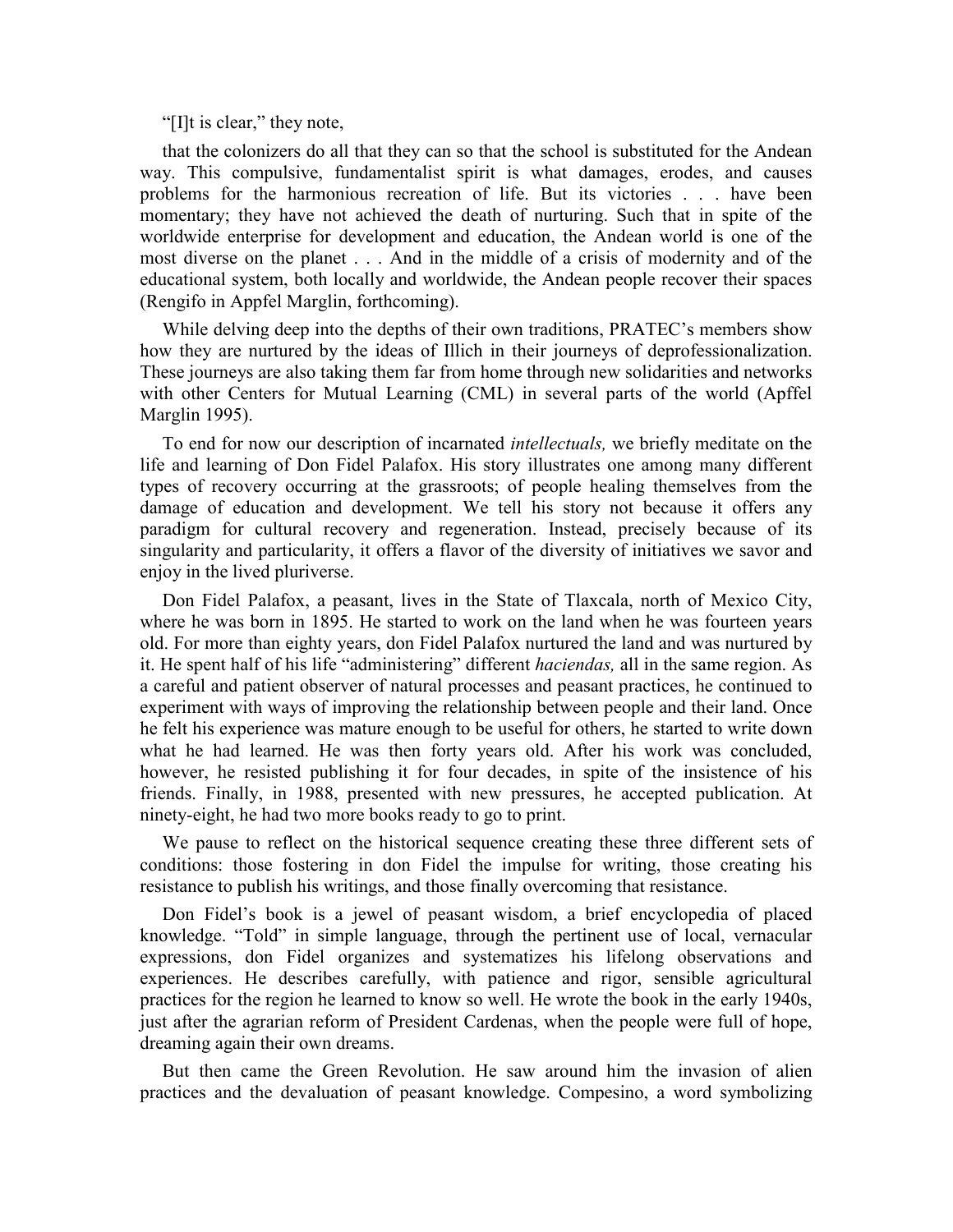dignity, became a bad word. *Campesino* is peasant, paysan—a word that has had derogatory connotations for a long time. It comes from the Latin, *pagensis—ager*, the territory of a *pagus* or canton, the country. In early uses, the word *peasant* was used for foreign countries and connoted the lowest rank. It was antithetical to the noble or the prince, and also had inferential connotations of serf or villain.

Because of the development of his place, don Fidel, a wise peasant, learned that peasant knowledge, like the rest of his world, was a "left-over." He did not dare to publish his book when the very quality of his life, the treasure of wisdom he was trying to put in written words, was not only disqualified but doomed to extinction. It was publicly paraded as a straitjacket for peasants like don Fidel, a chain trapping them in their undesirable past.

But then came the Third World debt crisis, with its decade of development lost. New peasant initiatives emerged. A new ethos, beyond development and education, appeared everywhere. Peasants began revaluing their world. A peasant leader, a woman, became the Governor of Tlaxcala, the province in which don Fidel worked during his whole life.

This Governor and other friends begged don Fidel to publish the book. He finally accepted. He has refused to die before finishing his work. He knows many of us long to learn from his wisdom.

# But What to Do with the Children?

Philipe Aries (1962) and others reveal that childhood is a very recent invention. All kinds of economic and political pressures—including compulsory schooling or the legal control of so-called "child labor"—continue to be exerted upon the people, forcing them to accept the transmogrification of their offspring into childish beings.

The resistance of the social majorities to this specific form of colonization has succeeded for the most part. Their daughters and sons, nieces, nephews, and godchildren are accepted as full members of their communities rather than individuals whose childishness must be justified as a necessary feature of teens, preteens, and post-teens.

At the grassroots, children are really desired, not only in emotional terms but as responsible members of the household—sharing work, obligations, and predicaments as well as opportunities for enjoyment. Far from being irrelevant or an economic burden, they constitute the very center of family life. Among peasants or marginals, the question of what to do with the children, how to entertain them, how to get rid of them, cannot even be posed or conceived. Radical differences distinguish the family life of the social majorities from that of other social classes.

Wearing the spectacles of economists and other professionals, we can objectively conclude that children are highly profitable investments for their underdeveloped parents. After the first two or three years of life (in which the mother provides most of the food needed, and other expenses for the child continue to be limited), the new member of the household and commons starts to contribute towards their sustenance, In other social classes, in contrast, "children" and young people represent a heavy "investment". Professionals we know personally bemoan the fact that, given how expensive daycare and other services have become, they have to postpone bearing a child till they can economically afford to have one.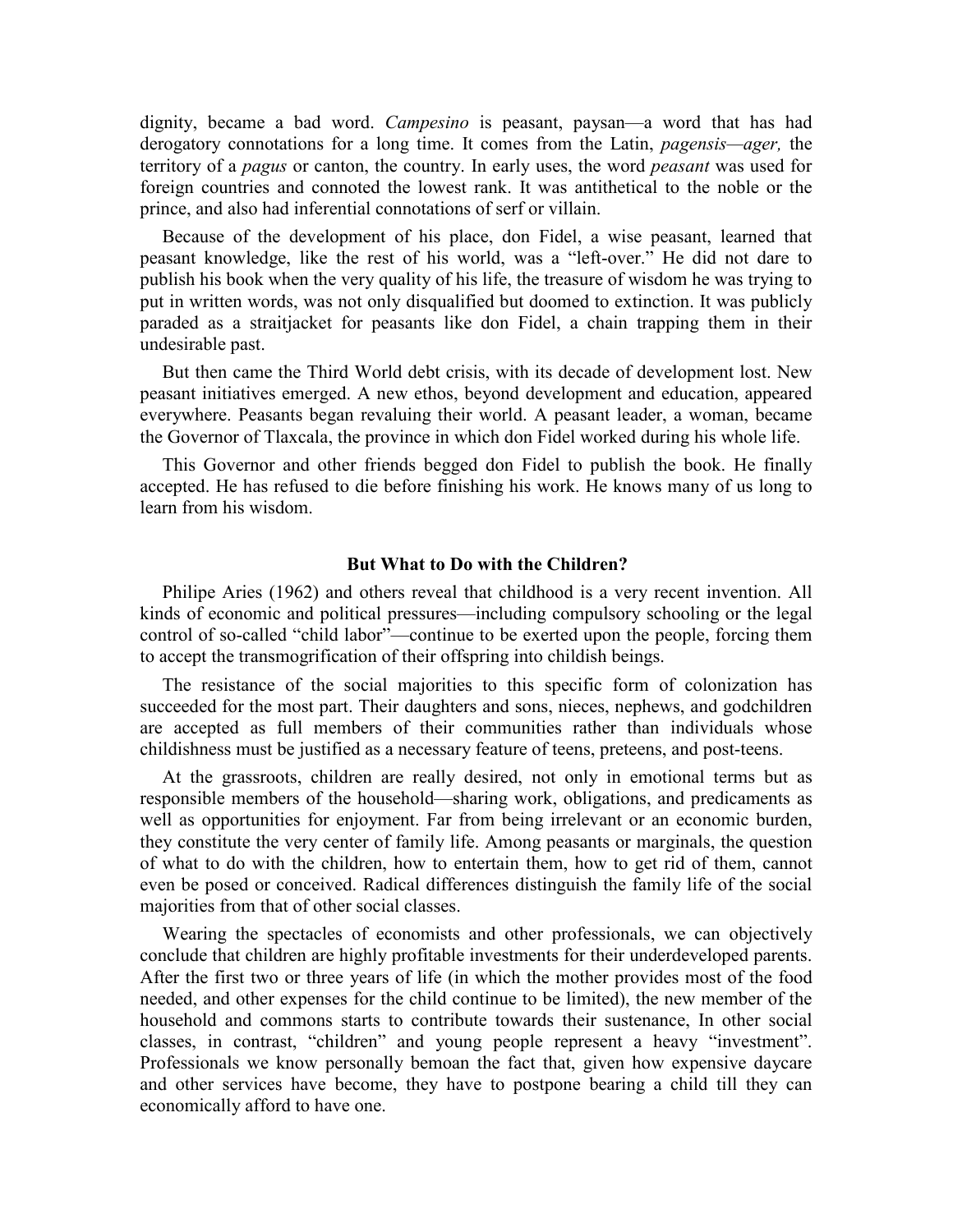What this economic mind hides, however, is that the "care" and "protection" of children in the modern context, in fact, disables them: represents a radical discrimination against a vast group of people, explicitly excluded for years from a robust participation in family and community life, doomed to confinement in "caring" institutions which additionally disable them (Illich and Kenneth 1977).

This situation is better understood if the size of the family is also considered. The socalled nuclear family—a creation of the economy-has already appeared in Mexico. The number of families of four or five members, like the middle classes, constantly increased in the last decades, and now represents a third of the population. Fortunately the extended family still prevails. Half of Mexican families still have more than five members; 10 percent have more than ten members. To complete this picture, it must be considered that these figures refer to the household. In both urban and rural families, several households belonging to the same family often live in the same neighborhood at the grassroots. This brings the numbers of the extended family up to several dozen. In the villages, families of 50 or 100 members, living close to each other, are far from being the exception.

Dwellers of the land still live in a commons. After all these years of expert analyses on emigration through development, the last census revealed that six out of every ten Mexicans still live in the province in which they were born. In the 1980s, the decade with the highest rate of migration between provinces, when a fifth of the population changed their place of residence, a number of them were coming back to their province of origin. These flows are in clear contrast with the American pattern where every person changes his/her place of residence seven times, on an average. If the figures in their coldness tell anything, they establish radical differences between developed "residents" and underdeveloped "dwellers" of the land. [Orr 1992]

Questions about what to do with the children at the grassroots cannot be conceived as problems or challenges, or, even less, as requiring imported caring institutions. Bypassing education and giving up childhood, peoples at the grassroots are not renouncing the joys and pleasures of having children; nor are they renouncing the natural human act of learning—through living and doing. Quite the opposite. Keeping alive their own cultures, regenerating their cultural spaces, they are recovering historical continuities damaged by education; they are enriching and multiplying their opportunities for learning and strengthening every form of cultural initiation.

They refuse to mimic developed peoples' goal of no demographic growth—a condition that they cannot conceive. There has been a radical change in their "reproductive patterns." The annual rate of demographic growth in Mexico fell almost to a half in the last twenty years. But it still was 2 percent in 1990, Mexican women still have an average of 2.5 children, and Mexico's population will double every thirty-five years.

In many rural villages, the first birthday is celebrated when the child is three years old. That very day, accepted as a full member of the community, the child begins participating in most community activities: births, deaths, feasts, funerals 'and all the regular rituals of a rich cultural life, becoming part of productive, religious, or political activities. Two out of five Mexicans are less than fourteen years old. If they were given the usual professional treatments applied to modern childhood, they would suffer severe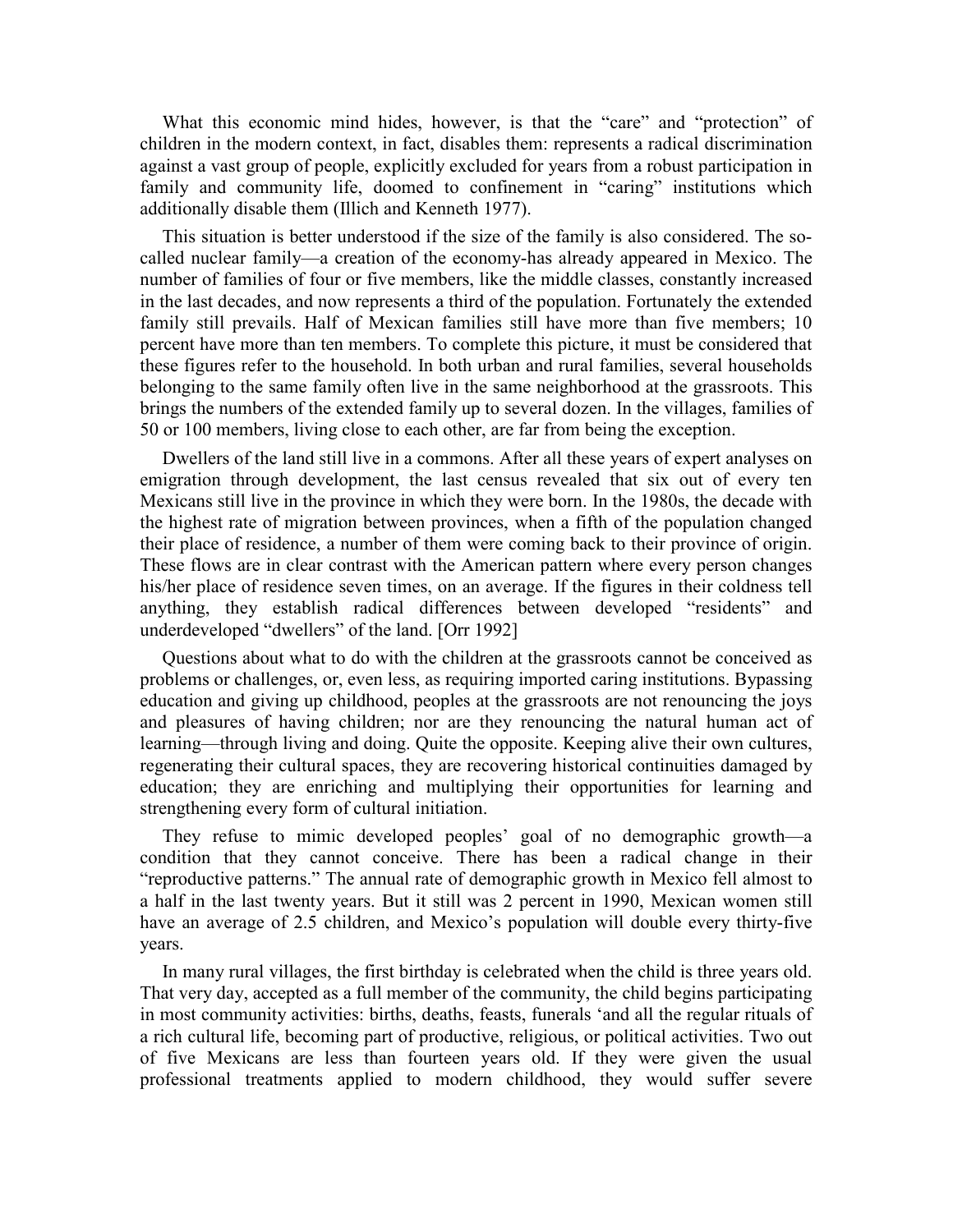discrimination. At the grassroots, people have successfully learned not to renounce the freedoms and opportunities for contributing to the community enjoyed by their children.

# Dissolving Needs

When I was a child, more than fifty years ago, remembers Gustavo,

the word 'needs' was only used when, for example, my mother instructed me to ask where I might 'make' them, while visiting a house where, not having been there before, we did not know the location of the latrine. Nobody would have considered a school, a health center, a book, or a telephone as a 'need.'

Twenty years ago, when a presidential pre-candidate was organizing Public Assemblies of Investment all over Mexico to promote his nomination, he arrived in a remote village of central Mexico. On one side, there were the officials of almost every agency, setting up their shop windows to display all the goods and services they had to offer. On the other side, there were the representatives of the communities sent to expose their "needs": potable water, credits, roads, schools, jobs. . . the whole repertoire of petitions. Almost at the end, don Chuy spoke. "We are so poor," he said, "that we don't have any of the needs mentioned by our *companeros*. We only want to continue living. But now they are preventing us from even that."

Almost everyone laughed at don Chuy's expression, remembers Gustavo, attributing it to the poverty of his language ... to typical peasant ignorance. Later, in conversation with don Chuy, his vocabulary, rich in vernacular textures, revealed how his people had succeeded in preventing the development discourse from invading and polluting their perceptions; how they still possessed the words of those who have not lost their grounding in their own soil. Don Chuy's people did not have "needs<sup>1</sup>": they were busy enough with living, fully aware of the restrictions imposed on the human condition. They supported their own initiatives for the most part, allowing them to flourish and endure on their own terms. For some new experiments, they were requesting a small loan. But no institution responded to their request: the loan requested was too small and failed to focus on the "needs"— basic and other—that constitute the package of development.

"Needs," in its modern meaning, did not appear with development. It emerged with capitalism and modernity, when the enclosure of the commons, in England, created the conditions for the transmogrification of humans into "needy" beings; when scarcity was established as the organizing principle of social life, disembedding the economy from the culture, and instituting it as an autonomous sphere at the center of politics and ethics.<sup>9</sup>

The pursuit of education and development, in the postwar era, brought "needs'" to the center of the western political discourse, giving new appeal to the term. It became the educated man's word: the most appropriate to designate the moral relations between strangers in a world dreamt up of welfare states (Ignatieff 1984; Illich in Sachs 1992). The concept, hopefully, will not last much longer. It provided managers with a philanthropic rationale for the destruction of cultures. Furthermore, it is now being replaced by the new emblem of "basic requirements," under which the latest global project—"survival of the earth"—can be justified.

Since the 1970s," all the failures of development concurrently fostered new labels to renovate that myth, even when acknowledging its limits and contradictions. Paul Streeten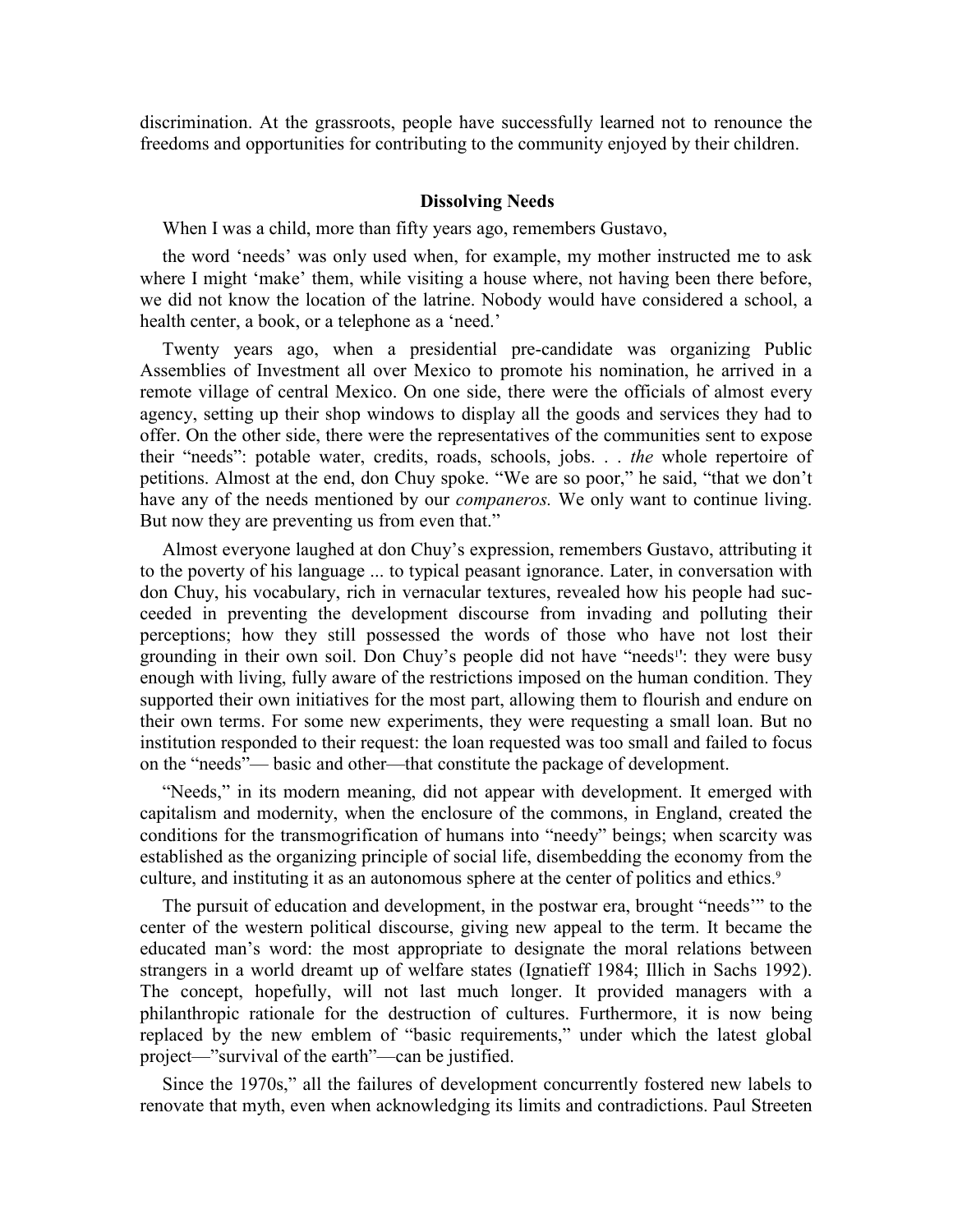showed that successes in reaching the goals of economic growth were the cause of hunger and misery. He thus proposed the Basic Needs Approach, as an effort parallel to development, if the conditions of the social majorities were to be improved (Streeten 1979). Given the limits to growth, identified by the Club of Rome (Meadows [and others] 1972), new campaigns were launched for giving underdeveloped peoples at least the fulfillment of their ''basic needs." Manfred Max-Neef shaped in "alternative" terms his design for the "other" development (Dag Hammarsjold Foundation 1975). These orientations put aside any critical debate about development, permeating most strategies and programs ever since.

Today, it is not easy to challenge the modern premise of needs, so well rooted in the educated mind. Only a few have perceived the historicity of the present notion: the way it has transformed the perception of human nature, in the last 50 years: transmogrifying homo sapiens into a needy man; transforming a dimension which is part and parcel of the human condition—its limitations, its radical immersion in its environment—into dependence on the market economy and addiction to specific goods and services defined as "needs" (Illich 1977).

To go beyond education and development means learning to abandon the path of progress that creates "needs" where previously none existed, it means escaping the mindset of "basic needs"—including ; 'the basic human need for education." By acknowledging the incommensurability of cultures, peoples liberated from the obsessions of education and development are able to propose their own cultural redefinitions of the good life. Any new universal formulation of "human needs" threatens the lived pluriverse of the social majorities.

No new paradigm is needed as a substitute for the needs that come with education and development. Flourishing beyond the reign or need of education, different peoples and cultures conceive incommensurable ideals of life and of social organizations in the lived pluriverse.

## Grassroots Postmodernism

Postmodernism at the grassroots describes an ethos of women and men who are liberating themselves from the oppression of modern economic society. The reign of homo *educandus* and *homo oeconomicus* go hand in hand. Liberation from the one cannot occur without liberation from the other.

Learning to marginalize the economy has nothing to do with suppressing money or stopping trade. Similarly, learning to marginalize the educational system has nothing to do with stopping the all-too-natural disposition of people to learn about life and living in their contexts. It is finding cultural alternatives to the One World (Sachs 1992} of education molded to exclude all other cosmovisions except that of homo oeconomicus or homo educandus.

The political design establishing modern societies excised the economic sphere from society and culture, while installing it as an autonomous domain at the center of politics and ethics. That brutal and violent transformation, first completed in Europe, has always been associated with colonial domination in the rest of the world.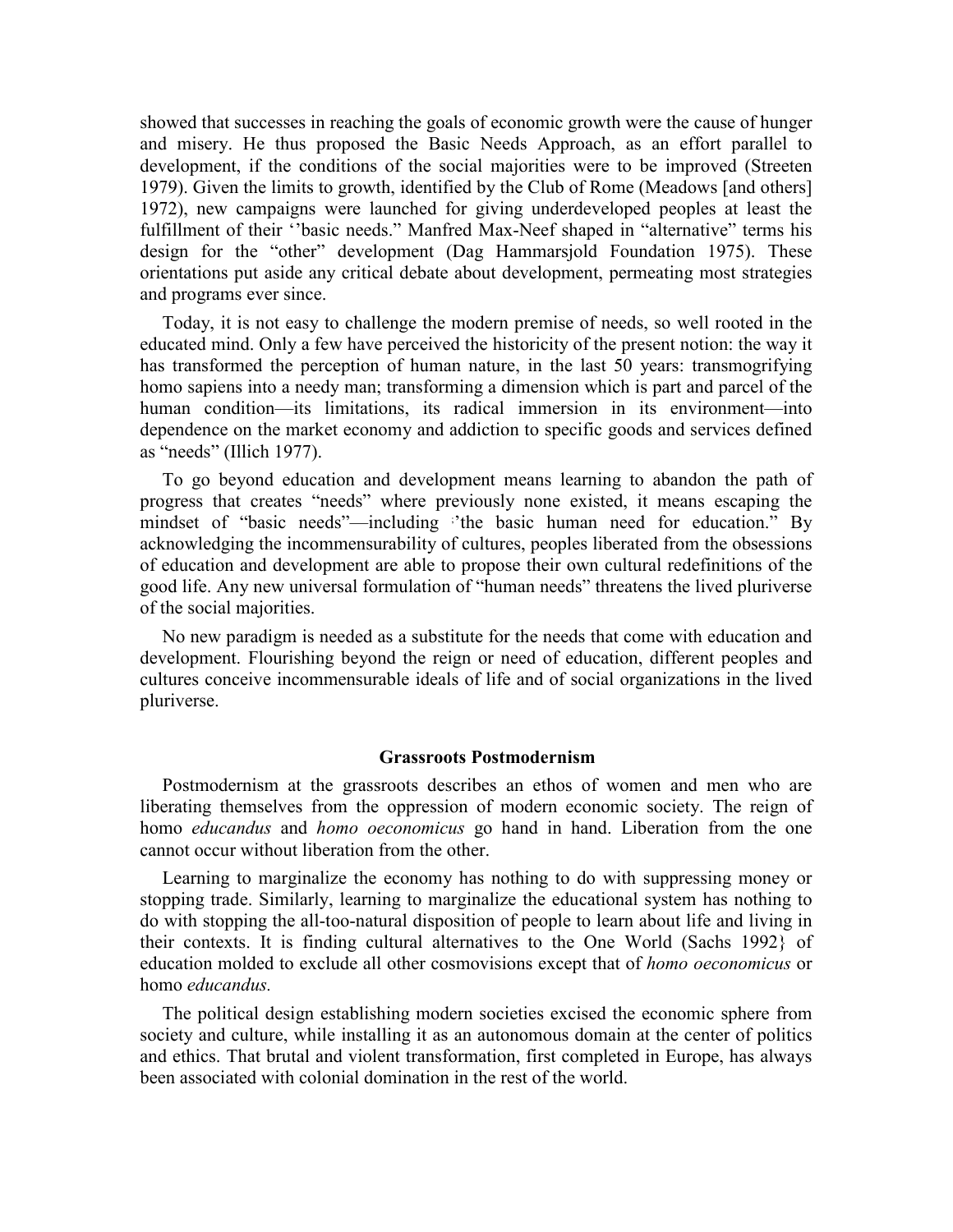Grassroots postmodernism (Esteva & Prakash 1997) opens windows to the initiatives of people for regaining their autonomous cultural spheres from the clutches of the economy; while reembedding it (to use the expression of Polanyi 1975) subordinating it again to politics and ethics; marginalizing it—putting it at the margin—which is, precisely, what the "marginals" are doing.

But what is being marginalized at the grassroots? It is the idea of scarcity—a principle, a logic that they are marginalizing from the center of life. It is not rarity, shortage, restriction, want, insufficiency, even frugality. The sudden shortage of fresh air during a fire is not scarcity of air in the economic sense. Neither is the self-imposed frugality of a monk, the insufficiency of stamina in a boxer, the rarity of a flower, or the last reserves of wheat mentioned by the Pharaoh in what is the first known historical reference to hunger.

The "law of scarcity" was construed by economists to denote the technical assumption that man's wants are great, not to say infinite, whereas his means are limited though improvable. The assumption implies choices about the allocation of means (resources). This "fact" defines the "economic problem" par excellence, whose "solution" is proposed by economists through the market, the plan, or the state.

At the grassroots, we are learning what is involved in giving up that assumption. Just that. An assumption. A belief, a statement through which many people have been governing themselves and others. Marshall Sahlins (1972) and Pierre Clastres (1987), among others, have given detailed and well documented accounts of cultures in which noneconomic assumptions govern the lives of the people and which reject the assumption of scarcity whenever it appears among them.

Our experiences at the grassroots reveal to us that this is not something belonging to the past, something to remember, but a contemporary practice among the social majorities. It is the very condition for their survival. They are suffering, of course, all the damaging consequences of economic development. They are not living out of the planet that is dominated today by the economic assumptions of homo oeconomicus. They are fully immersed in a world daily attacked by the economic plague. They need to struggle, day after day, with the economic mind; with the economic invasion of their lives frequently supported by bulldozers and the police, always at the service of development; with the thousand-and-one personifications of homo oeconomicus, surrounding and frequently attacking them. But they do find support in their own traditions, as they continue to challenge economic assumptions both in theory and practice (Esteva 1993).

When learning and knowledge are organized around the assumption of scarcity, the majority of people at the grassroots are not only deprived of the proper access to the "system" where the new commodity is kept under control by the "knowledge capitalists," the educated and their public or private bosses. Their own ways of learning are also cancelled, reduced or devalued, and their wisdom, their own relations with the world, are deprecated by the market.

Bypassing schooling and education, the people are putting into proper perspective the professional gateways, controlling who enters or exits from the centers of the economy. Some might see this as either ignorance or a case of sour grapes. We have learned to understand it as cultural autonomy.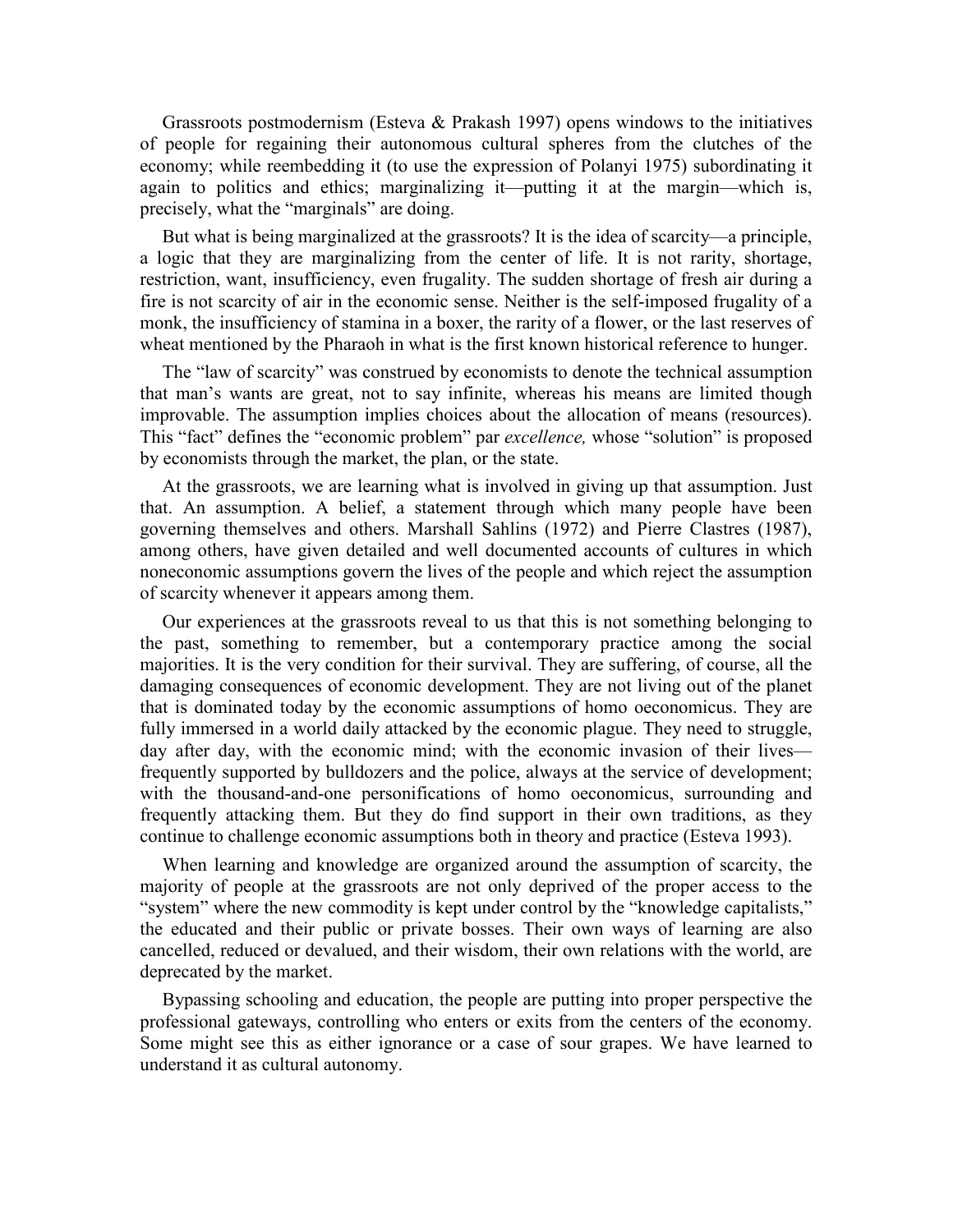The people are exercising the power of their cultures. These teach them not to struggle for the security proffered by these economic centers. They also see that education is not going to transport them to the upper echelons of economic society's pyramid of success.

Using their feet to walk around and beyond these, the people are keeping alive their home economics—that nurtures, nourishes, and sustains them (Berry 1987, 1990, 1992). They are recovering and protecting their own ways of teaching and learning—those that enrich and regenerate their commons and their places of dwelling—where they gain their sense of place, their common sense (Robert 1996).

Showing us how they exercise their own powers, common women and men are also teaching us how to dissolve for ourselves the "professional secrets" of educators: of "scarce" knowledge capital, bought and sold to keep the economy going; to gain or maintain institutional privilege.

The epic now evolving at the grassroots, whose beginnings we roughly sketch, teaches us what it is to live in commons beyond modernity. Or often against modernity, after escaping education.

## **Notes**

1. Many "mestizos" were not "legitimate": they were living and dying among the Indian peoples, accepted by them, but not by the society of Spaniards, *criollos*, and "legitimate" mestizos.

2. The expression "imaginary Mexico" is unfortunate, as Bonfil himself recognized toward the end of his life; it would be more appropriate to talk about the "fictitious Mexico.'' Regarding the expression "deep Mexico" (Mexico profundo—the expression adopted in the English edition of the book), it has suffered a clear impoverishment in the use given to it by the media and by daily conversation. In some sectors, it is "a vague denomination of an even vaguer idea" (see Paz 1996). But Mexico profundo is a precise technical category, theoretically delimited. There exist' discrepancies as to its pertinence and value, but it cannot be qualified as "vague," that is, of "indeterminate meaning or use." As a sociological and anthropological category, it can form part of a disciplined and rigorous analysis of reality and be the object of empirical studies that put its usefulness to the test. Currently, it fulfills an efficient function as the emblem of explicit political positions.

3. One of the main reasons for this lack is that a political project, in the modern sense of the word, does not come naturally from the vision of Mexico profundo. They cannot conceive such a system of domination.

4. For a long time, some sectors of these majorities surrendered their will to the dominant projects because of the relative "benefits" offered. They were happy enough not to be among the marginalized, who for their part did not have sufficient strength to confront simultaneously the dominant minorities and these strata of majorities who had allowed themselves to be seduced by the minorities. The ranks of the marginalized, who under the current version of the dominant project are in fact doomed to extinction, are now being strengthened by the disposed and disposable from the relatively prosperous majorities who have lost in these years a good part of the "winnings" to which they had surrendered themselves. One and the other both feel the urgency now of joining forces to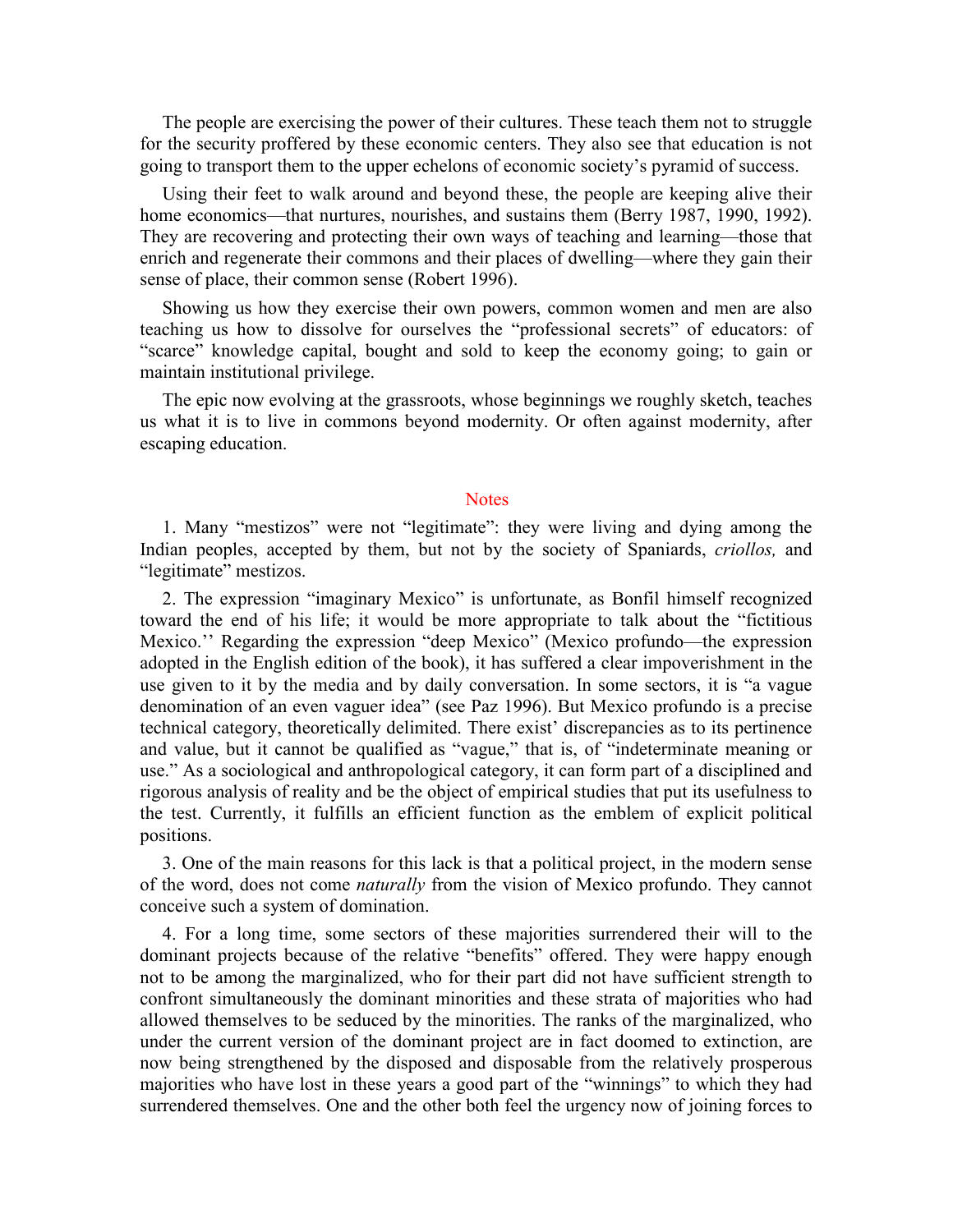react to the ever more fulfilled threats they are facing. An expression of the emerging political coalitions was evidenced on July 6, 1997, when the political opposition won the midterm elections, thus putting an end to the authoritarian regime of the last 70 years.

5. For an analysis of the postmodern Zapatista movement signaling the end of the modern era in Mexico, see Esteva 1994a, b. Also see Autonomedia 1994. For analyses of other important local movements, see Esteva & Prakash 1992, 1996, 1997 and The Ecologist 1992.

6. For the most complete and current publications on the Zapafistas, contact Zapnet collective: E-rnail:zapnet@actlab.utexas.edu; web: www. actlab. utexas.edu/zapnet; mail: 3115 Tom Green, # 405/Austin, TX78705.

7. As in many other traditional villages, the *rezanderos* play a key role in San Andres. They conduct all prayers, in the absence of priests, for every purpose, both personal and collective; in the families as well as in the church, the fields, the feasts . . . The prayers themselves are usually a rich combination of languages. They include old modified words and phrases in the Spanish of the sixteenth century, modern constructions in Spanish, and some elements of the local language. Oral traditions nourish the creativity of the rezandero, who introduces changes for different motives and reasons, without breaking the line of continuity that defines the tradition.

8. We met Grimaldo Rengifo in April 1992, in the Colloquium "Living with the Earth" organized by the Intercultural Institute of Montreal. We immediately became friends and since then Gustavo has corresponded with Grimaldo and exchanged materials with him and other members of his group. For the description that follows, we are using our own materials and the introduction written by Apffel Marglin, forthcoming.

9. See Dumont 1977, Esteva in Sachs 1992, Polanyi 1975, Sahlins 1972.

### Part III

### After Education, What?

This book is written as a celebration.

We celebrate the vitality and inventiveness of common women and men at the grassroots; the ingenuity and courage with which they survive and flourish, despite all the forms of exclusion and discrimination imposed upon them by the economy of the educated.

We celebrate the lived pluriverse of cultures that still flourish outside the monocultural educated world. They continually teach us what it means to share personal and collective knowledge in their regenerated commons; to escape the chains of commodified knowledge and skills, mass manufactured by schools and universities competing for bigger hunks of the world campus.

We celebrate the different ways common women and men practice their diverse arts of teaching and learning. Studying with them, we sense what it means to be deprofessionalized teachers and learners; to practice "peoples' science" for overcoming the expanding array of disabilities imposed by the modern professions upon their communities; for skillfully retooling their cultures, applying their traditions for changing their traditions.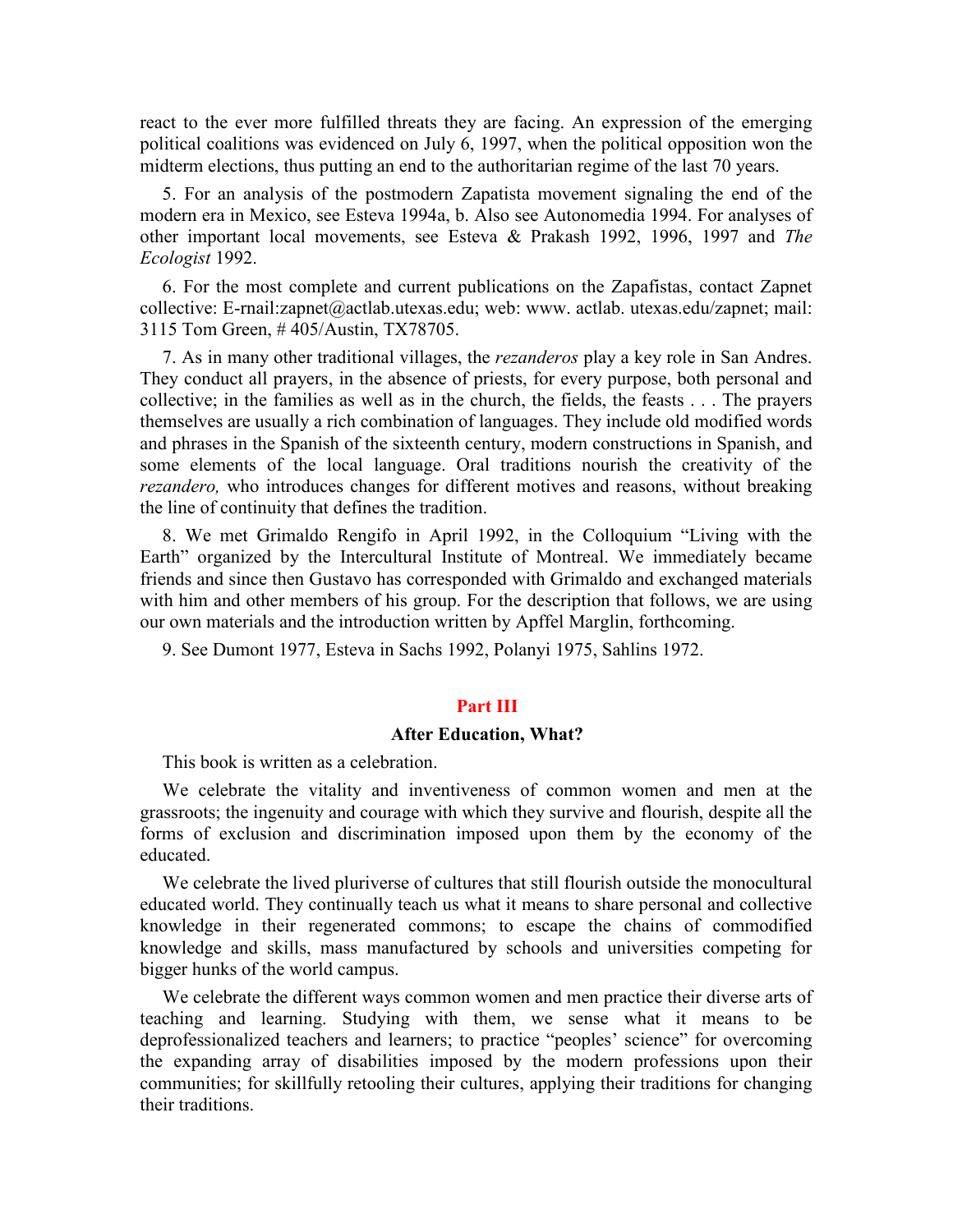We engage in this spirit of celebration with our eyes wide open to the suffering, miseries, restrictions, and threats that the social majorities endure daily. We refuse to be blind to the variety of traditional horrors that scar human communities across the world. Some of them are also succumbing to modern horrors: learned needs, demands, and expectations of the abstract institutions of national and global economies that supply goods and services to developed peoples; while controlling lives planned by planners' futures. In the villages and barrios of the social majorities, we also witness the horrors found in the suburbs and cities of the social minorities: peoples physically, mentally, and morally destroyed. Evil finds its way into human lives, disregarding the barriers of class, creed, color, or sexual orientation.

Knowing and understanding these horrors better, we join them in their call for solidarities of resistance; of liberation and autonomy from the tools, technologies, and economics of the educated. It has taken us decades to decolonize our minds; to start seeing with our own eyes; to learn how to take off the spectacles of the educated, which reduce the abundant, rich, and multi-textured Two-Thirds World into the flat, bleak, space of homo miserablis.

## Developing Education

Literacy prosecutes illiteracy . . . Blessed are those who know how neither to read nor to write because they will be called illiterate (Jose Bergamin, La Cabeza a Pajaros, quoted by Aionso 1996, 243).

[T]he major enemy ... is ... the fascism in us all, in our heads and in our everyday behavior, the fascism that causes us to love power, to desire the very thing that dominates and exploits us ... The individual is the product of power. What is needed is to "deindividualize" by means of multiplication and displacement, diverse combinations. The group must not be the organic bond uniting hierarchized individuals, but a constant generator of de-individualization (Foucault 1983, xii-xiii).

At the end of World War II, the United States was formidable productive machinery; the undisputed center of the world, the master. The United Nations Charter could not but echo the Constitution of the United States. Having won World War II, "most Americans just wanted to go to the movies and drink Coca-Cola," observed Averell Harriman, Roosevelt's special envoy to London and Moscow during the war. Their elites, however, wanted more: their new position in the world made more explicit and permanent.

On January 20, 1949, President Truman took office and launched a new era for global development:

We must embark on a bold new program for making the benefits of our scientific advances and industrial progress available for the improvement and growth of underdeveloped areas.

The old imperialism—exploitation for foreign profit—has no place in our plans. What we envisage is a program of development based on the concepts of democratic fair dealing (Truman 1949, 114-115).

By using the word *underdeveloped* for the first time in such a context, Truman changed the meaning of development. He created the emblem for alluding discretely or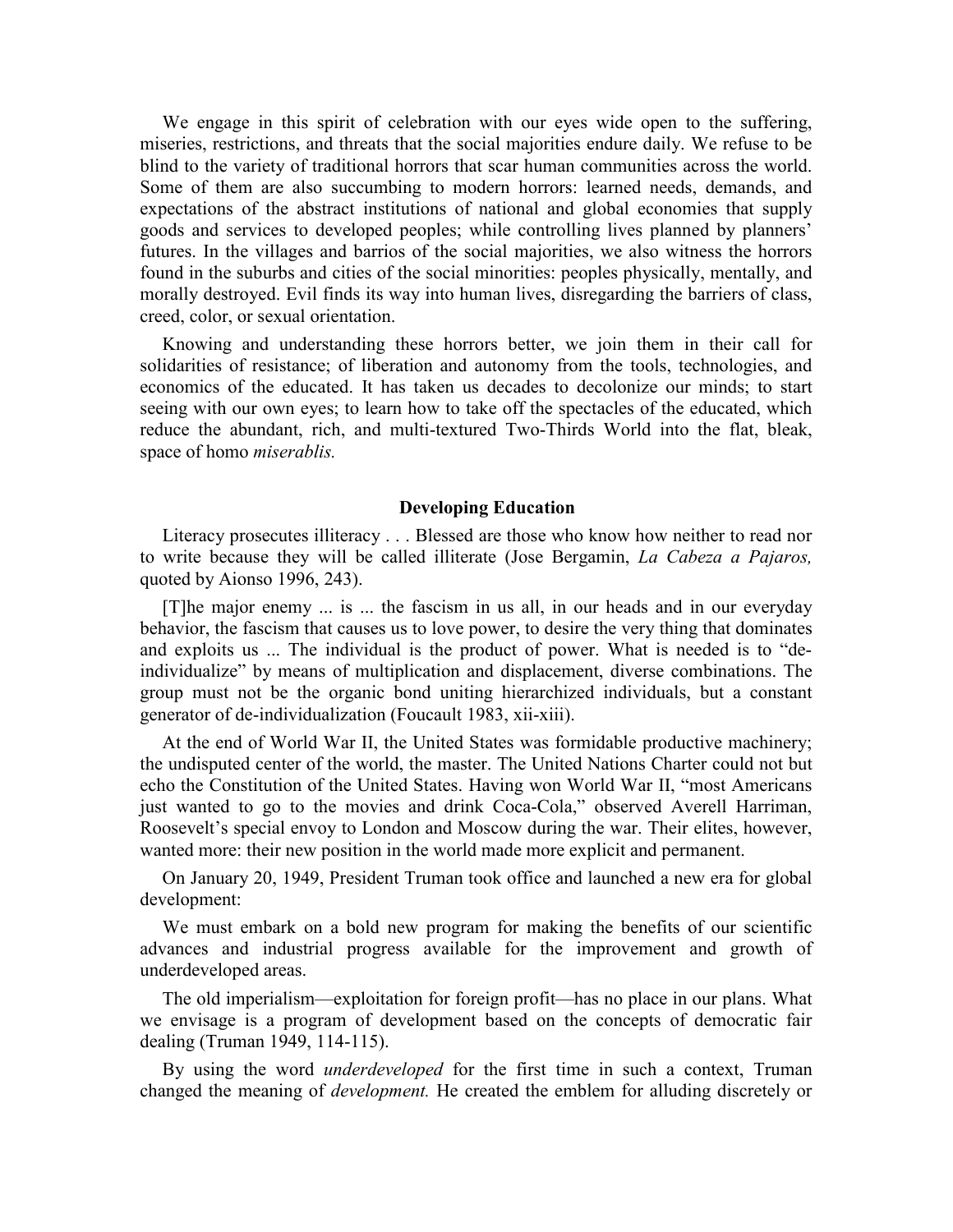inadvertently to the era of American hegemony, Since then, most people on earth must be educated: learning to be developed; learning the American way of life to.. become fullfledged members of modern civilization.

Never before had a word been universally accepted on the very day of its political coinage. A new perception of self and other was suddenly launched globally. Two hundred years of social construction of the historical-political meaning of the term, development, were successfully usurped and transmogrified. A political and philosophical proposition of Marx, packaged American style as a struggle against communism and at the service of the hegemonic design of the United States, succeeded in permeating both the popular and intellectual mind for the rest of the century.

On January 20, 1949, two billion people became underdeveloped. In a very real sense, they ceased being what and who they were—in all their diversity. They were transmogrified into an inverted mirror of the other's reality: belittled and sent off to stand at the end of the queue: the heterogeneous and diverse social majorities reduced to the homogenizing and narrow terms of the social minorities. The stage was set for global compulsory education. For the sign of identity among the developed was education.

Redefined a thousand times since 1949, global development still continues to mean that the peoples of the Two-Thirds World need to be like them: the developed women and men. To *learn* to be developed, the hopes and dreams of the underdeveloped must measure up to expert norms. For the professionals of developed countries already know what it is to be developed and can teach people lacking that knowledge. Their advice changed continually to amend the fabulous failures of every expert strategy imposed upon the masses during the four Development Decades. One advice never changed: Education.

During colonization or the first phase of their political independence, the "underdeveloped" countries were the object of diverse educational attempts. In the postwar era of global development, however, universal education became an international obsession for Right and Left, for the progressive or the reactionary.

The literate started their fullest persecution of the illiterate in all of human history. Illiterates succumbed to the literates' definitions of their deficiencies.

## A Time of Renewal

The placid prosperity and conformism of the late 1940s which allowed Truman to under develop two billion culturally distinct peoples with his campaign also marked the beginning of the Cold War: U.S.-style intolerance which Senator McCarthy finessed and took to new heights. That oppression propitiated relevant sectors of American political and cultural life to rediscover the American reality hidden behind the myths of affluence, equality, scientific, and artistic splendor. Dissident intellectuals pealed off the illusions hiding mass miseries and inequalities, economic and cultural: the lack of civil liberties: authoritarianism and militarism; color, class, gender, culture, and race discrimination. Resistance flourished in diverse quarters: feminists, farmers, teachers, students, and others coalesced in common cause against the war in Vietnam. Their critical renaissance joined daily life to poetry, music, language, or clothing for expressing social ruptures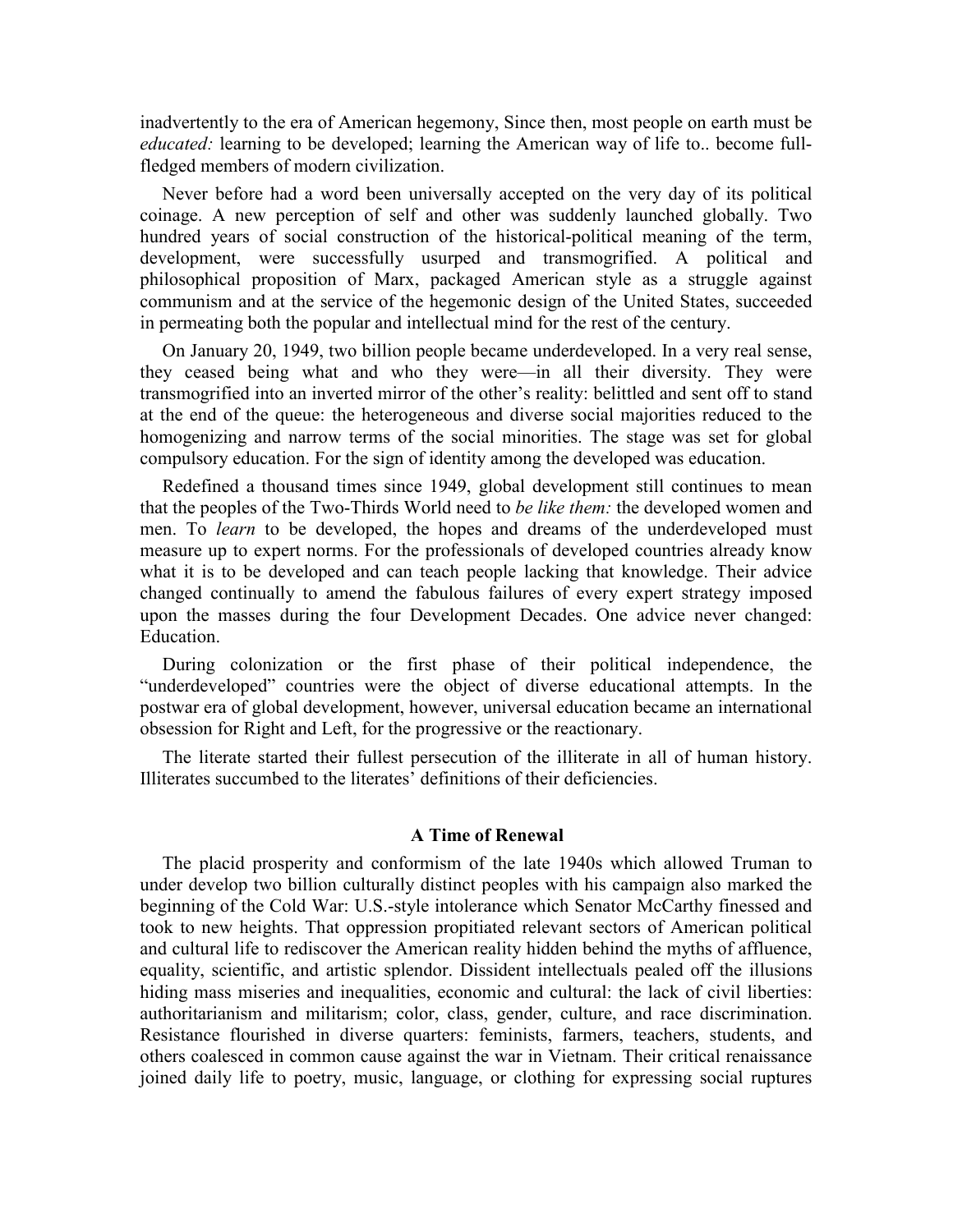from mainstream misery and violence. The American Dream is a waking nightmare—this awareness offered many a sense of renewal.

Education, one untouchable pillar under-girding the American Dream, could not but come under critical scrutiny. The educational machinery controlling Americans was nakedly displayed in Jules Henry's Culture against Man (1963). His essay, "Vulnerability in Education" (1971), revealed how insecurity and dependence are used by authority to create the consensus and discipline of subordination. Scholars of school tracking studied how it solidifies the social system of castes and classes. The 1960s school critics, like their contemporary descendants in the 1990s, sought to save the project of education through radical reform-There were exceptions. In the 1940s, Paul Goodman had started to draw the line. In the May Pamphlet of 1945, he came to the conclusion that "we draw the line in their conditions; we proceed on our conditions." if we want to extend spheres of free action until we have a free society {Goodman 1977). In the 1960s, he found himself rubbing elbows with people who ran things—planners, educators, jurists, senators. He did not get many ideas for educational reform by sitting on the local school board, but his new tone of voice, patiently spelling out the details, was the result of that face-to-face familiarity with his audience. He began to speak as if his program might actually be put into practice (Stoehr in Goodman 1977, xxiv).

Goodman shared with his readers some old-fashioned virtues—prudence, temperance, courage, justice—to cope with the situation. ("Coping" was in fact a word he constantly used in that period).

Young people especially were outraged at how the Established Order—government, the military, industry, education, the media—connived in the abuse and disregard of every traditional value: our resources were wasted, our lovely countryside polluted, our cities a shambles; the entire network of public communications was in the service of a venal standard of living and soporific entertainment; the young were taught to behave themselves in educational salt-mines; public monies were poured into wars which destroyed other countries, or into the roads and cars which destroyed our own; young men were conscripted and sent to die in foreign lands or, if they refused, to rot in jail at home; citizens were systematically lied to about all of this, knew it and had lost their faith in human nature, including themselves. Goodman changed the lives of many of us simply by naming these outrages (Stoehr, in Goodman 1977. xxv and xxvi, emphasis added).

Rejected and ridiculed in England, Growing Up Absurd became a best-seller at home. Goodman bought himself a suit and wrote and spoke more than before, following the principle "make hay while the sun shines"—as he later told Colin Ward. The perversions of contemporary society in general, and of the project of education in particular were fully revealed in Goodman's Compulsory Miseducation (1962)— the first book advocating deschooling as an alternative to the unjust, discriminatory, expensive, and inefficient educational establishment, constructed to "park" the young outside an economy which treats them as universally handicapped and useless.

The real breakthrough beyond remediation, repair, reform, and other "fix-its" came with Ivan Illich's *Deschooling Society* (1970). He had already drawn attention across the world with his critique of some of society's most cherished institutions that alienate people from each other and from their traditional sources of human dignity and joy. In the late 1960s, even before *Deschooling Society*, Illich's critiques of school were already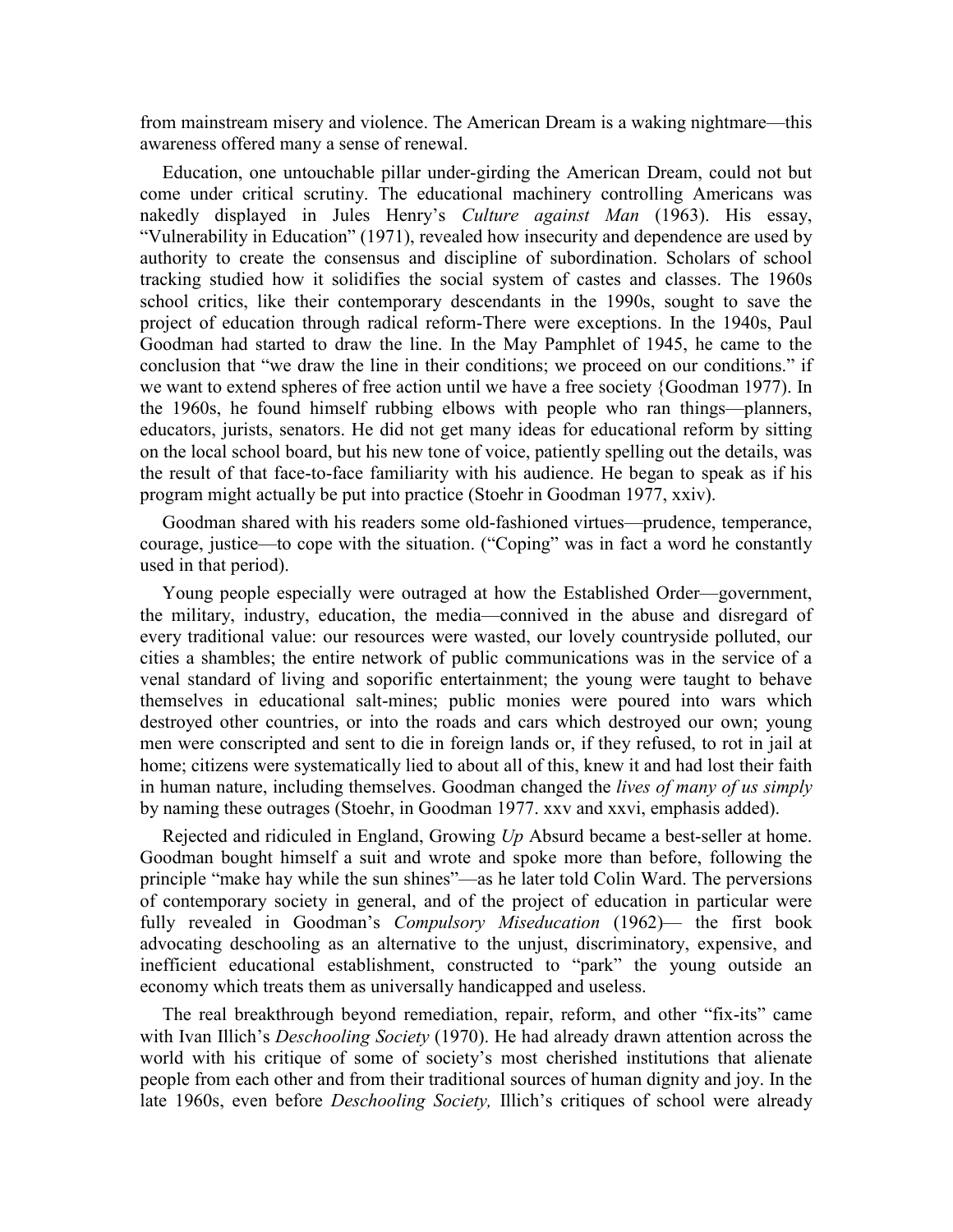known-. "The Futility of Schooling in Latin America" and "School: The Sacred Cow" (included in Celebration of Awareness: A Call for Institutional Revolution, published in 1971, as the first collection of his essays and articles) were the object of intense debate the very moment they appeared (1968 and 1969). Deschooling Society, however, brought him the acclaim and notoriety needed for his successful marginalization.

# The Failure of Deschooling

As Vice-Rector of the Catholic University of Puerto Rico and member of the Board governing the whole educational system of the island in 1958, Illich came to understand how compulsory education creates structured injustice; teaching people to blame themselves for failing to reach its mirage of equality and success. Compulsory education combines the native poverty of half of the children with a new interiorized sense of guilt for failing. His conversations with Everett Reimer revealed how and why for the majority of women and men the obligation to attend school restricts the right to learn.

During the 1960s, Illich and Reimer with Valentina Borrernans, cofounder and director of the Intercultural Center for Documentation (CIDOC), organized discussions and seminars attended by John Holt, Paulo Freire, Peter Berger, Jose Ma. Bulnes, Joseph Fitzpatrick, Angel Quintero, Layman Alien, Fred Goodman. Gerhard Ladner. Didier Piveteau, Joel Spring, Dennis Sullivan, Everett Reimer and many others. Deschooling Society, an outcome of those seminars, specifically rendered tribute to two participants, who died a little later: Paul Goodman and Augusto Salazar Bondy. First published by Harper and Row in 1970, the conclusion of *Deschooling Society was* clearly and precisely presented in the introduction:

Universal education through schooling is not feasible. It would [NOT] be more feasible if it were attempted by means of alternative institutions built on the style of present schools. Neither the new attitudes of teachers toward their pupils nor the proliferation of educational hardware or software (in classroom or bedroom), nor finally the attempt to expand the pedagogue's responsibility until it engulfs his pupils' lifetimes will deliver universal education. The current search for new educational funnels must be reversed into the search for their Institutional inverse: educational webs which heighten the opportunity for each one to transform each moment of his living into one of learning, sharing, and caring. We hope to contribute concepts needed by those who conduct such counterfoil research on education—and also to those who seek alternatives to other established service industries (Illich 1970, iv-v). [Please see footnote 6 for our insertion of "not" in the second sentence of this quotation.]

Consumption, the *fundamental* function of a *schooled society*, is exquisitely learned through the ritual of schooling. Designing and packaging knowledge, schools generate the certainty that it is best acquired in graded and certificated sequences. Through its monopoly of knowledge and instruction, the school inhibits alternatives, while fostering dependence on other monopolies for goods and services. The monopolistic rituals of school merely replace those of the previous *alma mater* of western society: the church. Furthermore, like the church, the school also promotes faith in (unlimited) progress.

Why should the ritual of schooling be a precondition, a compulsory ticket for other forms of social participation? Daring to raise this question, Illich broke free of the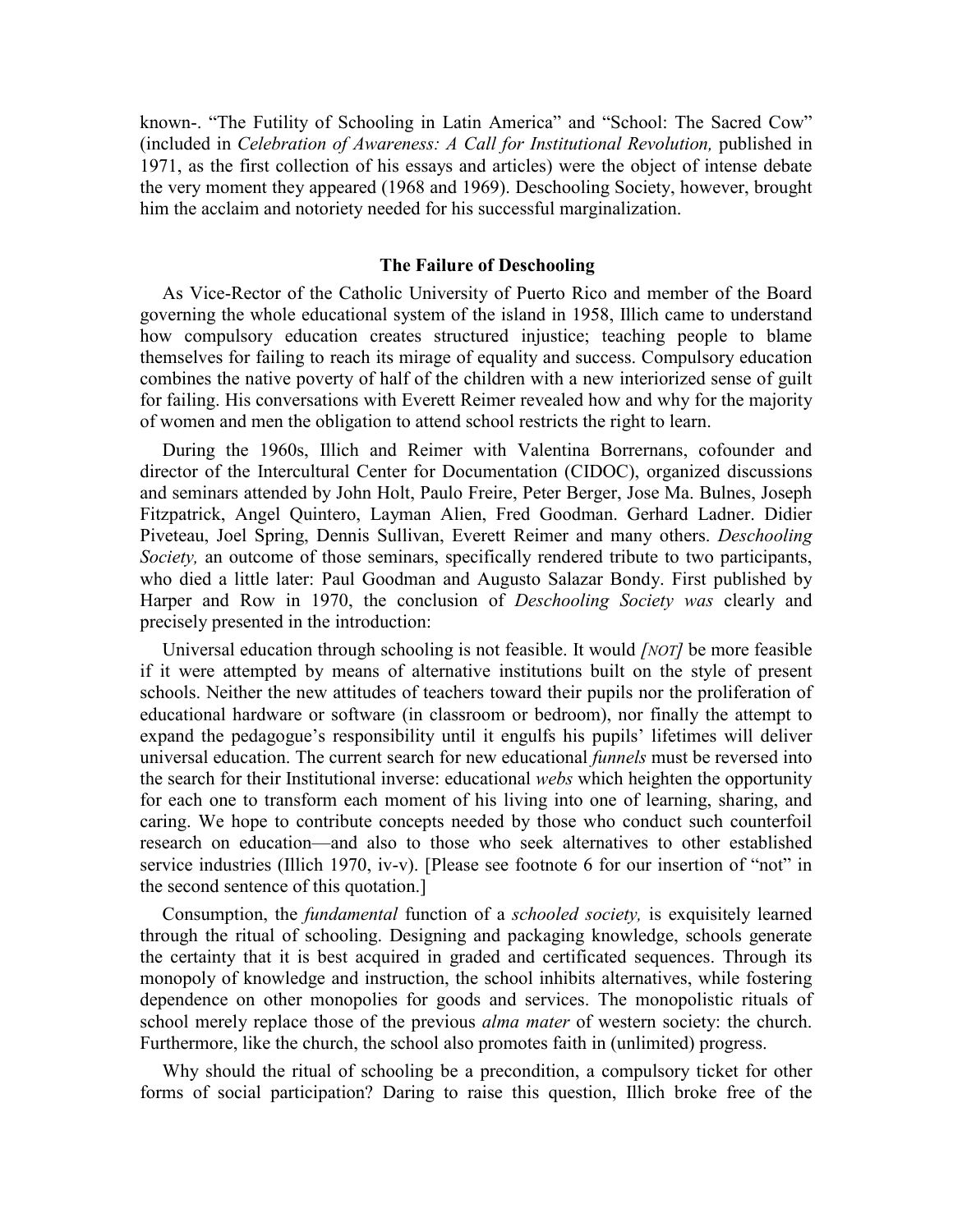educators' walls within which critiques of the educational system remain confined—since respectable educators, radical or other, keep clear of the danger of belling the cat or biting the hand that feeds. Free of career ambitions, autonomous of professional hierarchies, with inimitable candor and bluntness, Illich described the immoralities of the educators' economy: discriminatory in denying the competence and skills of those who do not consume credentials; akin to the Church's denial of grace or salvation to those living outside its confines. Walking with the forthright freedom of those who disestablished the hegemony of the Church; Illich uncovered the importance of liberating learning from the confines of the profession and its expanding empire. In the same vein, Goodman's reformation called for an upheaval of belief that is of religious depth, but that does not involve destroying the common faith, but to purge and reform it. It is evident that, at present, we are not going to give up the mass faith in scientific technology that is the religion of modern times; and yet we cannot continue with it, as it has been perverted. So, I look for a 'New Reformation.' As a corollary, I think that important agents of change will be found among professionals and academics dissenting from the establishment; and this is like the Protestant Reformation (Goodman 1969, xi).

Despite its strong appeal for industrial societies in the early 1970s, educators found it easier to misunderstand the central insight of *Deschooling, Society*. Turning their backs to Illich's evidence of the educational system's counter productivity, reformers launched a new barrage of improvements, equally counterproductive.

Modern institutions, given their incumbent mythmakers' genius, have an embedded capacity to transform their failures into powerful motives for expansion. The more the failures and damages of the school are revealed, the more the funding and new resources allocated to commissions, experiments, and reforms continued to reinforce the institution. Despite the consensus Illich generated about the ills of the educational system, the professional reaction was to ask for more and better education. Ian Lister suffered "the ultimate punishment for [his] deschooling activities—being made a professor of education" {Lister in Illich 1974a, 28). His accounts of the early 1970s reveal dangers in two directions:

dangers of deschooling . . . [and] to deschooling. Deschooling argued for structural changes, and there were many ways of failing to achieve them: by being co-opted as addon alternatives (the conservative pluralist approach) or by being made into fringe activities, operating at the periphery of the system. A further danger lay in encouraging the growth of alternative bureaucracies. . . . The ideas of deschooling could also become defused and diffuse through being accommodated . . . making School Js Dead compulsory reading on the student's book list and deschooling into fodder for courses, essays, and doctoral theses . . . career development (Illich 1974a, 4).

Lister shares his struggles to be sure that most of his energies go in the right direction: "that is the one that will help the human majorities, with whom deschooling has always been concerned" (Illich 1974a, 28).

Deschooling does not and cannot make any sense to the schooled imagination—of Illich's principal readers. This has been amply demonstrated already in all schooled societies. For those well tarried by the rules and laws of the educational system, Illich's conclusions bring to the surface all the fears ''civilized" peoples have of the "savage" and the "wild," walking out of the familiar cave into the vast, abundant, and diverse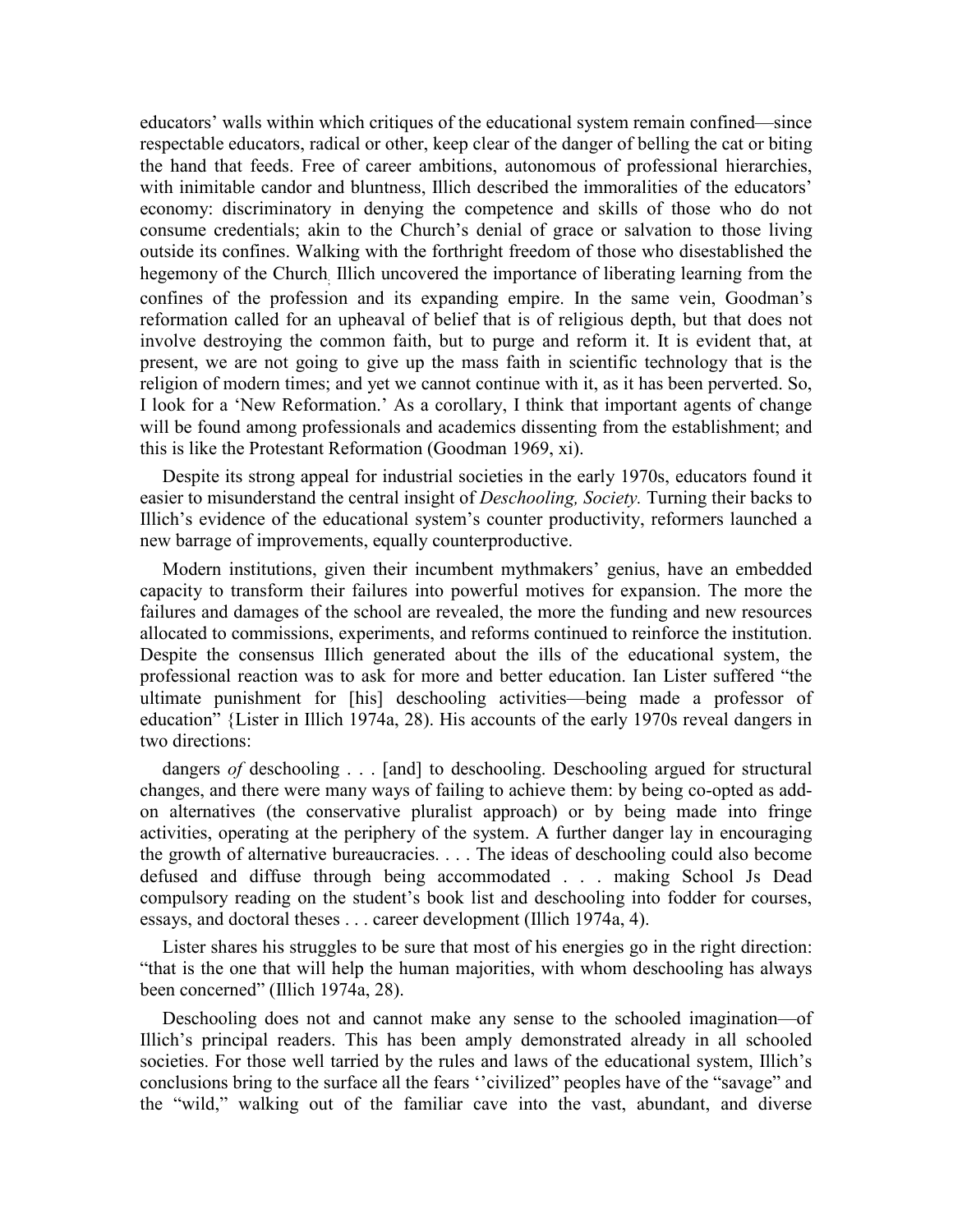pluriverse; where the irrelevance of school skills cannot be hidden; where schooled individual selves—units of definition, distinction and privilege in the educated world must confront the genuine poverty of their lives, their commodified pedagogies.

This challenge continues to be too threatening for most members of the social minorities. Deschooling Society, if and when rarely read today, is taken by professional educators as a personal attack; a source of anguish. How can they deprofessionalize themselves, if the society itself is not turned upside down? How do they have an income? Those reading Illich feel, as Judson Jerome confessed, "furiously paralyzed"; not furious with Illich, "but at the social situation he so lucidly describes"; all too quickly concluding that "not only were (they) unlikely to attain the society he envisages . . . but even without strong desire to get there" (Jerome in Gartner et al. 1973, 104). The idea of deschooling was discussed mainly by professional educators: the experts of the social minorities. Instead of biting the hand that fed them, they offered to beautify it, taming or masking its violence.<sup>*s*</sup> All the "alternatives in education" are escape routes; rationalizing the horror revealed by Illich rather than reducing it; or easier yet, misunderstanding the main conclusions.

It is clearly preposterous to conclude that Deschooling Society calls for closing all schools. Even as an imaginary armchair exercise in the One-Third World, that closure reveals its impossibility. It is as crazy as taking off the tires of a car to make it run smoother and faster. The standard reading of Deschooling Society put the cart before the horse. His critics assumed that Illich was proposing the closure of all schools and universities as a tool for the institutional inversion of industrial society. This reading was deliberately used at times to demonstrate his proposal as unfeasible, reactionary, or plain foolishness. It also fostered counterproductive attempts to square the circle.

Cass Canfield, Harper's president, chose the book's title without recognizing its consequences for misrepresenting Illich's thoughts. The very week in which the book came out, Illich published an article advocating their *disestablishment—which* means not paying public monies for them and not granting any special social privileges to either church- or school-goers; taxing them "so that schooling becomes a luxury object and be recognized as such" (Illich in Hern 1996. viii); making illegal any social practice or ritual that creates, establishes, and anchors "in souls the myth of education," thus presenting what he still considers the main criticism of his own book (Illich in Cayley 1992, 73).

The search for alternative schools, on the other side, could have been stimulated by a critical mistake in the editions of the book. Furthermore, as he later recognized, Illich called for the disestablishment of schools for the sake of improving education. Here lay his mistake. More important than the disestablishment of schools, Illich turned his attention to reversing those trends that make education a pressing need rather than a gift of gratuitous leisure.'711 began to fear that the disestablishment of the educational church would lead to a fanatical revival of many forms of degraded, all encompassing education, making the world into a universal classroom, a global schoolhouse. The more important question became: 'Why do so many people—even ardent critics of schooling—become addicted to education, as to a drug?' (Illich in Hern 1996, viii).

In 1977, observing the ridiculous misunderstandings of Deschooling Society, Illich noted that his description of the undesirable latent functions of compulsory schools (the 'hidden curriculum' of schooling) was being abused not only by the promoters of so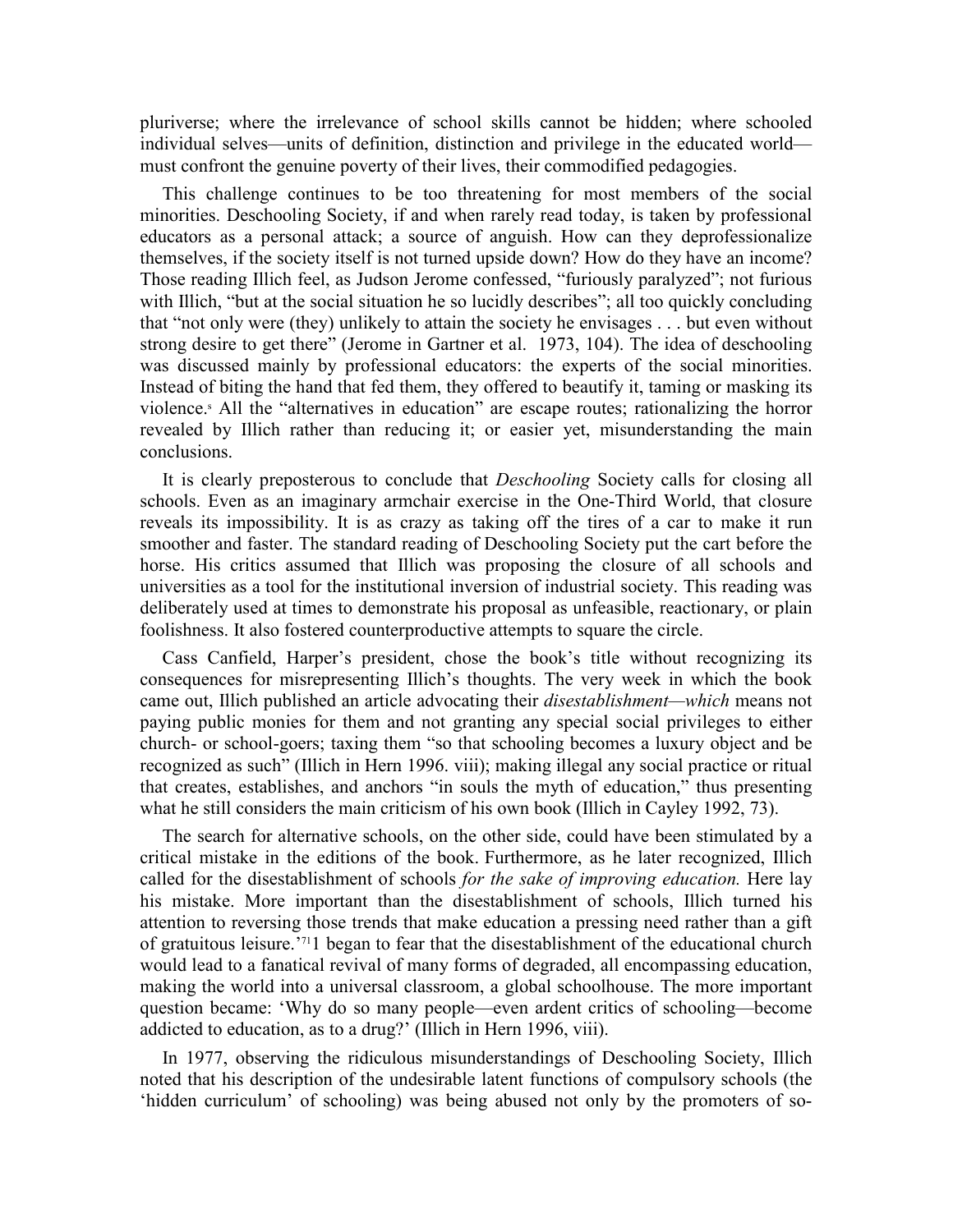called free schools but even more by schoolmasters who were anxious to transmogrify themselves into adult educators (Illich 1977, 68).

These abuses persisted, despite the fact that in mid-1971, "In Lieu of Education" (included in 1977 in his book Toward a History of Needs), insisted that the alternative to the dependence of a society on its schools is not the creation of new devices to make people learn what experts have decided they need to know; rather, it is the creation of a radically new relationship between human beings and their environment. A society committed to high levels of shared learning and personal intercourse, free yet critical, cannot exist unless it sets pedagogically motivated constraints on its institutional and industrial growth (Illich 1977. 68).

Professional growth by this time ensured that the educational function was ''emigrating from the schools and that, increasingly, other forms of compulsory learning would be instituted in modern society" (Illich in Hern 1996, via). The profession proffered this as progress.

A third stage followed Illich's queries into "the historical circumstances under which the very idea of educational needs can arise/' He came to understand education as learning when it takes place under the assumption of scarcity in the means which produce  $it$ " (Illich in Hern 1996, be).

The parting of Freire and Illich is important for grasping this third stage in his philosophical investigations of the substance of education. They met in the early 1960s and became close friends when Illich accepted the tutorship of Dom Helder Camara and was sent by him to talk with Freire. A few years later, Illich had the opportunity to rescue Freire from a Brazilian jail, bring him to Cuernavaca, and publish his first book out of Brazil. *Deschooling Society* refers to the work of Freire's group with admiration.

Their parting of ways occurred when Illich moved beyond the criticism of the system of schooling. Clearly grasping what education does to foster the belief that people need help or "empowerment" (as it is called today) to "gain insights into reality, and have to be helped to prepare for existence or for living," Illich warned of the looming threat of today's compulsory adult education.

This became for me the thing I wanted to analyze very critically. Therefore, despite its good and solid tradition, it was I who moved away from the approach for which Paulo has become the outstanding spokesman during the :60s and early '70s not only in Latin America but all over the world ... I remember Paulo with immense affection, but also as somebody who more and more wanted to save the credibility of educational activities at a time when my main concern had become a questioning of the conditions which shape education in any form, *including conscientization* or psychoanalysis or whatever it might be (Illich in Cayley 1992. 206-207).

In "the pedagogy of the oppressed" Illich saw another turn of the educational screw. Neither interested in improving the educational system nor in shutting down schools, Illich offered evidence that saying "NO" to education was a matter of decency and courage. Educational alternatives or alternative schools simply cover up the fact that the project of education is fundamentally flawed and indecent—despite its Schindlers and Schindlers' lists (Illich 1996, 258-259).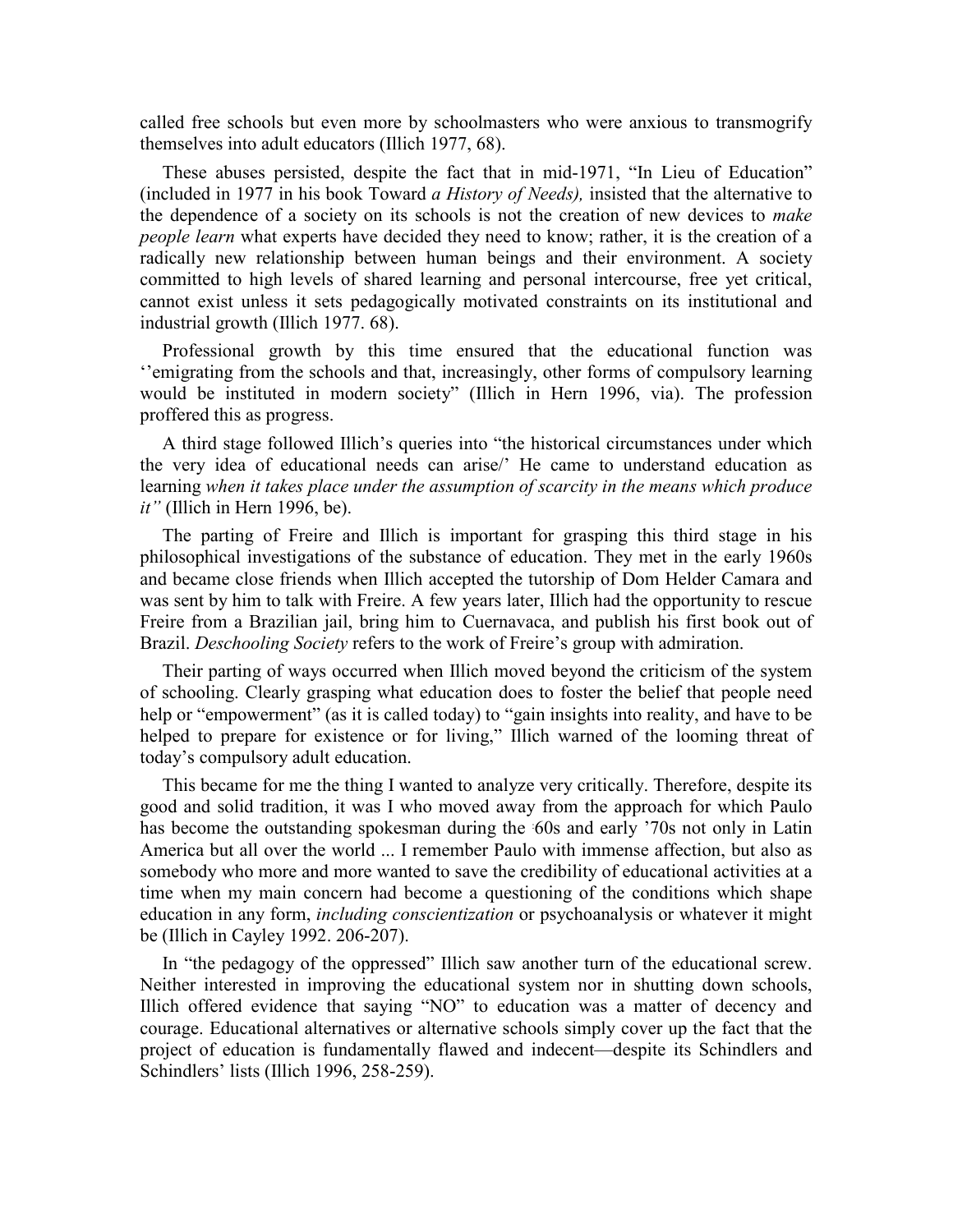Then as now, projects to deschool *this* society are doomed. If and when schooled societies are genuinely modified for freedom and radical democracy, their educational institutions as well as their enterprise of education will crumble—organically.

#### Beyond Deschooling: Education Stood on Its Head

The great majority of all Chicago children who leave school before they graduate are ... slum-bred. By the time they drop out they have been badly mangled in soul and body . . . But these dropouts, in another way, are also privileged because they have learned to fake almost anything, and to see the school system for what it really is: a *worldwide soul*shredder that junks the majority and burdens an elite to govern it (Illich 1996, 258).

A few understood that Illich was not pushing for the closure of schools. Among those who did, some challenged Illich to counter the damage done by his book: the push for more efficient modes of education. Illich pondered how home education can be more efficient; consequently, more horrible.

Years later, Illich recalled this for David Cayley:

John Holt very quickly understood. I could then give up talking about it because he took it over with his newsletter and his association. This was a beautifully monomaniacal guy, someone you occasionally went to see, just to touch him to make certain that he did exist! And there he was with his paperclip on his shirt, strengthening his fingers for playing the cello, which he learned as a man of forty, while you talked with him, a guy who put on a green helmet when he went into the subway so he would not be disturbed and could listen to whatever recording of poetry he wanted to enjoy that day (Illich in Cayley 1992, 209-210).

The "Holt Schools," despite their name, offered resistance to compulsory education. They are not alternative schools; even less do they offer schooling at home. Rather than schooling, they offer legal protection for autonomous initiatives that go beyond education.

John Holt knew well what he was doing. Asked to define education in 1982, he replied:

It is not a word I personally use . . . Different people mean different things with it. One of its assumptions is that learning is an activity which is separate from the rest of life and done best of all when we are not doing anything else and best of all in places where nothing else is done—learning places, places especially constructed for learning. Another assumption is that education is a designed process in which some people do things to other people or get other people to do things which will presumably be for their own good. Education means that some A is doing something to somebody else B.

Pressured by the interviewer, he said:

I don't know of any definition of education that would seem to me to be acceptable. I wrote a book called *Instead* of Education, and what I mean by this title is instead of this designed process which is carried on in specially constructed places under various kinds of bribe and threat. I do not know what single word I would put [in its place]. I would talk about a process in which we become more informed, intelligent, curious, competent, skillful aware by our interaction with the world around us, because of the mainstream of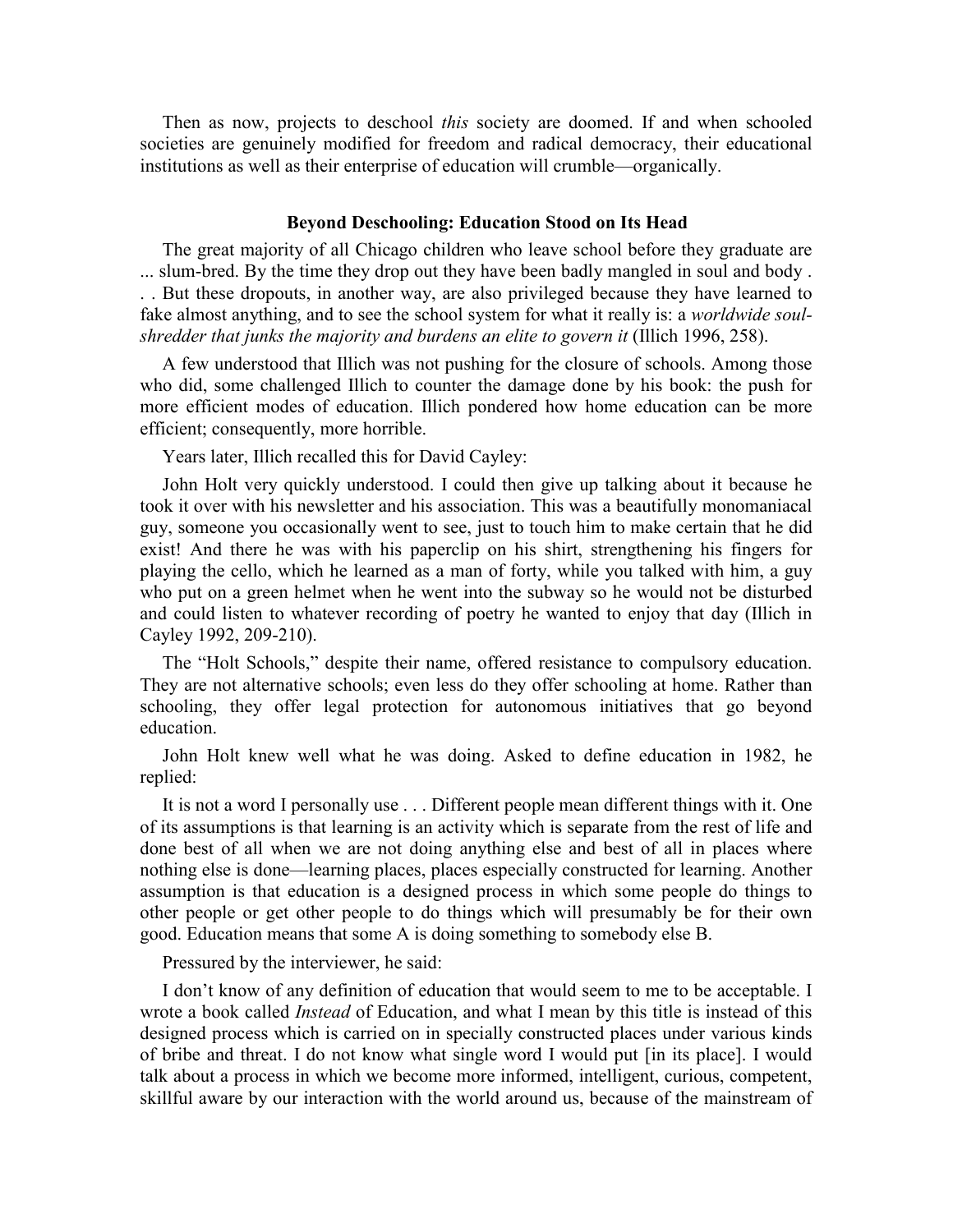life, so to speak. In other words, I learn a great deal, but I do it in the process of living, working, playing, being with friends. There is no division in my life between learning, work, play, etc. These things are alt one. I do not have a word which I could easily put in the place of 'education.' unless it might be 'living' (Palbel 1993. 13-14).

Holt realized that the standard perception of education implied some sort of "treatment." Even self-education is suggestive of a self-administered treatment. Holt and Illich understood that educational treatments at home are a nightmare, more poisonous and dangerous than public schooling; transmogrifying parents into pseudo-professional teachers; contaminating the natural life of the family.

Holt took further steps to heal the rupture between learning and doing created by professional educators (Holt 1965, 1972, 1974).

Not many years ago I began to play the cello. I love the instrument, spend many hours a day playing it, work hard at it and mean someday to play it well. Most people would say that what 1 am doing is 'learning to play the cello.' Our language gives us no other words to say it. But these words carry into our minds the strange idea that there exist two different processes: (1) learning to play the cello; and (2) playing the cello. They imply that I will do the first until I have completed it, at which point I will stop the first process and begin the second; in short, that I will go on 'learning to play' until I 'have learned to play.' and that then I will begin to play.'

Of course, this is nonsense. There are not two processes, but one. We learn to do something by doing it. There is no other way. When we first do something, we probably will not do it well. But if we keep on doing it, have good models to follow and helpful advice if and when we feel we need it, and always do it as well as we can we will do it better. In time, we may do it very well. This process never ends. The finest musicians, dancers, athletes, surgeons, pilots, or whatever they may be, must constantly practice their art or craft. Every day the musicians do their scales, the dancers exercise at the barre and so on. A surgeon I knew would from time to time, when not otherwise bust', tie knots in fine surgical gut with one hand, without looking, just to keep in practice. In that sense, people never stop "learning to do' what they know how to do, no matter how well they do it. They must "learn" every day to do it as well as they can or they will soon do it less well. The principal flutist of the Boston Symphony under Koussevitsky used to say. 'If I miss a day's practice, [ hear the difference; if I miss two days, the conductor hears the difference; if I miss three days, the audience hears the difference' (Holt 1976, 13-14).

Instead of Education concludes with Holt's clear and precise statement: ''Education compulsory schooling, compulsory learning—is a tyranny and a crime against the human mind and spirit. Let all those escape it who can, any way they can" (Holt 1976, 222). Growing Without Schooling, the bulletin he published until his death, still in circulation, is full of stories about those seeking to escape education in the U.S., any way they can . . . and succeeding in the venture.

True, "refusing schools is a real possibility for everyone, which in no way limits a person's options for the future.<sup>1</sup> More and more people are successfully protecting their children from that specific horror. True, "more and more voices are joining the dialogue about deschooling, as the entire system of public schooling becomes increasingly difficult to maintain' (Hern 1996, 36). But their stories illustrate how marginal their efforts remain; how successfully the educational system keeps them at its periphery.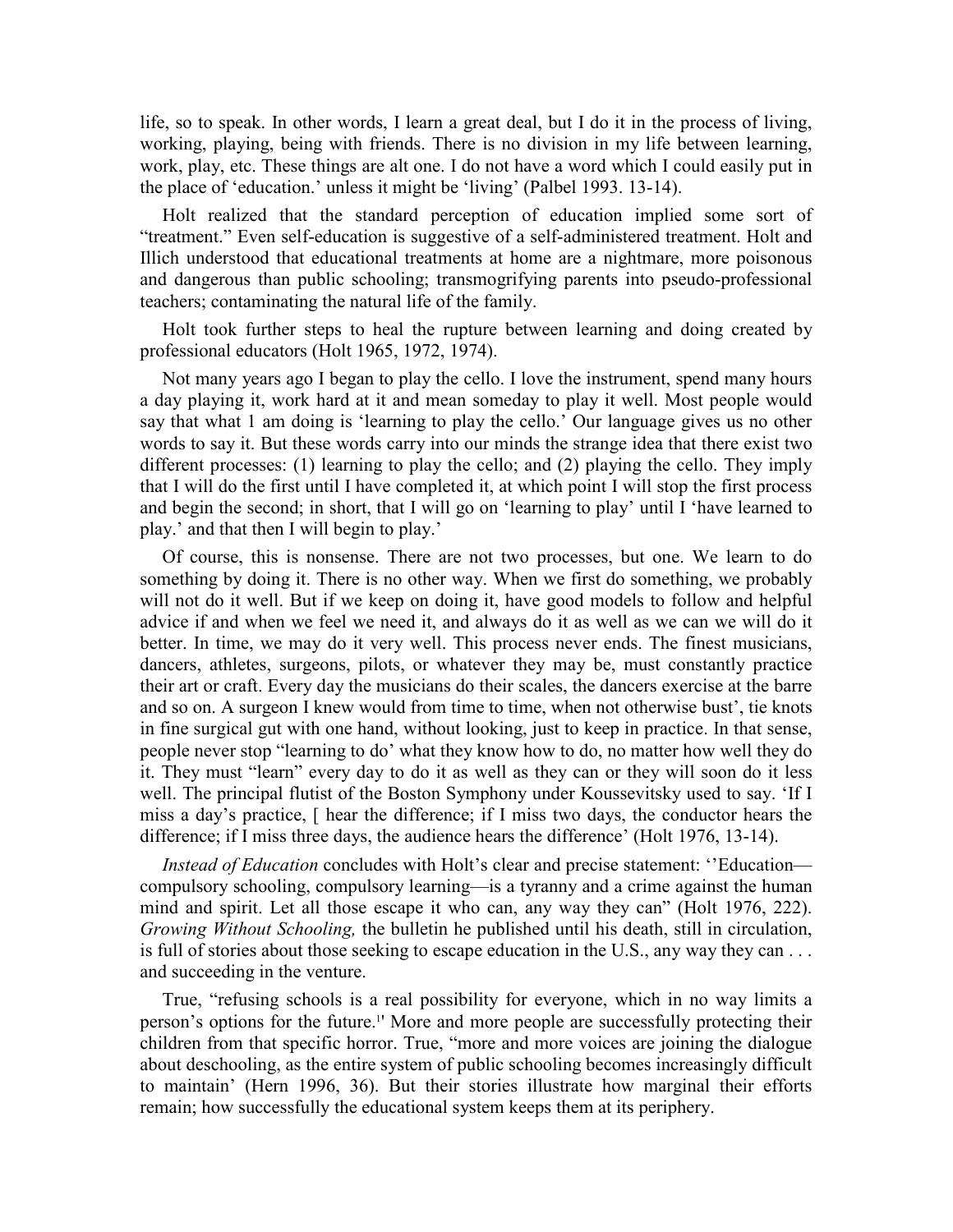We cannot but admire those living and swimming upstream in schooled societies. Their most difficult challenge comes probably from their experiences with deschooled children. What to do with them? The parents who are unable to put their children in the educational cage after becoming aware of its damage, find a social desert for their children outside the home and classroom. They discover themselves unable to continue with their "normal" lives, "to pay the mortgage," if their children are not in a regime of institutionalized learning. And they also find that it is almost impossible for their children to have friends and a "normal life," surrounded as they are by schooled children. If they do not want to raise their children as isolated anomalies, outsiders of the society to which they belong, they cannot "deprive" them of the school.

That is not the case among the social majorities—as we have described earlier on. Villages and barrios, all over the world, successfully resist the modern imposition of childhood. Their children are not deprived of their commons—which increasingly demonstrate the redundancy and counter productivity of the educational system.

### Taming the Horror: Overcoming the Reign of Educated Literacies

There is a spiritual culture and there is another literal culture . . . Alphabet is a false order. The alphabetic order is the biggest spiritual disorder: the disorder you can see in alphabetic dictionaries or literal, more or less encyclopedic, vocabularies which reveal the universal reductionism aspired to by literal culture (Jose Bergamin quoted by Alonso 1996, 243).

If the popular untutored culture disappears, so does the real poetic world. . . . [W]ritten literature [depends] on a background of non-literary experience. But the reverse is not true: genuine oral-popular 'literature' can exist without literacy. If genuine oral-popular literature disappears, so too does the spiritual life (Alonso 1996, 245).

Learning from cradle to grave under the expert instruction of the credentialed graduate, the "civilized," literate, educated, and developed people continue to be fabulously successful in destroying linguistic diversity. With the aid of hundreds of credit hours of canned instruction, the educated of the North speak only 1 percent of the 5,000 languages that survive temporarily on earth.

Those that survive .are threatened by the depredations of progress, development, and education; by national schemes ensuring that the masses and the classes demand education in the mother tongue, with a smattering of bilingualism thrown in, if the State or local school boards are amenable to such suggestions.

Different, decentralized, more hopeful stories thrive at the grassroots.

The illiterate peoples of India still enjoy their lived pluriverse of 1,682 languages alive, spoken, untamed, and wildly variant from one community to the next.

Twenty-three Mayan languages are still spoken in the parts of Guatemala where even the State dictatorship has failed to decimate this existing diversity through its educational system, public or private.

In the province of Oaxaca, in Southern Mexico, where three million live, many different cultures coexist: Amuzgos, Cuicatecos, Chatinos, Chinantecos, Chocholtecos, Chontales, Huaves, Mixes, Mixtecos, Nahuas, Triquis, Zapotecos, and Zoques, as well as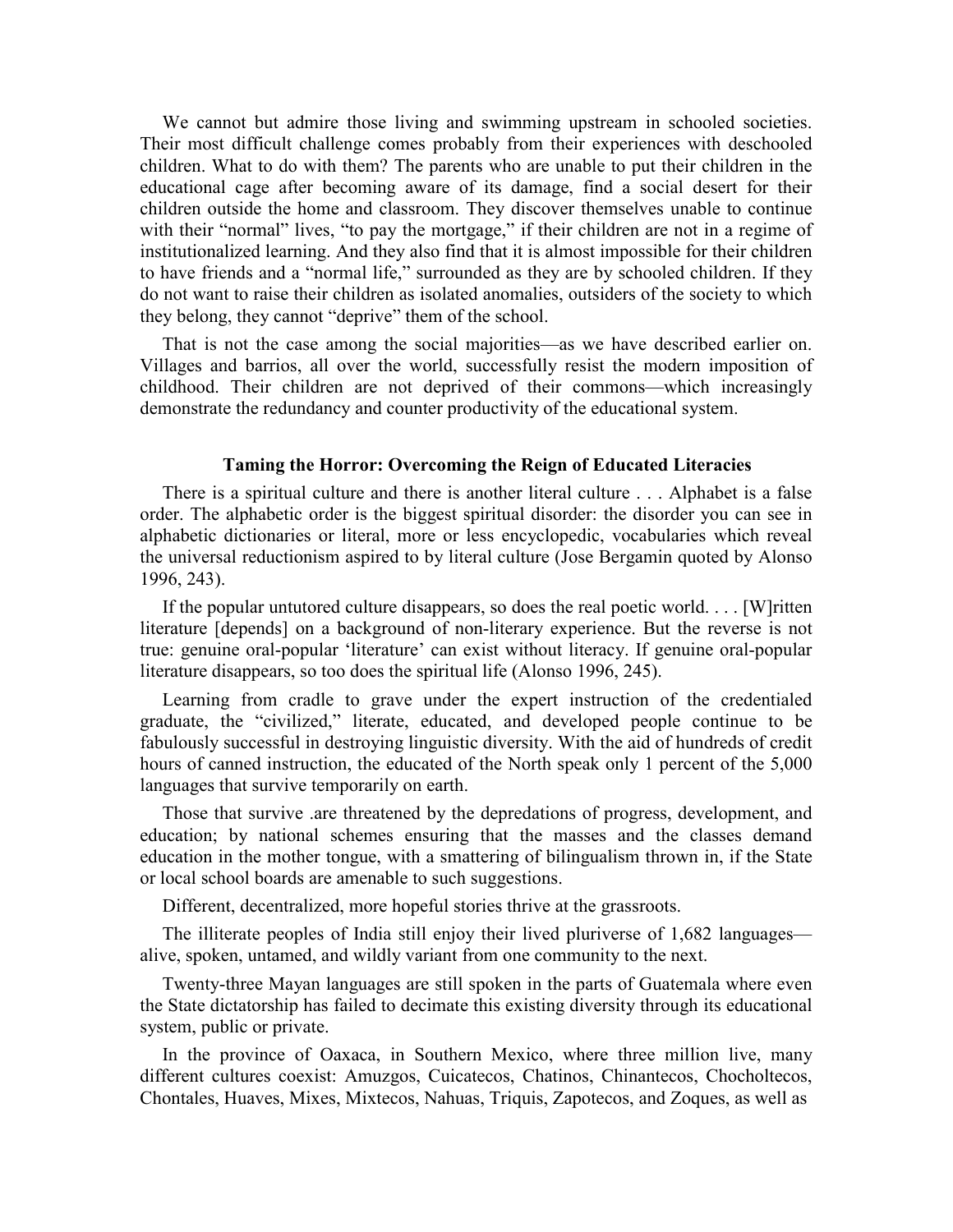Afromexican communities. Each of those peoples speaks their own language and all of them have important variants. Among the Zapotecs, for example, there are clear linguistic differences among those living in the Isthmus of Tehuantepec. in the Sierra de Juarez or in the Central Valleys of Oaxaca. And there are also dialectal differences -from community to community, among the more than 7,000 communities of Oaxaca. (More than 100 variants exist alone among the Zapotecs.)

In desecrated and abused Chiapas, the uneducated enjoy their Tzotzil, Tzeltal, Zoque, Choi, and Tojolabal, despite educational curricula furiously promoting Spanish.

Central America, geographically tiny, keeps 260 languages alive.

In Nigeria, more than 400 languages have been counted.

The poor in non-industrial countries all over the world are polyglot. My friend the goldsmith in Timbuktu sptaks Songhay at home, listens to Bambara on the radio, devotedly and with some understanding says his prayers five times a day in Arabic, gets along in two trade languages on the Souk, converses in passable French that he picked up in the army—and none of these languages was formally taught to him. He did not set out to learn these tongues: each is one style in which he remembers a peculiar set of experiences that fits into the frame of that language (Illich in Cayley 1992, 28-29).

Similarly recounting the linguistic riches of the unlettered. Wolfgang Sachs muses over the fact that a "great number of these languages cling to remote places. They hide out in isolated mountain valleys, far-off islands and inaccessible deserts. Others govern entire continents and connect different peoples into a larger universe" (Sachs 1992 102); the opaque "One World" of centralized, gigantic technologies-including those of Education.

In the pluriverse of Quechua, Aymara, and other peoples in the Peruvian Andes, voices singing of resistance to the linguistic and cultural erosion of education, write of the State's Spanish culture imposed upon them through the schools and other institutions of the national economy:

Five centuries ago there arose among us a terrible plague from whose havoc we have not totally recovered, although we are very near a complete cure . . . The plague has not taken our world away from us nor our convictions, it has not changed our way of being. Even though we often speak in Spanish . . . (Grillo in Apffel Marglin. forthcoming).

But they speak Spanish only with the outsider. Grillo, Rengifo, and other members of PRATEC tell us. With their own people, in the comfort of shared communities, among Insiders, the varying, hybrid tongues of the commons flourish, protected from the rules of expert educated grammarians and their schools, brought in all the way from Spain, where a luxurious pluriverse once flourished.

In the Iberian Peninsula, observes Andoni Alonso, a "huge variety" existed in the Spanish language during the late fifteenth century.

At that time Spanish took different forms in Navarra, Aragon, Extrernadura, Andalucia, and elsewhere, while other languages such as Basque, Galician, and Catalonian co-existed within the country. The Kingdom of Navarra, for instance, was officially bilingual, recognizing both Basque and Spanish as established languages (Alonso 1996, 244).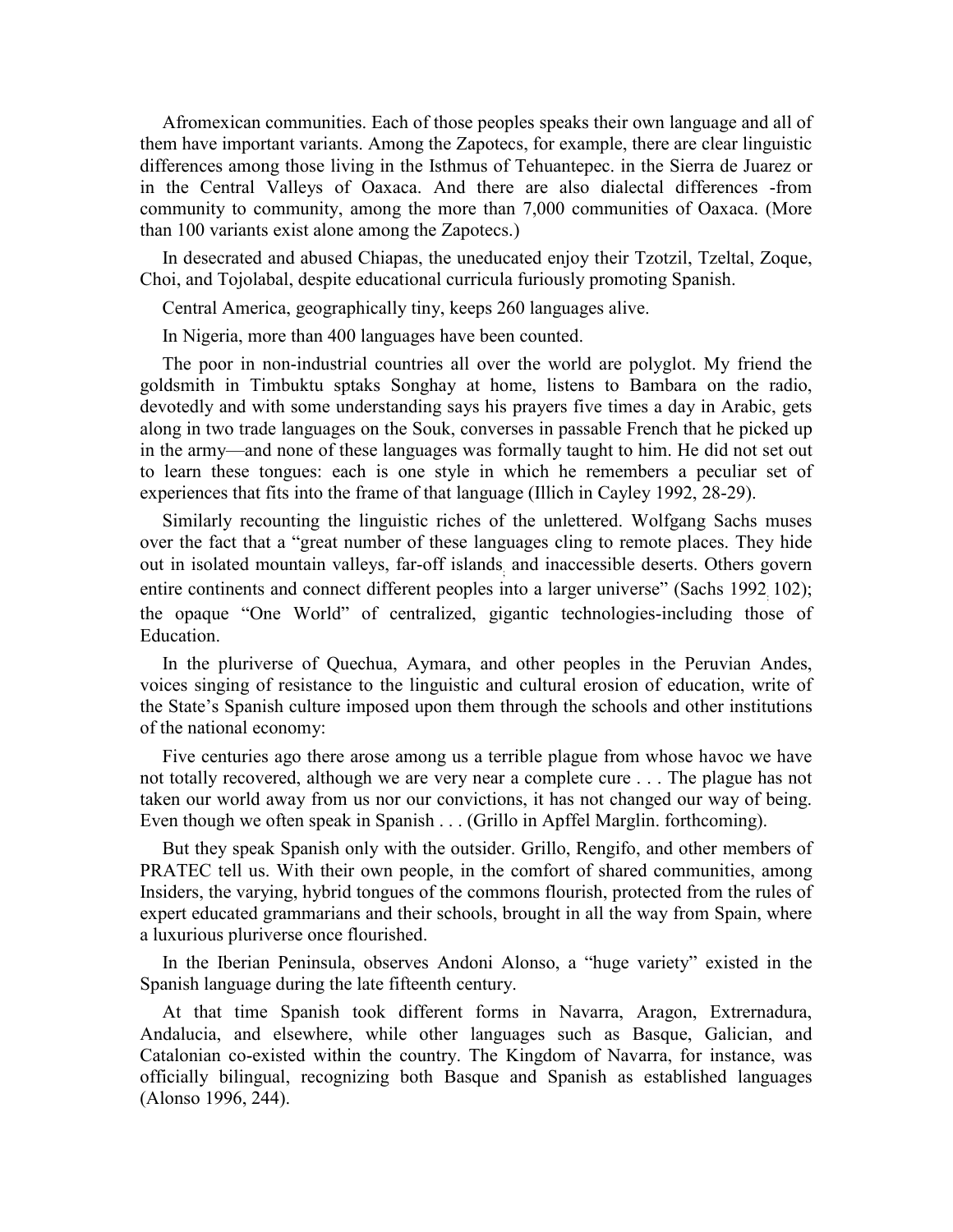This linguistic pluralism was considered "natural" at the time, even by Queen Isabela, despite the *Gramatica CasteUana* (Spanish grammar) dedicated to her by the grammarian Antonio de Nebrija (1444-1522).

Out of this natural "vibrant matrix," Illich's historical voyages uncover, "there gradually precipitated official languages . . . guarded in the national academies of old nations and manufactured in the language institutes of new ones" (Cayley 1992, 29). Nebrija played a critical role in one of the epochs of this history, proposing to Queen Isabela the necessity of unifying "the speech of the country to reinforce the unification of religion and political power that constituted the emergence of the modern European state" (Alonso 1996, 244).

In the same year that Columbus sailed west to his "discoveries," Nebrija proposed to Queen Isabela the importance of engineering "popular edification and administrative control" of the "loose and unruly" speech of her people. The Queen, however, "demurred on the ground that her sovereignty did not extend to the speech of her subjects who were already perfectly in command of their own tongues" (Cayley 1992, 29).

But "it was Nebrija . . . who had the future in his bones" (Cayley 1992, 29). The next logical step in this process of the modern centralization of power created education as a "need" for learning the mother tongue. Perhaps even more important than the discovery of the "New World," this emergent reality of education grounded a new politicaleconomic order. The rest is educational history, promoting the certainty that children should be taught the proper forms of everyday speech, and teachers should be paid to deliver this commodity. Elements of home-grown speech recur, like weeds growing through the cracks in pavement, in the mouths of poets and dropouts, but speech that is designed, packaged, and administered predominates (Cayley 1992, 29-30).

The history of education, like the history of the modern state, tells the tale of languages and customs submerged; of communities and traditions smashed when unacceptable to the State's educators, grammarians, judiciary, and other arms of control and management. Key to progress or modernization, educators and other incumbents of the state continue to be fully implicated in the "colonization and domestication of vernacular speech by standard forms" (Cayley 1992, 28).

Yet other incumbents of these institutions—multicultural educators-are currently promising to unmask and undo the damage done to subjugate the oppressed, the colonized; to make them disappear; to reduce them to the impotence of "cultures of silence."

Despite several centuries of educational management, the uneducated social majorities are not silenced, enjoying their rich "Babel (Panikkar 1995) of tongues in their commons. To speak with educators and other functionaries of national bureaucracies, however, they are forced to enter the world of homo monolingus.

Paul Goodman reminded us (long before Chomsky and other linguists) about the organic and natural ways of learning to speak—minus education:

Kant showed that our intellectual structures come into play spontaneously, by the 'synthetic unity of apperception,' if we are attentive in real situations. They certainly seem to do so when infants learn to speak. The problem of knowing is to have attentive experience, to get people to pay attention, without cramping the unifying play of free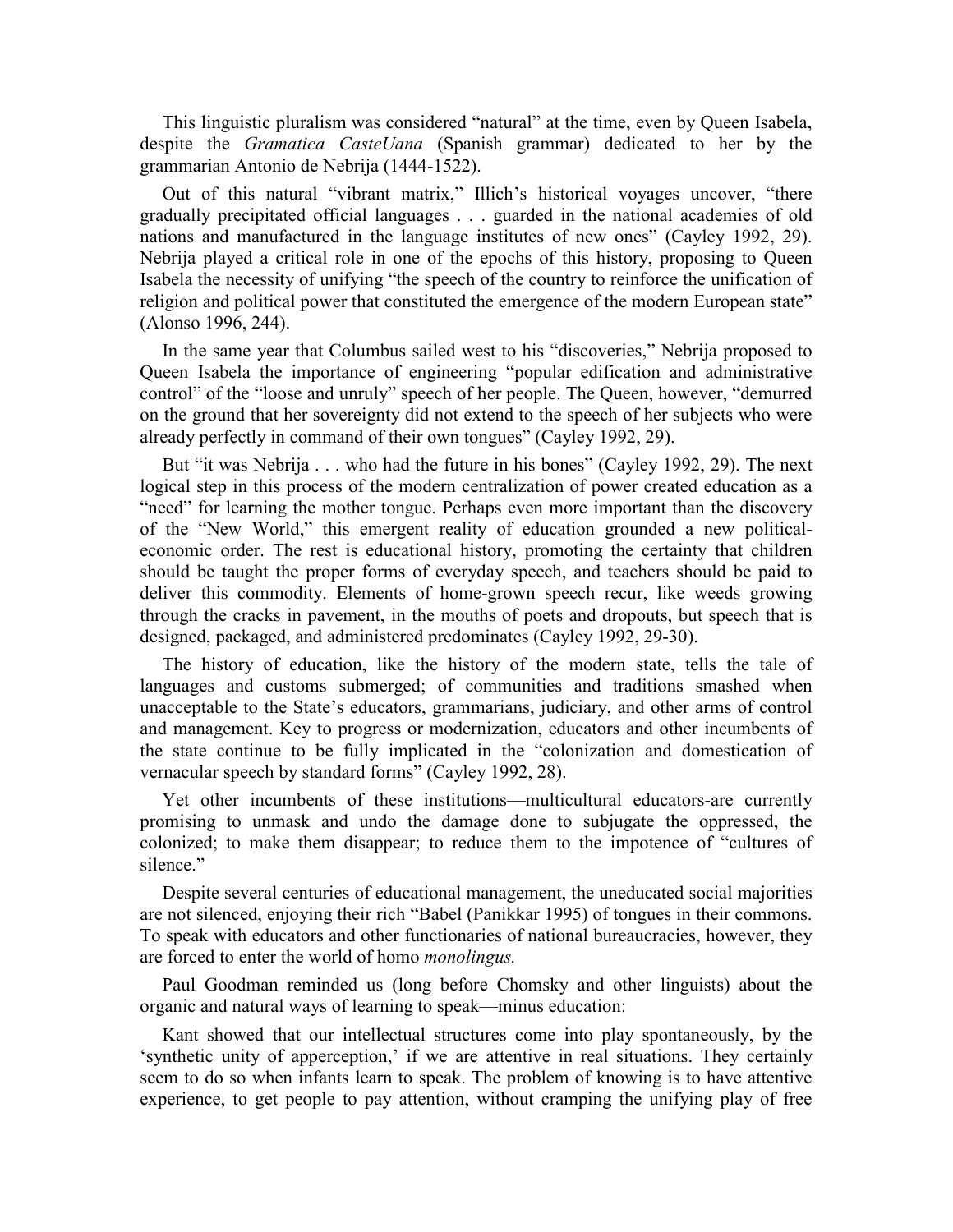intellectual powers. Schools are bad at this. Interesting is really good. On the other hand, according to Kant, to exercise the cognitive faculties abstractly, *ante rem*, in themselves, is precisely superstition, presumptuous theology. He wrote all this in The Critique of Pure Reason, which I would strongly recommend to the Harvard School of Education (Goodman 1969. 80-81).

At the grassroots, the common people live, teach, and learn their tongues, intuitively swimming with such insights. The educated continue to call their knowledge "the superstitions of the illiterate and the uneducated."

### Inverting Pandora's Box

Pandora, the All-Giver ... an Earth goddess in prehistoric matriarchal Greece ... let all ills escape from her amphora (pythos). But she closed the lid before Hope could escape ...

[The] history of modern man begins with the degradation of Pandora's myth ... It is the history of the Promethean endeavor to forge institutions in order to corral each of the rampant ills. It is the history of fading hope and rising expectations (Illich 1971a, 151).

Emil Molt, the owner of the Waldorf Astoria cigarette factory of Stuttgart, who sponsored Rudolf Steiner for founding the first Waldorf School in 1919, wrote that the original purpose of the school was clearly social: to provide the children of the workers and employees the same teaching and education enjoyed by the children of rich families.

There are now about 500 Waldorf or Steiner schools all over the world. Some may receive State support, but most are financially self-sufficient, receiving private support. Highly privileged children attend these schools. Their parents clearly appreciate the privilege—even though not all of them belong to the highest economic strata. Some of them still dream of a society in which all children can attend such schools. But even they recognize that their dream is as unfeasible today as Molt's was in his time.

Despite the prevalence of this realization among the educated, few support Illich's twenty-five-year-old suggestion that education be heavily taxed, along with all luxury objects that discriminate against the underprivileged. Educators continue espousing radical democracy, justice, equality, and excellence as the goal of their project, while enjoying the privileges of the global educational system, designed to spew and vomit out millions of Ds; dropouts, and failures while providing to a few a socially recognized certificate—a *patente de corso*. This legitimizes the As and other "successes" in their disposition to impose, control and oppress, for consuming at the expense of the majorities they doom to the life of failures.

If education still has a concrete meaning, it is a conscious attempt to turn one into ''something"—Tolstoy observed. That "something" is increasingly a specific ability to produce the "useful things" of industrial society. What is frequently forgotten, as Marx warned, is that they want production to be limited to "useful things," but they forget that the production of too many *useful* things results in too many useless people.

We are already living in the era marking the overproduction of useless people. The Director-General of the World Labor Organization recently declared that feeding faith in future full employment—in rich and poor countries alike—is a most objectionable creation of false expectations. There was a time when schools operated as training centers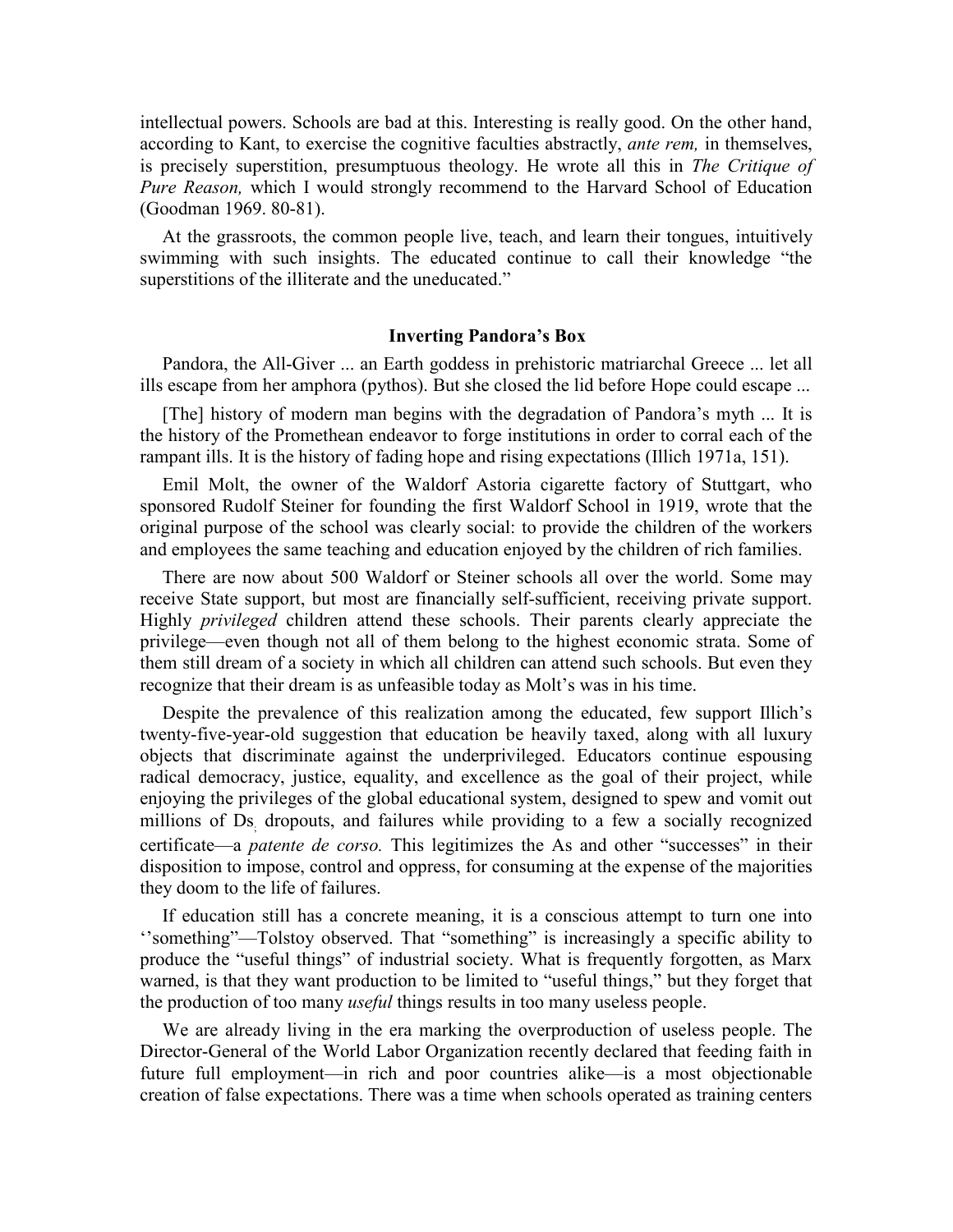for industry, qualifying people for the labor market. Today, on the contrary, they are institutional means for preventing people, as long as possible, from entering that market. The university's programmed obsolescence becomes shorter every year; and only a minority of graduates will ever find work in their field of study.

Recognizing the current predicament of the educational system, some educators feel the need to save the school by redefining its purpose (Postman 1996). Others see in The End of School (Leonard 1992) fresh opportunities for finding innovative teaching and learning, leading out of the contemporary institutional morass. For those weary in body and soul with "narration sickness," with the "necrophilia" of "banking education" (Freire 1993), finally there is light at the end of the dismal, dark education tunnel:

School as we know it is doomed. And every attempt to improve—but fundamentally preserve—the present system will only prolong its death throes and add immeasurably to its costs, both financial and social. By the year 2020, if we are to survive as a democratic society, our children will have to learn in a variety of new ways, some of them already on the drawing board, some unforeseen. None of them will involve a teacher in the front of a classroom presenting information to twenty or thirty children seated in desks (Leonard 1992, 24).

Given that the "time has come to recognize that school is not the solution . . . (but) the problem," Leonard builds boldly on ideals articulated by Dewey or Freire: "The effectiveness of any learning experience," he says, "depends on the frequency, variety, quality, and intensity of the interaction of the learner." Given that fundamental fact of learning, "we must empower our educators to create interactive learning environments, rather than merely presenting information to passive students" (Leonard 1992, 26).

Leonard suggests: "Recent developments in computerized interactive multimedia can take us considerably further." He mentions George Lucas and others who show that "contemporary electronic technology, used not as an adjunct to the conventional classroom but as something entirely new, inspires cooperation, encourages learning teams, and builds student confidence . . . Moreover, this technology can join students with a whole universe of information, allowing them to reach out to other learners and teachers all across the United States and overseas and to link up with data bases that eventually will contain a goodly chunk of all human knowledge." Describing some "advanced experiences," he concludes: "The end of school could mean the beginning of an education that would tap the potential of all our children, and immeasurably increase individual fulfillment and national success as we enter a new millennium" (Leonard 1992, 28).

Five years after its publication, Leonard's article is obsolete; his technological dream a fact: multiplying millions already "communicate" and interact on the Web without the obstruction of instruction from a single schoolmaster. In fact so redundant is the familiar instructor, pedagogue, or information dispenser that there are specific instructions available for that increasingly rare moment: "when you need to contact a human." The adept surfer on the Web could learn without ever "contacting a human." [Those desperately seeking Susan and others, however, are equally free to spend most hours of their daily life "contacting humans" through the Web.] The president of IBM proudly revealed that 45 millions learned the complex skills of handling their PCs on their own or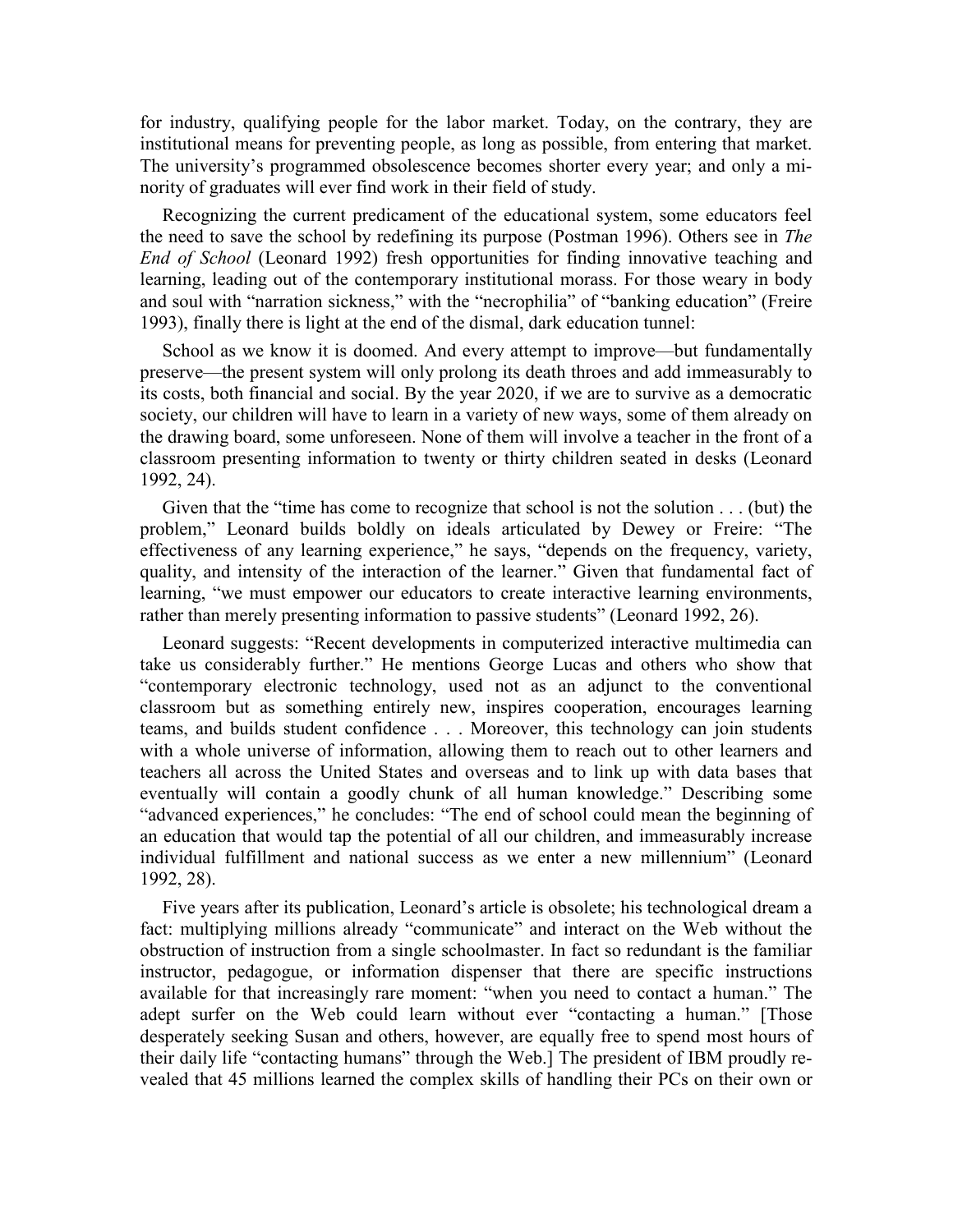with the help of friends (on or off the Web). Neither school nor formal training was necessary.

The specter looming menacingly behind the facade of these supposedly democratizing teaching and learning technologies extends once more the iron grip of the Establishment: the "intellectual property rights regime" (one of the main battles fought in GATT-WTO); "in essence a policy by which pharmaceutical, agricultural, biogenetic. and computer software transnational companies are allowed to privatize, enclose, monopolize the cultural wealth of the planet—so that no shred of information and knowledge can 'ideally<sup>1</sup> be acquired without passing through monetary exchange, and without a toll being paid by the purchasers to these companies" (Caffentzis 1997, 15). The conglomerates of corporations and governments are trying to ensure "property rights" on each and every kind of "knowledge"—including the diverse uses of the indigenous *neem* tree, haldi, or amla used for centuries by the peoples of India to heal, enjoy well-being, or deal with termites and other "pests." "Knowledge consumers" on the Web are vying to become "knowledge capitalists," spreading information so liberally among all races, classes, and genders that they elude ATT and its 1,500,000 stakeholders.

Two contradictory analyses of the boldest, sharpest, and the best of the technological system are summarized here. On the one side, we are offered promises of perfect democracy: with access for everyone, to everything, for almost nothing. On the other side, the Orwellian concentration of money and power—totalitarian and antidemocratic. The new education/communication/teaching/learning technologies reveal the nature of economic society and its technological system-including its educational technologies (Ellul 1964, 1980). The illusion of democratic access to "knowledge," hides the reality of its undemocratic privatization; just as the illusion of equality hides brutal injustice; or the illusion of suffrage hides the concentration of political power by self-appointed elite; while the illusion of the "sovereignty of the consumer" hides the corporate control of peoples' lives.

State-of-the-art educational technologies of professionals driven by the prospect of new monopolies over "knowledge stock" provokes remembrance of Illich's classic metaphor for contemporary knowledge as the excrement of our mind which can be put together in a heap, or into place? called scientific research institutions, where scientists are responsible for making it grow at a certain percentage every year. It is then marketed, channeled through the education system and consumed, incorporated, interiorized by socalled students who are really knowledge consumers or knowledge capitalists. They get knowledge stock-holding certificates (Illich in Kumar 1980, 86-87).

In the new era of information consumption, the dreaded certification analyzed by Illich may soon be redundant; its place occupied by the intellectual property rights regime in which people "are forced to pay in order to use their own knowledge. For the products now patented by transnational companies are often nothing more than 'high tech versions of a seed, plant, organism, chemical, or drug only found naturally in the same 'low tech, low wage' country that now has to pay for it." Payments to knowledge capitalists must be made—even if the product's use "was discovered by the indigenous people of that very same country." Thus, "the unequal exchange, first defined for non-intellectual products by Arghiri Emmanuel in the '60s, could not be more complete and perverse than it is in this new form" (Caffentzis 1997, 18).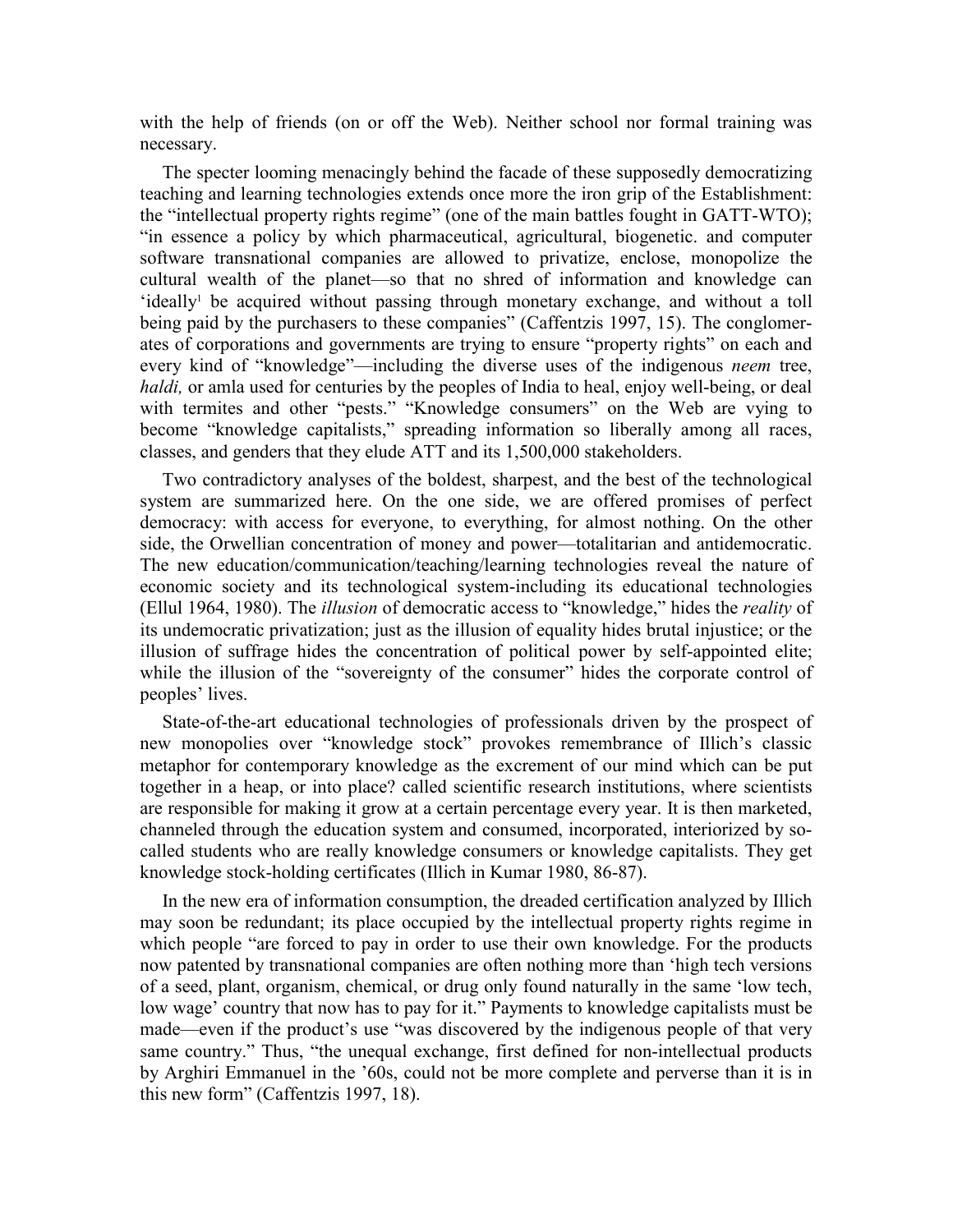These latest modes of oppression are sparking off movements, particularly in the Third World, to halt this "conspiracy." Those movements are doomed to counter productivity by asking, as some groups already do, for the extension of intellectual property protection to the peoples or countries whose "knowledge" is now being patented. There is no decent alternative, it seems to us, but the total and complete abrogation of all such "rights" including the latest western obscenity of developed and educated peoples called the "protection" of life-forms.

The notion of "knowledge" implicit in the current trends increasingly involves stealing from the pluriverse of learning and knowing—incarnated, specific, rooted, necessarily vernacular (consequently unique and diverse} forms of relationship between women and men, and between them and their living cosmos. "It is fortunate," argue the Peruvian incarnated intellectuals, "that knowledge is not pan-cultural" (Grille in Apffel Marglin, forthcoming). And they add:

[I]n the individualistic and highly competitive environment in which people of the modern West live, ... the acquisition of knowledge is seen as the achievement of a highly profitable investment, as a way to build a career. [P]eople are suddenly caught involuntarily in a runaway zeal ... in the addiction to competition for competition's sake . . . and that once in it 'one forgets to live' (Grille in Apffel Marglin. forthcoming}.

In such contexts, "love and friendship could be limitations or obstacles that hurt one's chances for career promotion" (Grille in Apffel Marglin, forthcoming).

Reduced to a specific kind of "excrement of our minds," the knowledge of the educated continues to be a commodity, bought and sold on the market. The school was, of course, the institution that operated that reduction in a massive scale; it "educated" people to first accept and now globally market this contemporary horror.

Resistance to the universal classroom has emerged everywhere. Neo-Luddites protecting the text from its massacre by the screen are now being joined by those protecting the conventional classroom against this assault. Conventional educators argue for the old, personal relation between the teachers and the students; presenting strong and good arguments against the risks of losing "human connections" in the new scheme of things.

They are naming something that seems to them intolerable. They abhor this new twist to the economic relations that are already pervasive among and between homo educandus- while still idealizing education and the ideals of the educated person, failing to see that the universal classroom, now technically implemented, has inverted Pandora's myth. This inversion abandons all hope, while attempting to keep, control, or corral all human ills (Illich 1970).

### Living Without Schools or Education

Though there are machines that can work ten to a hundred times faster than man, they are not needed. The people take death seriously and do not travel far. Though they have boats and carriages, no one uses them. Though they have armor and weapons, no one displays them. [The people) return to the knotting of rope in place of writing. Their food is plain and good, their clothes fine but simple, their homes secure; they are happy in their ways (Lao Tzu, Too Te Ching).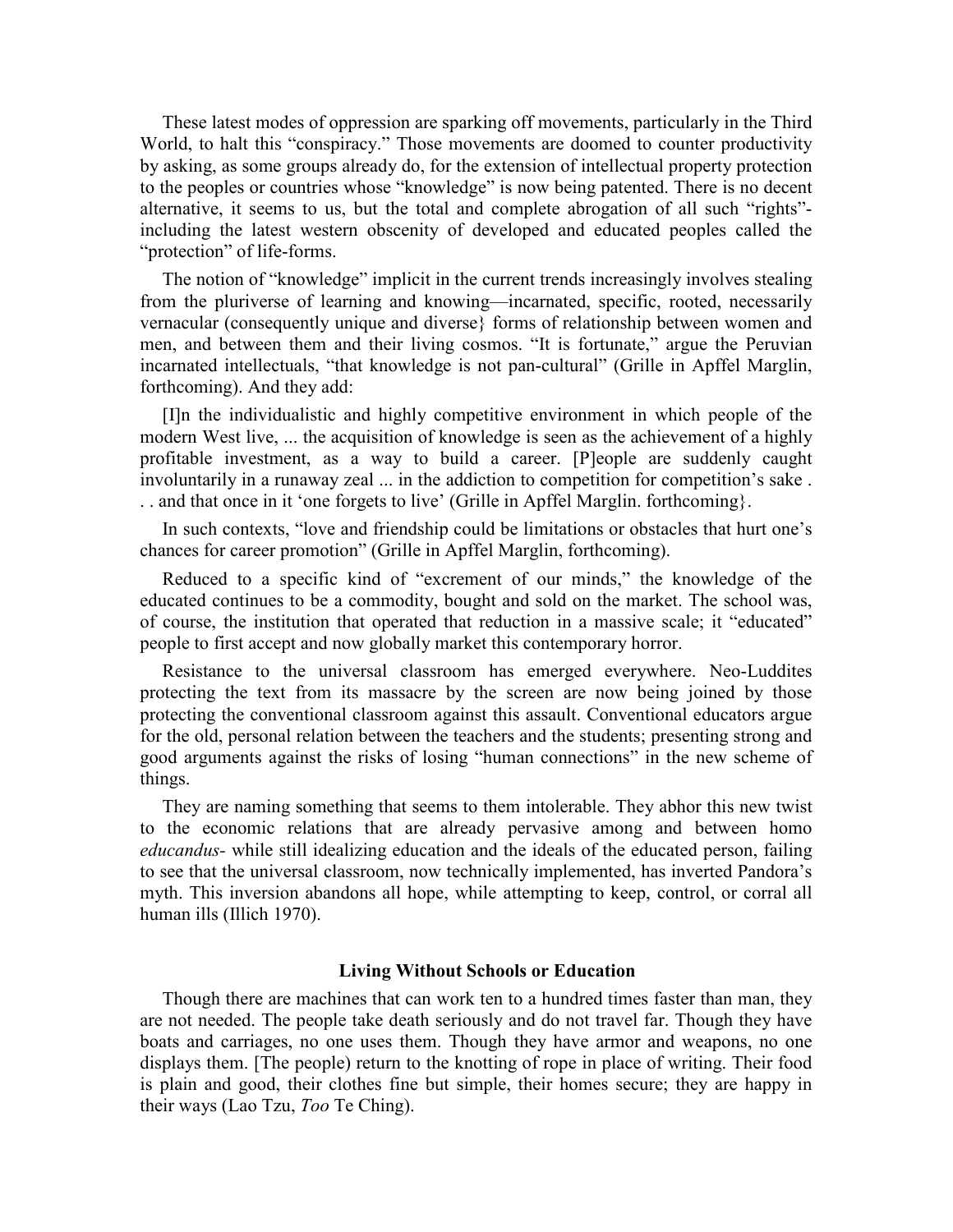[W]e can set the conditions for a new era in which technology would be used to make society more simple and transparent, so that all men could once again know the facts and use the tools that shape their lives. In short, we can disestablish schools or we can deschool culture (Illich 1977, 70).

Its enchantment and mystique for transforming frogs into princes and princesses now thoroughly deconstructed, the educational system continues postponing its disestablishment in the societies of the schooled and the developed; replacing expectations and needs of Promethean Man for the *hopefulness* and *sufficiency* of Pandora and her husband Epimetheus.

Illich's call for institutional inversion is echoed at the grassroots, among the illiterate social majorities, sick and tired of suffering policies promising development and progress, masterminded by educators, economists, manpower planners, and other professionals.

Meditating on the perspective of the dropouts—persons and cultures—who fail to function with the modern Rs (the Bill Gates, Apple and IBM's [un]Holy Trinity insist that these be learned on the screen), preferring their spoken words to those written by the educated, we see whole worlds opening up to Illich's authentic alternatives TO education; TO schooled knowledge; TO the classroom; TO the institutionalized modes of learning and teaching destructive of the lived pluriverse.

Rendering transparent the illusions and damage perpetrated by all modern institutions—including education—Illich calls for "institutional inversion." His Celebration of Awareness offers an invitation to all those "unwilling to be constrained by the apparently all-determining forces and structures of the industrial age ... of privilege and license" (Illich 1971a, 17).

Three decades ago, Illich was fully aware that his call would create major confrontations with contemporary systems. "Let us join together joyfully," he said, at the time of the March to the Pentagon, "to celebrate our awareness that we can make our life today the shape of tomorrow's future" (Illich 1971a, 18). Illich's "institutional revolution" continues to be misunderstood: associated with the seizure of power.

Seeking to understand and undertake the "institutional inversion" he calls for, we are reminded of Foucault's warning: "Do not become enamored of power"; preceded by his call:

Withdraw allegiance from the old categories of the Negative (law, limit, castration, lack, lacuna), which Western thought has so long held sacred as a form of power and an access to reality. Prefer what is positive and multiple, difference over uniformity, flows over unities, mobile arrangements over systems. Believe that what is productive is not sedentary but nomadic (Foucault 1983, xiii).

"Institutional inversions" are being borne by extended political coalitions of those already de-institutionalized or damaged by the institutions of industrial societies: the dropouts, the unemployed, and many others either excluded or no longer clamoring for their re-institutionalization. The *conditio sine qua* non of their struggle is not sour grapes but the critical distance needed to see beyond them to better alternatives for living as learning. While still employed by such institutions, some people are joining such coalitions for institutional inversion.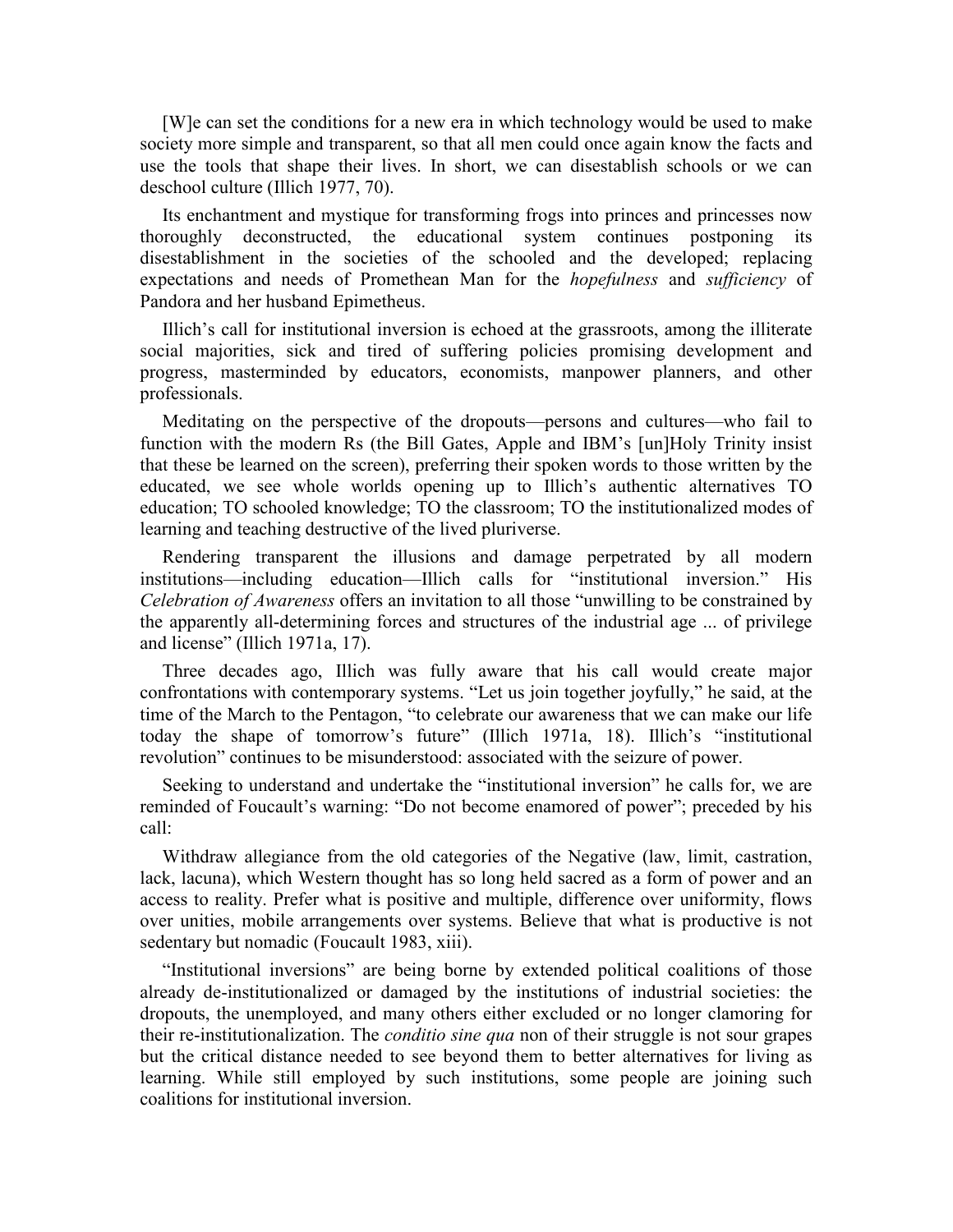Our hope for a world beyond education rests with all the *cultures* that have remained outside the school and other jails of the technological system (Ellul 1964, 1980); cultures that are still alive and flourishing in spite of the pressures, restrictions, and burdens imposed on them by it. They protect themselves with their inbuilt barriers against educators' assumptions of scarce means for the production and consumption of knowledge. They enjoy the affluence of living in ways which are not disconnected from learning by doing. The cultures of resistance and liberation do not disconnect people from the things with which learning occurs; and neither do they dismember their communities through educators' myths of mobility.

Solidarities with the dropout cultures call for establishing limits to the educational system. Their commons are protected through marginalizing the mainstream institutions: all of which create scarcity in every aspect of daily life. This marginalization has nothing to do with depriving people of school; especially not those who lack the interest or motivation to learn to survive without educational institutions. We hope, by placing limits on schooling and all the other institutions of the modern era, that those fully immersed in the institutions of the Center will in time be able td see with their own eyes the alternatives at the margins. Those who see may then create their own paths of liberation.

The challenge of living the good life without education is intuitively grasped and understood by those whose common sense has not been drowned or buried under the barrage of information prized by the proud owners of information technologies; by those who still have unschooled cultures. From them we have learned to learn without bells and bell curves, without credentials, textbooks, chalkboards, and the "overwhelming perverse institutional logic that "dumbs down" all those who come under its sway. With them we have learned to free our imaginations from the clutches of classroom information; to recover our common sense before it was extinguished by under use or denigration. For they know in their hands, their eyes, and in all their other senses what it is to learn without packaged instruction. The people at the grassroots have not forgotten the skills required to live and flourish outside the academic "cave"—with its shadows, its dark doubts that are mistaken to be liberatory or emancipatory certainties.

We celebrate in this book not only the courageous attempts of the homeschoolers and the deschoolers—going upstream in schooled societies; but, even more so the extended, massive reactions among the social majorities- True, they are ignorant of Holt's or Illich's writings and initiatives. However, their children are growing without education and have been able to translate that condition, suffered for a long time as a lack, into opportunities for the dignified and joyful regeneration of commons. It is from the unlettered and the untutored beyond the margins of mainstream institutions that we have learned to recover, remember, and reread the books that professional educators prefer to forget; that do not serve well any professional career today. Obviously, the social majorities do not read these books. They have little reason to do so. These books were not written for them. For common men and women today, as in the past, continue to enjoy the common sense, the ordinary arts of living and dying (without technological dependencies) celebrated in these books, lying in the forgotten corners of the academy.

Coalitions of refuseniks are emerging in ways that the mainstream finds more difficult to put down or to ignore as the ways of the ignorant. Illich's insights are being sensed by those who have never belonged to the Centers falling apart. Perhaps it is not incidental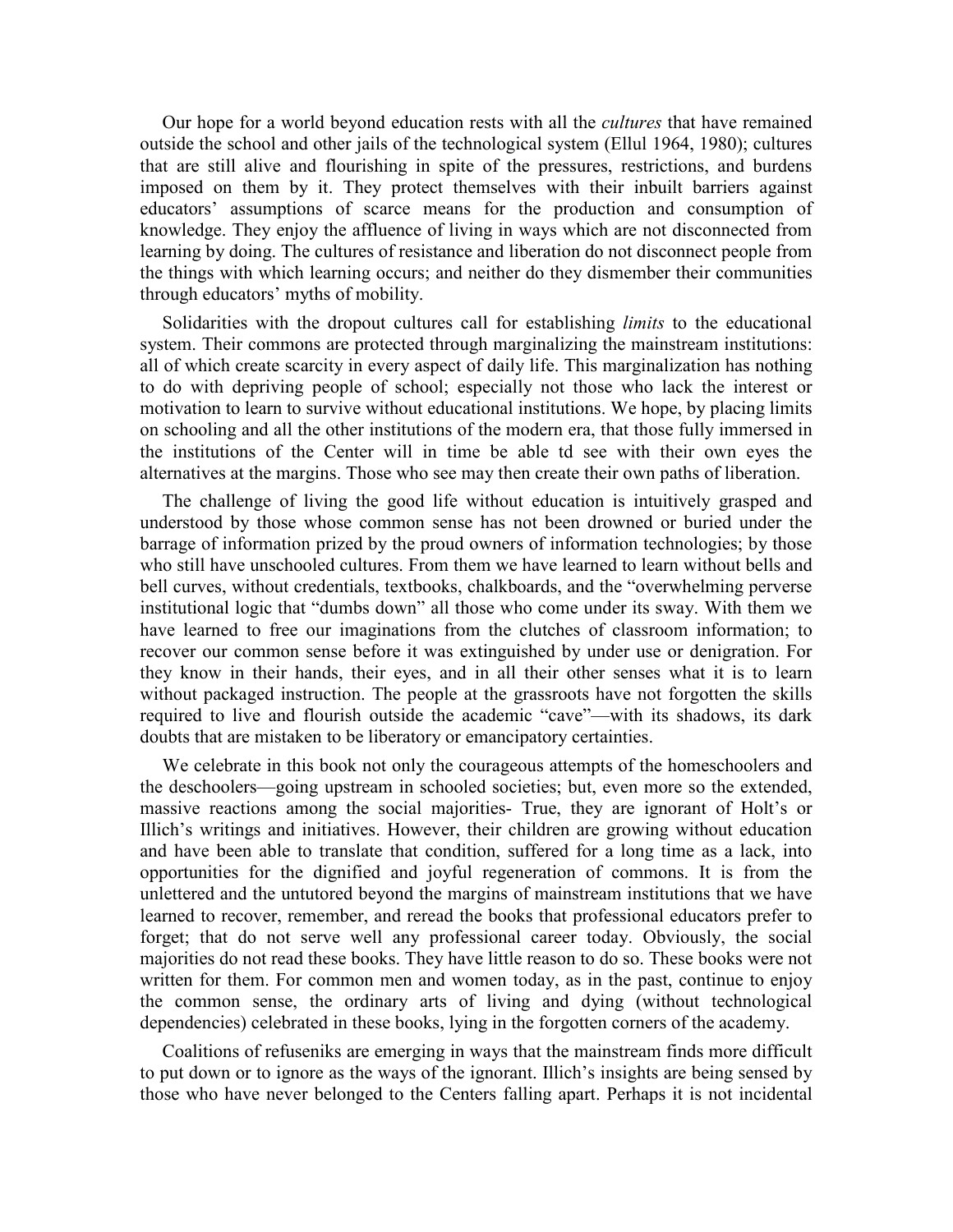that Illich's reflections started in Puerto Rico: "How do you make human beings—these Puerto Rican *jibaritos* with whom 1 was dealing—human resources?" (Cayley 1992, 61) His work increasingly challenged what was being done to "develop" these so-called ''underdeveloped'' peoples. Long before his readers could comprehend him, Illich began insisting that "underdeveloped" peoples are in a better place to tame the horror—a task experienced as either impossible or an immense sacrifice by the people of the "developed" world.

The Third World has a crucial responsibility in the liberation of the world from their idols of progress, efficiency, the GNR its masses are still not trapped in the habit of consuming, and specially the consumption of services. Most of the people still heal and settle and teach each other . . . The Third World could open the way in the search of a style to learn for living, a style which will be the preparation of men for satisfying authentic needs in a genuinely human context. No doubt, those nations could illuminate the way for a world as developed as it is decadent (Illich 1974b, 45).

Next to the frustrating experiences of deschoolers in the North are the different ventures of the social majorities, revealing to themselves and to others their growing new awareness of the road to nowhere built by the schooled. Before being "fully developed"—that is, before becoming fully "institutionalized," educated, empowered, or conscientized—they are seeing through the myths of development that their own Third World political and intellectual elites are imposing upon them through forging multinational and international alliances, increasingly obsessed with catching up (as Illich predicted) rather than trying alternatives to Truman's project of global development.

The initiatives now being taken by the people at the grassroots are opposing, first and foremost, those elites. They are turning a bad thing into a good thing: using their marginalization as the context for creating new opportunities; transforming their conditions as the desperate, the passive left-overs, the dropouts, into becoming active and creative refuseniks; transforming their unfulfillable demand for education and other economic goods and services into a new awareness of the false promises of development or progress. They are recognizing and celebrating the reliability of their own traditions to achieve their cultural ideals of a good life.

We would not describe what is happening at the grassroots as the deschooling of society. Of course, sharing the hopes of the people in their struggles to protect their new commons through extended coalitions, we also nourish the hope of reaching that point where there will occur the inversion of all the oppressive institutions. We join those who also hope that in the new era, schools will become a relic of times past; monuments of a dark age examined with an archeological gaze by scholars studying the rise and fall of modernity.

Marginalized by the educational establishment and the industrial world as the ravings of a crank, Illich's wisdom already has immediate practical uses in the "marginal" world: the Two-Thirds World seeking to protect itself from its continued exploitation by the One-Third world. For Illich observes that

[a] deschooled society . . . would rely on the autonomous and self-adjusting use of components and tools. It would encourage trust in personal experience and the rise of transitory and dispersed associations in which decisions are made by those directly affected, and in which common purpose frequently emerges only in the very instance of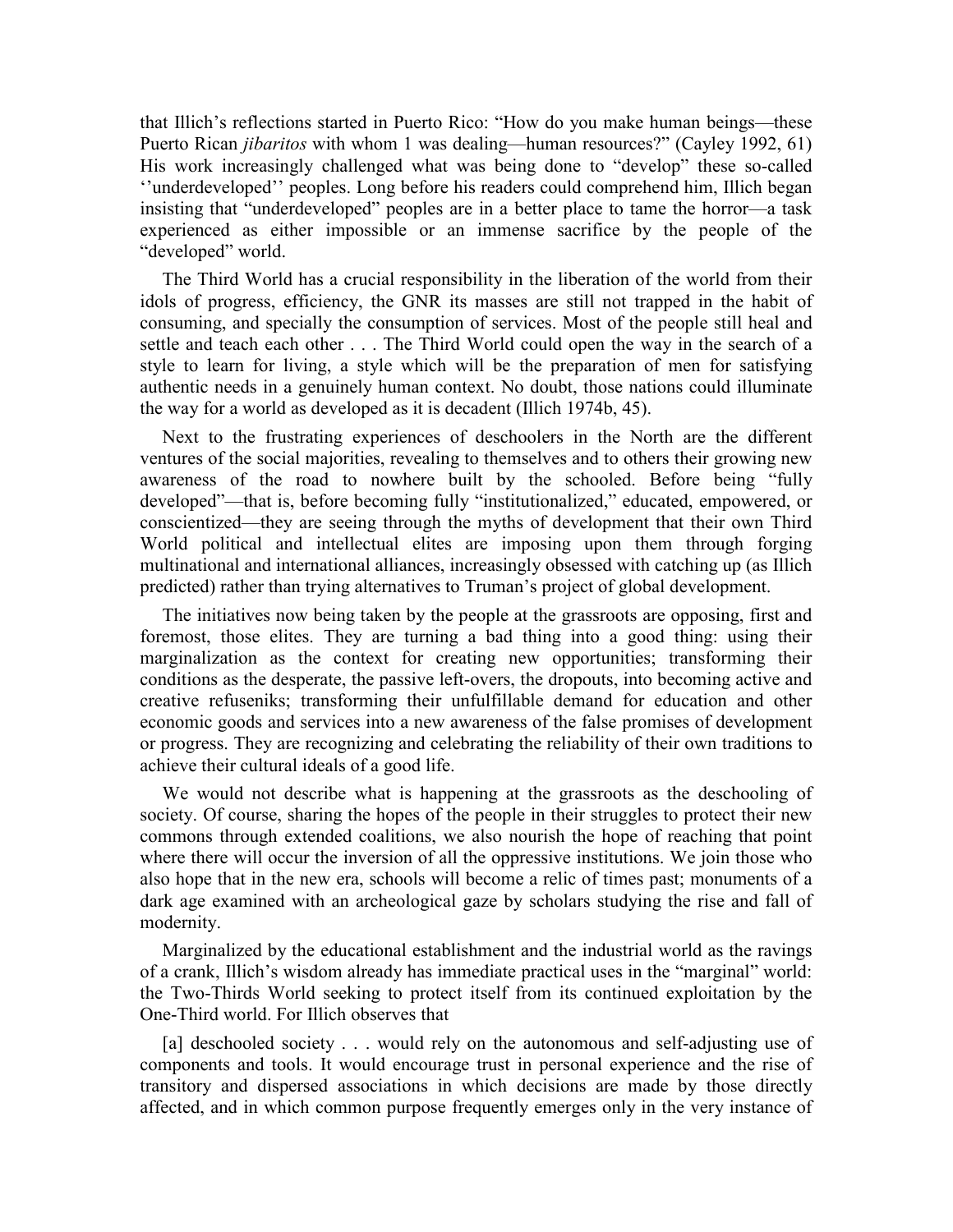its achievement. Access to information and tools must be random, if new connections are to be discovered.

If a society uses technology to increase the autonomy of each person, it follows that only procedural rules can be planned. These rules will set limits, but they leave substantive goals unpredictable. Only certain tools can be made generally available, but how they can be used cannot be predetermined.

## Illich adds:

To plan for unpredictable results is a scandal to the educator, a threat to the economist, a danger to the politician, and folly to the civil servant. The educator derives his income from the commercialization of knowledge; the economist rests his case on the possibility of measuring all values; the politician wants his power backed up by welfare institutions; the employee of national and international development agencies cannot bear to admit that he has been leading the poor down the garden path. Yet the planners are finding it increasingly difficult to live with their own predictions, which often point to disaster.

The alternative to the present educational system and the societies it engenders is a return of responsibility for each man's present to him and to the member of the informal group emerging around him. This is an admittedly surprising proposition, but without surprise there is no hope (Illich 197 Ib, 10-11).

These words, written in 1971, are useful for understanding what is actuary happening at the grassroots today. In 1992, reacting to the Earth Summit, the editors of The Ecologist described what the people were doing at the grassroots. All over the world, they found successful initiatives for reclaiming their commons. Their book, Whose Common Future? (1993), is a hope-filled, rigorous, and detailed account of grassroots initiatives undertaken by deschooled cultures. Their undertakings reflect many of the elements Illich celebrates: and, not surprisingly, they are producing in educators, economists, politicians, and civil servants the kind of reactions he predicted.

Since the 1970s, the ideas and texts of Illich have a way of reappearing—particularly at those times when the continual crisis of the educational system goes through explosions demanding urgent attention. His main conclusions about the situation and functions of the school system, a source of scandal in the late 1960s and the 1970s, then considered too radical, are now part of conventional wisdom. Even the fashionable, nonmarginal Alvin Toffler declared:

In the economy of the third wave, education becomes something permanent, compulsive, and is integrated in the costs for the operation of business. There is no way to escape it. But I must say that we should try to blow up our entire educational system (I don't like hyperbolic expressions, but I cannot avoid one for this case). In fact, the educational system is but a subsystem immersed in another system that integrates the family, TV, the school, sport training . . . and the most important part, that part for which nobody has found the name (Toffler 1992, emphasis added).

The expanding educational industry of the 1990s, selling every variety of medicine or cure—radical, alternative, ecological, conventional, "back to the basics," or on the technological forefront of the cyberspace World Campus—proves that in the increasingly developed North, the immediate "inversion" of institutions that Illich hoped for in the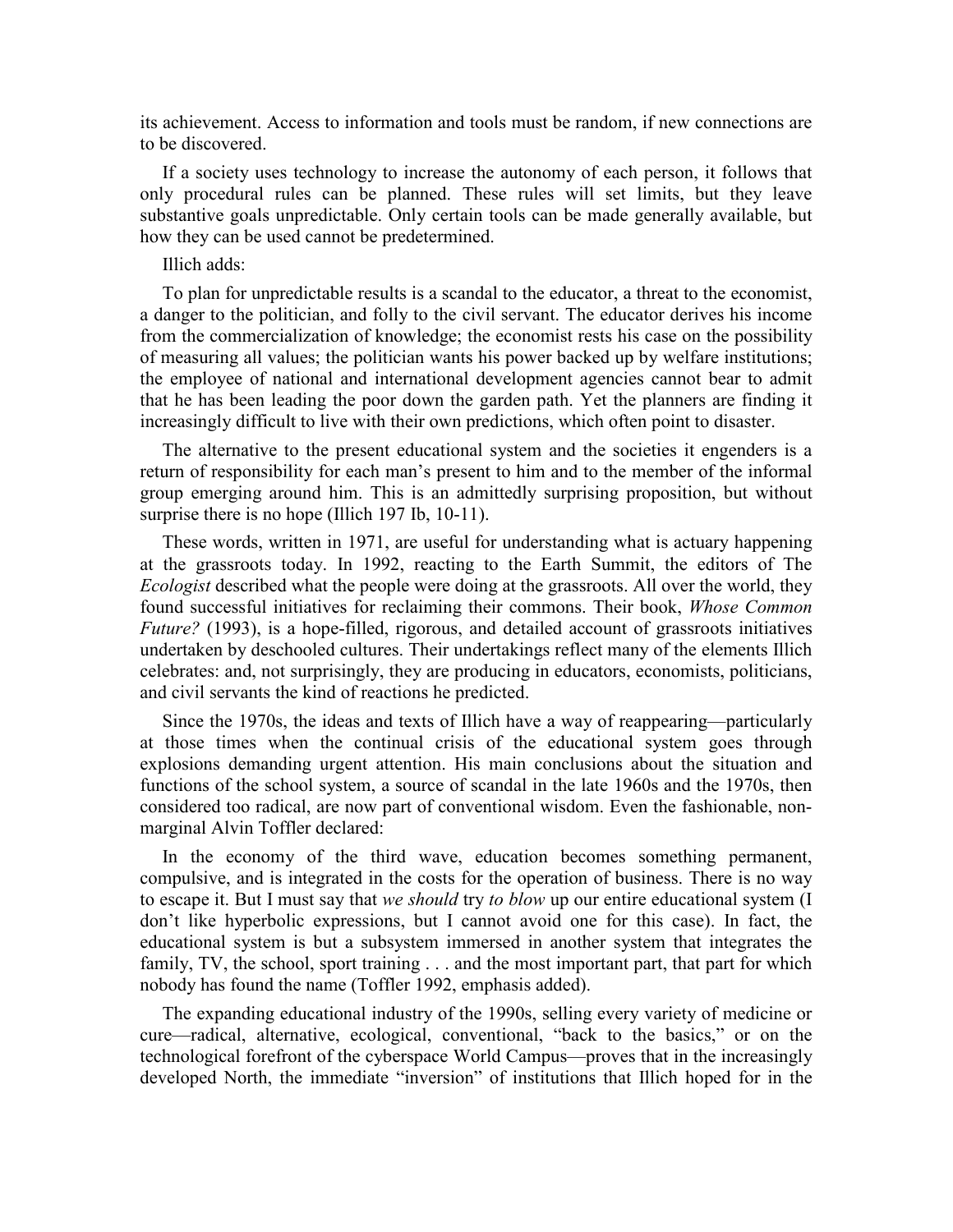1970s will be postponed to usher in more educational expansion . . . mass information or nuclear technologies . . .

the epoch of a global schoolhouse that would be distinguishable only in name from a global madhouse or a global prison, in which education, correction, and adjustment became synonymous . . . [with] new and fearsome educational devices that teach about a world which progressively becomes more opaque and forbidding (Illich 1977, 70).

### Margins and Centers: Escaping the Mythopoesis of Education

Students are not the only ones graded and ranked for their good or bad behavior, their obedience or failure to obey the norms of the Open Society's educational system. Scholars and scholarship are similarly ranked: following the same exact criteria. Underlying the creation of Centers and Margins, these criteria separate those who are certified as able or exemplary from those who are failed and ousted. All those who pose a genuine threat to the reigning "certainties," the academy's Tower of Truths, must be sent off to the doghouse—denied jobs, tenure, or promotion; or tolerated enough to be misunderstood and misclassified: as interesting and even original thinkers whose ideas belong to "utopia" and not to the practical realities of the real world.

Despite this treatment, several survive. Against all institutional odds, their books are republished: like those of Gandhi, Ivan Illich. Paul Goodman, John Holt ... to name a smattering. Irrelevant or outdated at the centers of the academy, they offer much to the marginal; to people at the grassroots looking both for precedents and inspiration for their current endeavors; seeking articulation or solid intellectual foundations for their hopes and initiatives.

Those marginalized by Centers of academic scholarship and institutionalized knowledge are proving to be particularly pertinent for those experiencing puzzlement and perplexities in their struggle for dignity and liberation. To understand contemporary methods of marginalization, we cannot find a better case than that of Gandhi— whose myth of being much celebrated and revered hides the reality of being little read, little heard, martyred, and misunderstood.

Only a while ago, a kind and gentle editor of America's leading journal of professional education told us that our article on Gandhi's Nai Talim (often translated as New Education) could not be published since there was no possibility for applying his philosophy of teaching and learning in contemporary America. This recent rejection of Gandhi reminded us of not-so-recent rejections of Illich. As early as 1973 prominent educational reformers like B. Frank Brown, the Chairman of the US National Commission on the Reform of Secondary Education, declared: "Deschooling may be a useful exercise in scholarly discourse, but it cannot be taken seriously" (Brown quoted by Lister in Illich 1974a, 2).

Those committed to progress and development cannot take Gandhi or Illich seriously. Gandhi's treatment by modern India is even more instructive than his treatment in the American academy. It offers a fascinating archetype for fathoming how Centers (especially in the democratic, Open Societies of our day) systematically push all serious debunkers or challengers to their margins . . . oftentimes by placing them in seats of real importance. Modern India elevates Gandhi to the stature of saint as well as the "Father of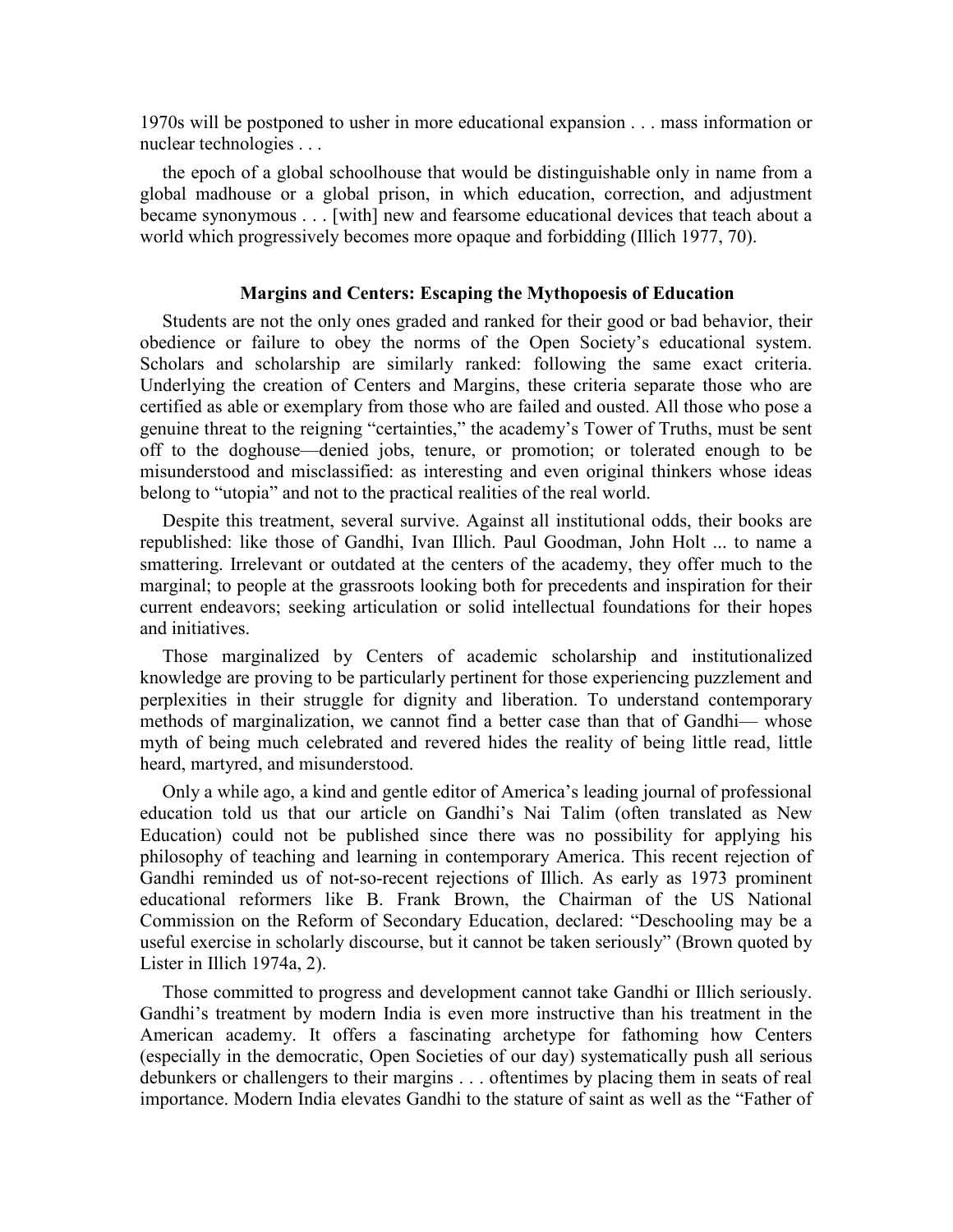the Nation." Standing erect on this pedestal, he is exquisitely castrated: saintliness takes him out of the running in matters practical; while fatherhood—particularly the father who is aged or elderly—reduces him down to size, to one who is not sufficiently ''fast," "smart," or "with-it" to merit serious consideration in the context of modernization. Ashis Nandy reveals the intimate enemies (Nandy 1981) of Gandhi:

Indian statists of both the right and the left have never acknowledged their enormous debt to Mr. Nathuram Godse for imposing on the Father of the Nation a premature martyrdom that straightaway gave him a saintly status and effectively finished him off as a live political presence (Nandy 1996, 2).

Crafty Gandhi, however, even half a century after his death, resists being neutered- ''Their brain children still hold it against Gandhi that he has refused to oblige them and has defied the saintliness imposed on him as a strategic means of neutralizing him." No matter how weak remains the Gandhi of the Indian State and Indian nationalism, or the Gandhi of the Gandhians, the mythic Gandhi rises from the ashes; "derived from the principles of Gandhism as they have spread throughout the world as a new legend or epic." Half a century after his assassination, he remains potent. Neither spreading a specific catechism nor a learned discourse, he remains a continual source of inspiration; constantly regenerated as "a symbol of defiance of hollow tyrants and bureaucratic authoritarianism backed by the power of the State and modern technology" (Nandy 1996, 2. 6).

Gandhism at the grassroots is not always associated with the initiatives that follow his footsteps. More often than not, the people actively practicing satyagraha have neither heard that word nor read Gandhi. Nonviolently, in small Gandhian ways, Gandhi's thought and praxis affects peoples' initiatives at the grassroots. Despite the educational system with which India continues aping its supposedly ousted colonizers, Gandhi's Nai Talim remains a presence; a celebration of the indigenous cultures of India; of agri[soil] culture and homespun with which, despite their violent hanging-on, Gandhi spun out the last Global Empire,

Gandhi's Nai Talim refuses to be confined to any classroom—not even those created in Gandhian schools. It is found anywhere and everywhere, resisting the new temples of modern India: World Bank funded dams for progress and development, nuclear reactors, Miss World pageants, the State's endless schemes for deforestation, for patenting the indigenous *haldi*, amla, and neem . . . the list is as long as the horrors perpetrated by the best educated Indians: whose international credentials give them the legitimacy to transmogrify Truman's "underdeveloped" nation into what the developed and the developing call one of four Asian Tigers.

### Incarnated Intellectuals

Like Pandora and her husband Epimetheus, the people at the grassroots are teachers of hope, humility, and sufficiency; of abandoning the arrogance of controlling the future; of practicing the arts of teaching and learning which occur organically in the context of living on soil well rooted in soil-cultures.

We are learning from them what it means to offer our offspring as many opportunities as we can to learn with us; drawing from our ancient, rich traditions in taking our first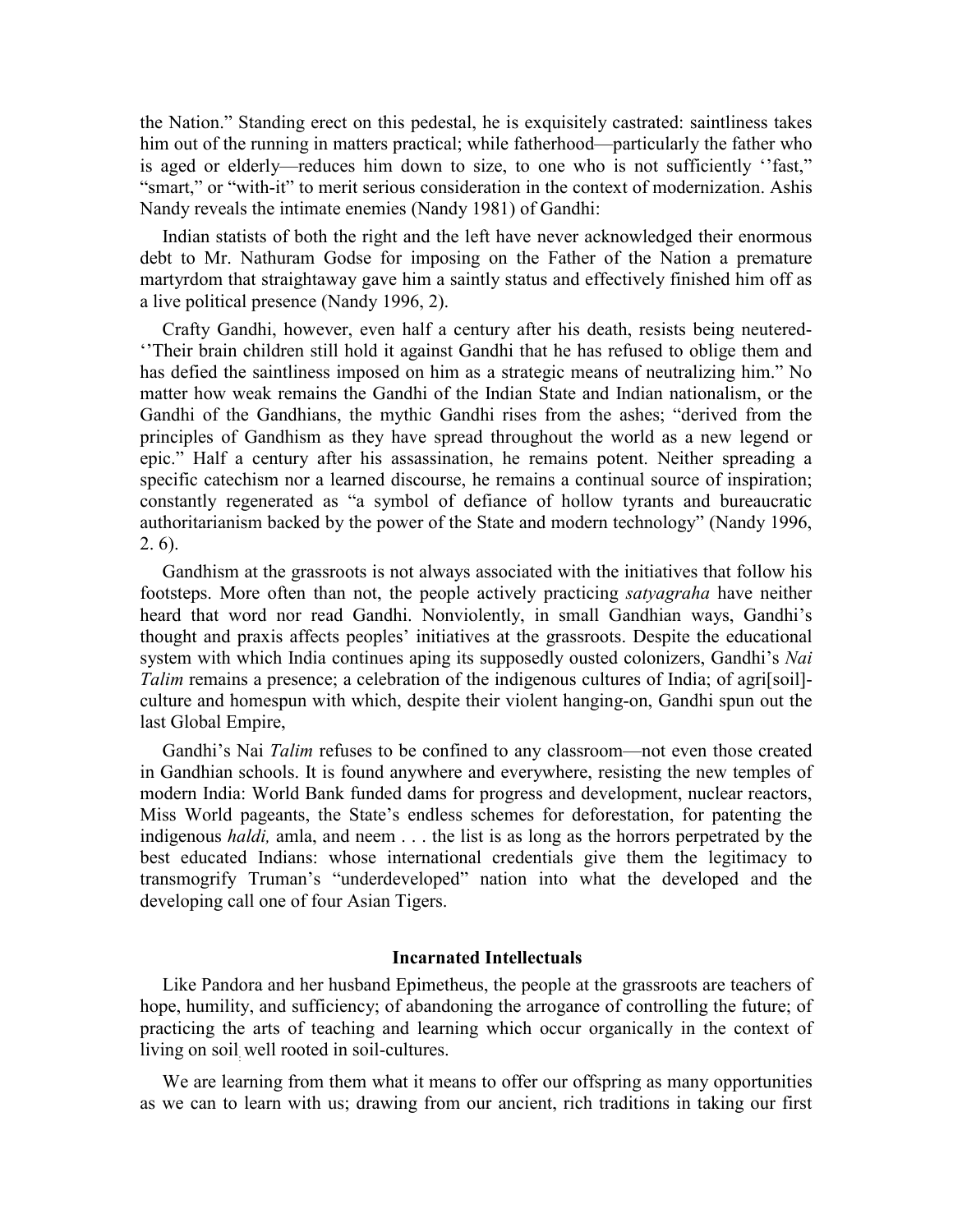steps toward creating our own new commons. They teach us how to commit ourselves to our immediate world; in our relations with each other and our natural spaces; in the dignity of our modest lives. Our teachers are generous in sharing with us their predicaments, the constant struggle for protection from the economic invasion of our lives. They are also generous in sharing with us the thousand and one opportunities for enjoyment—free of scarcity, indeed abundantly available in our well rooted present.

Who will educate the educators? Marx's question has no other answer but the dominant ideology, the system. Liberation cannot come from translating the "something" of education into a "political conscience" obtained through "conscientization." Who will educate the educator, the teacher-student and student-teacher?

Political awareness for escaping the tyranny of homo educancfus and homo oeconomicus comes, we are learning, from the uneducated, by radically liberating ourselves from addiction to any form of education ... to start living free of the traps of the educated conscience. We hope others may enjoy this liberation. We hope others can extend the political coalitions by which peoples' new commons are protected from the daily encroachments of the economy of education and development; and the privilege and license that inevitably arrive with them.

Bypassing the school system, people at the grassroots are applying to that modern ritual the same treatment they are creating for all the meddlesome bureaucratic procedures imposed upon them. In the new commons, people do not subordinate living to education. We are learning from them the types of damage done by separating learning from living. We now know that institutional certification produces nothing other than facilitating our relations with the institutional world.

Some of us hope that the school system will collapse, taking with it its inherent contradictions and counter productivity. Some of us think that our societies can no longer afford to dedicate a vast proportion of their peoples to an enterprise generating inequalities, discrimination, and the loss of dignity. But we are also increasingly aware of the magnitude of professional interests and prejudices constantly reinforcing the educational system. Is there any possibility of finding attentive listeners among the million members of the gargantuan Teacher's Union in Mexico, marching year after year to demand salary increments? True, some of them are already finding their way out of the morass of the school. But how do we dissolve the social belief that education is a basic human good, a right?

Less and less do we desire to expend our energy persuading others of the moral conclusions entailed by the worldwide damage done by the educational enterprise? Instead, we are increasingly drawn to share with the dropouts—who represent the majority among us—our admiration, our new discovery of the blessings they enjoy; affirming their stance of being refuseniks. Liberating learning from education and schooling, healing from Health Care, re-embedding food in agriculture, repossessing the damaged arts of dwelling, finding useful and creative work that offers cures from the addiction to jobs through creative occupation—all of these offer a perennial source of enjoyment and autonomy, radically regenerating the ancient arts of suffering and dying.

The "new social movements" and the new incarnations of the "civil society," now the object of increasing academic and political interest, are nourishing hopes at the .margins and alarms at the centers. To understand these, we have found it important to study the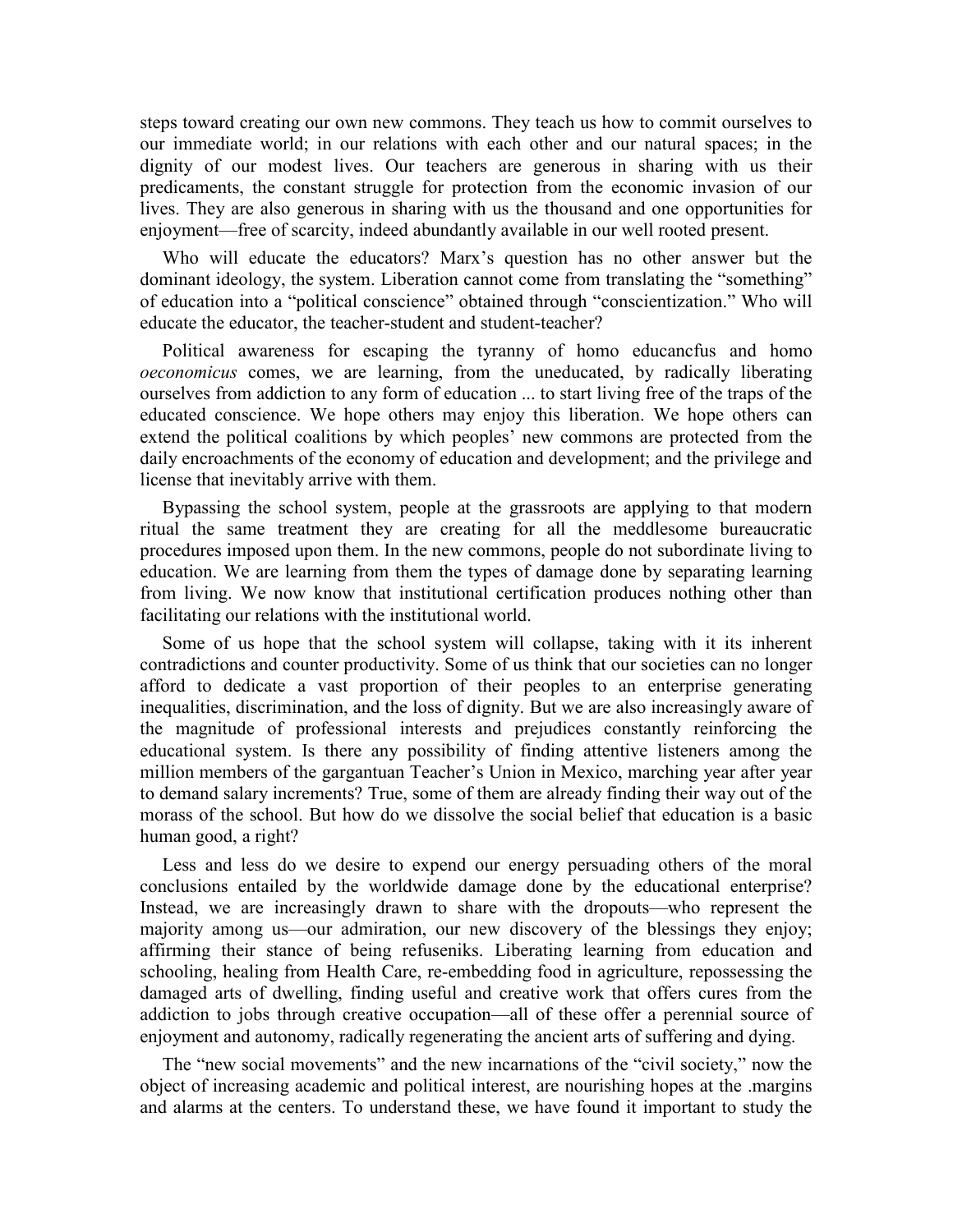generation of educated refuseniks who have, in the course of the last fifteen years, become members of grassroots communities. They must not be confused with the small, enlightened, dissident vanguards who emerged in the 1960s and 1970s. Unlike the tatter, the former exemplify a new kind of rooted, regenerated awareness.

This new awareness, explored in the entire course of this book, is not a spontaneous product of people's Resistance. It comes with the transformation of discontents into refuseniks: those engaged in the radical re-conceptualization of certainties promoted by the dominant ideologies- For their incarnation, they have had to do more than take a critical *academic* distance from the modern, western concepts and tools, imposed through colonization 'and development. More importantly, it has been necessary for them to put their feet again on real soil; to escape the mental magma now dominating the public discourse-in the think tanks, the centers for higher education and research, as well as in the popular media.

This magma is the symbolic fallout of modern technology, shaping the perception of the middle and upper classes of the One-Thirds world. Their reality, personal and collective, is increasingly shaped by an empty collection of words and statements. The invasion of plastic words (Porksen 1995) is now superseded by "conversation" and "talk"' which no longer alludes to anything real; a subsystem of the system of virtual reality. This non-reality shapes the selves immersed in the dominant discourse. Media, professionals, and politicians incessantly repeat hollow catchwords and empty statements about social and personal goals. Presented as processes of democratization, these perpetuate the opposite: technical "problems" and "solutions" which create the illusion of participation in the important decisions of personal and social life, when the nation-state itself also becomes a kind of symbolic magma (Guehenno 1995).

Incarnated intellectuals are learning how to emerge out of this standardized magma of virtual reality in and through their connections with the common men and women who have never been immersed in it. Dissatisfied with the packaged knowledge manufactured by oppressive professional institutions, a few educated peoples have been searching for alternative paths. Some of them have found in their deprofessionalization unexpected opportunities for creative living among uneducated peoples—especially those successful in protecting their commons from institutionalization and its magma of virtual reality.

Drawing upon our earlier examples of incarnated intellectuals, here we take further steps in clarifying the nature of their deprofessionalization at the grassroots. It involves, first and foremost, sharing professional knowledge with the "clients" or "consumers" supposedly being served by the services of the experts. This attitude has a long tradition: of lawyers sharing legal "secrets" to avoid litigation, making themselves redundant; or of doctors explaining medical "secrets" that liberate their "clients" from expensive and unnecessary calls. Practices that lessen the control over their clientele by the professions should not be confused with deprofessionalization. Most particularly it is to be distinguished from the now standard practice of professionals, corporations, or governments which delegate to their "consumers" the functions previously performed by them, imposing "shadow work" (Illich 1981) upon their "clients": patients trained to examine their bodies or minds to facilitate the work of the medical doctors; taxpayers trained by the IRS to facilitate its control; consumer-students trained to be "enlightened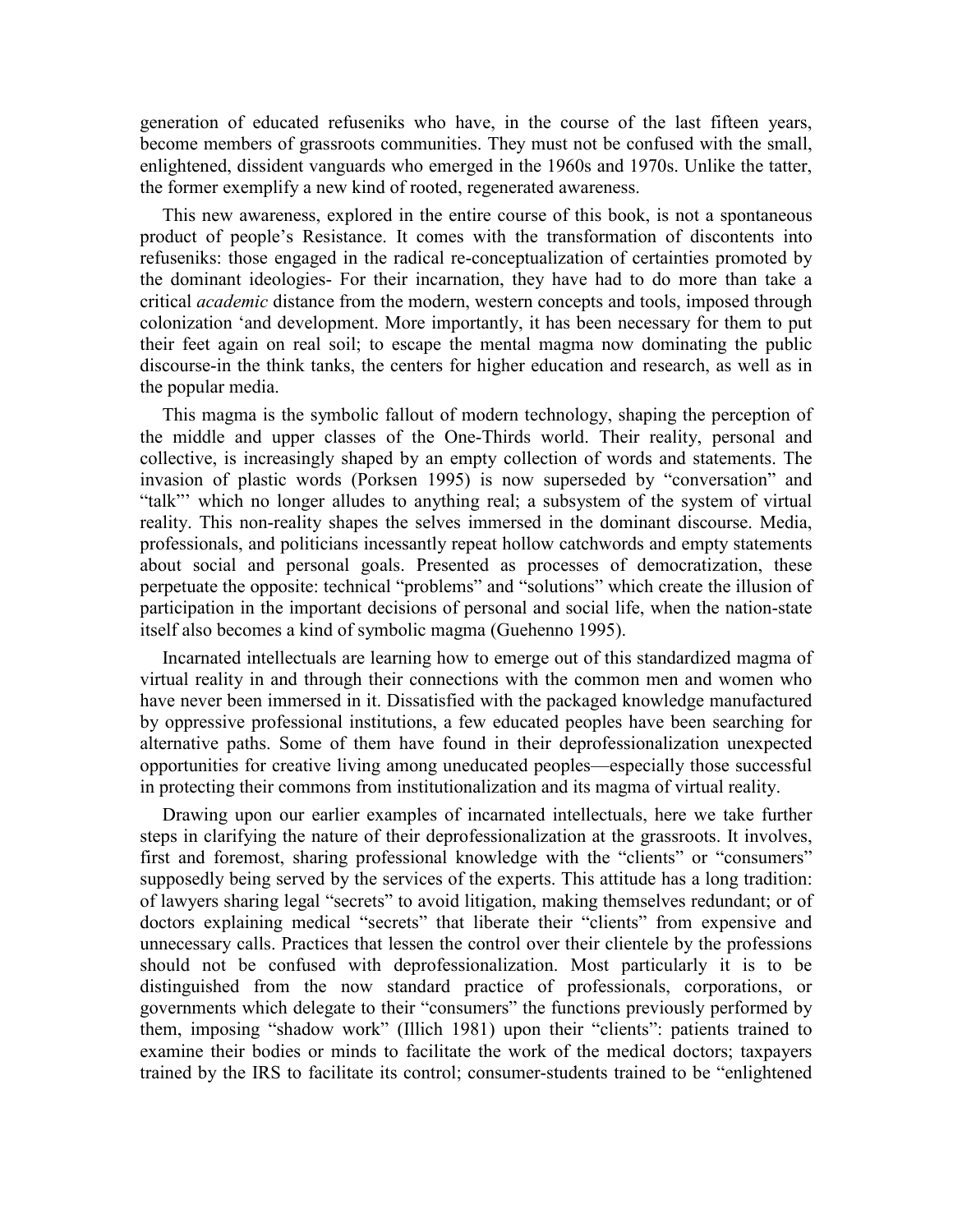consumers" of goods and services, knowing their "rights" and legal responsibilities for making lucrative claims, etc.

Departing from the gamut of practices that insert professional goods and services even deeper into the lives of people, creating stronger addictions, deprofessionalization transforms "expert-client" relationships in ways which enhance social capacities, rendering redundant the reign of "professional expertise.' This behavior clearly militates against the interest of the professions for increased economic and other power. Instead, deprofessionalization puts the profession aside for the good of commons and communities; celebrating the personal autonomy and social capacities that thrive through the marginalization of the economy and its professional hierarchies,

Other facets of deprofessionalization, usually overlapping with the first, include taking distance from the language and categories which define each profession. Used to befuddle rather than profess to the public, the ''technical" languages of the profession erode the public life that constitutes radical democracy (Prakash 1994). Deprofessionalizing themselves, distancing themselves from their coded practices, we know gynecologists who refuse to "deliver" babies. They render redundant^ the medicalization of birth by rejecting their profession's control of the natural activity of giving birth. Celebrating centuries old wisdom, gathered by women, these gynecologists "collude" with midwives in sharing the rituals of labor as natural processes rather than medical functions. Abandoning their addiction to exorbitant professional medical fees for delivery (best yet, C-sections), they stand ready to support common women—if and when called; and, they report to us, they are almost never called.

Similarly, deprofessionalized lawyers share with the people their experiences for avoiding debilitating debacles with the law. This is the clear opposite of the expertise that, for a fee, finds loopholes for avoiding taxes—a new profession in modern businesses; or transforms justice into a technical game and a soap opera—as the dream team of lawyers for O. J. Simpson has shown.

Deprofessionalized lawyers share their technical knowledge of the juridical system for finding escapes from it—ways by which the people themselves can find just ways to resolve their conflicts without recourse to the exorbitant legal system of courts, lawyers, and judges.

When deprofessionalized women and men become fully incorporated in the life of their commons—whether in rural villages or urban neighborhoods, ghettos and barrios they are all too often and understandably accepted by their own people as the traditional wise women and men or the elders. Their moral and spiritual leadership lacks professional authority or power. Their specific competence articulates in new ways a shared communal wisdom. They live well by combining literate and empirical knowledge, bookish insights, and traditional wisdom—producing the empirical knowledge of the struggle (Foucault 1977). They perform the critical functions of facilitating processes that generate the shared communal wisdom of their common struggle. They have the "disinterestedness" in not reducing this wisdom to an individual endowment, a "knowledge capital" which promotes the benefits of the career. They understand that their own articulations are the outcomes of many shared conversations and experiences the living interaction of different systems of knowledge, of diverse cosmovisions.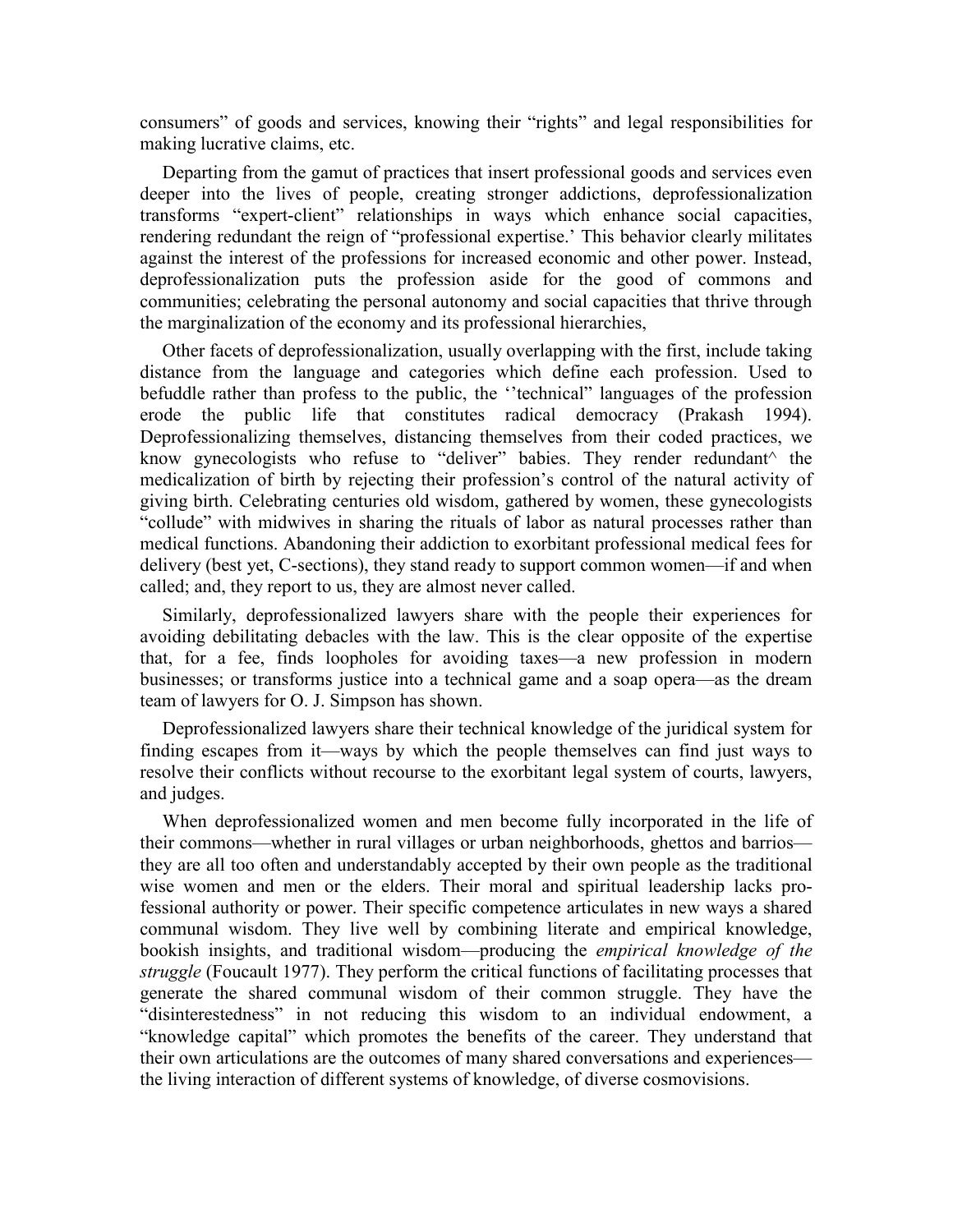Incarnated intellectuals are differentiated from both armchair intellectuals or organic intellectuals (in the tradition of Gramsci), whose thinking and practices clearly belong to the world of abstraction and ideology. Subcomandante Marcos reveals how his own ideology—an ideology that brought him to Chiapas as an armchair intellectual in the process of becoming an organic intellectual—was dissolved in the course of his lived interactions with the Indian peoples. He is no longer what he was. He can no longer think the way he thought. He clearly contributed to a collective process that we now know as zapatismo. The outcome does not belong to him. But neither is he irrelevant. It was, and continues to be, a shared daily creation, profoundly and deeply rooted in the traditional soils and toils of the people.

## Contemporary Prophets

For the modern mind, prophets are people who, allegedly inspired by God, can predict the future. Moderns have lost the original meaning of the word "prophet," with its allusions to women and men who gaze at the present with the lucidity needed to render opaque predicaments into fully transparent ones. With the light they shed on the present, it is possible to see clearly. Traditionally, prophets neither predict nor anticipate the future. They do not conduct cheap tours to some promised land.

At the grassroots, among deprofessionalized men and women and incarnated intellectuals, contemporary prophets profess only the possible or probable outcomes evidenced and emerging in the present.

They unveil what is hidden and rendered opaque by economic, technological, and other systems. These prophets include Gandhi, Ellul, Illich, Orwell, Berry, and others prescient of the damage contemporary institutions and technologies are doing to people and cultures, to the environment, to the human condition. Theirs clearly is the case of the road not taken; for it offers radical divergences from the superhighway's high-speed dramas and horrors. Unheeded by those racing at high speed to the top, these prophets write and speak for those ready to slow down and live (Sachs 1997, Illich 1997).

At the Centers, their hopes are scoffed as the fantasies of those impractical or deluded. Their awareness has done little or nothing to wake up the Centers. Spurning Gandhi's Hind Swaraj, the highly educated elite of India opted for a nation state. Instead of nonviolence and bread labor, India got management, corruption, centralization, pollution the bomb, and other forms of unlimited violence—cultural and environmental. Yet, at the grassroots, reincarnated Gandhi nourishes the awareness we are celebrating in this book.

We would not describe Ivan Illich as a role model for anyone. His own condition, as a pilgrim, with no place on Earth that he can call a home, is an inverted mirror of the convivial, rooted life about which he writes. But his personal story clearly reveals how his destiny transformed him into a prophet.

As a half-Jew in the'1930s in Central Europe, he was radically uprooted. He knew at the early age of twelve that he would not bring a son to his ancestral home—breaking the tradition of centuries that was no longer present. Thus started his pilgrimage. He chose not to react to this loss with modern denial—forgetting his roots, escaping to the future, as too many contemporary men and women do, willingly collaborating with their own uprooting. Neither did he fall into nostalgia—transforming his memories into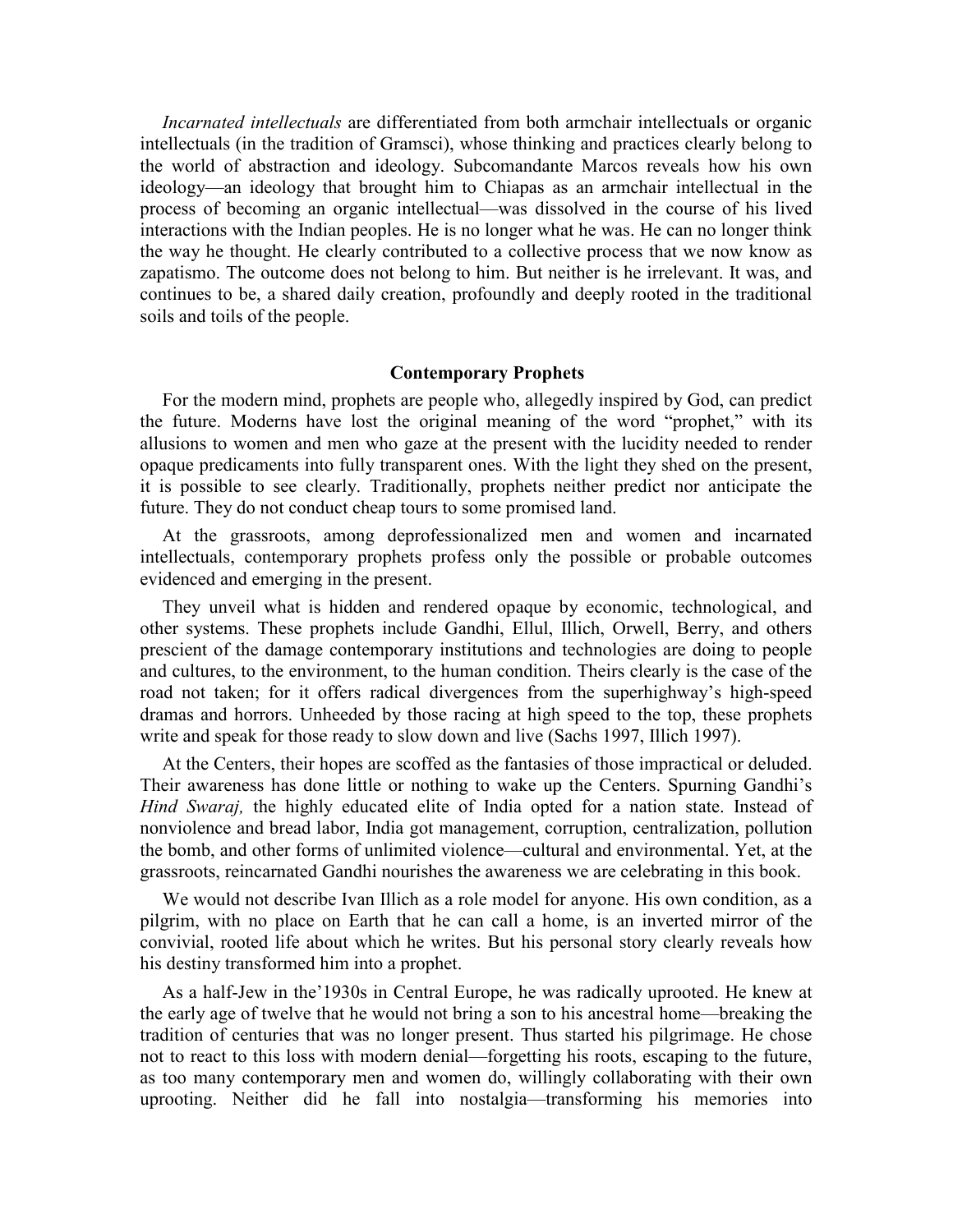sentimentalism. Instead, he kept fully alive, in his heart, the treasure of his roots. He became consciously traditional; well anchored in his tradition, continually enriching that tradition through his historical explorations, refusing to be an accomplice to the forces uprooting him. The more he nourished his roots in tradition, the more his writings appeared to his modern readers as a fantastic novelty. The more deeply he entered his tradition, the more he distilled his traditional knowledge to become a flame in the darkness of modern perceptions, the more he appeared as a radical innovator.

Rooted in his tradition while rigorously avoiding any form of nostalgia, Illich's radical innovations systematically explode any illusory bridge that takes us back in history. Instead, they open to those who gaze with him, to the surprise with which the present presents itself. Illich exemplifies the courage needed to gaze into the darkness of the present, revealing its horrors to be even worse than what he witnessed in the occupation of his place by the Nazis.

In 1971, when I began to write *Tools for Conviviality*, on the multidimensional thresholds beyond which human endeavor becomes destructive of a human mode of existence, I broke down. It was the only time in my life that something which is probably called a 'depression' has hit me very deeply, I don't think I would have gone on writing if I had a son of my own flesh in my arms. I would have had to join the rain dance (Illich in Cayley 1992. 281-282).

Without Illich's guts and strength to face loneliness, he could not have avoided the rain dance, gazing into the darkness far enough to discover that we have no future about which we can say anything, or about which we have any power:" that is "a necessary condition for thinking and reflecting, both with meaningful and sensual words and clear and distinct ideas" (Cayley 1992, 281-282). It is easier to escape, to engage in the rain dance.

Rituals are forms of behavior that make those who participate in them blind to the discrepancy which exists between the purpose for which you perform the rain dance, and the actual social consequences the rain dance has. If the rain dance doesn't work, you can blame yourself for having danced it wrongly. Schooling, i increasingly came to see, is the ritual of a society committed to progress and development. It creates certain myths which are a requirement for a consumer society. For instance, it makes you believe that learning can be sliced up into pieces and quantified, or that learning is something for which you need a process within which you acquire it. And in this process you are the consumer and somebody else the organizer and you collaborate in producing the thing which you consume and interiorize (Cayley 1992, 66-67).

The darkness into which Illich has been able to gaze continues producing human and environmental horrors. More horrifying, perhaps, is the sight of people engaged in every kind of rain dance with frantic breathlessness: packing children off at early dawn into day-care or school confinement; preparing for institutional life—from birth to death hooked to machines; to international institutions, political parties, and all governments fanatically looking for a good rate of economic growth to eliminate poverty and injustice; billions of dollars spent on "democratic" elections promoting candidates who will "fix it"; marches and sit-ins for achieving more satisfaction of every possible need . . .

At the grassroots, some people may still be involved in *real* rain dances: rituals which are part of their tradition. But they know that they are not buying insurance . . . that they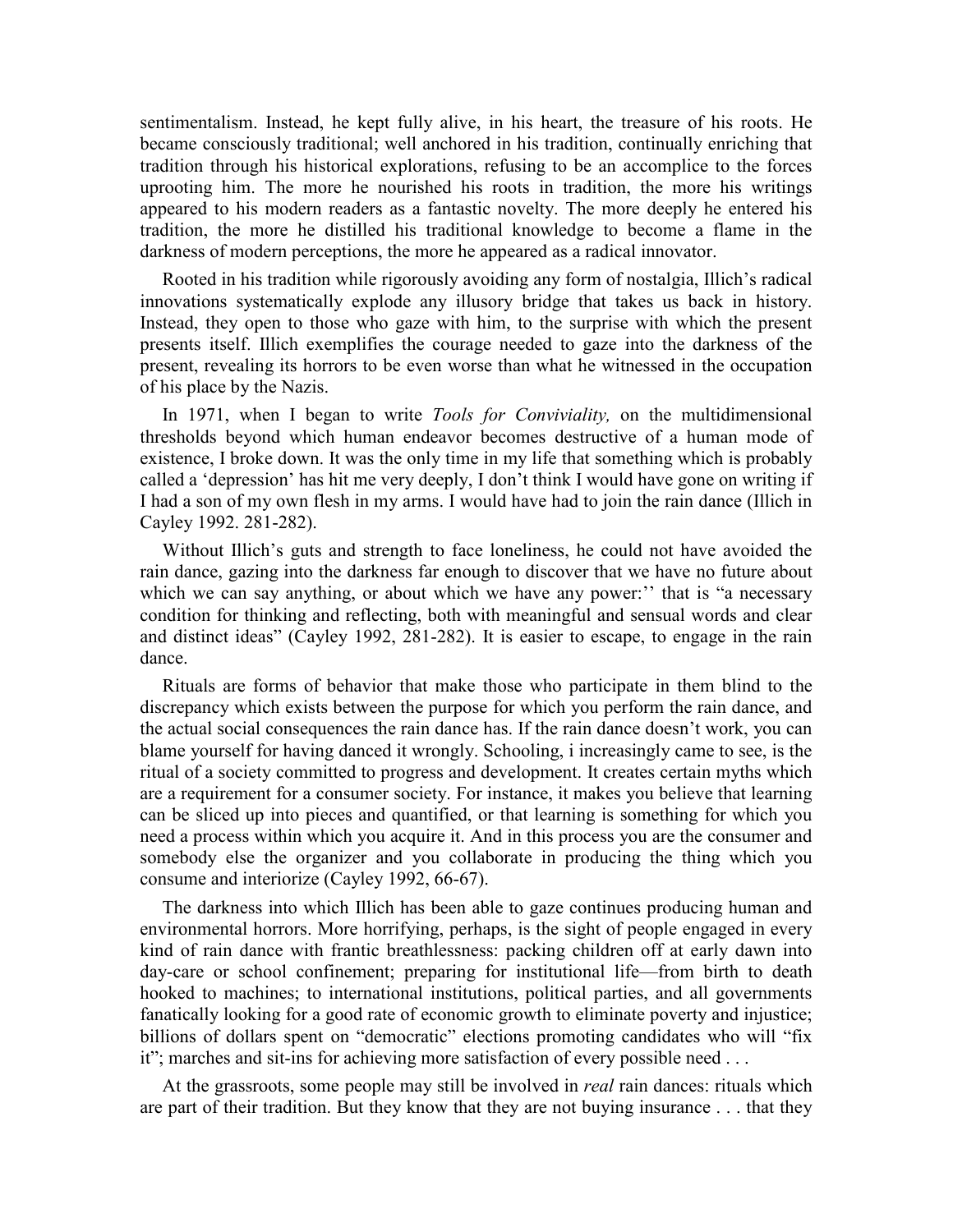cannot manage or control the future . . . Without becoming trapped with needs and expectations, they nourish their hopes *(abrigan esperanzas)*; keeping them warm; preventing them from freezing. They know human pain and suffering cannot be managed (away); they are part of the conditio humana.

The rain dances at the grassroots do not transform the lively present into an everpostponed future, a substitute for real hopes and initiatives. The arts of living and dying of common women and men allow them to deal with the darkness; to dare to see the evil, the horror, whose shadow emerges as prophets light themselves up as flames in the darkness. The light that allows us to see is neither the eye nor the thing it illuminates.

Still, Illich is no role model. For Teodor Shanin and others he is "the central thinker of our generation." In a review of Tools for Conviviality, John Holt stated that

from now on no analysis that does not include his, extend it, grow out from it, can be considered as anything but trivial and misleading (Holt in Hoinacki 1996, 4).

Without being anyone's role model, deliberately refusing to be a media guru, throwing cold water on all brands of Illichisms, Ivan Illich continues to provide incarnated intellectuals the concepts and insights necessary for taking a critical distance from the dominant modes of perception; to gaze respectfully at their own differentiated traditions flourishing in lieu of education (Illich 1973, 1982, 1985, 1987b, 1988, 1989, 1992, 1994c). His radical critique of technological society, and particularly of the way it shapes our view of reality and generates in us a set of certainties, is never devoid of hope:

I have no expectation from technology, but I believe in the beauty, in the creativity, in the surprising inventiveness of people, and I continue to hope in them (Illich in Cayley 1992, 111).

He believes in "the extraordinary creativity of people and their ability to live in the midst of what frustrates bureaucrats, planners, and observers" (Cayley 1992, 116). He anticipated an inversion in the structure of tools after a "big, symbolic event." It never happened.

Instead of that, it is hundreds of millions of people just using their brains and trusting their senses. We now live in a world in which most of those things that industry and government do are misused by people for their own purposes (Illich in Cayley 1992, 117).

Those millions intuitively doing what is needed are increasingly arriving at Illich's insights through common sense; their own as well as that of their own incarnated intellectuals, giving articulation to their resistance transformed into liberation. They have things, models, peers, and elders, as well as reticular structures whose legal, organizational, and technical aspects they try to improve through their daily endeavors (Illich 1970, 109-110).

New technologies and gigantic economic forces are now dismantling the school system, plagued since its creation by every kind of committed reform to establish itself in the stead of peoples' commons. The emerging technological and economic forces conspire to bring to the world more and better education, the universal, multicultural classroom. That they are doomed to fail is irrelevant to the mythmakers, transporting their education rain dance to all corners of the globe.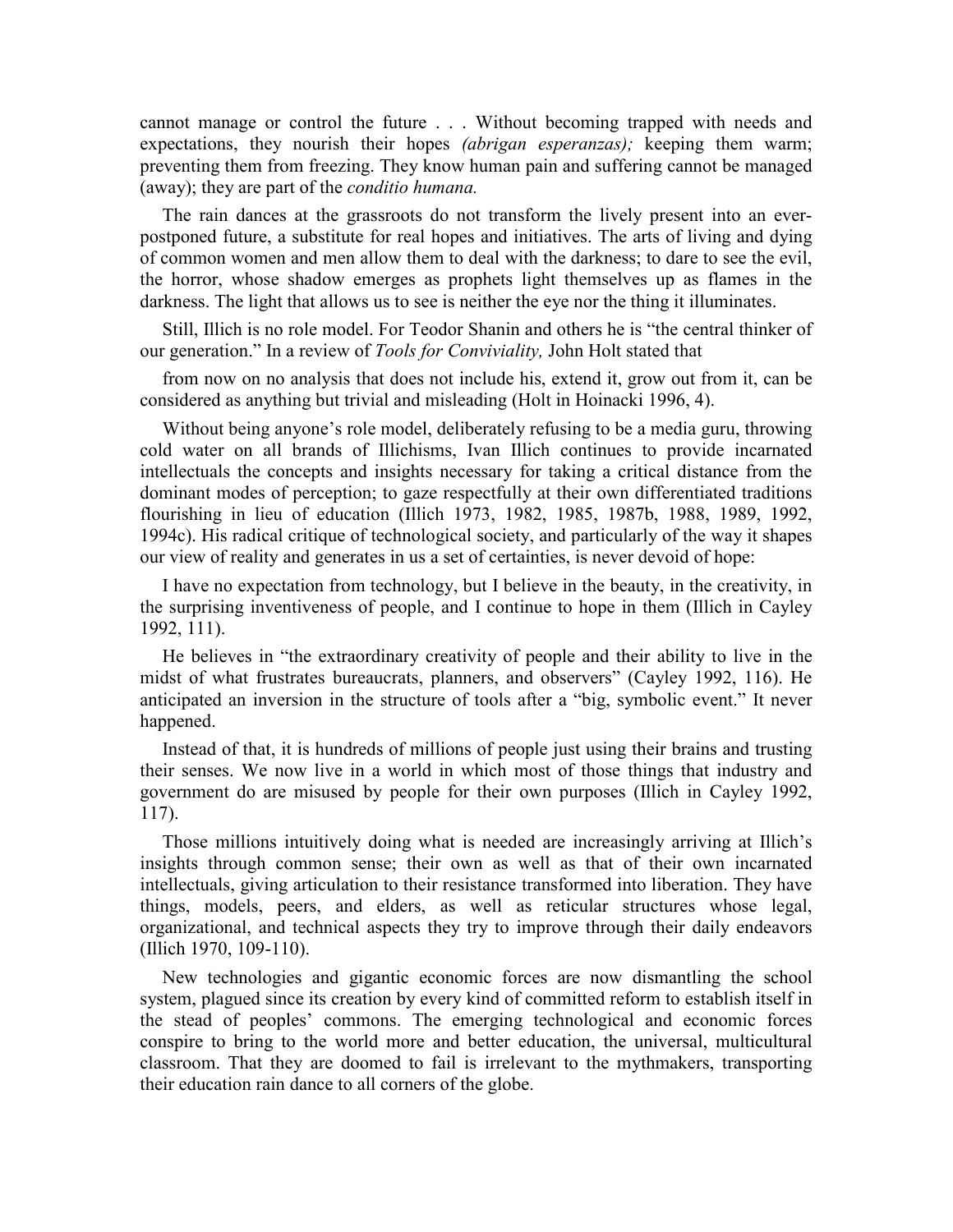"Deprived" of their privileges, the peoples of the Two-Thirds World are better able to sense these limits. Bypassing the school, genetic patenting, the Web, biocratic controls, and other horrors of the educated, they are learning from and teaching each other how to mock the economic credo and its disabling goods, services, and professions. Their grassroots epic is evolving with each step they take to return from the future—promised by parties, governments, churches, and all the ideologies of the educated. They are now increasingly aware that the educational system—starting with the school—was the first industrial enterprise that recognized no frontiers; the first "global" corporation, pioneering the reorganization of society to concentrate more and more "labor power" in the creation of consumption "needs" that only highly capitalized corporations can satisfy. Awareness and understanding of this paves the way for alternatives to education, simultaneously attending to the other economic and political structures of society (Illich in tuning 1974, 21-22). Conviviality is not a futuristic Utopia, but part of our present:

Convivial actualization of the present has taken the place of a future alienated by ideologies . . . Paul Goodman's "reconquest of the present" is brought about by conviviality. Ivan Illich's ideas have introduced a new quality of our human life together into the present (Steger 1984, 300).

Courageously walking their simple, modest, joyful paths, common men and women at the grassroots offer hope to those who desire to escape the traps of colonization, progress, development, and education.

This book is but a fleeting glimpse into their ventures and adventures.

### **Notes**

1. The brilliance of a Chinua Achebe (1961, 1985) reveals these horrors in ways that put them in their proper perspective—particularly in comparison with the scale and virulence of the large-scale horrors that corns with colonialism or the neocolonialism of the technological system (Ellul 1964, 1980).

2. For a detailed account of the trapping web of concepts constituting the development discourse, see Sachs 1992.

3. The word has not yet been contaminated or made toxic. For a radical critique of its contemporary use, see "The Mask of Love" in Cayley 1992, 199-218.

4. Reporting on Ivan Illich's Spanish reputation, Andoni Alonso takes us back to the 1970s in Spain: "What was at stake was a new way of dealing with education, completely opposed to the patronizing and repressive educational system created by the regime of Generalisimo Francisco Franco." Illich was a crucial influence for that purpose: translating and publishing his works defined an attempt "to develop an entire cultural project opposed to the conservative mediocrity of official thinkers." But in the 1980s, "general interest in Illich temporarily waned ... In many ways, socialist technocracy was no more than an extension of Franco's program of techno-economic development, but with a democratic facade . . . Most intellectuals now remember Illich's work as exclusively related to pedagogical reform ... at the exclusion of any real appreciation of his broader and deeper concerns" (Alonso 1996. 243-44). For Alonso, the Spanish image of Ivan Illich can be seen by his English readers as in "a distant mirror" (Alonso 1996,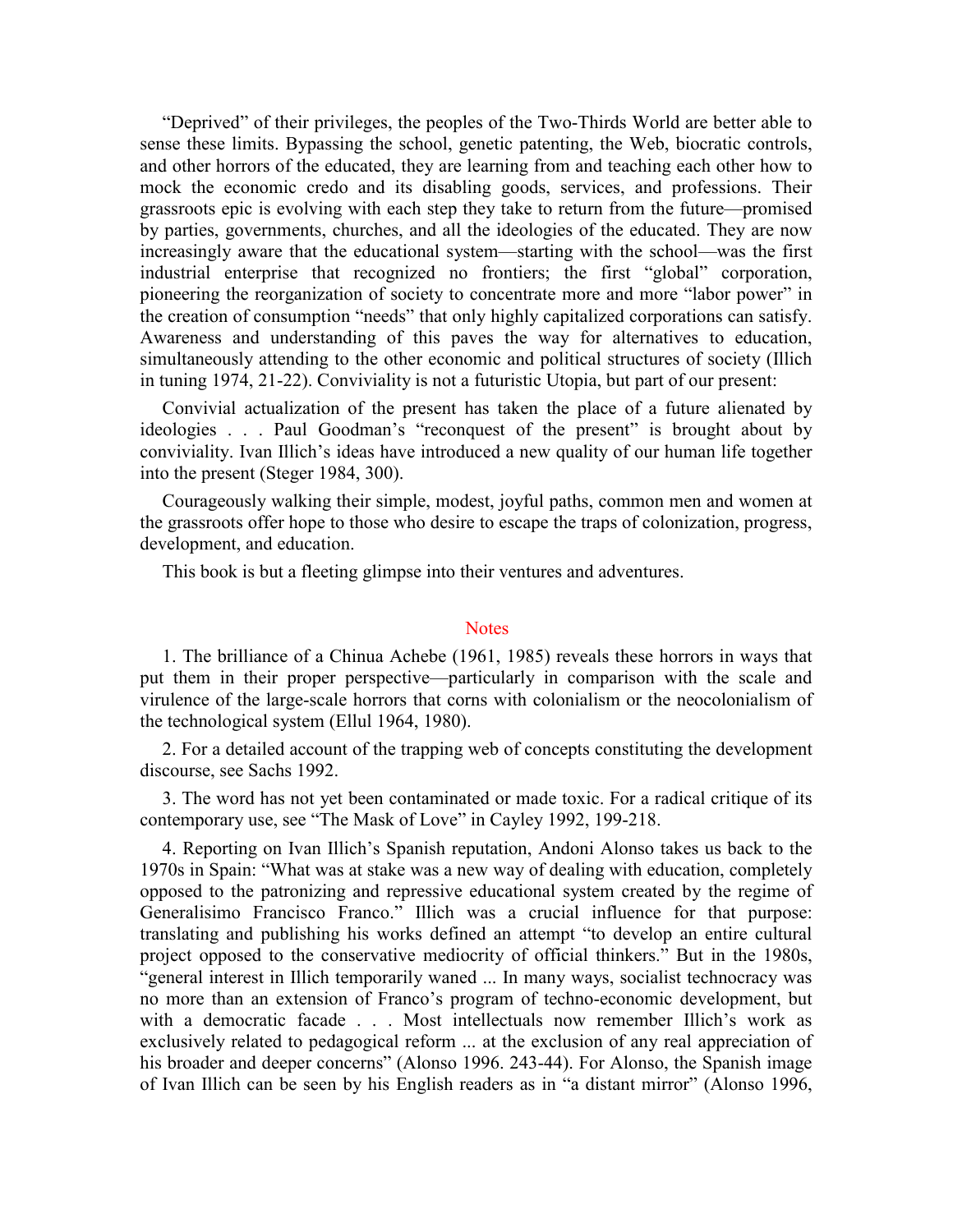245). In the mirror offered by Alonso's Spanish Ivan Illich, we discern his successes as well as failures in all other schooled, developed societies.

5. See, particularly, Gartner et al. 1973. The book includes articles written as a reaction to Illich's essay, "After Deschooling, What?", published in Soda! Policy, September-October 1971, as well as articles from Saturday Review and Harvard Educational Review. The book illustrates the academic reaction to Illich's work. For a rigorous account of the reactions to the book, see also Ohliger and McCarthy 1971, and Ohliger 1974.

6. We eliminated this mistake in our quote offered earlier on in Part II of this book, taken from Illich's *Deschooling Society* (1970, iv-v) which starts with the line: "Universal education through schooling is not feasible." In the edition of Deschooling Society we used, the first sentences of this fundamental statement read as follows: "Universal education through schooling is not feasible. It would be more feasible if it were attempted by means of alternative institutions built on the style of present schools." We found it necessary to add a "NOT" in the second sentence. [P.S. After the proofs of our own book were ready, we discovered that other editions of Deschooling Society do have a "No" in this very sentence.] Without it, there is a contradiction in the whole paragraph and with the book; but a contradiction that the readers may refuse to perceive in their search for "alternative institutions built on the style of present schools" as many of them did and still continue to do.

7. "Schotle," the word from which school is derived, originally meant leisure.

8. There still abound many Illich critics who argue for the education of the poor, the destitute, or the jobless—claiming schools on their behalf in the name of social justice. The models for such criticism can be found in the many articles written by Herbert Gintis and Vincente Navarro against Deschooling Society and Medical Nemesis. For Illich's reaction to this pair, see Cayley 1992, 74.

9. For our extended discussion of how the written word—in text, screen, or cyberspace—breaks up commons and communities, creating the atom, the private reader, the individual self with his personal collection of books bought and owned, see Esteva and Prakash. 1997.

10. The argument is now in the media. See the dossier "Reclaiming real life," Utne Reader, July-August 1997. Jon Spayde's article, "A way out of wonderland: is a real life possible any more?", starts by stating: "These days I'm hearing the word *real* a lot, mostly from people who have noticed that the demonstrable difference between Bill Clinton and the computer animated spaceman in the movie Toy Story is narrowing every day" (49). Ten years ago, finding that Reagan and Mickey Mouse were equally *real* for children was puzzling for many. Spayde's statement is now conventional wisdom.

# Epilogue

"Utopia," we understand, refers to "no place" in this world.

What people have been doing in recent years, particularly in the South, we dare to describe as ambiguously Utopian: their new eras are already here, offering a pluriverse of alternatives to industrial society. These eras, however, do not yet have *their* marked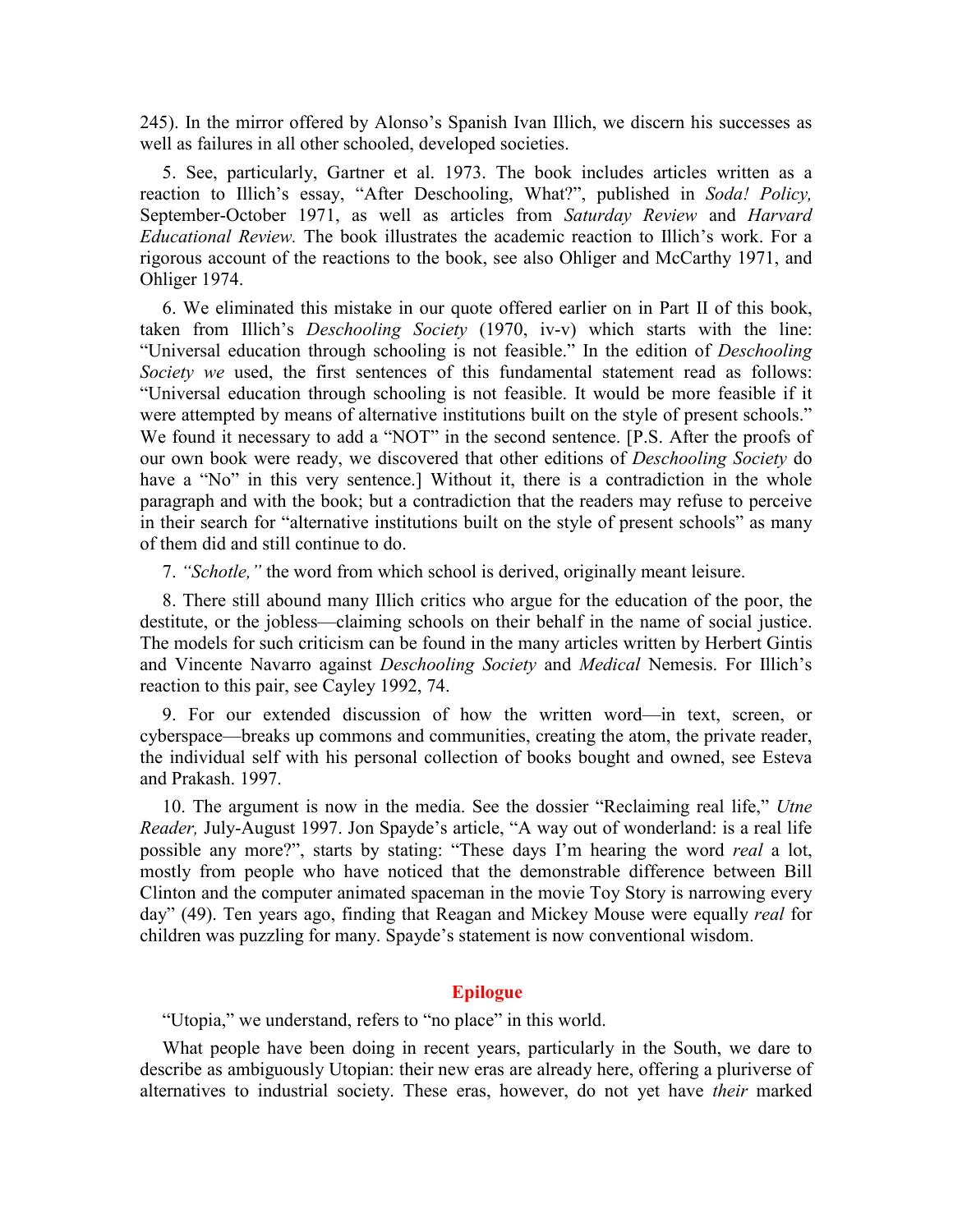place. Their grassroots epic of many different tales continues in its marvelous unfolding . . . toward horizons unmanageable, unpredictable.

Rather than globalization, we sense emerging forms of localization; rather than urbanization, realization; rather than modernization and individualization, recovery of the present and the commons. If that is what is happening among the social majorities, as we believe, it suggests that ordinary people are using the turbulence of a dying era to go in a thousand different directions; away from the dominant discourse of "a good life," managed and molded by the experts of the establishment.

Following their own sense, they are pioneering some of the most interesting cultural initiatives of our time: those that dare the imagination to go beyond education.

### Rooting, Rerooting

The world ceased to be a dream, a prophecy, a project. It has become real. Cultural isolation belongs to the past. There are no peoples, cultures, or societies without "contact" with the "external world": there is interweaving among them. The Web, on a world scale, makes inevitable interactions, inter penetration, interdependence. In such a context, the propensity to unify and homogenize the world has intensified, no longer through ideology but through production: the global farm, the global factory, the global market, the global audience. The new systems of transportation and communication have created a novel sensation of belonging to the world—a form of common existencecaptured in the emblem of the global village. Corporative transnationalization, what the experts called internationalization of capital a few decades ago, creates the illusion of full integration, of a deep and complete subsumption of one's being in a globalized reality, confirmed by empirical experience: people across the world using the same brands of jeans or smoking the same brands of cigarettes (or being persuaded by the same campaigns to abandon them). A Mexican soap opera captures record audiences in Russia; an unknown Indian author's story of Kerala gets translated into ten languages and published in seven editions within twelve weeks; gossip about the English royal family reaches Timbuktu and San Francisco in the same second . . .

These descriptors, however, fail to reflect what happens outside the boundaries of the social minorities' world: among those who will never drive a family car; eat in McDonald's; own a mobile or immobile phone; check into a Sheraton ... It is no longer a secret that the social minorities will have depleted the world's resources well before the contagion of their daily needs overtakes the worlds of the Other. Peoples at the margins have no need to go to school to learn of their increasing *marginalization* from what the minorities are celebrating as the globalized mode of living. They are *experiencing* what the experts call structural impossibilities.

Faced with the fact of their exclusion from a way of life proposed as an ideal for everyone, in whose name developers continue sacrificing their environments and commons, the people in barrios and villages have started to react. Faced with the globalization of their marginality, they are rooting themselves in spaces which belong to them and to which they belong. To entrench themselves against the forces of uprootedness, they are *localizing* their initiatives and giving them a new meaning: instead of trying to be incorporated into the global promised land, they now claim respect for what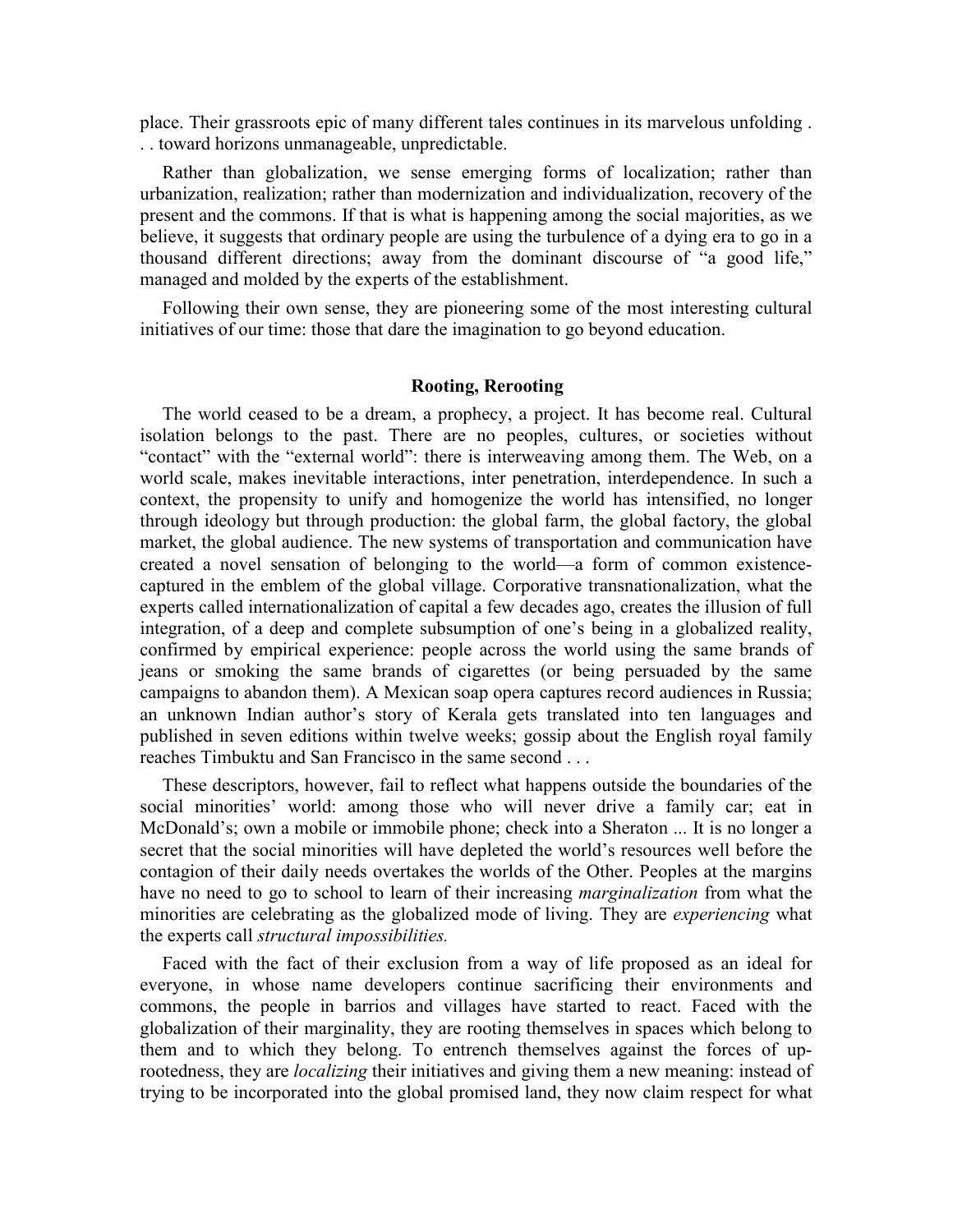they already have; who they are; dedicated to enriching and reclaiming their commons; wrenching them out of the grasp of developers In order to regenerate them, or to try creating new ones.

These trends are overtly manifested among those who have successfully resisted developers' subjugation and avoided being transmogrified into *homines* oeconomici (the possessive individuals born in the West) in their barrios and villages. However, they can also be observed among those who were successfully incorporated into the middle classes. The new operation of the transnationalized economy expelled many of them from what they considered their privileges, throwing them into the informal sector. Some of them, like the mass in panic, do crowd themselves at the narrow doors of access to the privileges they lost, joined by aspirants who never knew the condition of institutionalization. Those seeing the reality of the narrow door are walking away, strengthening their joint efforts to cope with their common political and sociological challenges.

Localization or relocalization, taking root again, is being pioneered by those already awake to their marginalization by the global economy.

### Ruralization

Urbanization, as a privileged expression of industrial society, imposed a two-pronged dependency: of goods and services necessary for survival and of the mechanisms of access to them. These two prongs—of dependency on the market and the institutions of the welfare state-reshaped the city. The modern city was fragmented into homogeneous and specialized spaces, to accommodate the economic functions defined for the people. To get subsistence out of that logic became virtually impossible.

The process of urbanization has apparently concluded in the industrial societies. Seventy-five percent of its population is urban, while most non-urbanites are assimilated into the same pattern. The invention of the commuter and the search for a better quality of life stopped the growth of cities; while its logic of operation defines more than ever before the daily life of homo transportandus.

Urbanization continues in the southern hemisphere, where the urban population is still increasing at a rate of 4 percent a year. Nine out of the ten most populated cities of the world are now in the South. In regions like Latin America, the urban population will soon catch up with and surpass the percentages of industrial countries. The experts predict that the urban population of the world will rise to 60 percent of the total in the year 2000.

Alternative trends are suggested by the visible deceleration of urbanization, already observed in many countries. There are also signs of its changing nature. For, till recently, the growth of the city always occurred at the expense of the barrio. The diversity and multi-functionality of the latter, tending to self-sufficiency, entered into continual contradiction with the economic logic of urbanization. Whole barrios were devastated in order to impose the logic of specialized sectors—for sleeping, working, or buying goods and services, all of them interconnected by speedways needed by urbanites to fulfill their functions.

Those suffering the consequences of this devastation have started to react. Since urbanization in the South has effectively fulfilled its dissolving and destructive function,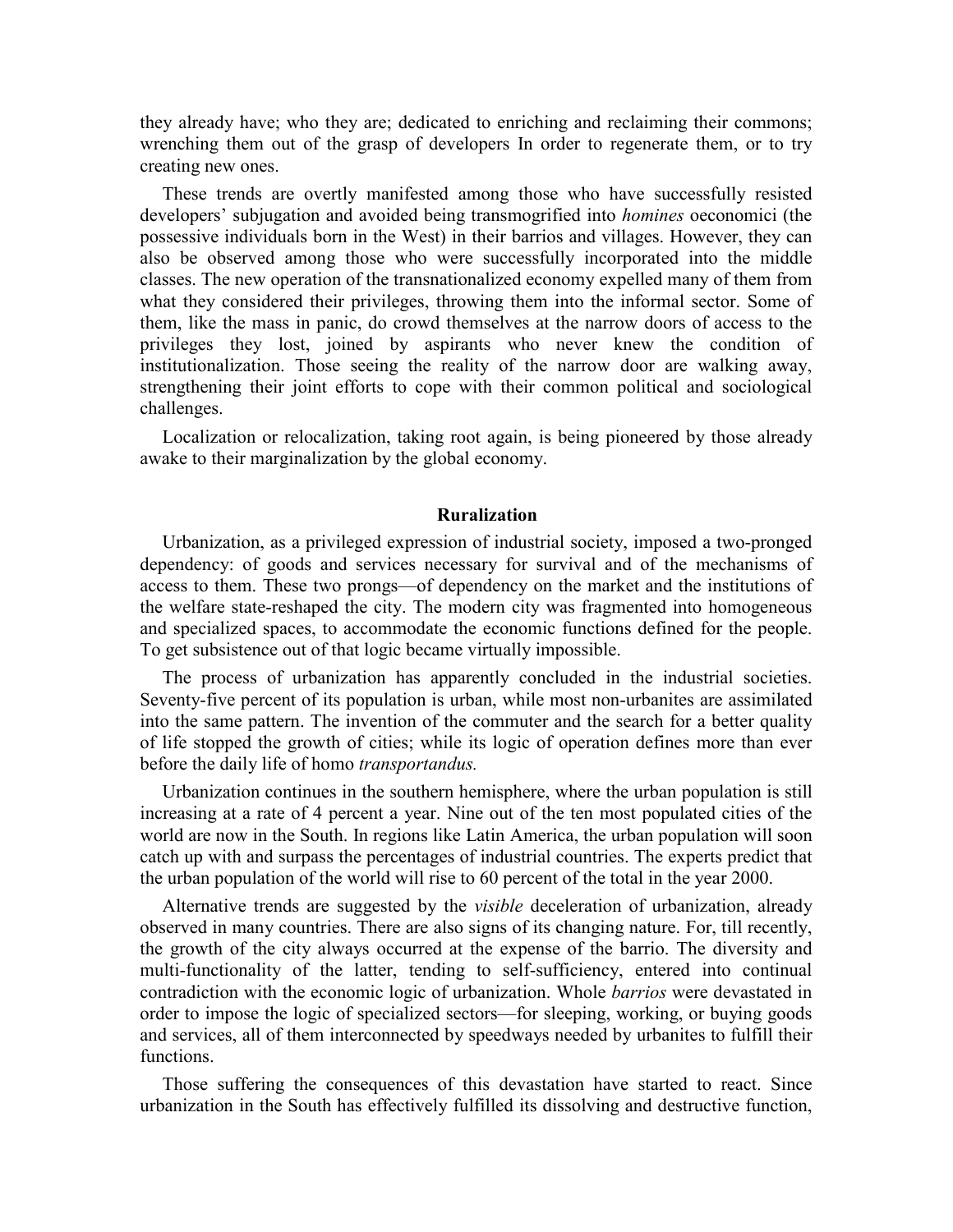without providing employment opportunities or urban goods and services, the people have been forced to rely upon themselves for their subsistence. Their rural traditions, still recent, have helped them in "illegal" land takeovers and the organization of their settlements. With ingenuity, they endow themselves, legally or illegally, with the "basic services" that the government will not; building their houses, using their subsistence skills to occupy the interstices of economic society, and thriving within them in their own ways. These include maintaining their organic relationships with the rural communities from which they carne, facilitating flows of people and products in both directions.

The economic turbulence of recent years, including the debt crisis, has strengthened and nourished their social fabrics, further stimulating such double trends: to enrich rural settlements through the reformulation of urban techniques, while ruralizing the city, reclaiming and regenerating the multifunctional barrio, in all its diversity. In the big urban settlements of the South, modern enclaves, widened to accommodate the middle classes, are literally under siege by the complex social fabric of those they call "street people."

Of necessity, this fabric is inextricably linked to the market of the middle classes; but these street people would be wiped out if they submitted to its abstract logic. They live, eat, find shelter, sing, dance, and celebrate through their millions of informal initiatives for the "ruralization" of the cities.

#### Reclaiming the Commons

The enclosure of the commons not only tore women and men from their land and their household economy, but also ripped them from the social fabric through which they derived support and comfort. Those who were not absorbed by the factories nor operated as parts of the industrial reserve army were treated as castoffs. Many of them were forced to emigrate.

In the countries of the southern hemisphere, the enclosure followed a different pattern. When it did not enslave the people, it subordinated them to the requirements of colonialism, exploiting them without expelling them from their commons. When the expulsion was pushed forward through methods like the Green Revolution, the capacity to employ the people was always very limited and great numbers of people were left behind. There were constant resettlements of people, but many of them had no place to emigrate. Since they could no longer function as functionaries of the industrial reserve army, they became disposable human beings.

They naturally reacted—often staying alive by the skin of their teeth. Those who could, resisted colonialists and developers, concentrating their efforts on the regeneration of their traditional places and commons. Many others, who lost their traditional commons, struggled to reclaim them in the countryside; or they created new ones in the city. They did not attempt to come back to the condition they had before colonization or development: an obvious impossibility. They rooted their efforts to improve their differentiated ways of life in their traditions; without any longer being able to assume or to understand them as a destiny. Their traditions prevented them from falling under the industrial ethos, with its arrogant presence of controlling the future. They avoided the expectations which come with the assumption of scarcity or of the individual self.